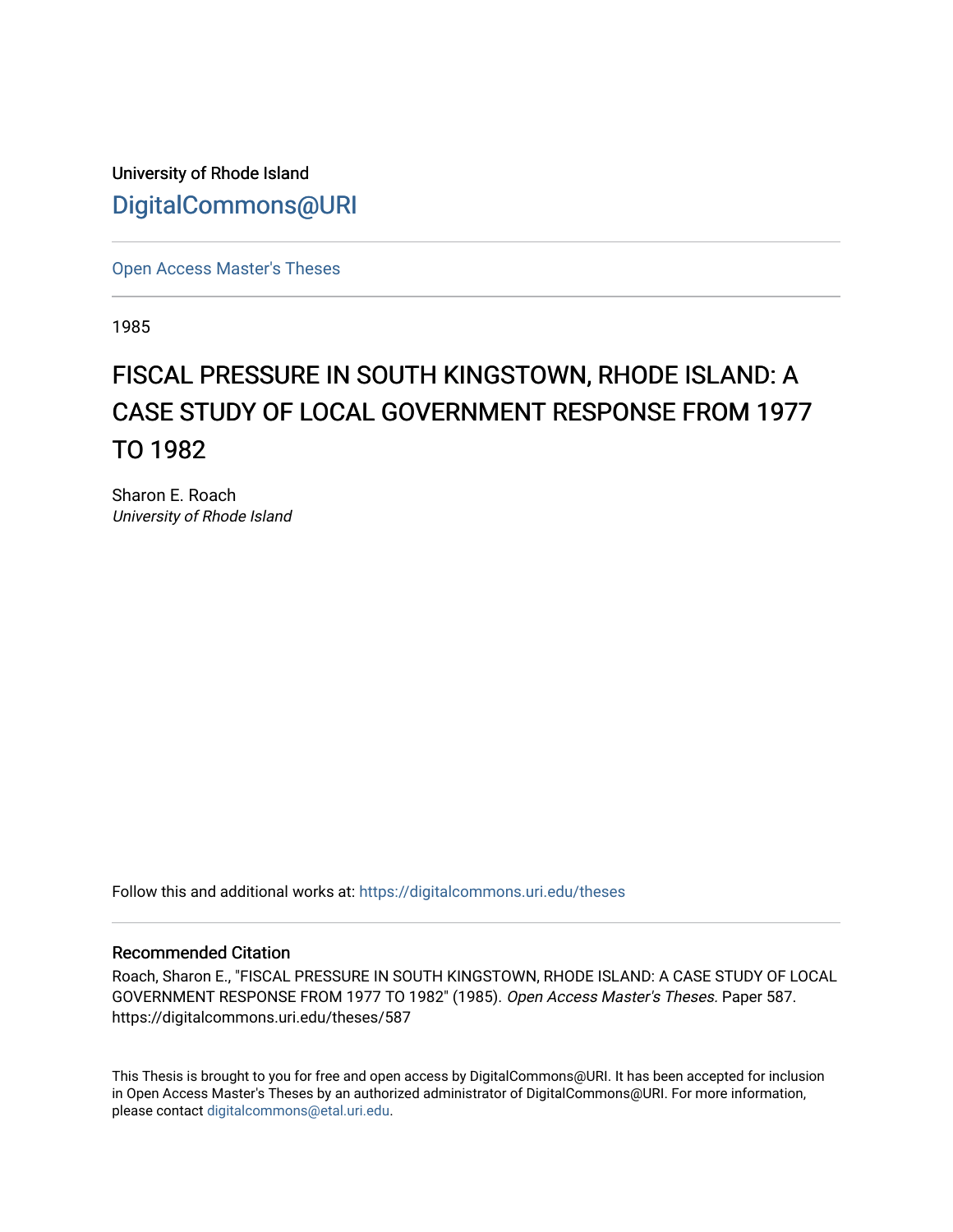FISCAL PRESSURE IN SOUTH KINGSTOWN, RHODE ISLAND: A CASE STUDY OF LOCAL GOVERNMENT RESPONSE FROM 1977 TO 1982

SHARON E. ROACH

A RESEARCH PROJECT SUBMITTED IN PARTIAL FULFILLMENT OF THE REQUIREMENTS FOR THE DEGREE AND MASTER OF COMMUNITY PLANNING

UNIVERSITY OF RHODE ISLAND

1985

 $\sim$   $\sim$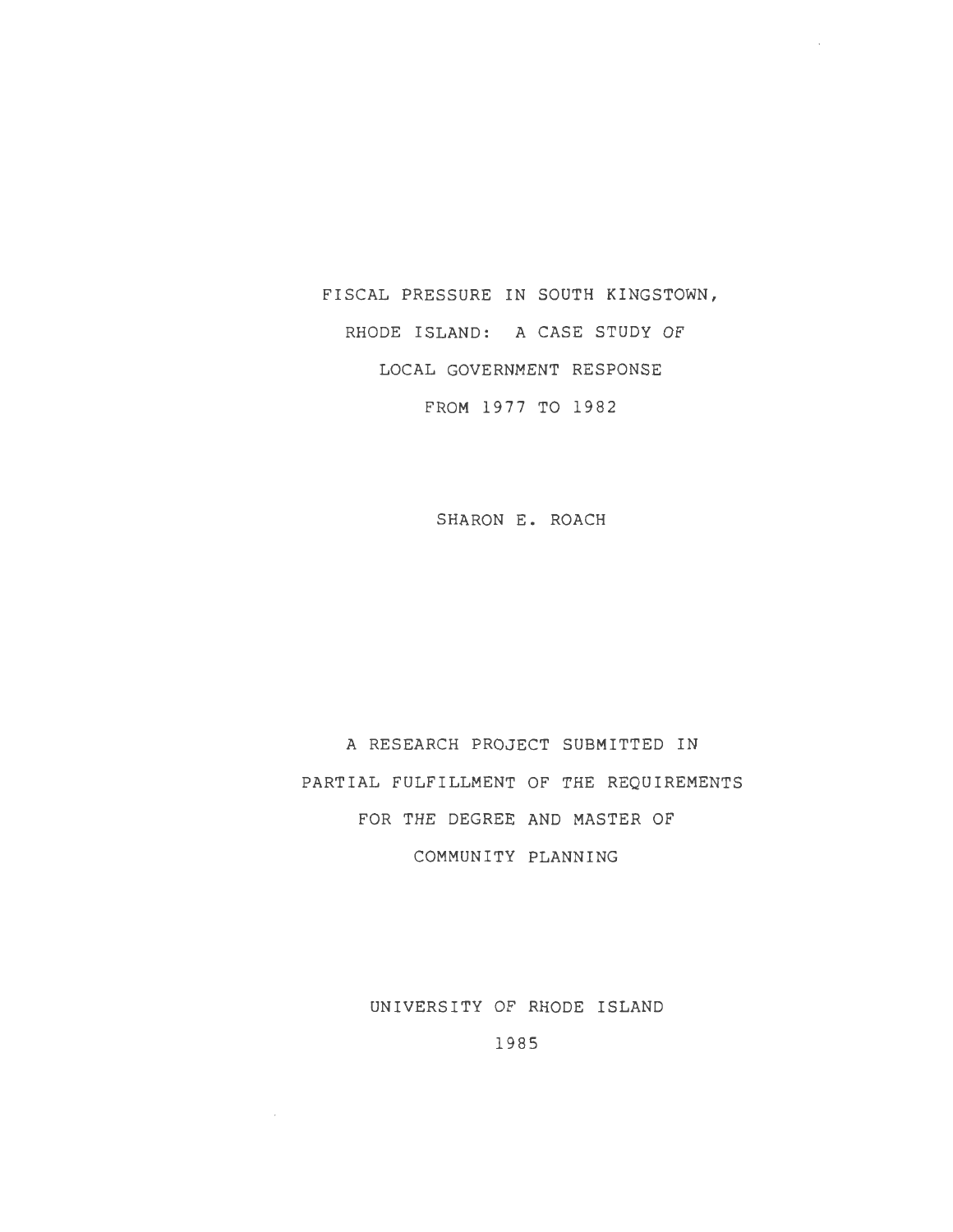# MASTER OF COMMUNITY PLANNING RESEARCH PROJECT

OF

SHARON E. ROACH

Approved:

Major Professor D

Acknowledged:

Director

Thomas // *r*alle Thomas D. Galloway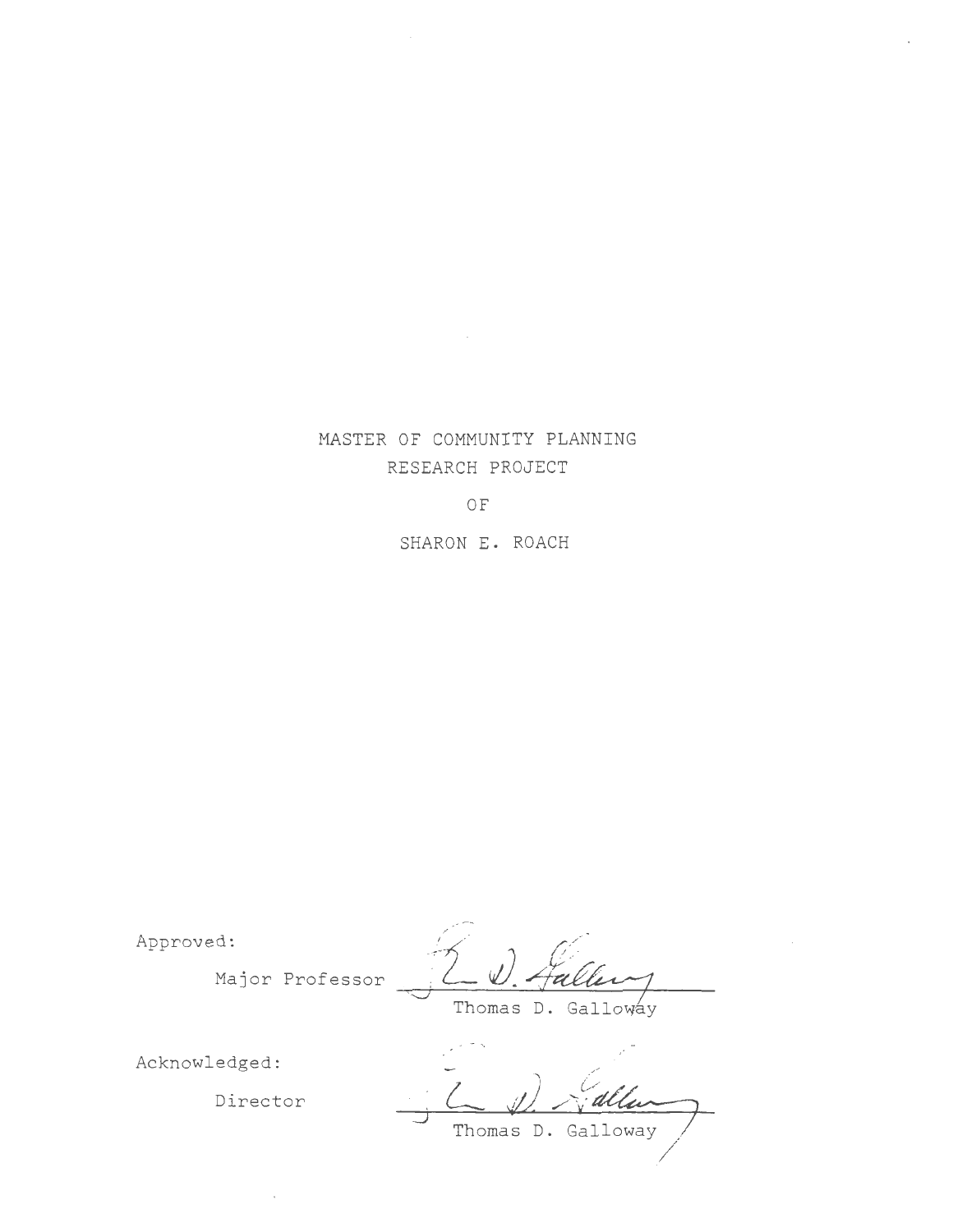## ACKNOWLEDGEMENT

I would like to sincerely thank the individuals who provided me with the support and guidance necessary to complete this project. First, Dr. Tom Galloway for his knowledge and his insistance on detail; second, Dr. Howard Foster for his constructive feedback; Anna Praeger for her efforts on my behalf; and finally, Stephen Alfred for his helpful insight.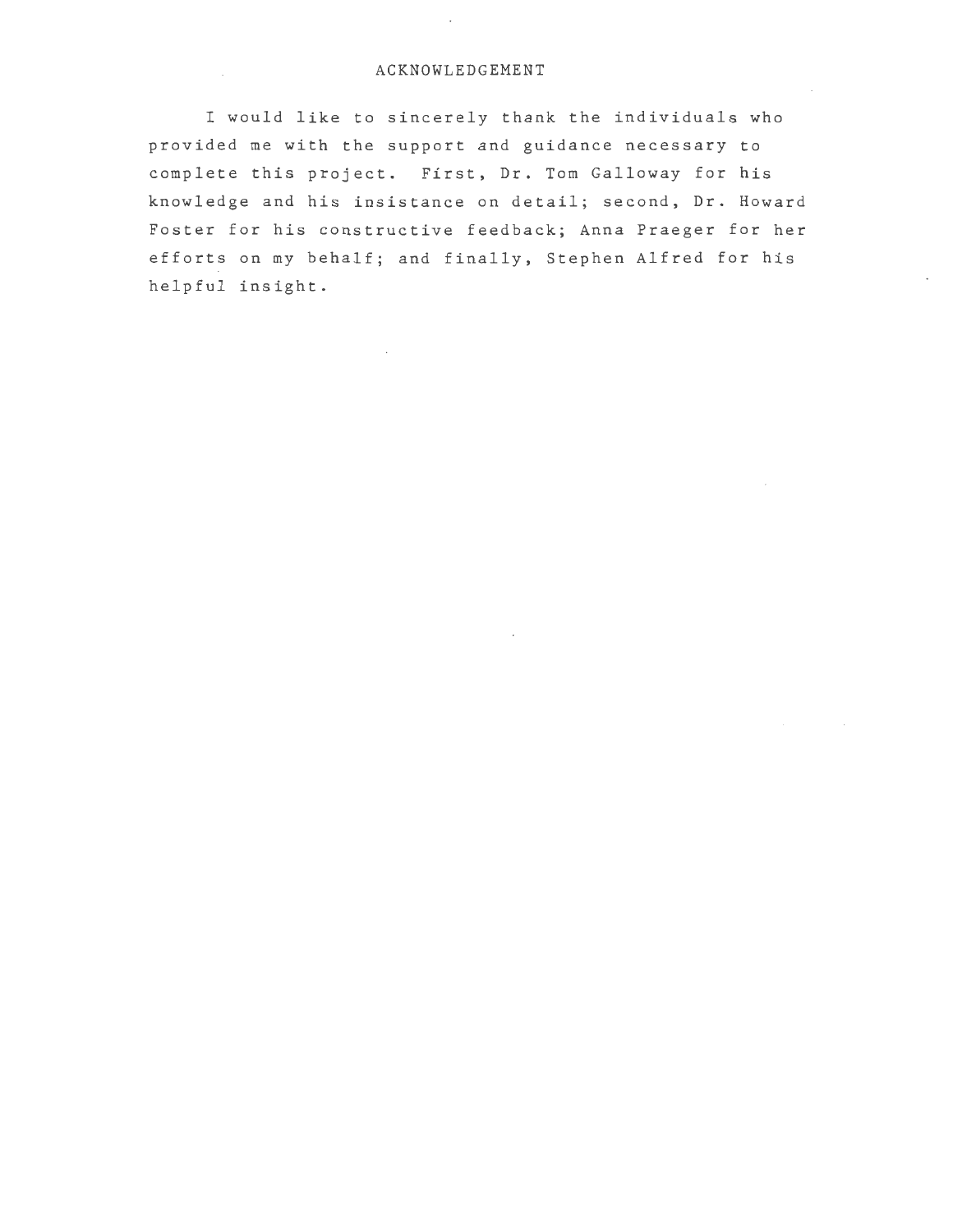TABLE OF CONTENTS

 $\overline{\phantom{a}}$ 

|                |                                                                                                                                                                                                                    | Page                                   |
|----------------|--------------------------------------------------------------------------------------------------------------------------------------------------------------------------------------------------------------------|----------------------------------------|
| LIST OF TABLES |                                                                                                                                                                                                                    | i                                      |
| Chapter        |                                                                                                                                                                                                                    |                                        |
| I.             | INTRODUCTION                                                                                                                                                                                                       | 1                                      |
|                | Introduction<br>Research Issues<br>Methods of Analysis                                                                                                                                                             | 1<br>8<br>9                            |
| II.            | ANALYSIS OF FISCAL PRESSURE IN SELECTED<br>RHODE ISLAND COMMUNITIES                                                                                                                                                | 12                                     |
|                | Introduction<br>Application of Fiscal Measures<br>Data Analysis<br>Population, Income and Revenue/Expenditure                                                                                                      | 12<br>15<br>17                         |
|                | Trends<br>Property Tax Related Measures<br>Summary of Fiscal Trends and Their                                                                                                                                      | 17<br>28                               |
|                | Relationship to the Case Study Community                                                                                                                                                                           | 36                                     |
|                | III. CASE STUDY OF SOUTH KINGSTOWN                                                                                                                                                                                 | 41                                     |
|                | Introduction<br>Profile of South Kingstown, 1967-1982<br>Local Revenue and Expenditure Trends<br>Growth in Expenditures by Category<br>Growth in Revenue<br>Inflation and Per Capita Revenue/Expenditure<br>Trends | 41<br>42<br>48<br>50<br>54<br>58<br>58 |
|                | Inflation<br>Real Dollar Expenditure Growth Per Capita<br>Real Dollar Revenue Growth Per Capita<br>Analysis of the South Kingstown Budget                                                                          | 60<br>62                               |
|                | Process from FY 1977 to FY 1982                                                                                                                                                                                    | 65                                     |
| IV.            | CONCLUSION                                                                                                                                                                                                         | 81                                     |
| NOTES          |                                                                                                                                                                                                                    | 92                                     |
| APPENDICES     |                                                                                                                                                                                                                    | 95                                     |
|                | SELECTED BIBLIOGRAPHY                                                                                                                                                                                              | 105                                    |

 $\mathcal{L}^{\text{max}}_{\text{max}}$  and  $\mathcal{L}^{\text{max}}_{\text{max}}$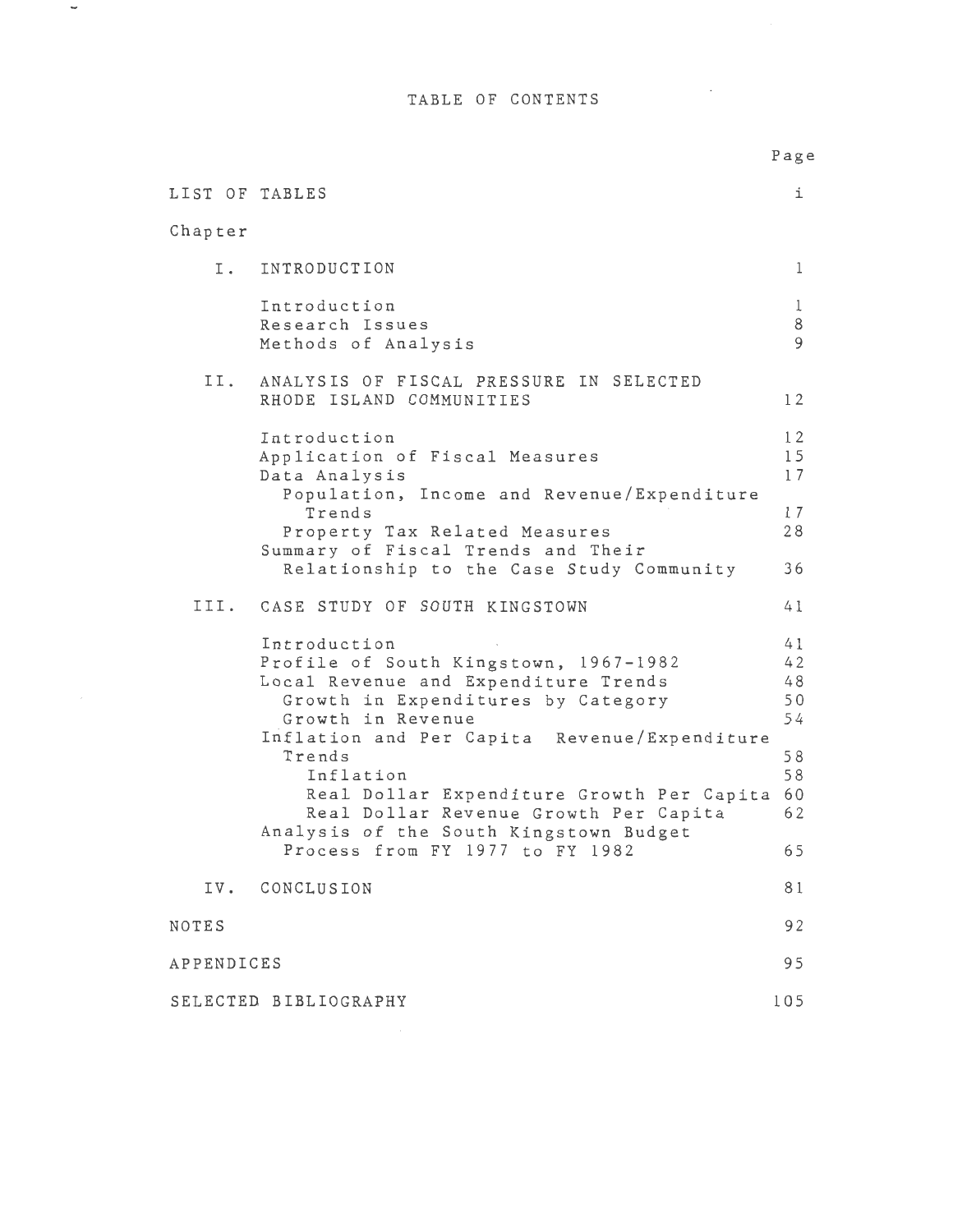## LIST OF TABLES

 $\cdot$ 

| 1.  | Consumer Price Index                              | 13  |
|-----|---------------------------------------------------|-----|
| 2.  | Fiscal Measures and Their Applications            | 16  |
| 3.  | Ratio of Revenue Growth to Expenditure Growth     | 25  |
| 4.  | Property Tax as a Percent of Own-Source Revenue   | 35  |
| 5.  | Summary Comparison of Communities                 | 38  |
| 6.  | Summary Rank-Order of Communities                 | 39  |
| 7.  | Single-Family Housing Starts for South            |     |
|     | Kingstown: 1969-1983                              | 44  |
| 8.  | Total Employment for Major SIC Groups in          |     |
|     | South Kingstown: 1967-1983                        | 45  |
| 9.  | Retail Sales for South Kingstown: 1973-1978       | 47  |
| 10. | Summary of Budget Trends in South Kingstown:      |     |
|     | $1977 - 1982$                                     | 49  |
| 11. | Expenditure Growth by Category                    | 51  |
| 12. | Rank-Order of Expenditure Growth by Category      | 53  |
| 13. | Analysis of Own-Source Revenue                    | 55  |
| 14. | Revenue Growth by Category                        | 57  |
| 15. | Real Dollar Per Capita Growth in Expenditures     |     |
|     | by Category: 1972-1977; 1977-1982; 1972-1982      | 6 1 |
| 16. | Real Dollar Per Capita Growth in Revenues by      |     |
|     | Category                                          | 63  |
|     | 17-A. Summary Rank-Order of Communities including |     |
|     | Central Falls                                     | 83  |
|     | 17-B. Summary Rank-Order of Communities           | 84  |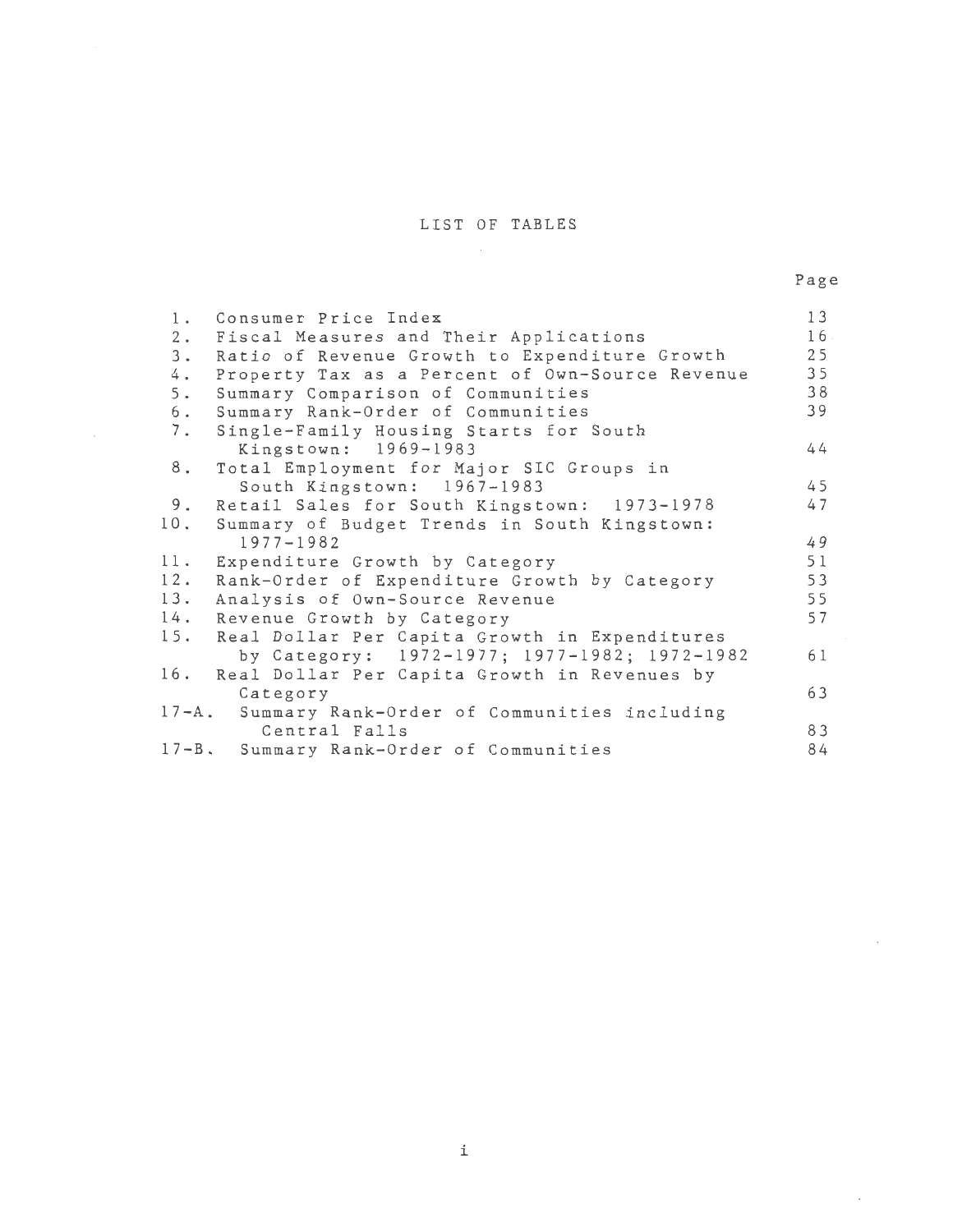#### Chapter One

#### I. Introduction

Municipal fiscal stress is a problem which has received much attention in recent years at the medium to large sized community level, but not in smaller communities, (under 50,000 population). The distinction in population size is important because small communities face a different set of fiscal problems than medium or large sized cities.<sup>1</sup> Furthermore, fiscal problems may vary in relation to the character of the community: central city versus non-central city. Although the term "fiscal stress" has been given various definitions, it is an indicator of fiscal condition, and results from a "maladaptation of fiscal policies to private sector resources." $^2$  for the purposes of this paper, this maladaptation is defined as short-term fiscal stress.

No systematic method for defining and measuring fiscal pressure for less urbanized, small communities is evident in the literature, although suggestions abound for responses to it. What the literature does suggest is that the fiscal pressure that may lead to fiscal stress may be related to growth, decline, and/or state imposed limits on spending or taxation. Furthermore, the character of the community (central city versus non-central city), and community size appear to be distinguishing characteristics

-1-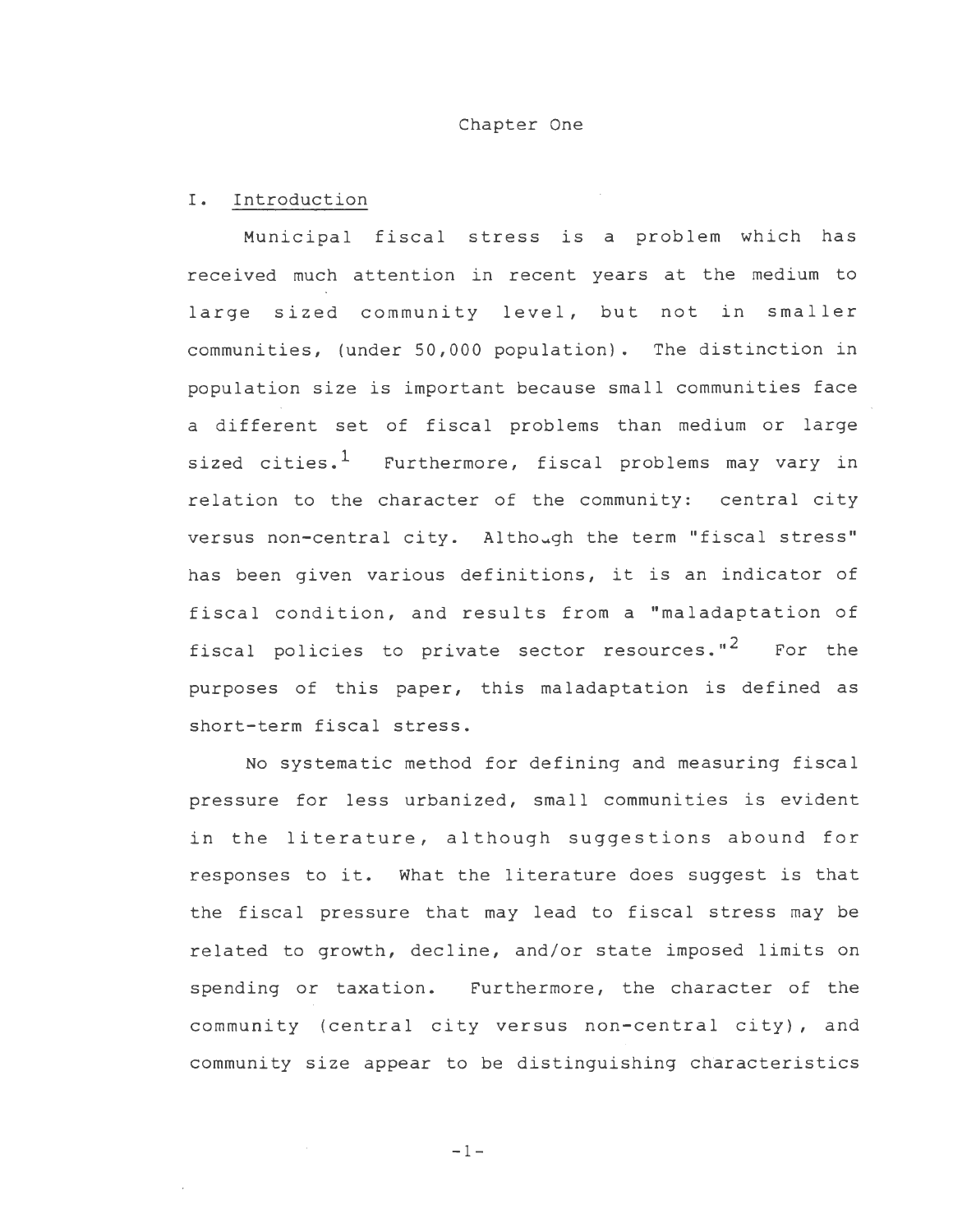that are pertinent to consider when examining the issue of fiscal pressure.

This paper will explore the concept of growth-related fiscal pressure, how to identify it, and patterns of local budgetary response in South Kingstown, Rhode Island from 1977 to 1982. Particular attention was given toward the identification of fiscal pressure in South Kingstown through the examination and comparison of the salient fiscal indicators across several Rhode Island communities of similar population size.

In addition to population, other indicators of fiscal pressure which were examined include: median family income, expenditure growth, expenditure growth per capita, full market value of real property, revenue growth, the ratio of revenue to expenditure growth, property tax revenues per capita, and the local property tax as a percent of own-source revenues.

In general, two types of short-term fiscal stress are evident. First, fiscal stress, sometimes chronic, occurs as a result of a declining tax base, which may be coupled with an increasing demand for governmental services, and/or a reduction in inter-governmental transfers and/or unplanned budget deficits.<sup>3</sup> Underlying factors may also include a community's inability to keep pace with national growth trends, and reductions in population, employment and income. Second, fiscal stress, especially in smaller, non-

 $-2-$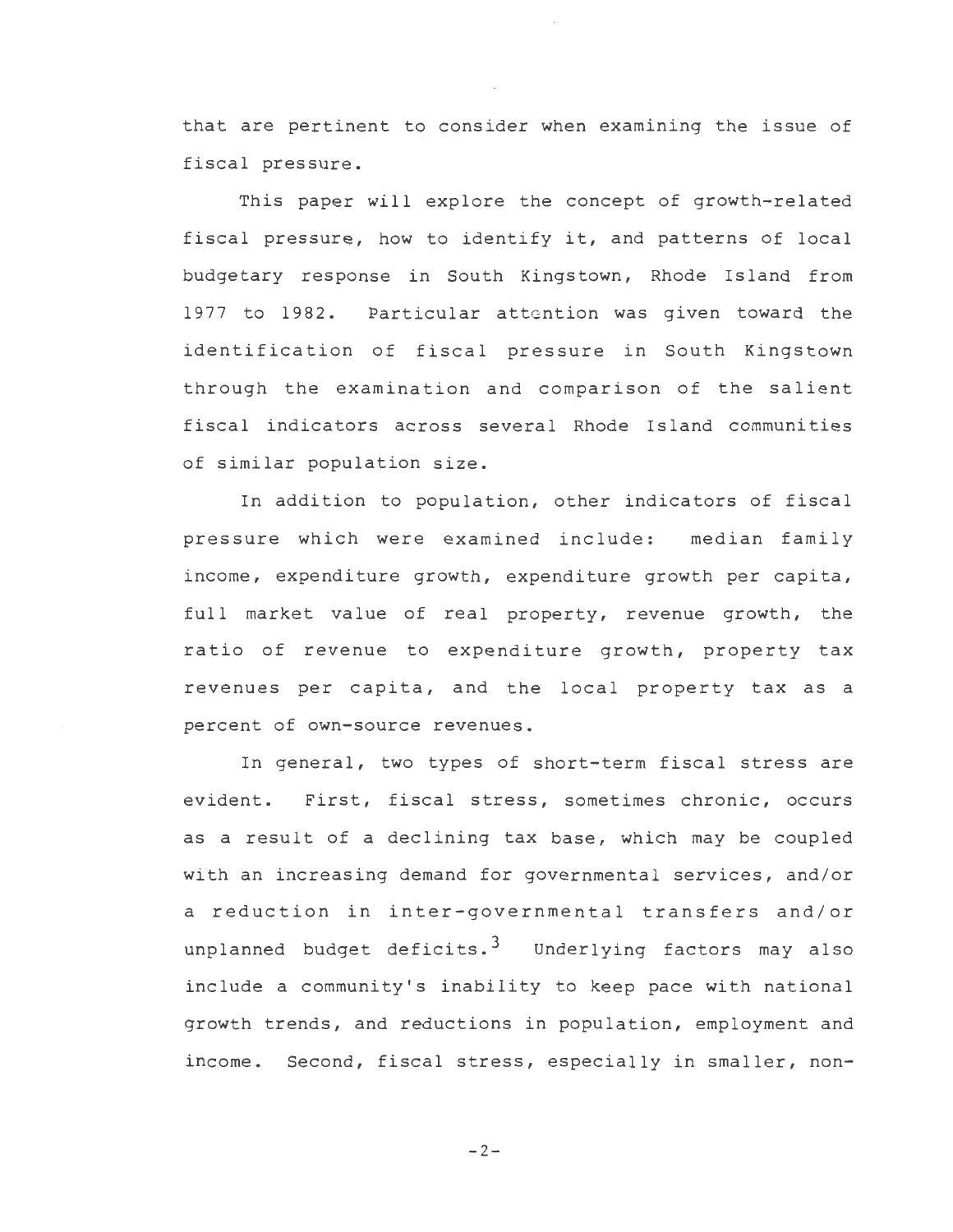urbanized communities, may be induced by an inability to accomodate rapid growth.<sup>4</sup>

The fiscal problems resulting from these underlying factors can be chronic "long-term, and not easily reversed by a quick infusion of public funds."<sup>5</sup> At the same time, formal fiscal limitations on a government's power to tax and to spend can also contribute to short-term fiscal stress.<sup>6</sup> Because Rhode Island has not experienced tax or expenditure limitations similar to California's "Proposition 13 however, primary attention here will be given mainly to measuring fiscal stress in the absence of such limitations.

In addition to assessing fiscal pressures, various authors have also examined strategies for coping with stress brought about by such pressure. A government's strategic response appears to be dependent not only on the type of fiscal stress experienced, but also on a variety of causative factors. The fol lowing discussion illustrates some current interpretations of these general coping strategies. Because there is limited literature regarding the responses of smaller, less urbanized communities, the literature review of necessity must rely on a broad set of local governmental contexts.

Various authors have explored ways in which to define and measure fiscal stress. In one particular study, Bahl and Schroeder<sup>7</sup> have described and analyzed the linkages

 $-3-$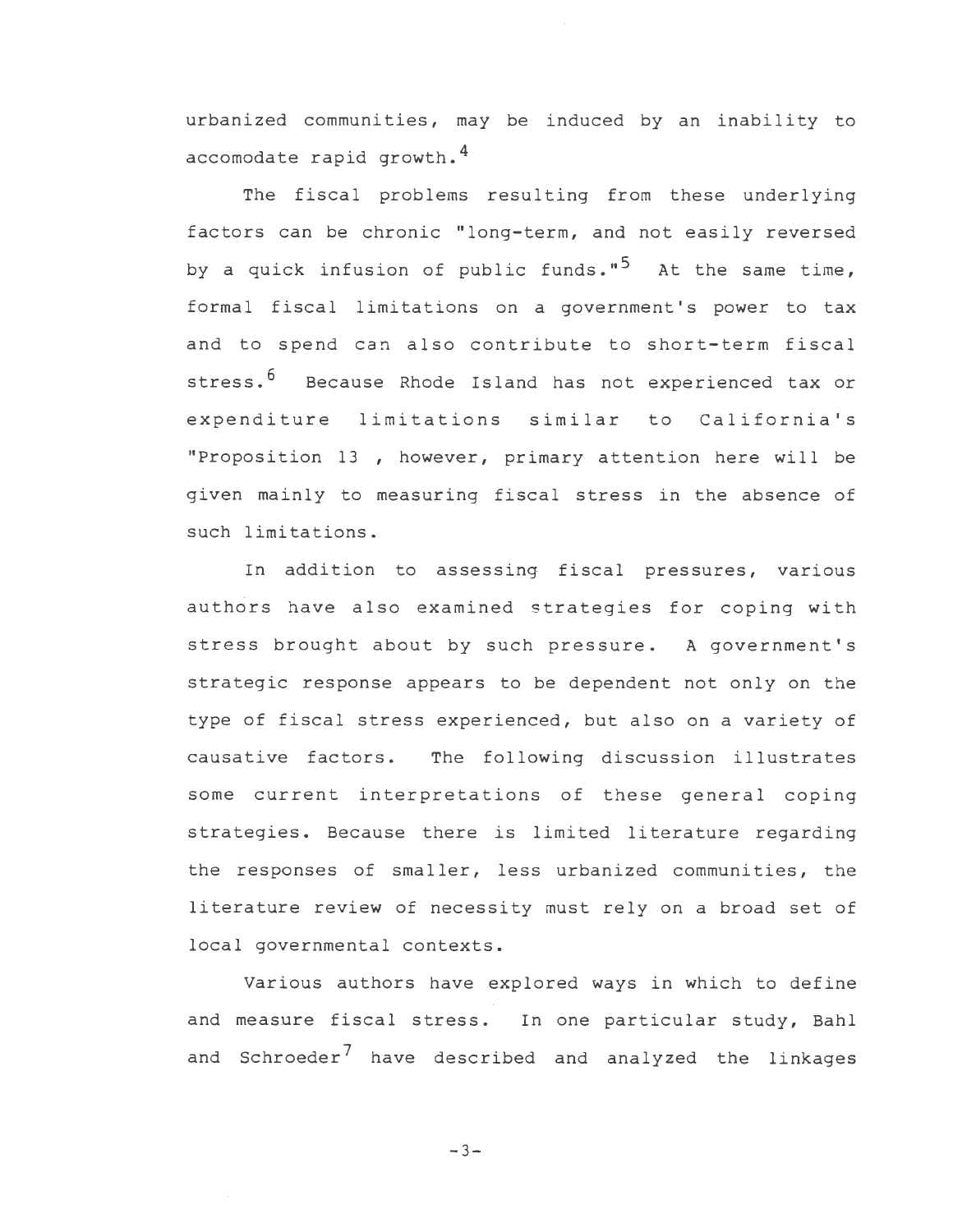between different measures of state fiscal activity and three measures of the economic base - income, employment and population. The context of their analysis was the northern tier states. The authors assume that regional shifts in employment and population are not necessarily undesirable, and should not be the object of remedial public policy.

The data used for their analysis included changes in per capita income, population, economic conditions, state and local expenditures, debt levels and revenue structure. In general, the analysis points out an imbalance between public sector growth and the capacity to finance that growth. The authors conclude that the fiscal problems that exist in the northern tier states are a result of an overdeveloped public sector. The states' resource bases will no longer support the public sector unless tax rates are continually increased, and states must either cut services or slow down the growth of government spending.

As a further governmental response to fiscal stress, Bahl and Schroeder have outlined a number of policy directions left open at the state, local and federal levels:

\*Northern tier states include the following: Illinois, Indiana, Michigan, Ohio, Wisconsin, New Jersey, New York, Pennsylvania, Connecticut, Maine, Massachusetts, New Hampshire, Rhode Island and Vermont.

 $-4-$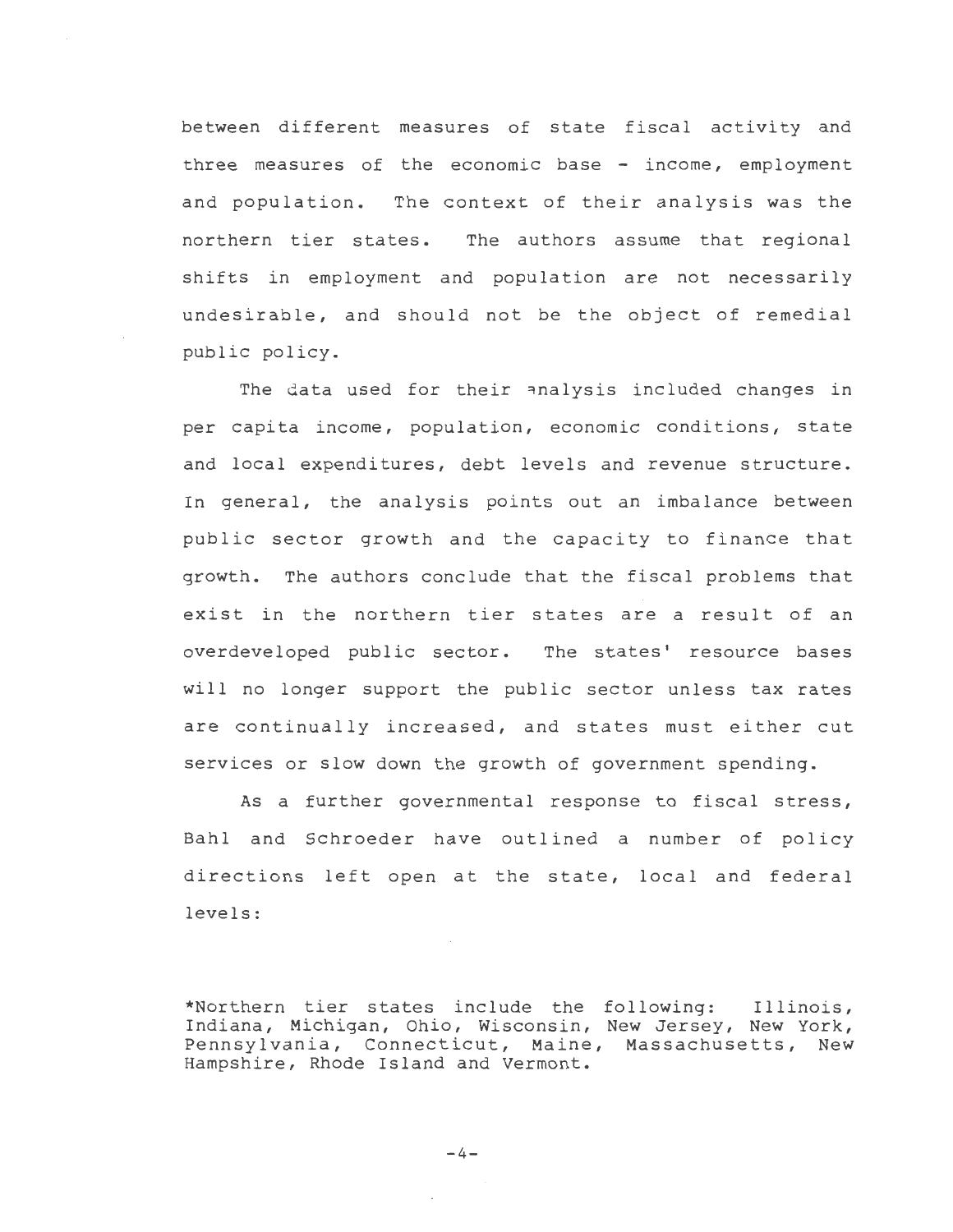State and Local Level:

- 1) Increase the productivity in the public sector. This is a politically popular recommendation because it does not require a cut in services or increase in the tax rate.
- 2) Increase the tax rate. This may not be conducive to economic development.
- 3) Reduce service levels. This option is the most likely.

Federal Options:

- 1) Increase federal assistance.
- 2) Improve the local economy through regional development subsidies.

These options were developed through an analysis conducted at the state level and do not distinguish between different municipal characteristics. However, they do provide insights into the possible local government responses to fiscal stress.

Through an analysis conducted at the local level, Wolman and Davis define "fiscal pressure" in terms of the following dimensions:

- 1) A declining revenue base, or growth rate slower than the inflation rate,
- 2) A reduction in intergovernmental transfers,
- 3) Unplanned deficits in either the operating budget or the general fund, and,
- 4) A formal fiscal limitation on local expenditures or revenues.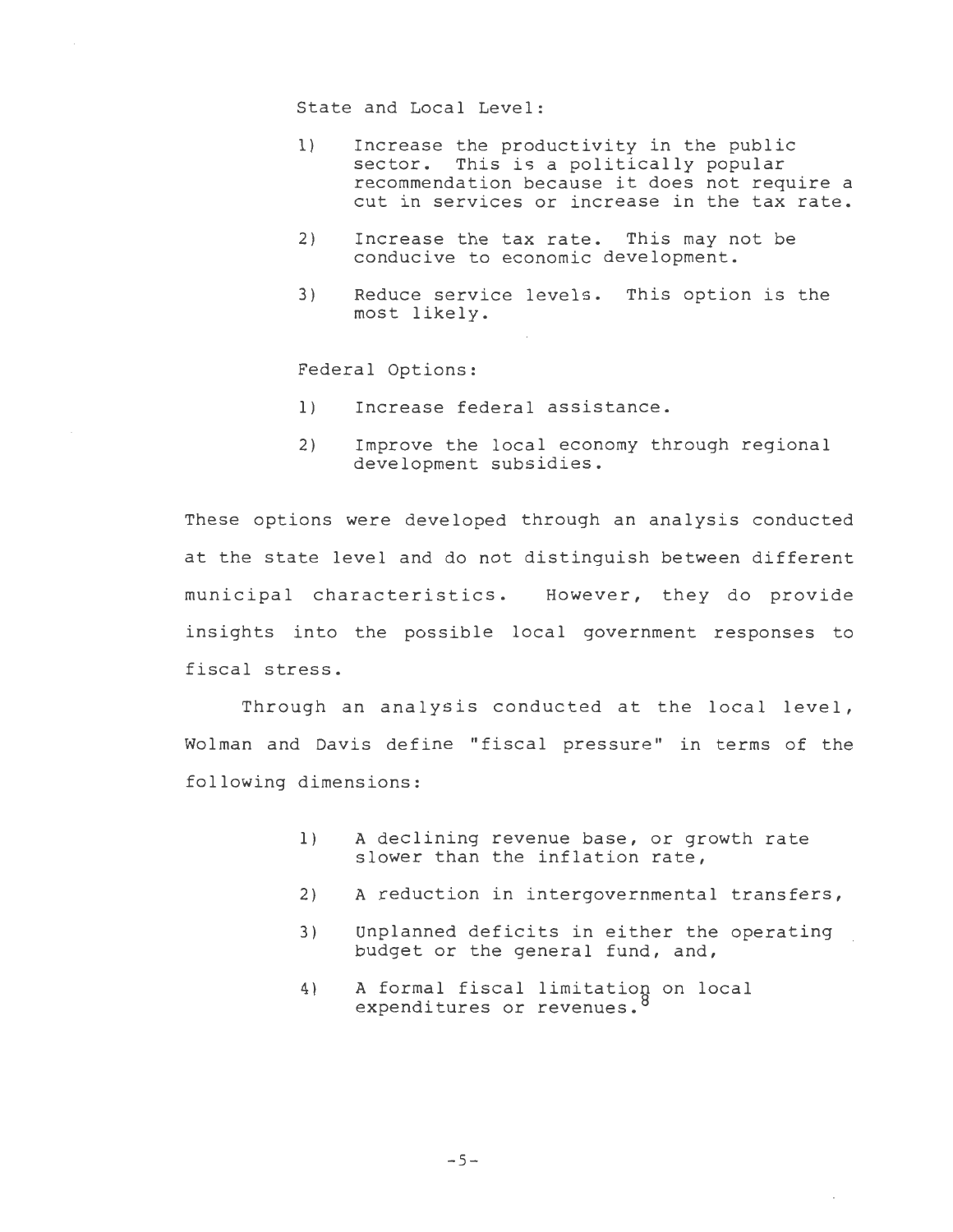Based on the response patterns in twenty-three cities, Wolman and Davis also address how urban administrators and politicians respond to fiscal pressure, the consequences of response in terms of urban policy outcomes, and the nature and quality of service.

First, the authors conclude that fiscal pressure may lead to a fiscal crisis but, such pressure is not tantamount to a fiscal crisis. In addition, local government responses to fiscal pressure are limited to: increasing revenue, decreasing expenditures, or some combination of the two. Their analysis shows that the strategies presently pursued in the face of fiscal pressure follow similar patterns as local government's responses are tempered by feasibility and political reality. The types of responses found included: 1) "buying-time responses", 2) increasing revenues, 3) expenditure reduction strategies, and finally, 4) cuts in spending and services.

Buying-time responses are aimed at maintaining existing employment levels and budget totals at the expense of changing the local program mix and priorities.<sup>9</sup> In order to do this, local government will draw down existing fund surpluses, engage in interfund transfers and borrow to support the operating deficit. This is done in order to delay a choice between increasing revenues or reducing expenditures.

 $-6-$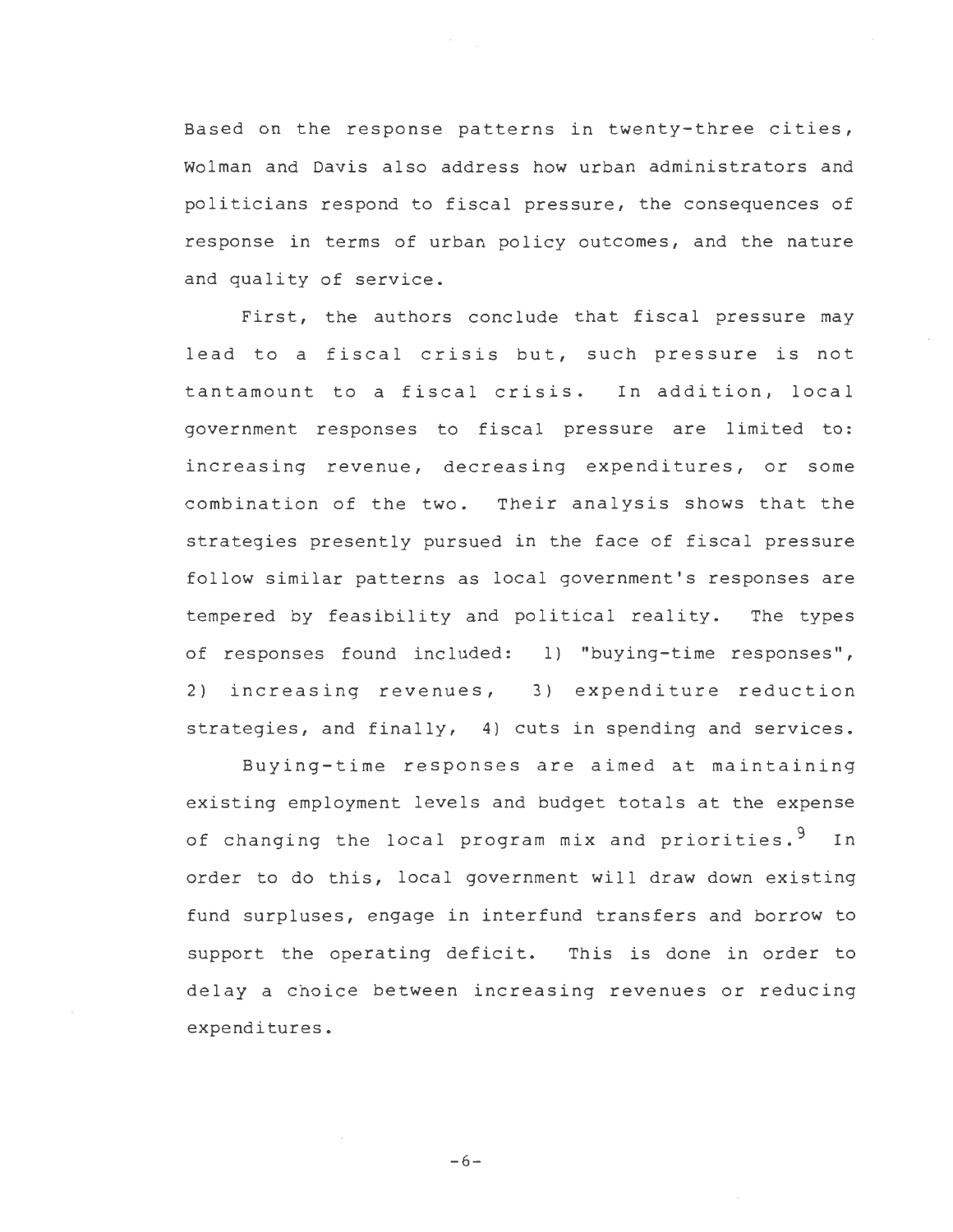Next, local governments will attempt to increase intergovernmental revenues. This strategy includes substituting intergovernmental money for local funds, and the rearrangement of program priorities to keep the same funding levels, although this presupposes that federal/state aid is available. Increasing own-source revenues is the third strategy, and it has not been too popular in light of Proposition 13. Instead, a majority of the cities included in their study reduced expenditures.

Not surprisingly, expenditure reduction is the next strategy, and it concerns the attempt to cut expenditures without cutting service levels. This includes increasing governmental efficiency, privatizing public services through contract, lowering wages, shifting the service delivery burden to either the private sector or another level of government, and substituting intergovernmental funds for own-source funds, (Community Development Block Grants, for example).

Cutting spending and services is the final option in the face of continuing fiscal pressure. Uncontrollable costs such as fixed costs on debt service, and costs mandated through laws (e.g. minimum wage) usually are not cut. Controllable costs which can be cut are personnel expenses and capital outlays.

Local programs may be eliminated before federal programs if significant amounts of matching funds are at

-7-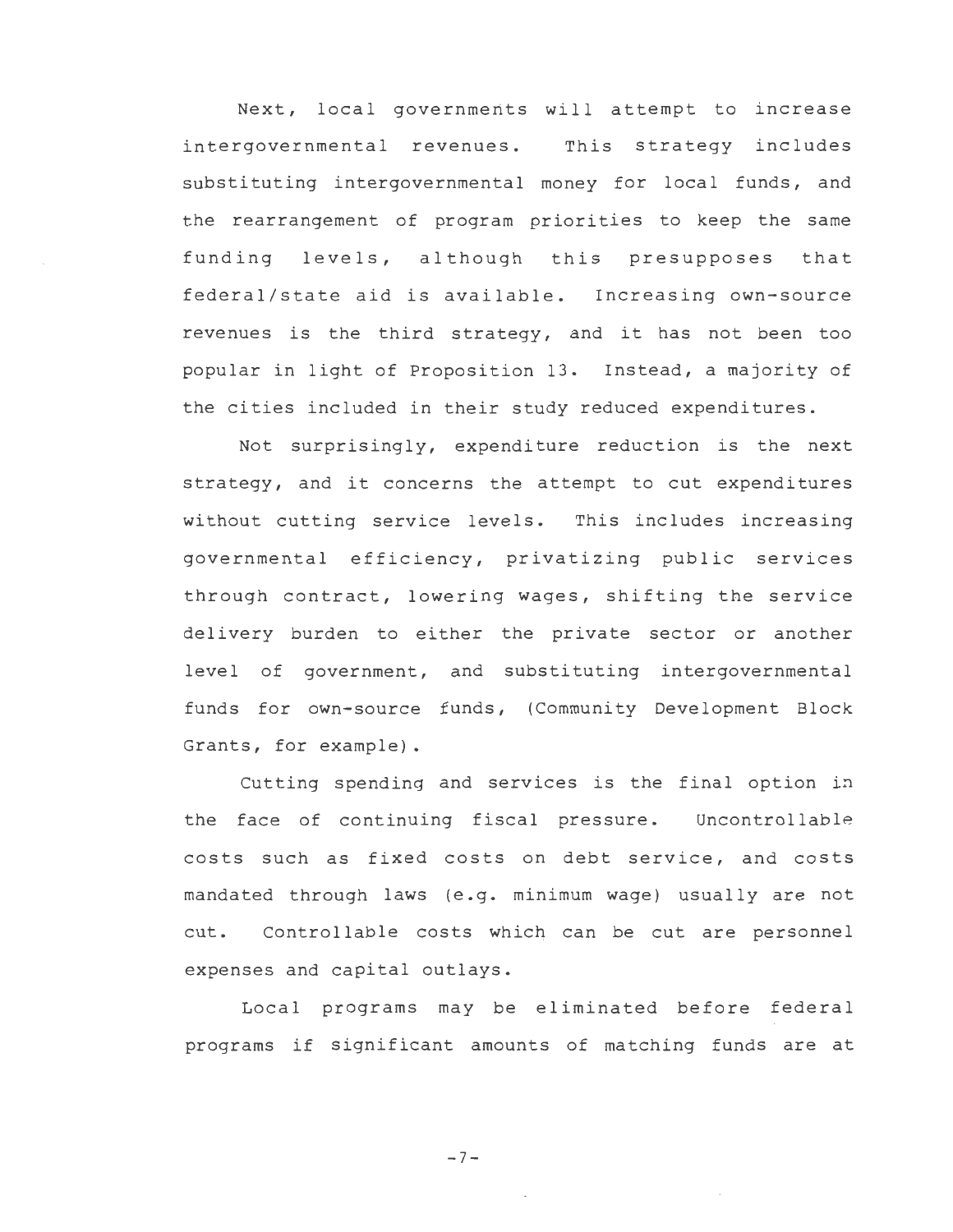stake. Alternatively, federal programs may be cut if they rank low in priority. Another popular method for expenditure reduction is to make across-the-board cuts. Selective budget cuts on the other hand, are brought about only by extended fiscal pressure. The study found that in terms of percentage reductions, public works programs were cut the most, followed by general government services and social programs, although cuts in social programs have also been caused by reduced federal assistance.

In general, the authors conclude that governmental officials engage in conflict avoidance, by which local governmental services are reduced through inaction. Alternatively, officials may choose to cut the least visible services such as police and fire protection. While Wolman and Davis have extensively examined responses to fiscal pressure under a given definition, they do not place significance on either community size or character.

## II. Research Issues

In order to examine the issue of fiscal pressure in South Kingstown, it is necessary to analyze fiscal trends over time and compare trends with all communities of comparable population size. A fifteen-year trend, (1967- 1982), allows for the analysis of municipal fiscal trends during a time of fiscal expansion (post World War II to mid-1970 's), and retrenchment, (the mid-1970 's to the

-8-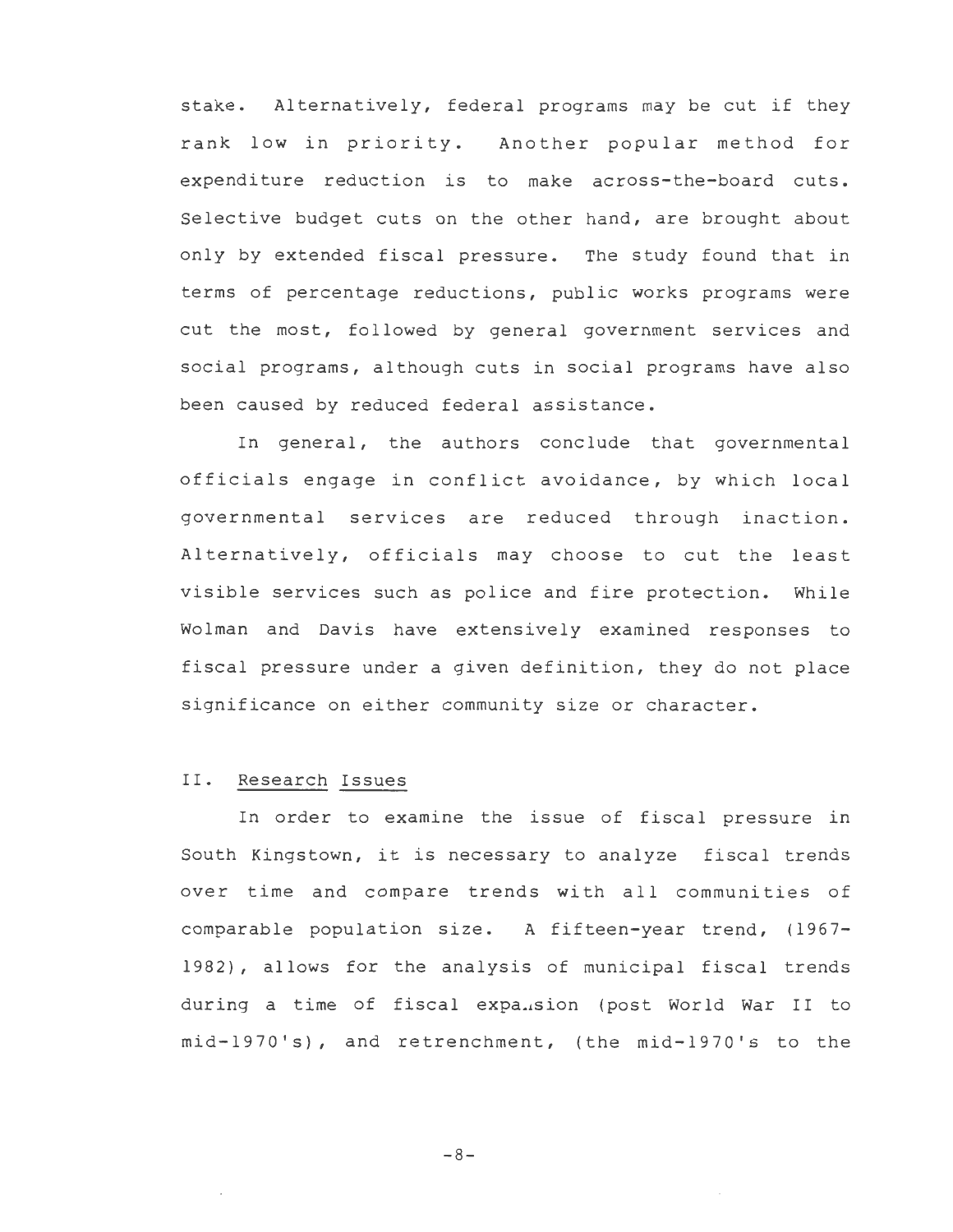present) • The fifteen-year period will further be broken down into three five-year periods to measure fiscal stress in the short-term, (1967-1972; 1972-1977; 1977-1982).

Through the comparison of South Kingstown to all Rhode island communities of similar population size in terms of short-term measures of fiscal pressure, (defined in fiveyear increments), and the case study which follows, the analysis has been designed to answer the following questions:

- 1) What are the major causes of fiscal stress in the case study community?
- 2) What are the observed local budgetary responses in the case study community?
- 3) What were the available options?
- 4) Were the options temporary or permanent in nature?

#### III. Methods of Analysis

There are a number of tasks which have been constructed to address the research questions. Beginning with all Rhode Island communities of a 1980 population size between 15,000 and 25,000, the following communities were included in the analysis: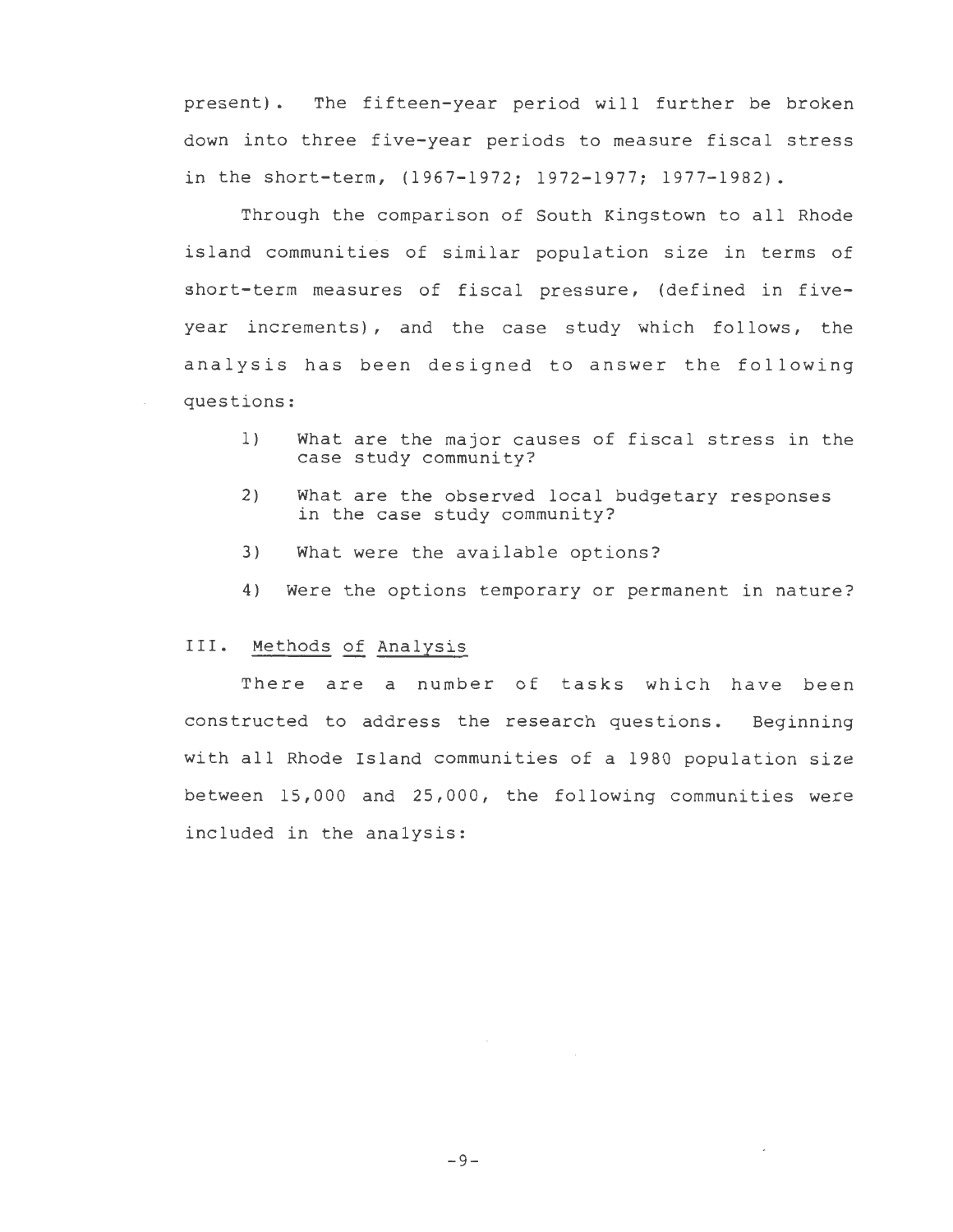| Community       | 1980 Population |
|-----------------|-----------------|
| Barrington      | 16,174          |
| Central Falls   | 16,995          |
| Johnston        | 24,907          |
| North Kingstown | 21,938          |
| South Kingstown | 20,414          |
| Westerly        | 18,580          |

As a second task, data were collected in five-year increments from 1967 through 1982. The following indicators of short-term fiscal stress will be used:

> -Median Family Income -Expenditure Growth -Expenditure Growth Per Capita -Full Market Value of Real Property -Revenue Growth -The Ratio of Revenue to Expenditure Growth -Property Tax Revenues Per Capita -Local Property Tax as a Percent of Own-Source Revenues

The analyses measured changes in these indicators over the three short-term periods, and over the long-term.

The third task was to compare the case study community to the other five based on the data analysis. A hypothesis of this paper is that fiscal pressure in the short-term will be indicated by a community's performance with regard to the measures as illustrated below: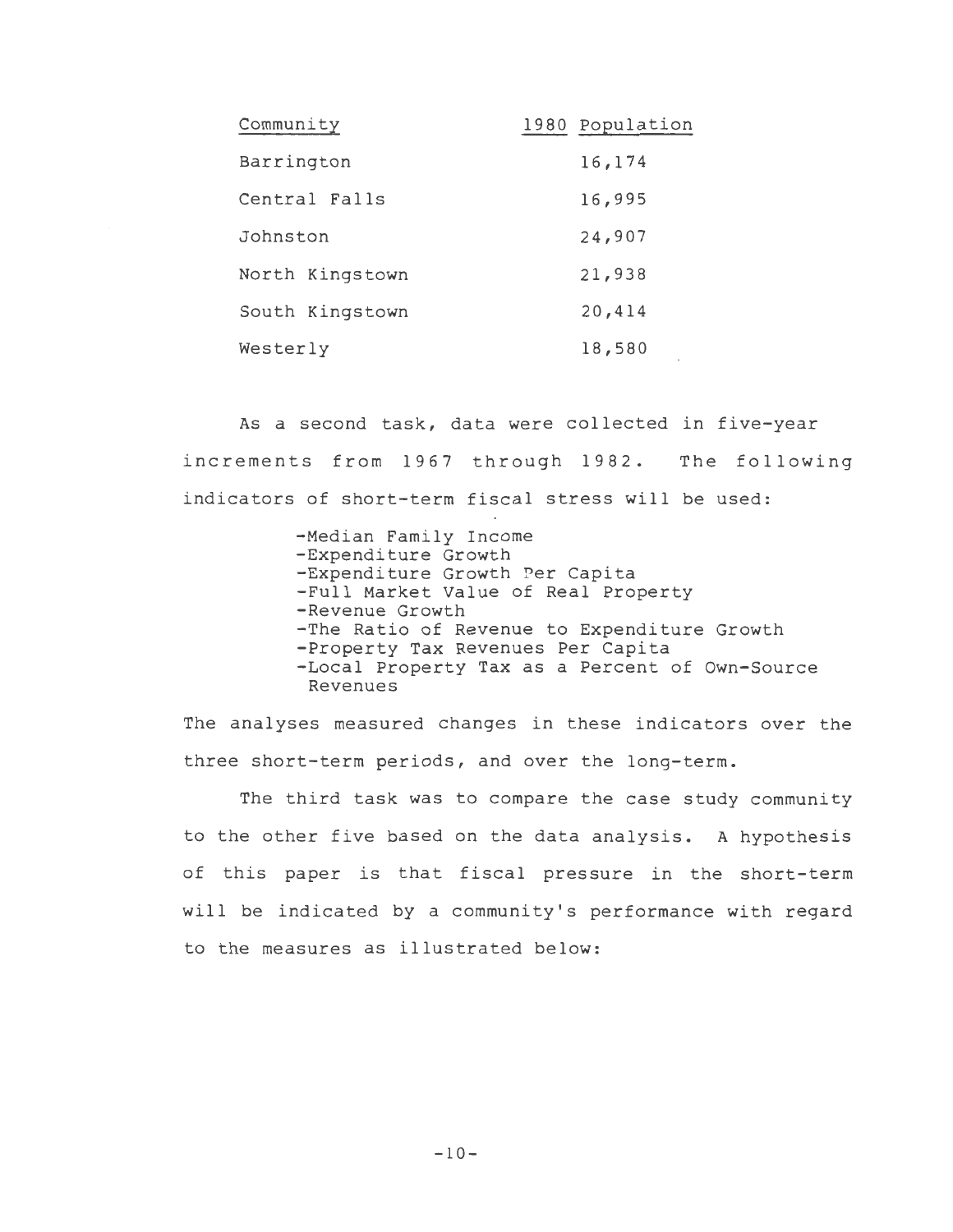- -Below average percentage changes in full market value, revenue growth, and property tax revenues per capita,
- -Above average per capita expenditure growth, and
- -A revenue/expenditure ratio of less than one.

Again, the communities will be compared for both the shortterm and long-term periods. The rationale for this selection process will be fully explained in the analysis found in Chapter Two.

The fourth task, to be discussed fully in Chapter Three, is the case study analysis of South Kingstown. In order to address the research questions, this chapter will first look at the various indicators which measure change in the commercial and retail sectors of the local economy. Then, local governmental decisions regarding the yearly budget process will be explored. Finally, the last chapter examines the adequacy of the fiscal pressure measures and methodology for small, growing Rhode Island communities and the research questions in light of the findings.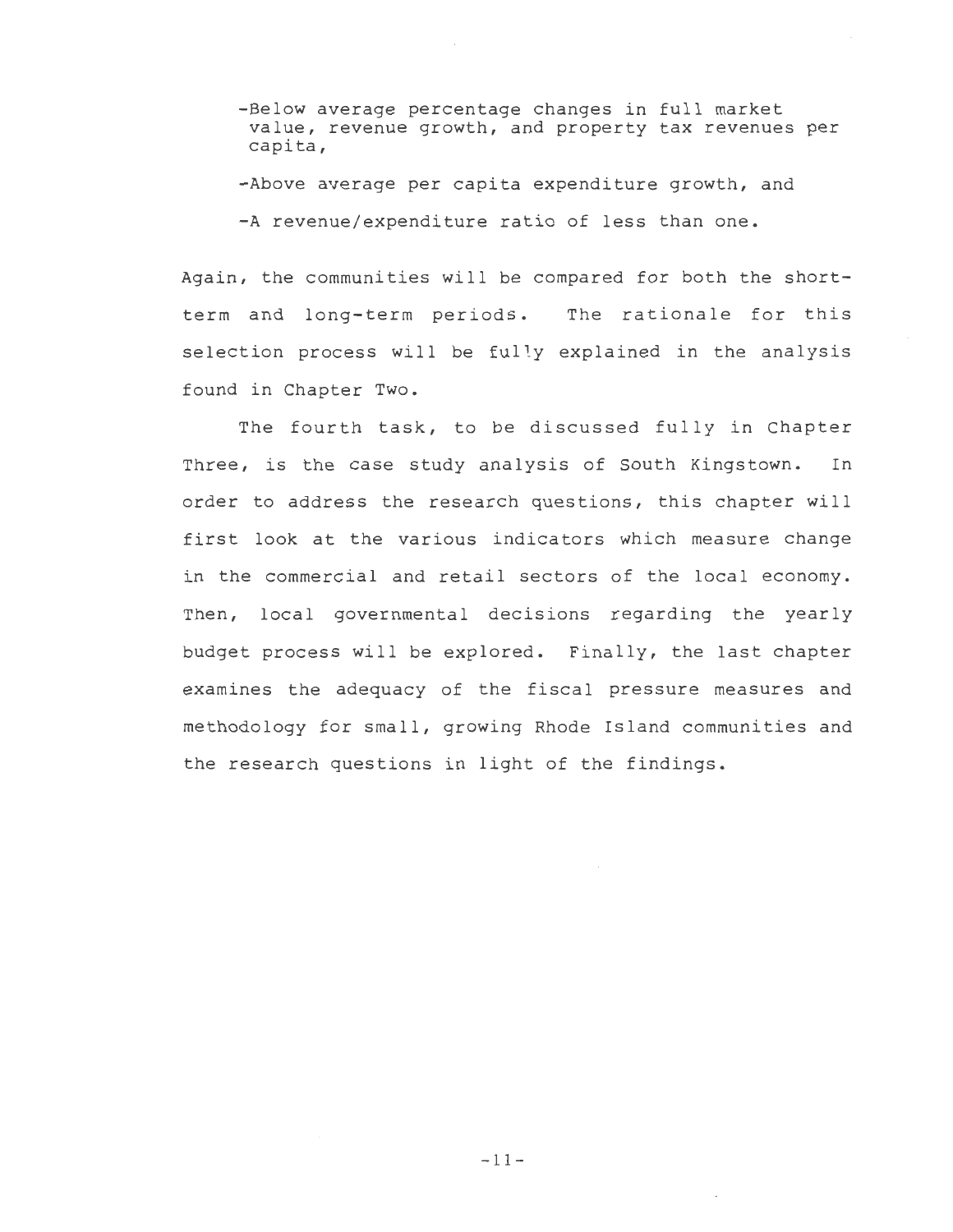#### Chapter Two

Analysis of Fiscal Pressure Measures in Selected Rhode Island Communities

## I. Introduction

This chapter analyzes the various indicators of fiscal pressure in the following Rhode Island communities: Barrington, Central Falls, Johnston, North Kingstown, South Kingstown and Westerly. The purpose of the analysis is to compare fiscal trends in South Kingstown to the other five communities from 1967 to 1982. These fiscal trends will be described in terms of the following fiscal pressure measures described in Chapter One:

> -expenditure growth -expenditure growth per capita -full market value of real property -revenue growth, -ratio of revenue growth to expenditure growth -property tax revenues per capita, -property tax as a percent of own source revenues

Percentage changes will receive more attention as they provide for a more meaningful comparison than actual dollar figures, and all of the corresponding tables are found in Appendix A. As outlined in the previous section, data have been aggregated into five year increments to aid in identifying short-term trends and to provide a better sense of these changes over time. The fifteen-year trend will be most useful in determining communities which have incurred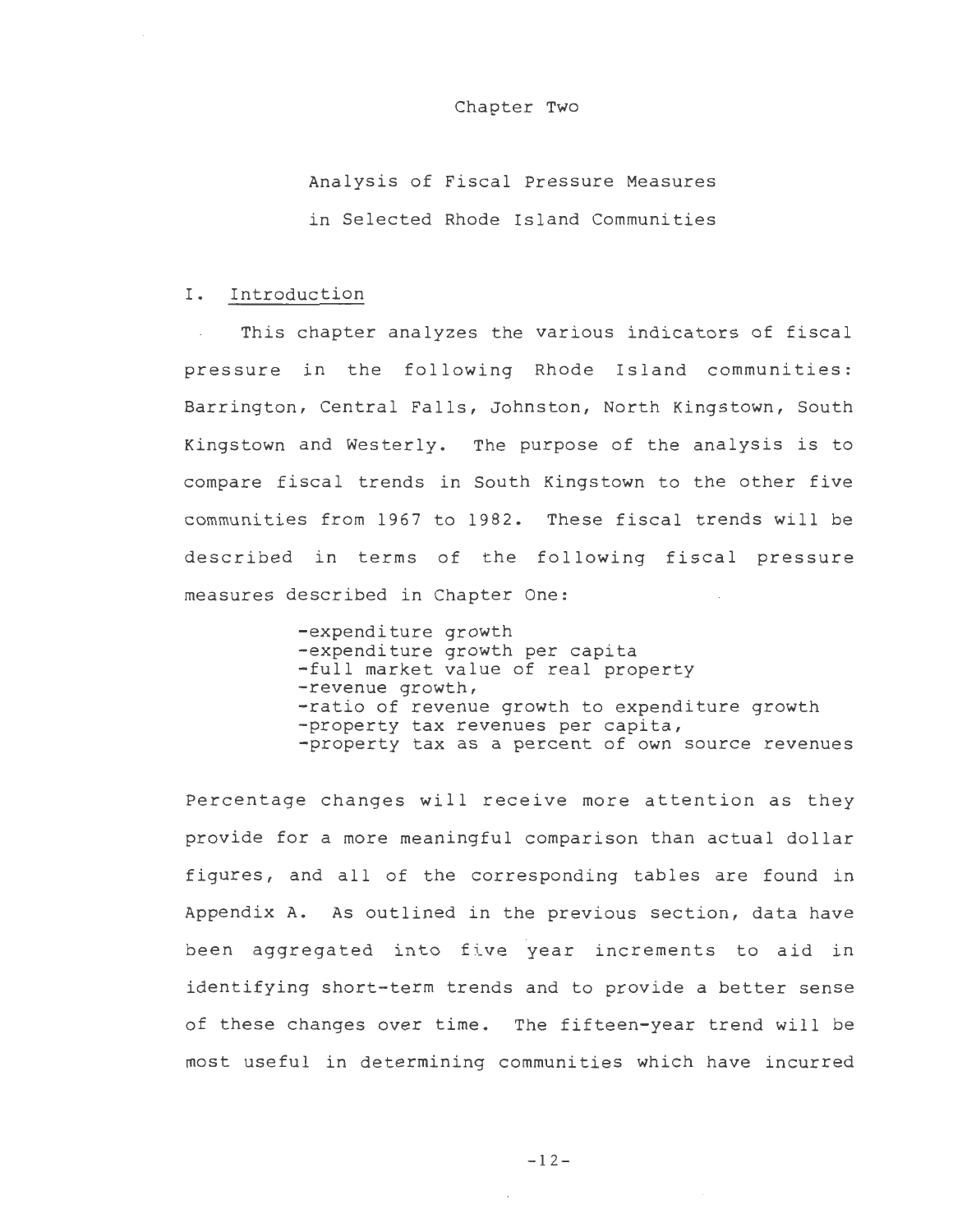fiscal pressure over the long-term.

The fiscal pressure measures have been chosen for their usefulness in the development of fiscal condition profiles in each community. The data may not provide the definitive statement on the existence of fiscal stress . which is often defined as an excess of expenditure over revenues in any given fiscal year. Rather, the data is intended to indicate the existence of incipient, long-term and short-term fiscal pressure. It is expected that these communities will exhibit both similar and divergent trends.

One of the important contextual elements within the analysis is the effect of national economic trends on the fiscal performance of local government. The major indicator of national economic trends used in this study is the Consumer Price Index (CPI) which measures the effect of inflation on the dollar.

## Table 1 Consumer Price Index<sup>1</sup>

| Year                                         | CPI                            | Constant Dollar<br>Value per \$100     | % Change in Current<br>Dollar Value          |
|----------------------------------------------|--------------------------------|----------------------------------------|----------------------------------------------|
| 1967<br>1972<br>1977<br>1982<br>1967<br>1982 | 100<br>125.3<br>181.5<br>289.1 | \$100<br>\$79.80<br>\$55.10<br>\$34.59 | $-20.28$<br>$-31.0%$<br>$-37.2%$<br>$-65.4%$ |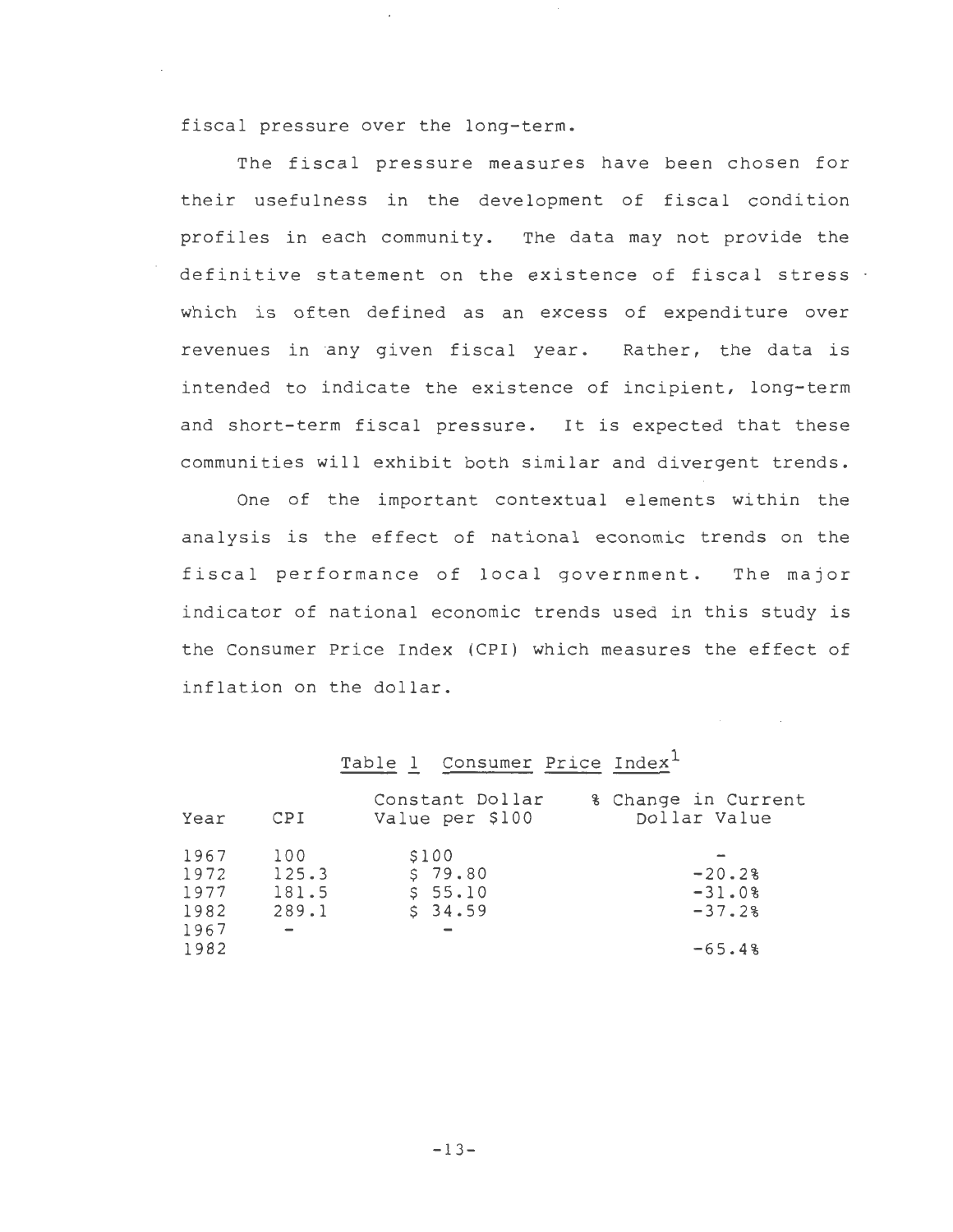By using a base CPI of 100 in 1967, it is interesting to note the enormous impact that inflation has had on the dollar during the fifteen yeac study period (see Table 1). By 1972, the rise in the consumer price index had caused the value of the constant dollar to fall by 20.2 percent as compared to its 1967 dollar value. By 1977, the value of the dollar in 1967 terms had fallen by another 31 percent, and decreased 37.2 percent by 1982. Overall, this amounted to a 65.4 percent decline in the buying power of the dollar from 1967 to 1982. More dramatically, the same one hundred dollars in 1967 brought only \$34.59 dollars worth of goods in 1982. Of course this has had a significant effect on local government, whose revenue bases may not have increased proportionally. Thus, if governments are to maintain or increase the quantity/quality of public goods provided, they must pay for them with increasingly larger sums of money. The analysis has accounted for inflation in each of the measures by indicating both percentage change in current dollars, and percentage change in constant (1967) dollars. Both concepts are useful because local governments are often unable to raise revenues at a rate concomitant with inflation. On the other hand, constant dollar changes can place current dollar growth into a more realistic perspective because they measure the buying power of the dollar.

 $-14-$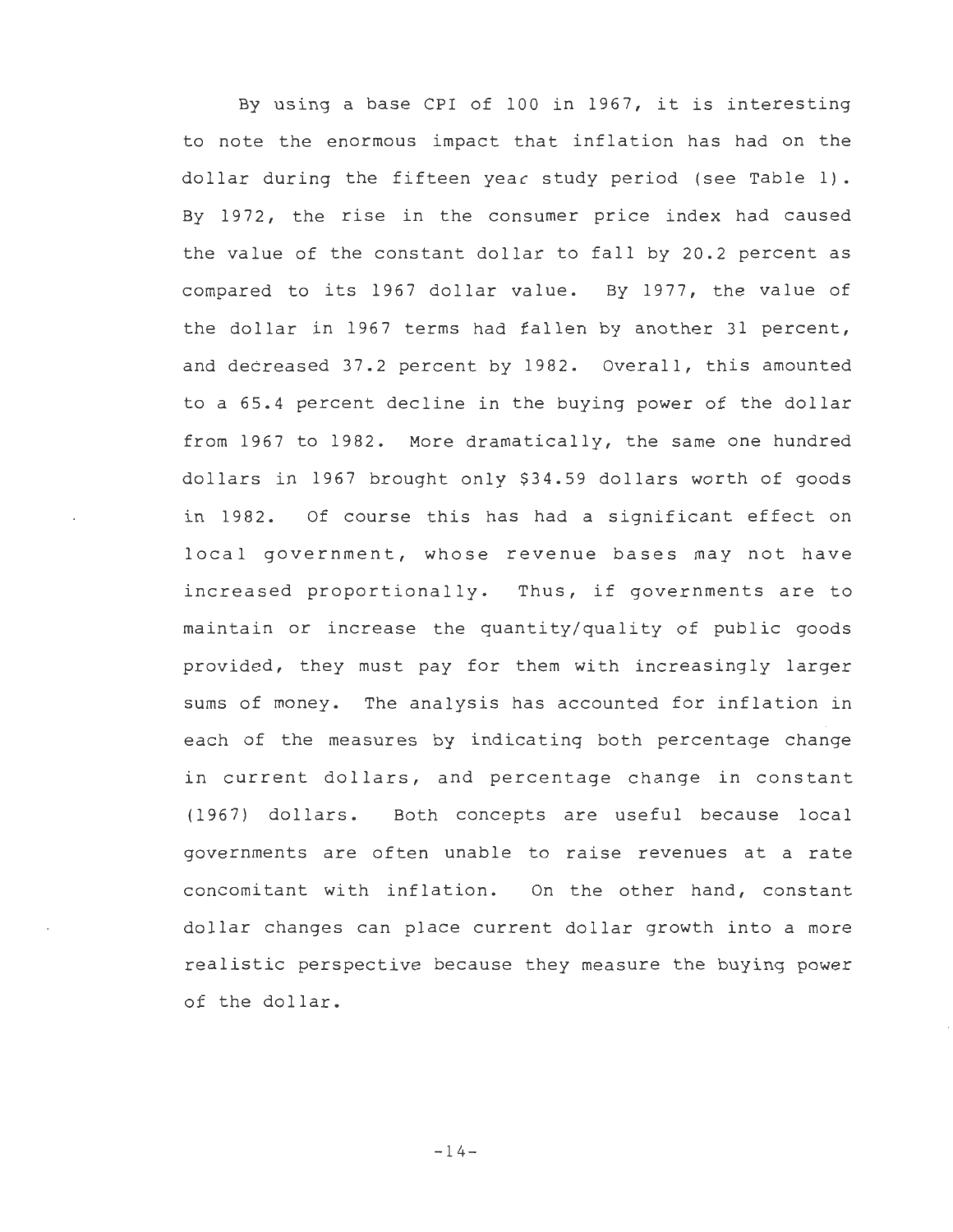## II. Application of Fiscal Measures

The following table outlines each of the fiscal measures and indicates their applications. It is obvious that a single measure may not be very meaningful within itself. However, it can provide a useful insight into the fiscal condition of local government when analyzed in combination with other indicators.

As Table 2 suggests, a general profile of fiscal pressure in a given community will be indicated by the rates of current dollar increases relative to the mean for all communities. Measures most significant include: full market value of real property, revenue growth, property tax dependence, and property tax revenues per capita. It is also expected that fiscally pressured communities will exhibit above average increases in per capita expenditures. Property tax as a percent of own-source revenues is a contextual variable which is not by itself an indicator of fiscal condition. Rather, it can be used to indicate a community's ability to cope with fiscal pressure by revenue diversification.

The following discussion of these measures applied to the data has been divided into two sections. The first analyzes measures related to population, income, and revenue/expenditure trends, while the second section examines the measures that are related to the property tax.

 $-15-$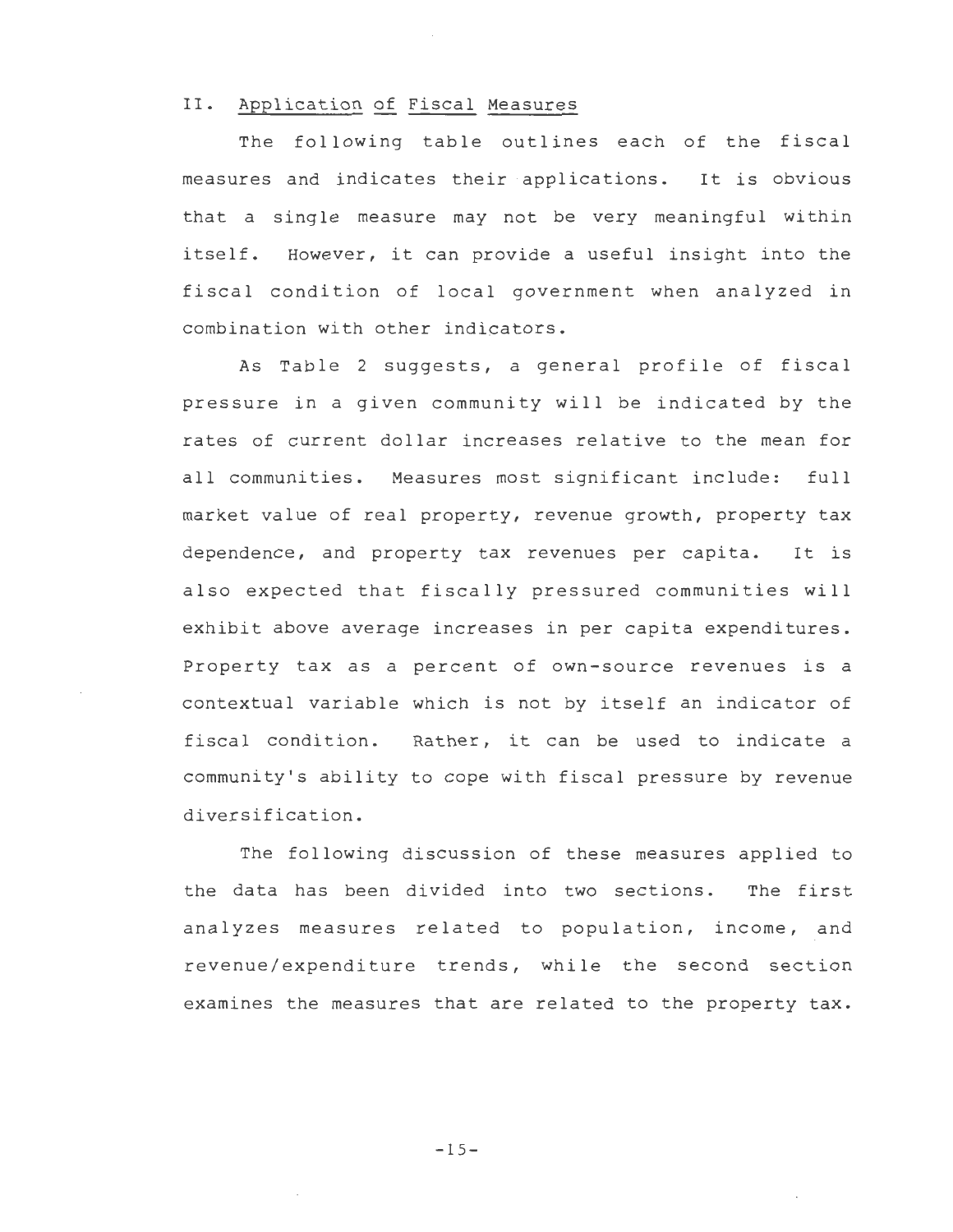## Table 2

## Fiscal Measures and Their Applications

#### Measure:

## Applications:

- 1) expenditure growth Measure of the level of public goods provision and may indicate fiscal stress  $\sim 10^{-11}$ when expenditure growth is more rapid than growth in revenue capacity.
- 2) expenditure growth per capita Measure of changes in the level of public goods provision relative to
- 3) full market value of real property Measure of community revenue capacity.
- 4) revenue growth
- 5) ratio of revenue growth to expenditure growth
- 6) property tax revenues per capita
- 7) property tax as a percent of own-source revenue

population.

Measure of community resources.

Indicator of long-term fiscal stress where the ratio is less than one.

Measure of a community's wealth.

Measure of a municipality's ability to diversify local revenue sources.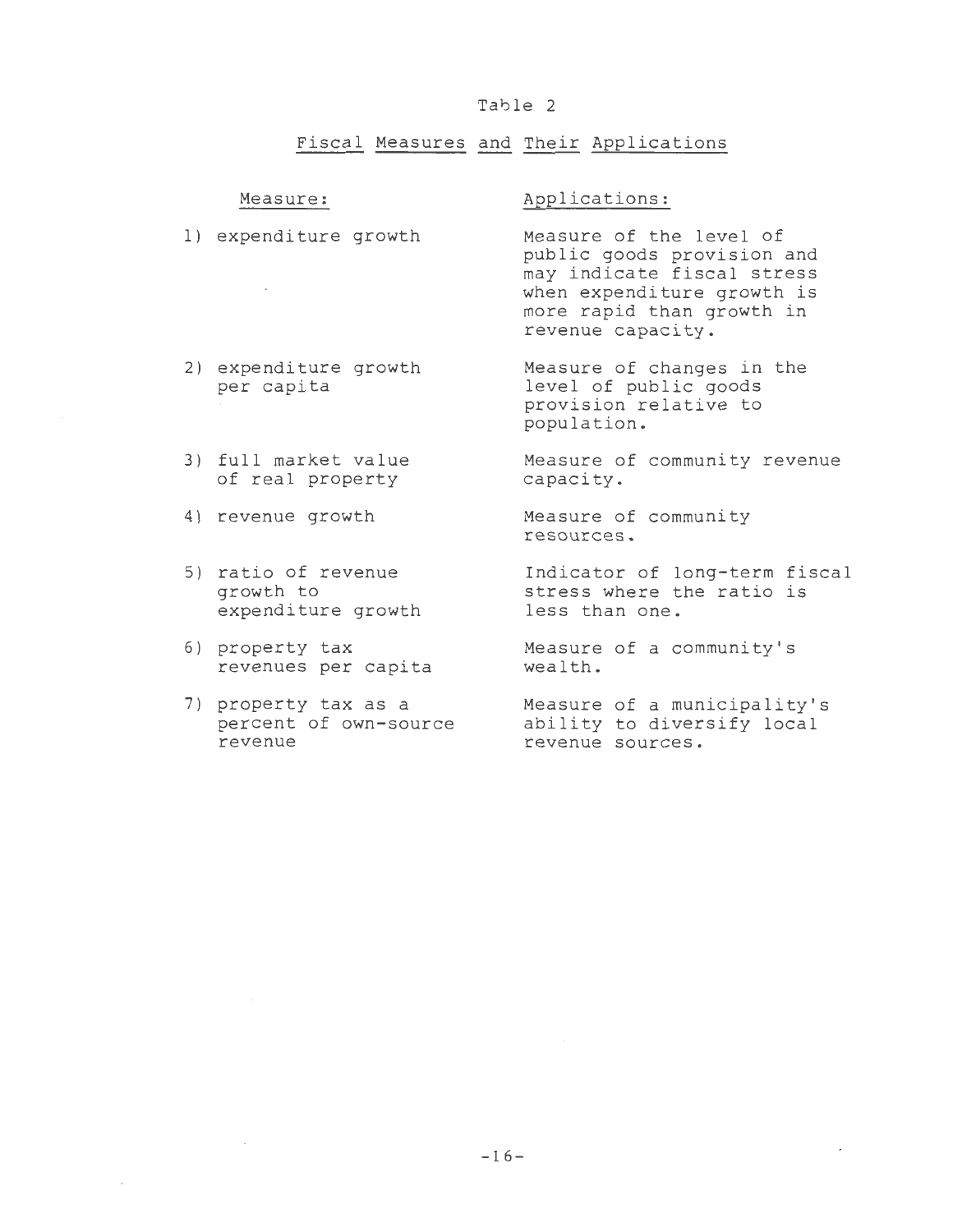#### III. Data Analysis

Section I: Population, Income and Revenue/ Expenditure Trends

A) Population:

With the exception of Central Falls, which steadily lost population from 1965 to 1980, the other five communities experienced growth (Table A-1). However, all communities did not exhibit steady increases. For example, Barrington's 1970 population was 17,554; an increase of 7.1 percent over 1965. In 1980, this figure had fallen to 16,174; a decline of 7.9 percent from 1970.

Overall, South Kingstown has experienced a long-term rapid growth, especially from 1965 to 1975. North Kingstown experienced rapid growth from 1975 to 1980, while the population of Johnston and Westerly increased more slowly during this period, (with the exception of Central Falls and Barrington which has lost population since 1970). In general, population increases from 1975 to 1980 have seemed to offset the prevalent losses during the 1970 to 1975 period.

## B) Median Family Income:

The median family income in all five communities increased by over 85 percent in all communities from 1965 to 1980, (see Table A-2) while the group average

 $-17-$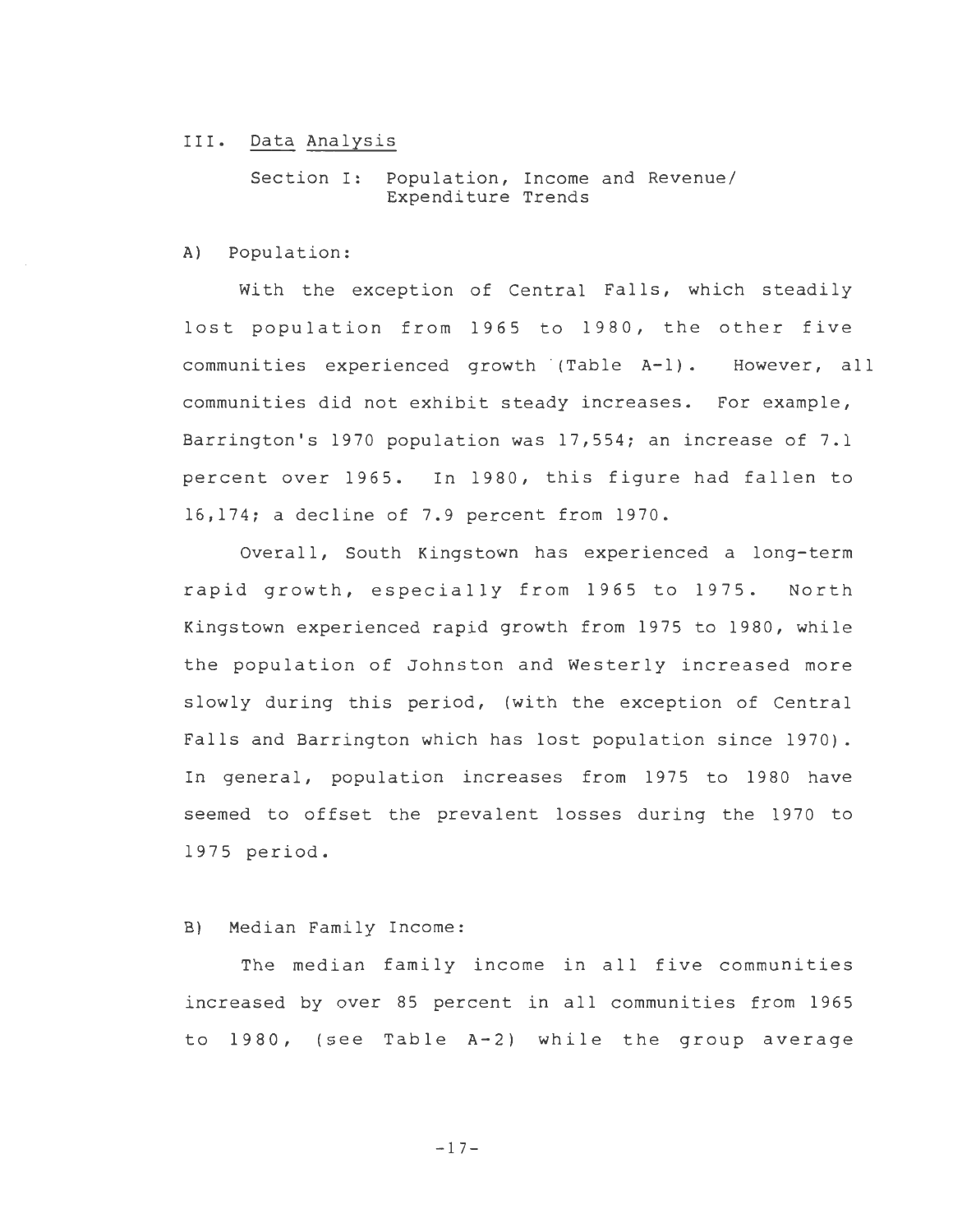constituted a 107.3 percent increase. Central Falls realized the smallest increase in median family income, (89.3 percent). In addition, Barrington, Central Falls and Westerly all experienced below average changes in this variable. South Kingstown's median family income increased by 146.5 percent.

Barrington was the most wealthy community in 1970 and 1980 according to this measure. In 1980, the town's median family income was \$27, 973. This contrasts with Central Falls, whose 1980 median family income was \$14,721.

## C) Expenditures:

The level of local government expenditure growth may indicate fiscal pressure when expenditure growth is more rapid than growth in revenue capacity. From 1967 to 1982, the overall group average in expenditure growth was 365.3 percent (see Table A-3). This figure falls to 61 percent when adjusted for inflation, an annual average increase of 41 percent. An above average current dollar growth in expenditures occurred in the following communities: Johnston, North Kingstown, and South Kingstown, with increases of 423.6 percent, 395 percent and 412.6 percent respectively. Overall, the rate of expenditure growth in all communities was most rapid from 1967 to 1972; and decreased successively in tne following two five year periods.

 $-18-$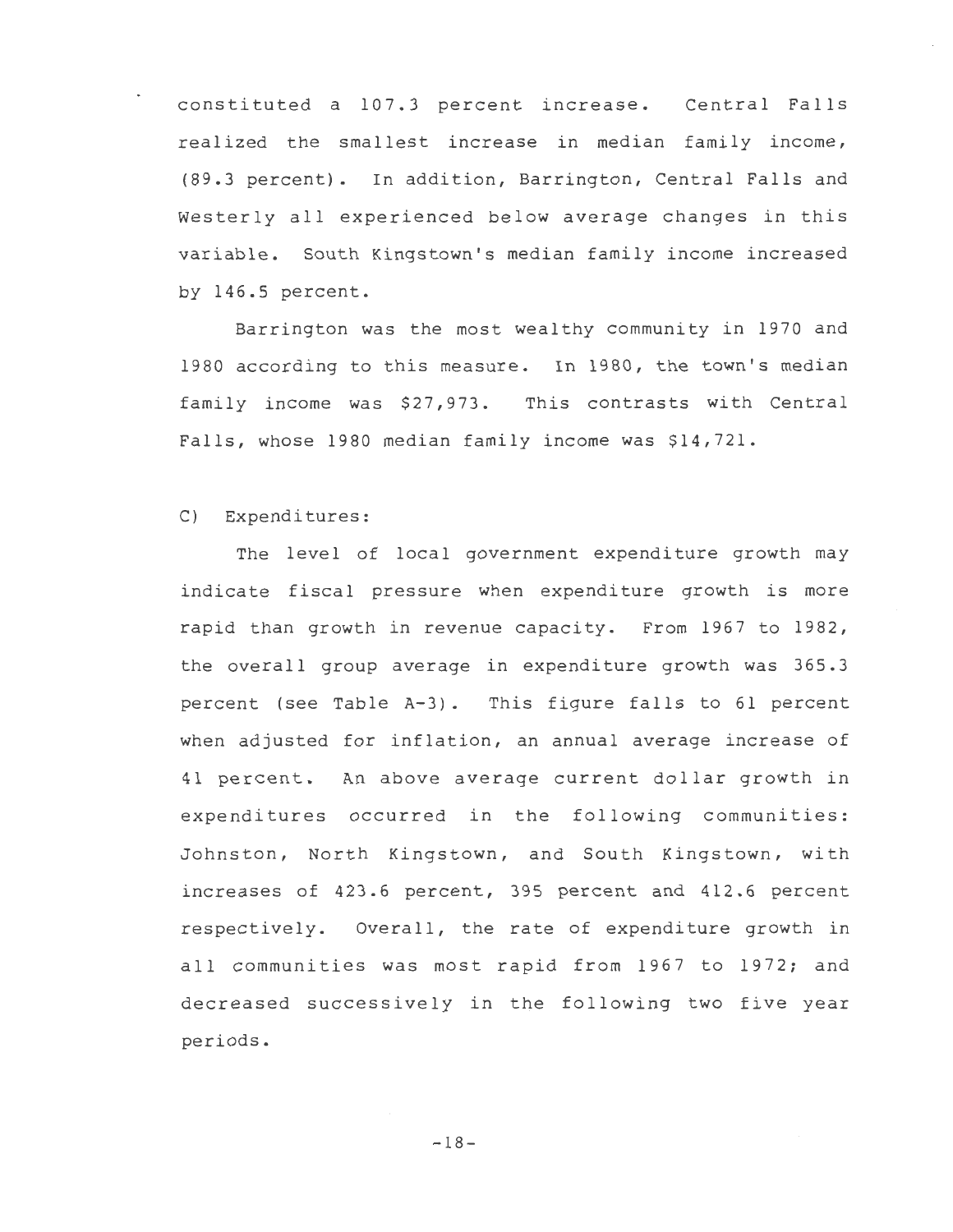## D) Expenditure Growth Per Capita:

As mentioned in Table 2, this measure may be used to compare changes in population over time. Inferences can subsequently be made as to whether a community's expenditures are proportional to population growth.

The average per capita growth for the six communities from 1967 to 1982 was 321.9 percent, or 37.8 percent in constant dollars (Table A-4). The five years from 1967 to 1972 experienced a 69.1 percent increase, which amounts to a 42.4 percent constant dollar increase. Inflationary growth was the causative factor behind a constant decrease of 3.6 percent in average per capita expenditures from 1977 to 1982, which contrasts with a current dollar increase of 53. 5%. Thus, communities were spending less for services which had become more costly.

Similarly, South Kingstown experienced the second lowest current and constant dollar growth in per capita expenditures from 1967 to 1982. As compared to the other communities, this is one indication of fiscal pressure in South Kingstown during these years.

## E) Full Market Value:

Full market value of real property, or real estate provides a measure of a community's revenue capacity. The property tax base is primarily derived from taxable real

-19-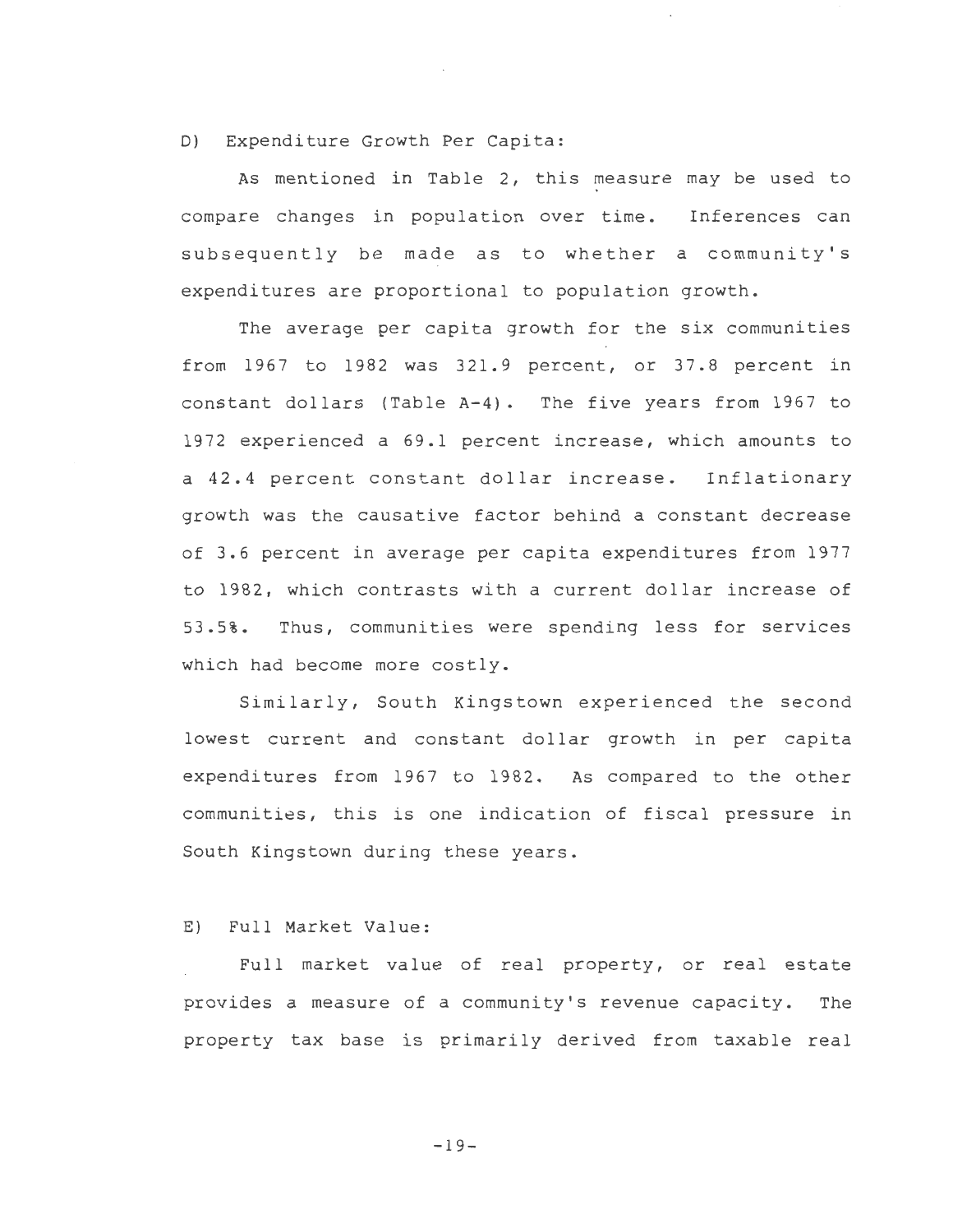estate, while intangible, or personal property accounts for a small percentage in Rhode Island communities. Data based on accurate yearly real estate listings of property by town in Rhode Island would have been ideal for determining full market value, but this information was unavailable. For the purposes of consistency, this information was obtained from the Annual State Report on Local Government Finances and Tax Equalization for selected years.<sup>2</sup>

Full market value is derived by dividing the assessed value of real property by the ratio of assessment. Of course the accuracy of this measure is limited to the accuracy of local government assessment policies and practices, and changes in market conditions for residential, commercial, and industrial properties. In years that local reassessments do not occur, the estimation of property value may be biased toward new construction and turnover in the housing market, as these properties provide more current market values for assessment purposes.

Growth in full market value of real property was dramatic in all six communities from 1967 to 1982. However, North Kingstown, South Kingstown and Westerly experienced the most rapid current dollar growth rates of 540 percent in Westerly, 610.3 percent in North Kingstown, and 641.3 percent in South Kingstown (Table A-5). These figures are well above the group average of 452.2 percent and this would seem to indicate that these three

 $-20-$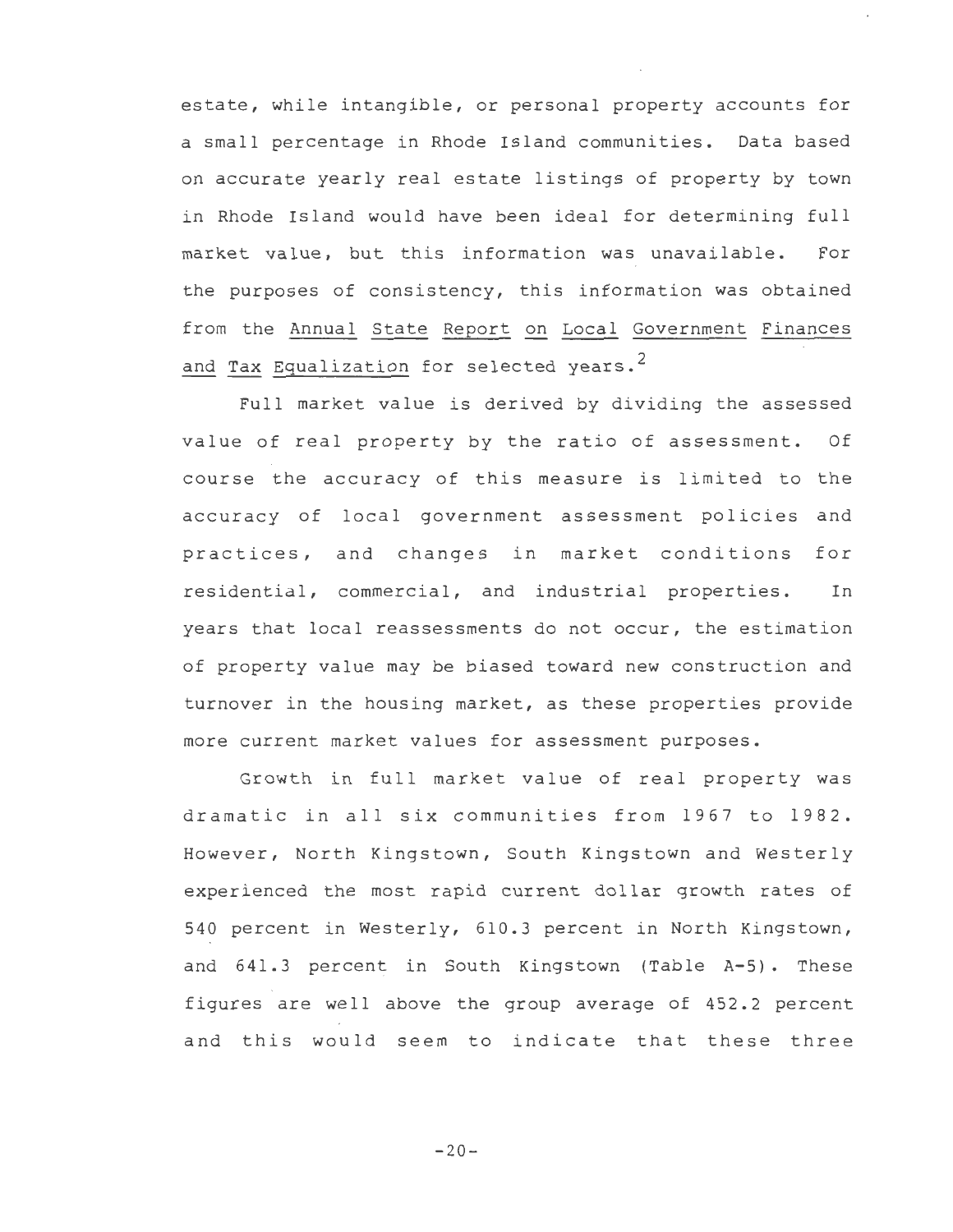communities have grown significantly in recent years. However, this growth was much greater during the 1967-1971 and 1972-1977 periods in North and South Kingstown. In contrast, Westerly's full market value growth is biased toward the 1977-1982 period (168 percent).

When the data is broken down into five year increments, it may reveal whether each town is experiencing a steady growth or decline in full market value. Accordingly, it may be inferred that property values in Westerly have been appreciating much more rapidly over the past fifteen years than those in North or South Kingstown. In fact, full market value of real property in North Kingstown actually declined by 1.2 percent in real dollar terms.

While Barrington, Central Falls and North Kingstown have been experiencing a slowing growth trend in full market value, Johnston, South Kingstown and Westerly have seen a faster growth trend. The specific reasons for these changes can not be found from this data alone, but would suggest the need for a closer analysis of local property tax assessment practices and market trends.

## F) Revenue Growth:

Revenue growth reflects changes in a community's revenue capacity in the sense that it is derived from property values. In Rhode Island localities, yearly

-21-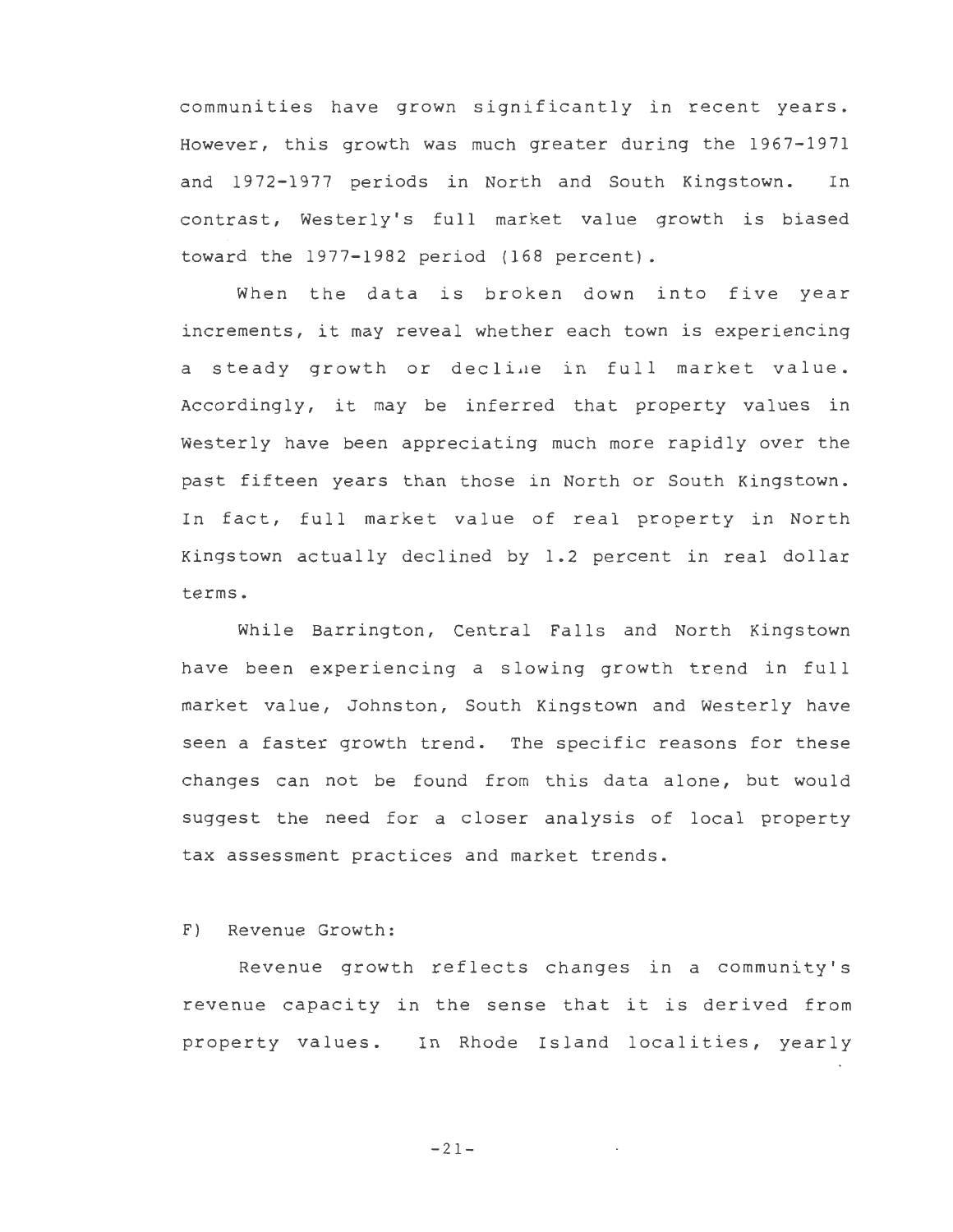revenues are based on anticipated expenditures for subsequent years. Thus, the town administration projects what its expenditures will be, subtracts federal and state intergovernmental transfers from this amount, and is left with the amount of expenditures, or the "tax levy" which must be raised through property taxes. These distinctions are important, because while revenue growth does measure changes in local revenue capacity or wealth, they must be analyzed in combination with the other dynamics involved in the budget process, especially the political and structural framework through which the yearly budget is approved.

From 1967 to 1982, revenue growth in Johnston, North Kingstown and South Kingstown was well above the group average (Table A-6). Revenue in these towns grew at varying rates during the three study periods. While Johnston's revenues increased the most from 1967 to 1982, (441.6 percent), the rate of growth was highest in the first two periods. North Kingstown saw a considerable growth of 124.1 percent (the highest in the group) from 1967 to 1972; contrasted with only a 33 percent growth from 1972 to 1977. In constant dollars, local revenues were 7.7 percent lower in 1977 than in 1972.

In summary, revenues grew by 260 to over 441 percent in the six towns during the fifteen year period. This growth was the largest in constant dollars from 1967 to

 $-22-$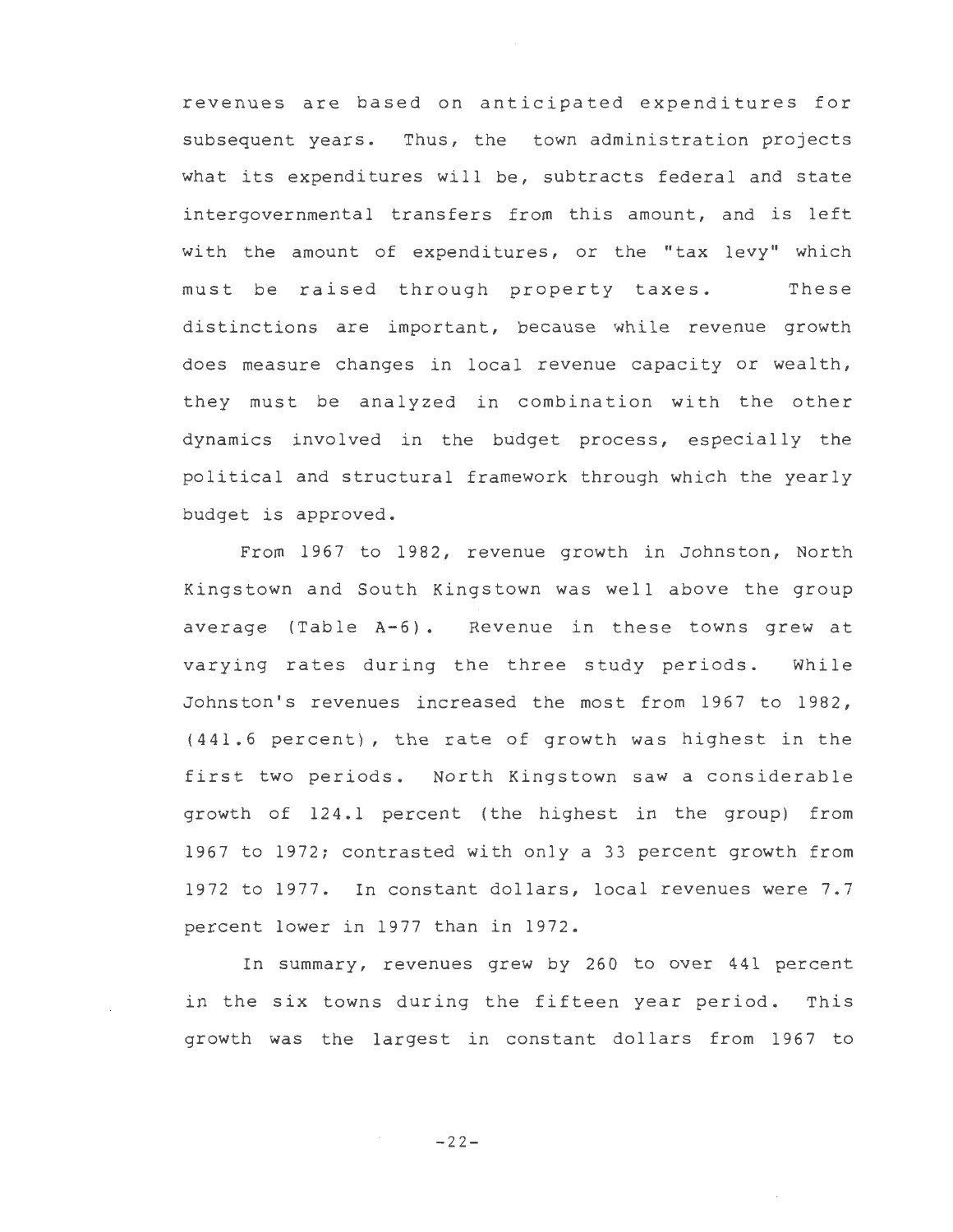1972, and generally the largest in current dollar growth as well. Changes in revenues will later be compared to changes in expenditures in order to place revenue growth into a better perspective. One conclusion that can be drawn is that the communities which experienced revenue growth over time have experienced significant growth in their local tax bases, such as North and South Kingstown.

## G) Ratio of Revenue Growth to Expenditure Growth

This ratio is a measure of fiscal stress which may occur if expenditure growth is more rapid than growth in revenues. Fiscal stress may be characterized by this phenomenon for two reasons. First, while actual expenditures may not exceed revenues on a yearly basis, a revenue growth/expenditure growth ratio of less than one indicates that in the long term (15 year period), the public sector is expanding at a faster rate than revenues.

Secondly, this measure attempts to account for the budgetary relationship between revenue and expenditure patterns. Because the amount of yearly revenues is dependent in part on anticipated expenditures, one would expect revenues to be directly related to expenditures, causing these two figures to be nearly equal. Therefore, the use of a ratio to compare growth trends would provide a means of assessing incipient fiscal stress. Absent fiscal stress, the ratio should be equal to, or greater than one.

 $-23-$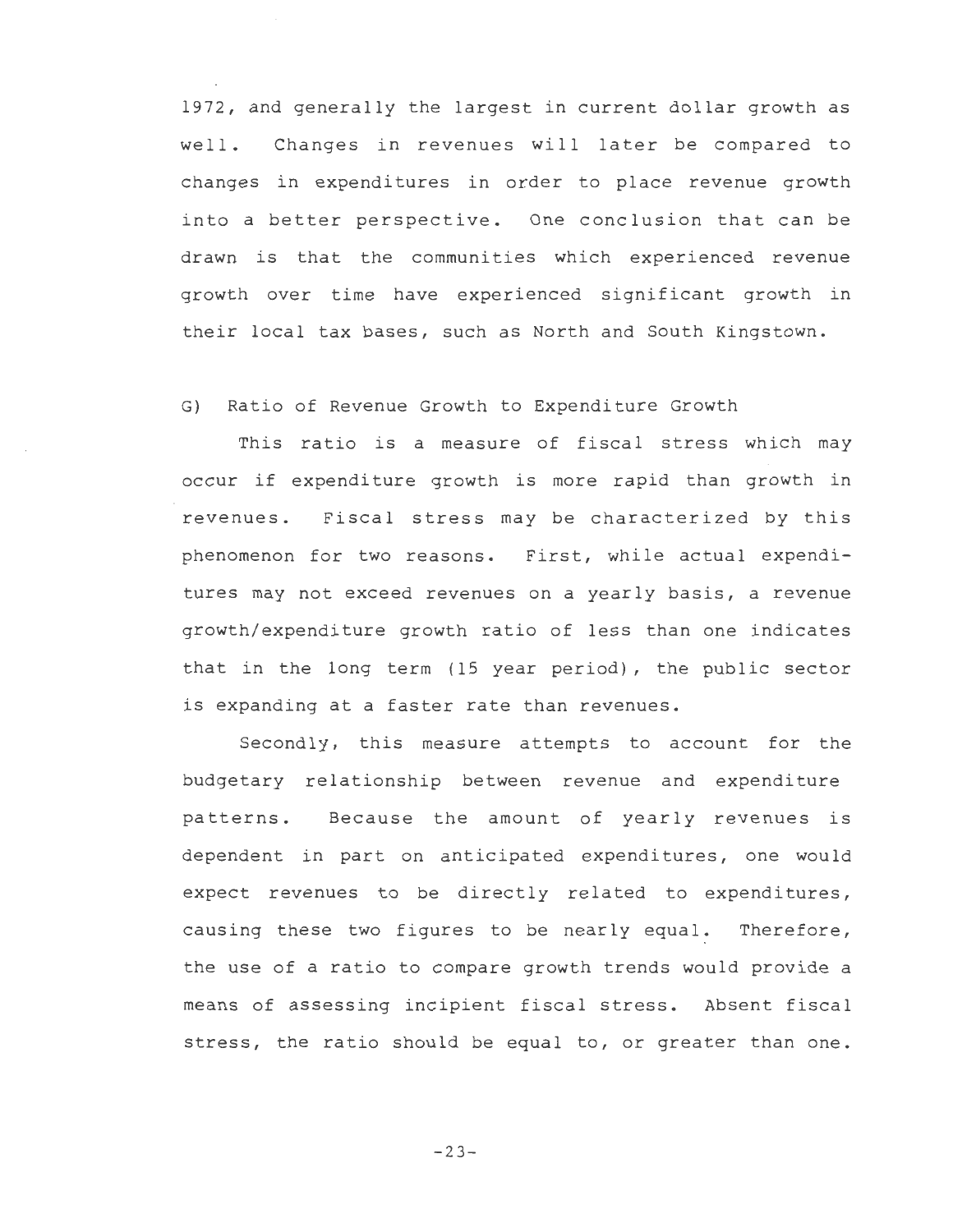This ratio will also be applied to the shorter-term, fiveyear increments for each of the six towns in order to determine which of these periods also exhibits fiscal stress. Finally, only nominal figures are included in the calculation of this ratio.

Overall, Barrington, Johnston and North Kingstown have revenue/expenditure ratios close to, or greater than one (Table 3). This indicates that growth in revenues was approximately equal to expenditure growth from 1967 to 1982. Both Central Falls and South Kingstown have a ratio of .96, the group average.

While Central Falls' overall ratio was equivalent to the group average, it is notable that this ratio was 1.04 in the first period, .96 in the second, and .89 from 1977- 1982; the lowest of the group. Conversely, Westerly has the smallest fifteen year ratio, but the 1977-1982 period exhibited a healthy revenue to expenditure growth trend of 1. 06.

On the one hand, revenue growth may be directly related to an increase in the tax burden. Alternatively, when analyzed with expenditure growth, this may provide for an assessment of growth in the public sector related to the ability to finance that growth. This paper assumes that the latter explanation is most accurate.

For example, when revenue and expenditure growth is fairly constant, this indicates that the tax burden over

 $-24-$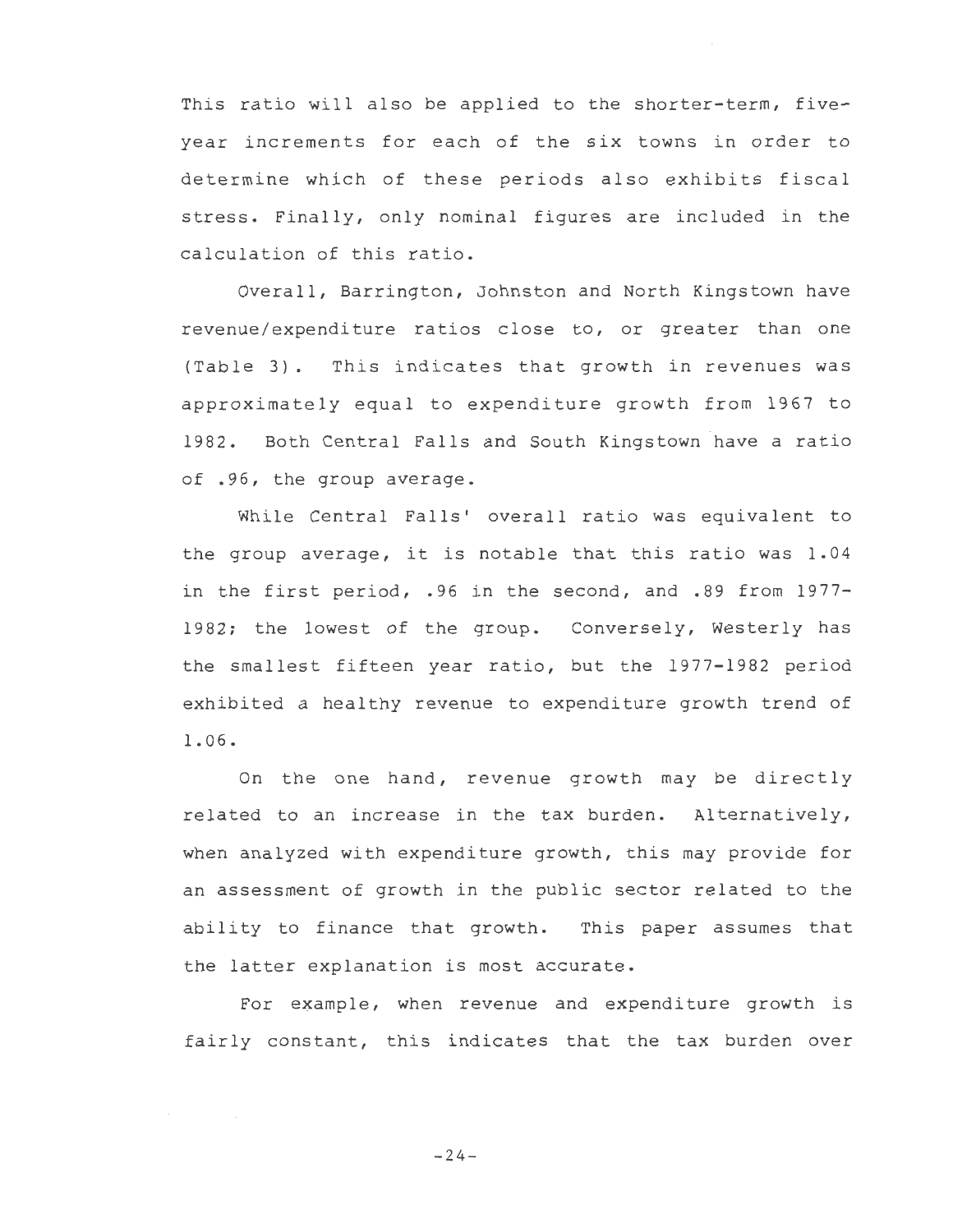## TABLE 3

## RATIO OF REVENUE GROWTH TO EXPENDITURE GROWTH

| COMMUNITY:      | $1967 -$<br>1972 | $1972 -$<br>1977 | $1977 -$<br>1982 | $1967 -$<br>1982 |        |
|-----------------|------------------|------------------|------------------|------------------|--------|
|                 |                  | 0.99             | 0.95             | 0.99             |        |
| Barrington      | 1.05             |                  |                  |                  |        |
| Central Falls   | 1.04             | 0.96             | 0.89             | 0.96             |        |
| Johnston        | 0.84             | 1.19             | 1.16             | 1.04             |        |
| North Kingstown | 0.93             | 0.90             | 1.19             | 0.99             | $25 -$ |
| South Kingstown | 0.97             | 0.99             | 0.95             | 0.96             |        |
| Westerly        | 0.71             | 0.88             | 1.06             | 0.84             |        |
| Group Average   | 0.92             | 0.99             | 1.03             | 0.96             |        |

SOURCE:

Annual State Report on Local Government Finances and Tax Equalization,

 $\sim 10^{11}$  m  $^{-1}$ 

Rhode Island Department of Community Affairs, selected years.

 $\mathcal{L}(\mathcal{L})$  and  $\mathcal{L}(\mathcal{L})$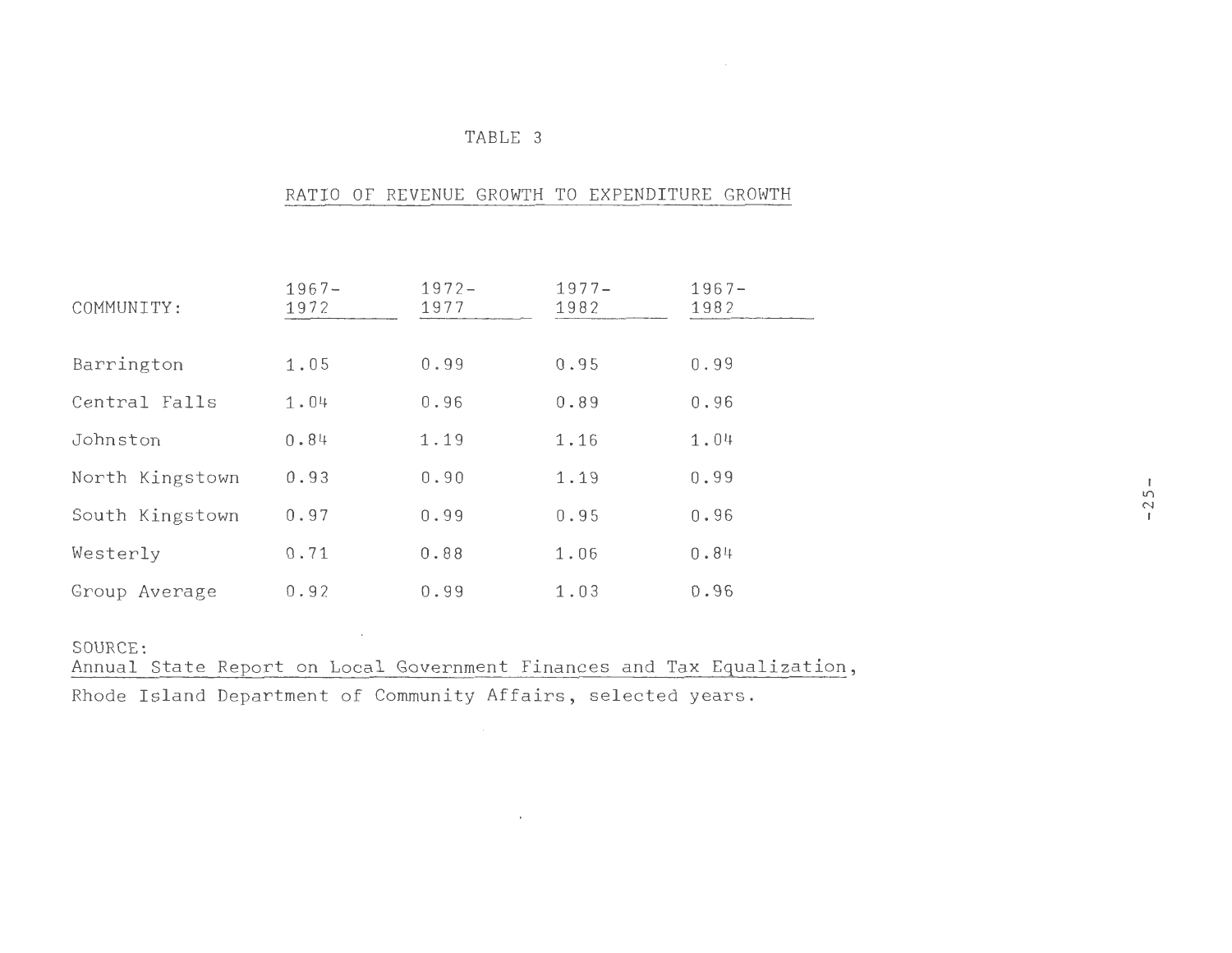time is also constant. When expenditures grow faster than revenues over time, this suggests that the public sector has been expanding at a faster rate than the revenue base, even in the absence of a revenue shortfall from one year to the next. Finally, if revenue growth is greater than expenditure growth over time, this may signify that the revenue base has expanded faster than the public sector.

There appear to be three types of revenue/expenditure growth trends occuring in the six towns: expenditures growing faster than revenues; balanced expenditure and revenue growth; and, revenues growing faster than expenditures. As a group, revenues have increased faster than expenditures during each of the five-year periods. This also happened in Johnston, North Kingstown and Westerly. While expenditures have grown faster than revenues in Barrington and Central Falls, expenditure growth was larger than revenue growth in South Kingstown, but the degree of change was roughly equivalent. Thus, Barrington and Central Falls seem to have the most fiscally stressed revenue/-expenditure growth patterns according to this measure.

It is important here to reemphasize that no single indicator provides a definitive measure of fiscal pressure. This is because the factors which affect a community's fiscal condition may be particular to a specific community, and difficult to generalize from one community to the next. As such, they do not account for every possible cause of

 $-26-$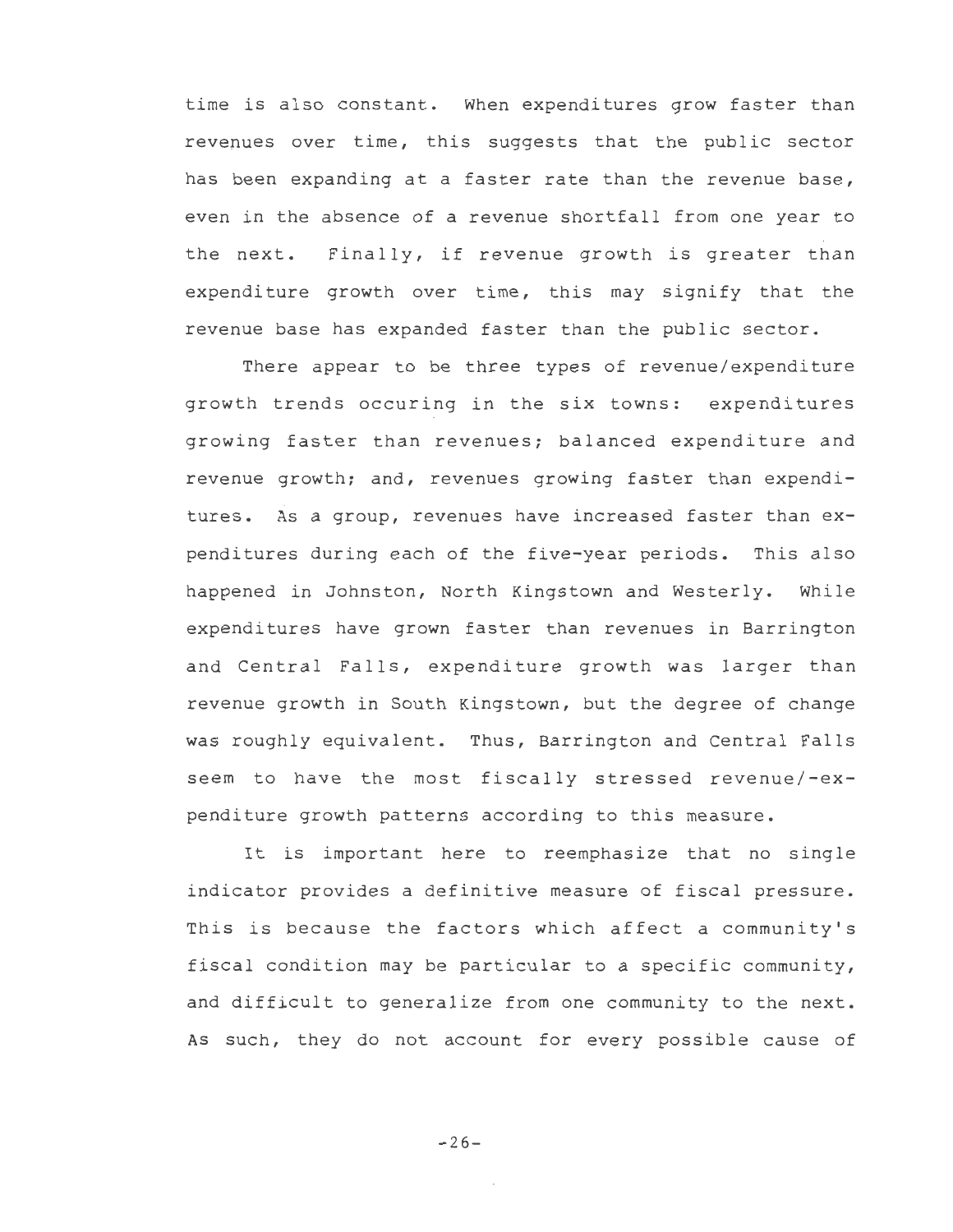fiscal stress. Rather, these measures are intended to be analyzed in combination for the purpose of identifying episodes of fiscal pressure. The particular causes and results can only be determined through a case study analysis.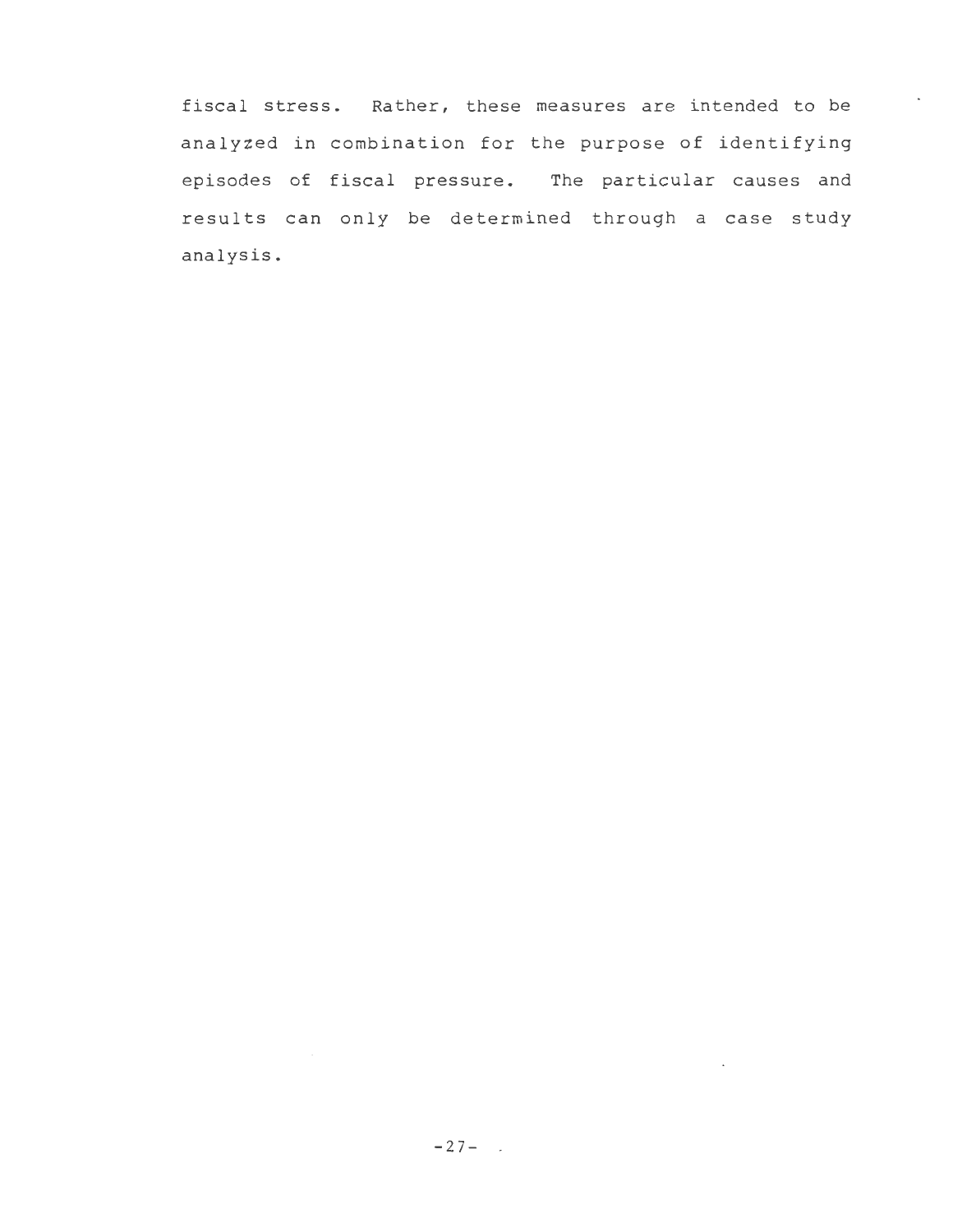Section II: Property Tax Related Measures

## A) Introduction

In recent years, local governments have had to rely more heavily on the property tax as their main revenue source due to declining federal and state intergovernmental aid. As a result, the fiscal condition of a community may be greatly affected by the property tax trends.

While property tax from real estate is the major component of the local tax base, personal property, (both tangible and intangible), is a secondary component. According to Burchell and Listokin, "there are four reasons for the heavy reliance on the real property tax:

"First, it is a significant revenue raiser. Second, the receipts are stable and predictable, and allow governments to budget well in advance. Third, the tax is hard to evade, since real property, the major component of the tax base, is difficult to conceal. Fourth, by reasoning that local public services enhance a community and thereby raise property values, it can be concluded that the tax to some extent charges those who benefit from the service it provides."<sup>3</sup>

Of course there are equity issues that surround the funding of services through the property tax. However, the important point to emphasize is that real estate plays a major role in the funding of government services. In addition to a discussion of the property tax framework that includes an analysis of changes in assessment ratios, tax rates and taxes levied per \$1,000 of assessed value, the following fiscal stress measures will be discussed in this

 $-28-$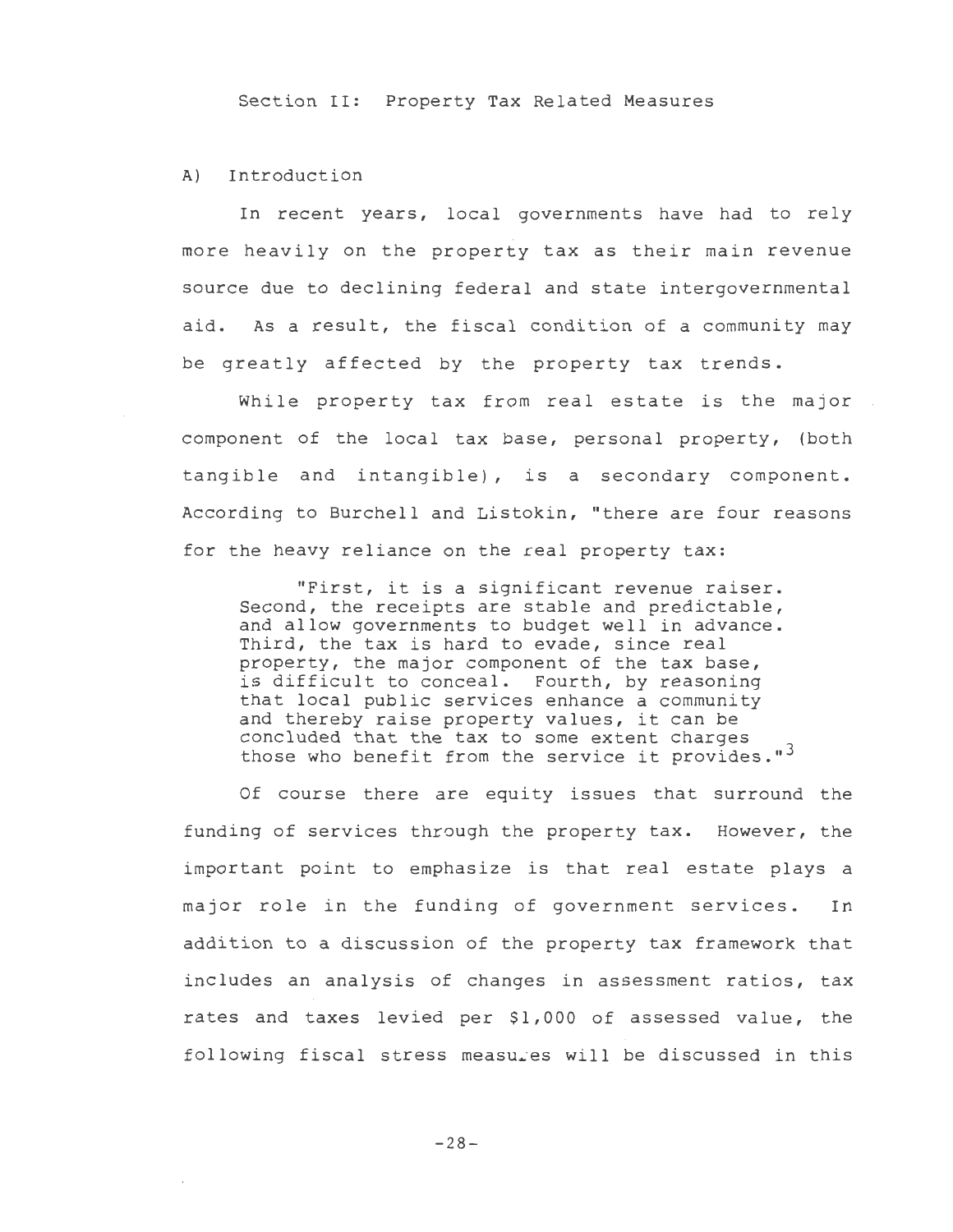section: property tax revenues per capita, and the property tax as a percent of own-source revenue.

B) Property Tax Framework

Property tax revenues in Rhode Island communities are a function of the following model:



This model attempts to capture the variables that affect the property tax and to simplify the process by which property taxes are derived. The relationship of the budget process and political system to this model pose a different set of questions and problems which are worthy of study but will not be considered in depth here.

Local property tax revaluation has been infrequent and sporadic in most Rhode Island communities. This caused the state legislature in 1980 to mandate reassessment for all Rhode Island cities and towns. In the six communities under study, both Johnston and Westerly had never previously undergone revaluation. While Johnston's

 $-29-$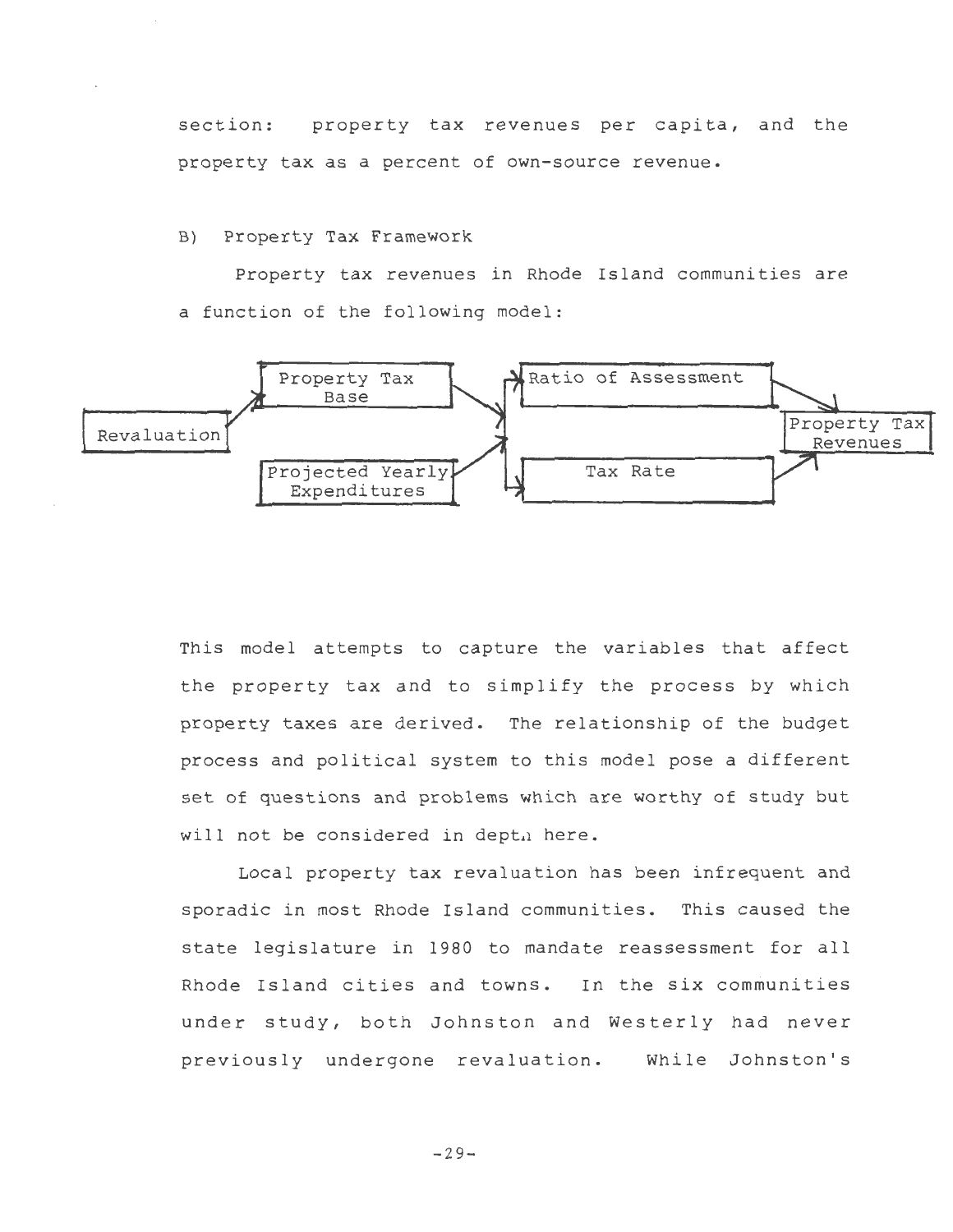revaluation was implemented in 1983, Westerly's went into effect in 1981. Barrington underwent revaluation in 1966 and 1976, and their current revaluation will be implemented in 1985. During 1970 and 1971, Central Falls had a property revaluation and is undergoing one now. Johnston's only revaluation was implemented in 1983. Both North Kingstown and South Kingstown's reassessments went into effect in 1984 and North Kingstown's last reassessment occurred in 1972, while South Kingstown's was done in 1967.

Revaluation is important for two reasons. First, it can provide for a current market value assessment of the local tax base which aids in the determination of appropriate tax rates and assessment ratios for revenue purposes by increasing the monetary value of the tax base which in turn provides the base for property tax collection.

Secondly, there is a notion of fairness. When a community experiences growth or increases in the value of real estate, the new growth must pay a disproportionate share of the property tax absent a periodic reassessment. For example, a homeowner who has lived in the same home for the past twenty years may have realized an appreciation in market value of his home from \$35,000 to \$130,000 but may still be paying taxes far below the true market value. On the other hand, a new homeowner of an \$80,000 house may pay more in property taxes even though the \$80,000 home has a

 $-30-$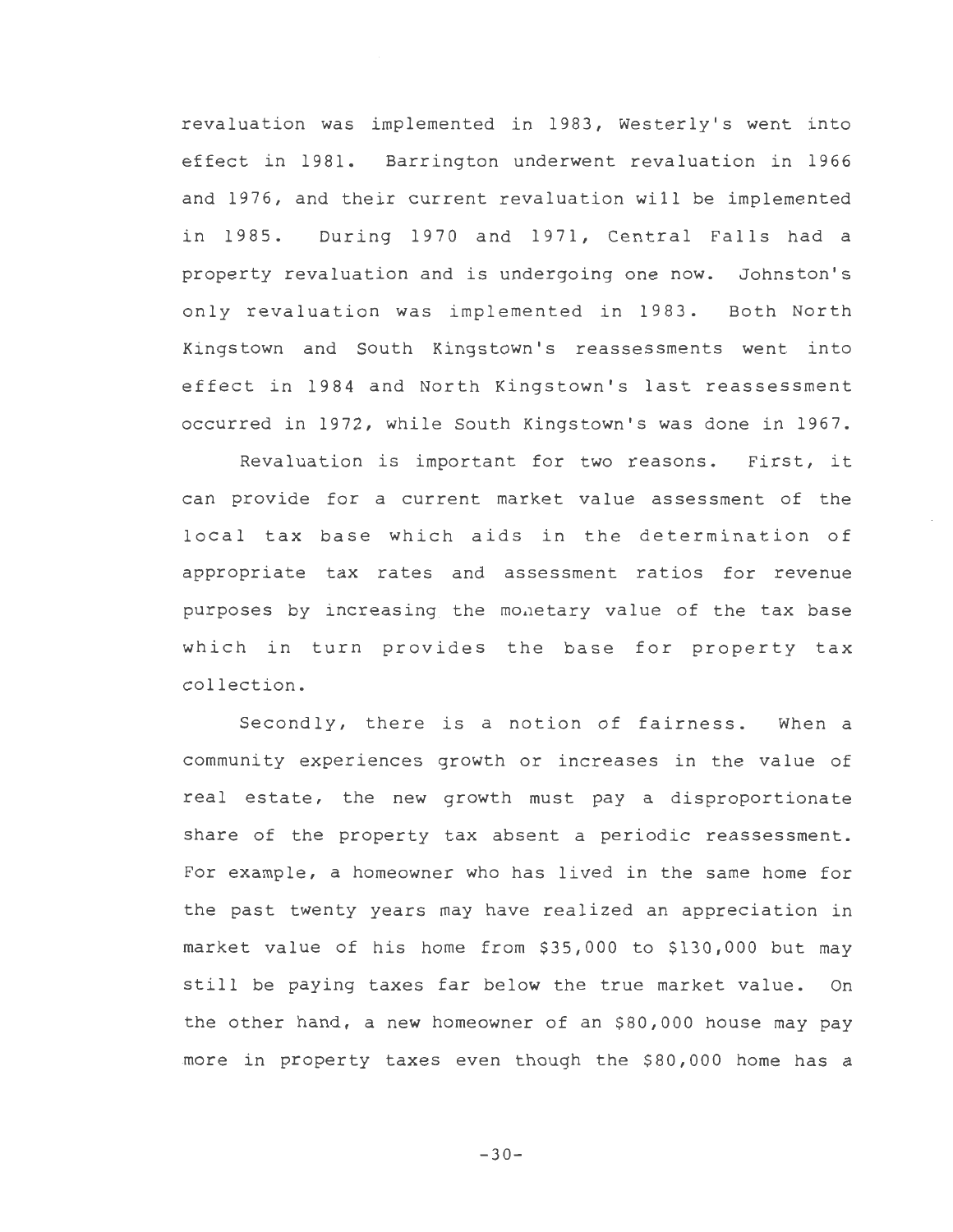lower market value than the \$130,000 home. Thus, the more frequent the community-wide assessment, the more equitable the property tax.

In addition to revaluation and the property tax base, the local property tax in Rhode Island communities is related to projected yearly expenditures which in turn affect the local assessment ratio and tax rate. These are applied to property for tax purposes. As explained in a previous section, the local tax levy to be raised for a subsequent budget year is dependent upon projected expenditures minus federal and state intergovernmental transfers. While the tax rate per \$1000 of assessed value is determined by dividing the amount of all taxable property by the projected levy. The ratio of assessed value to market value is actually a ratio of market value to the base year of revaluation. It is derived by comparing the current sales value of property to the base year.

With the exception of Barrington, the other five communities (Central Falls, Johnston, North Kingstown, South Kingstown and Westerly), all experienced a trend of declining assessment rates from 1967 to 1982. This has been counterbalanced by a gradual increase in tax rates (see Appendix B) . A possible explanation for this can be found in the dramatic rise in the market value of real estate during recent years. While real estate market

 $-31-$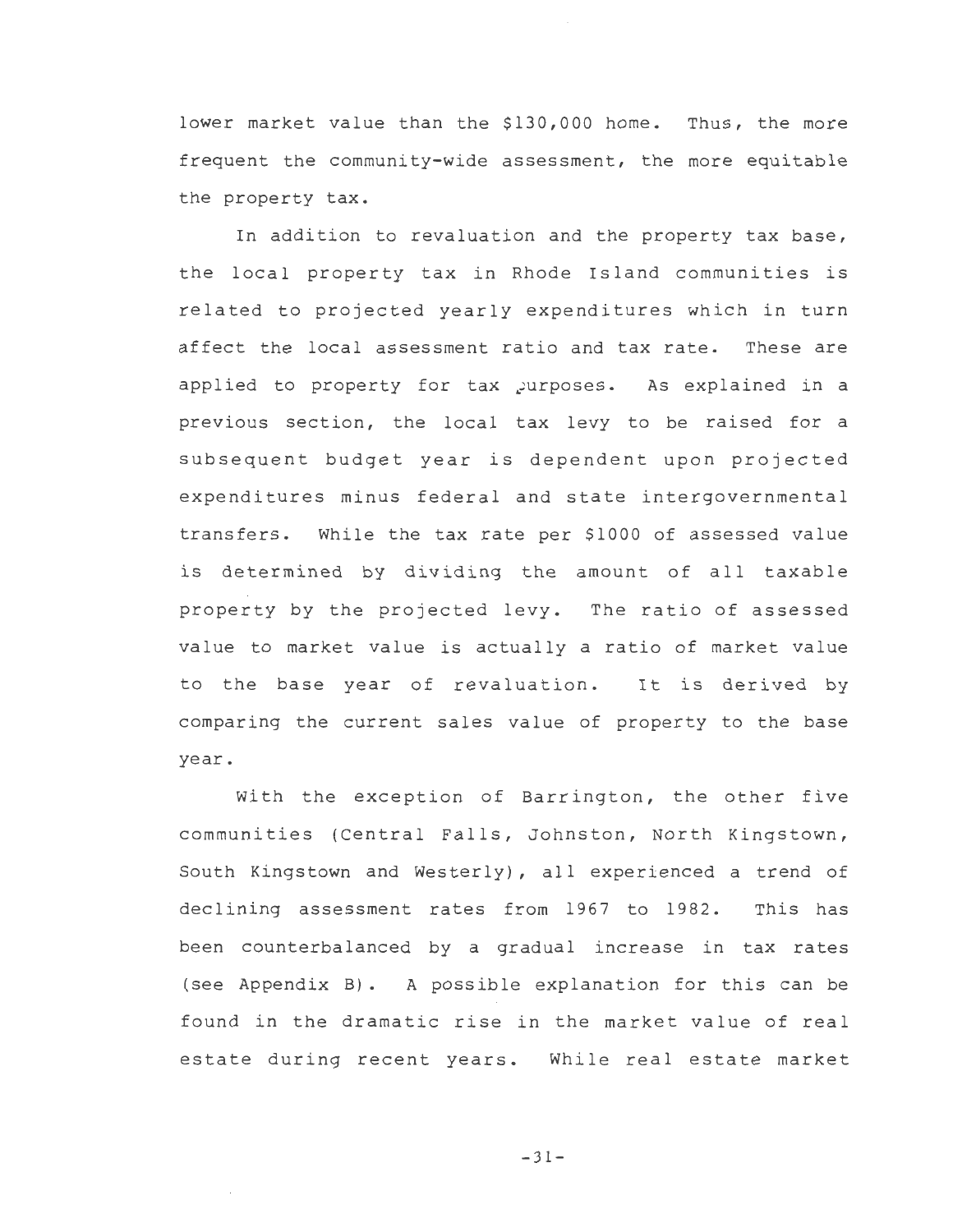values have increased faster than income from 1967 to 1982, a decrease in the assessment ratio may better reflect a property owner's ability to pay, even though more tax is levied per \$1,000 of assessed valuation.

Compared to the rest of the country, the property tax in Rhode Island and New England provides a larger share of local revenue. According to Burchell and Listokin, all of the New England states have the highest reliance in the country on the property tax to support municipal and school district operations.<sup>4</sup> In addition, Rhode Island communities are constrained by state statutes which limit their discretion. As such, they cannot impose different forms of taxation such as sales or payroll taxes.

Rhode Is land communities use local revenues to fund most services at the local level, while the vast majority of state aid to localities is for education. Other states across the country rely on special districts, authorities, and other user fees to provide and fund many local services.

Because of dependence on the local property tax in Rhode Island, the property tax can be used in a variety of ways to evaluate the fiscal condition of a community over time.

 $-32-$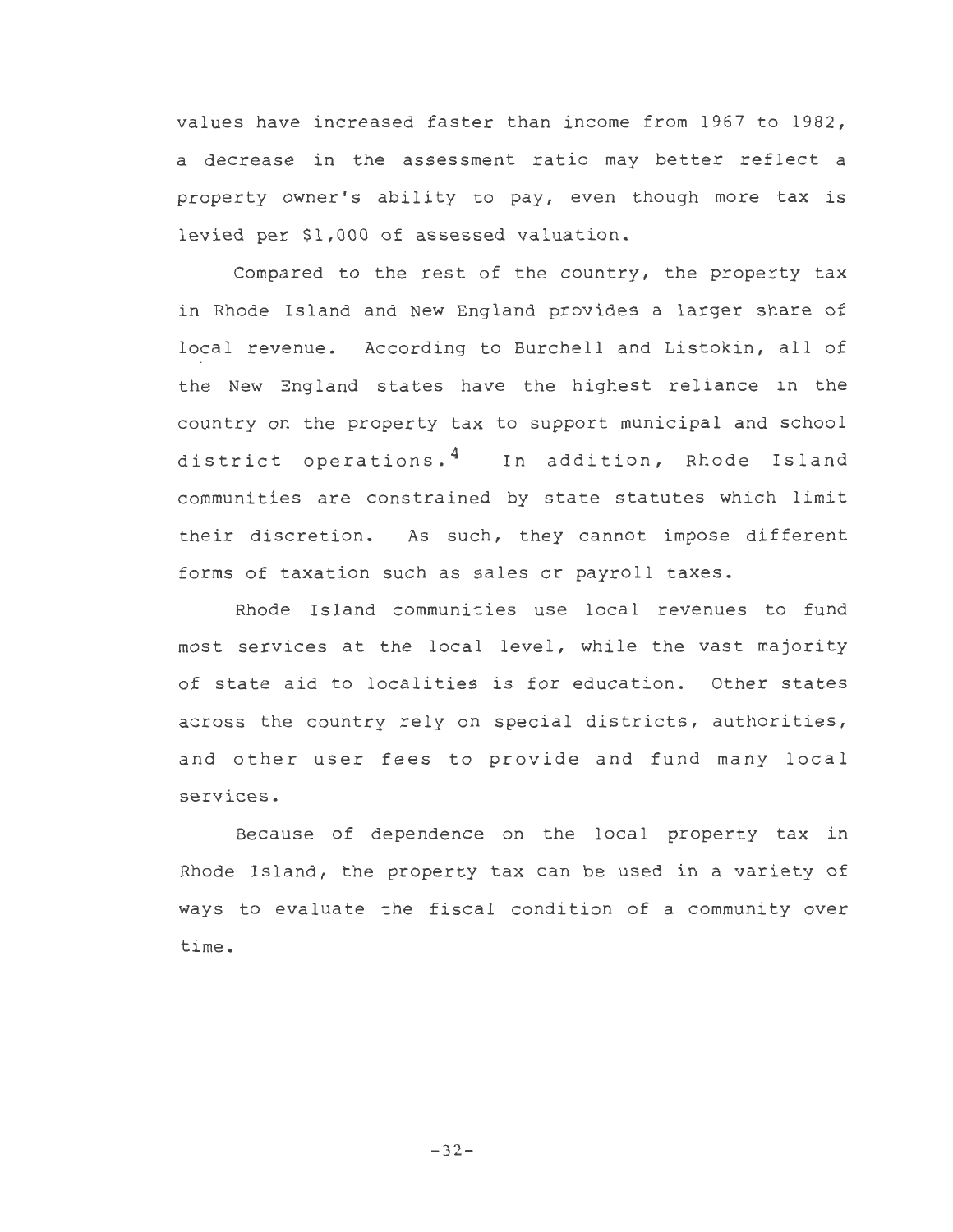### C) Property Tax Revenues Per Capita

Per capita revenues of the property tax can be used as a measure of community wealth related to population over time. The higher the property tax revenues per capita, the wealthier a community, as this measure indirectly reflects increases in taxable property related to population growth.

North Kingstown has experienced the highest current dollar growth in property tax revenues per capita from 1967 to 1982 (483.1 percent) Table A-7. Most of this growth occurred during 1972 and 1977. The only other community with above average growth was Johnston, (363.7 percent). Again, increases were largest from 1972 to 1977. South Kingstown had the slowest overall change in property tax revenues per capita, (189.9 percent), with most of the growth occuring from 1977 to 1982, (although this five-year growth was below average).

Slower growth can be caused by one of two phenomena: population increasing faster than the property tax base; or population decreasing which reduces the property tax base because this is a per capita measure. It is interesting to note that in the long term, Central Falls experienced the second-to-lowest increase in property tax revenues per capita, while South Kingstown had the lowest increase in property tax revenues per capita and gained in population.

-33-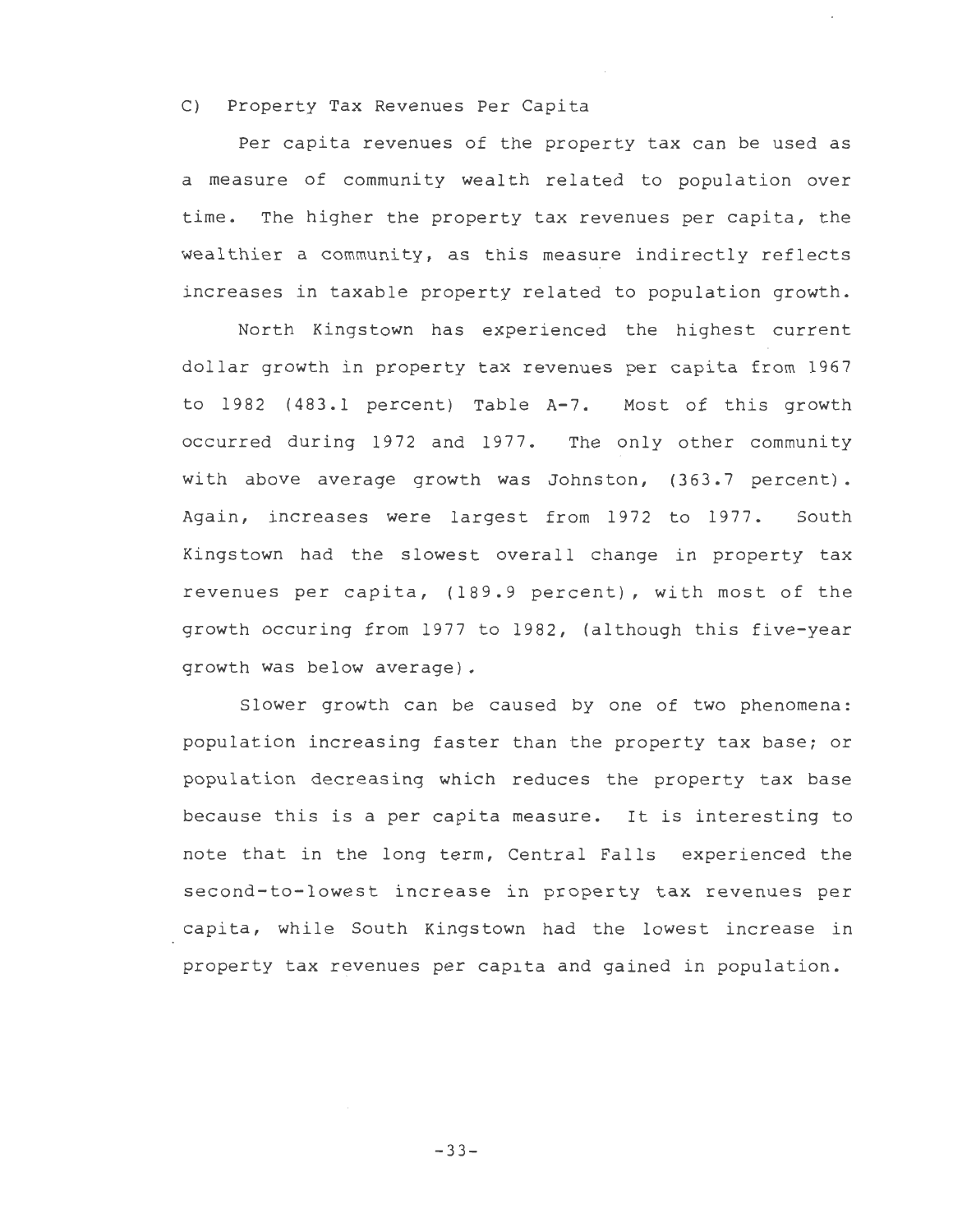D) Property Tax as a Percent of Own-Source Revenue

The property tax as a percent of own source revenue provides a better measure of the extent to which a community is dependent on the property tax and the local ability to diversify the revenue base. A problematic situation could arise when taxpayer resistance in a given year could substantially limit the .amount of revenue collected. Because the yearly amount of property tax as a percent of own-source revenue has not markedly changed in the study communities, and may vary positively or negatively from year-to-year, a fifteen-year trend has been chosen to describe this data.

The fifteen-year average for this variable indicates that the study communities were 88.6 percent dependent on the property tax for own-source revenues, (Table 4). Barrington was the most dependent, (94.3 percent), followed closely by Johnston, (91.9 percent), and Westerly, (90.l percent). North Kingstown, Central Falls and South Kingstown had below average changes in this variable of 82.3 percent, 86 percent and 86.8 percent respectively.

Al though this variable is more contextual than the previous ones, it provides useful insight into the property tax framework under which a town operates. According to Burchell and Listokin, "significant dependence on the property tax versus own source revenue to support municipal functions is defined as property tax revenues financing

-34-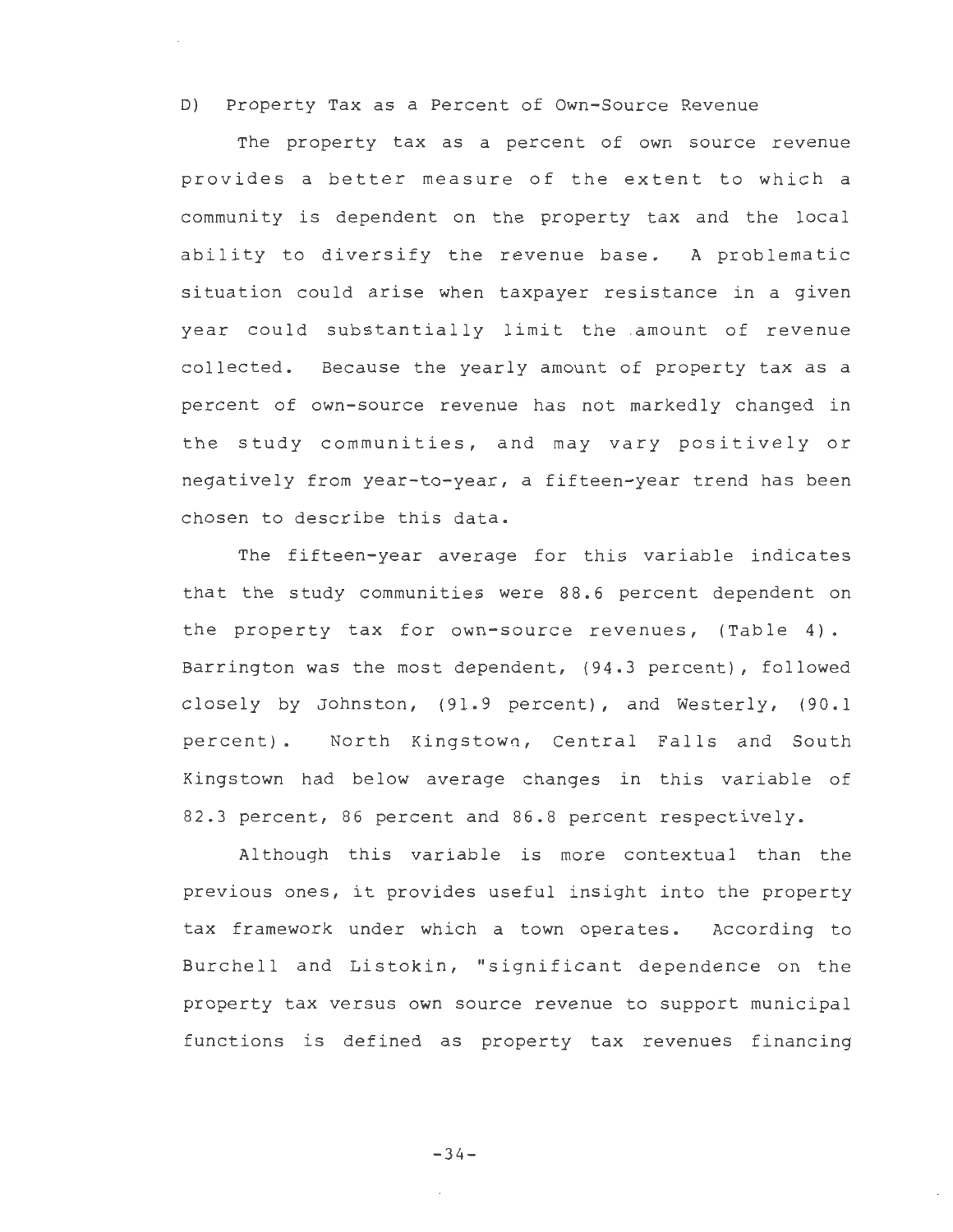## TABLE 4

# PROPERTY TAX AS A PERCENT OF OWN-SOURCE REVENUE

| COMMUNITY:      | $1967 -$<br>1982 Average: |
|-----------------|---------------------------|
| Barrington      | 94.3%                     |
| Central Falls   | 86.0%                     |
| Johnston        | 82.3%                     |
| North Kingstown | 91.9%                     |
| South Kingstown | 86.8%                     |
| Westerly        | 90.1%                     |
| Group Average   | 88.6%                     |

SOURCE: Annual State Report on Local Government Finances and Tax Equalization, Rhode Island Department of Community Affairs, selected years.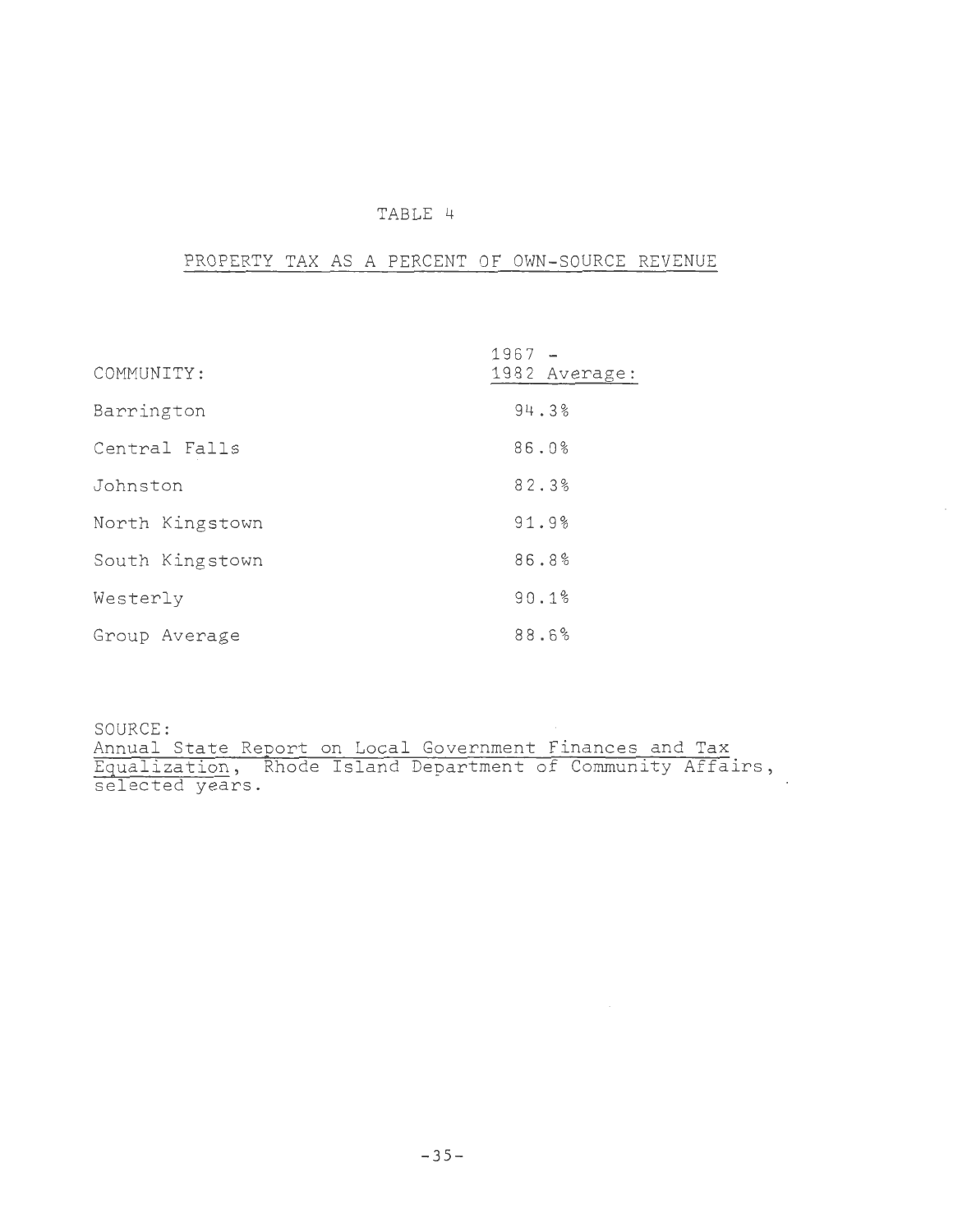more than 60 percent of operation supported by own source revenues."<sup>5</sup> Thus, because the fifteen-year averages for the study communities range from 82.3 percent to 94.3 percent, they are all substantially dependent on the property tax which would suggest that revenue diversification would be difficult when necessary.

# IV. Summary of Fiscal Trends and Thier Relationship to the Case Study Community

It is evident through this analysis that there are community-level dynamics which affect the community performance for each of these measures. To summarize, fiscal pressure is indicated by the following criteria: below average percentage changes in full market value, revenue growth, and property tax revenues per capita; above average per capita expenditure growth; and, a revenue/expenditure ratio of less than one, in either the long-term, or any one of the three short-term periods.

The Summary Comparison of Communities, (Table 5), illustrates how each of the communities have performed according to the above fiscal pressure criteria and their conclusion in the Table indicates fiscal pressure. Table 6 condenses this information was was derived by rank-ordering the communities according to the number of times that each appeared in the fiscally stressed categories listed above. This was done for both the long-term fifteen year period,

 $-36-$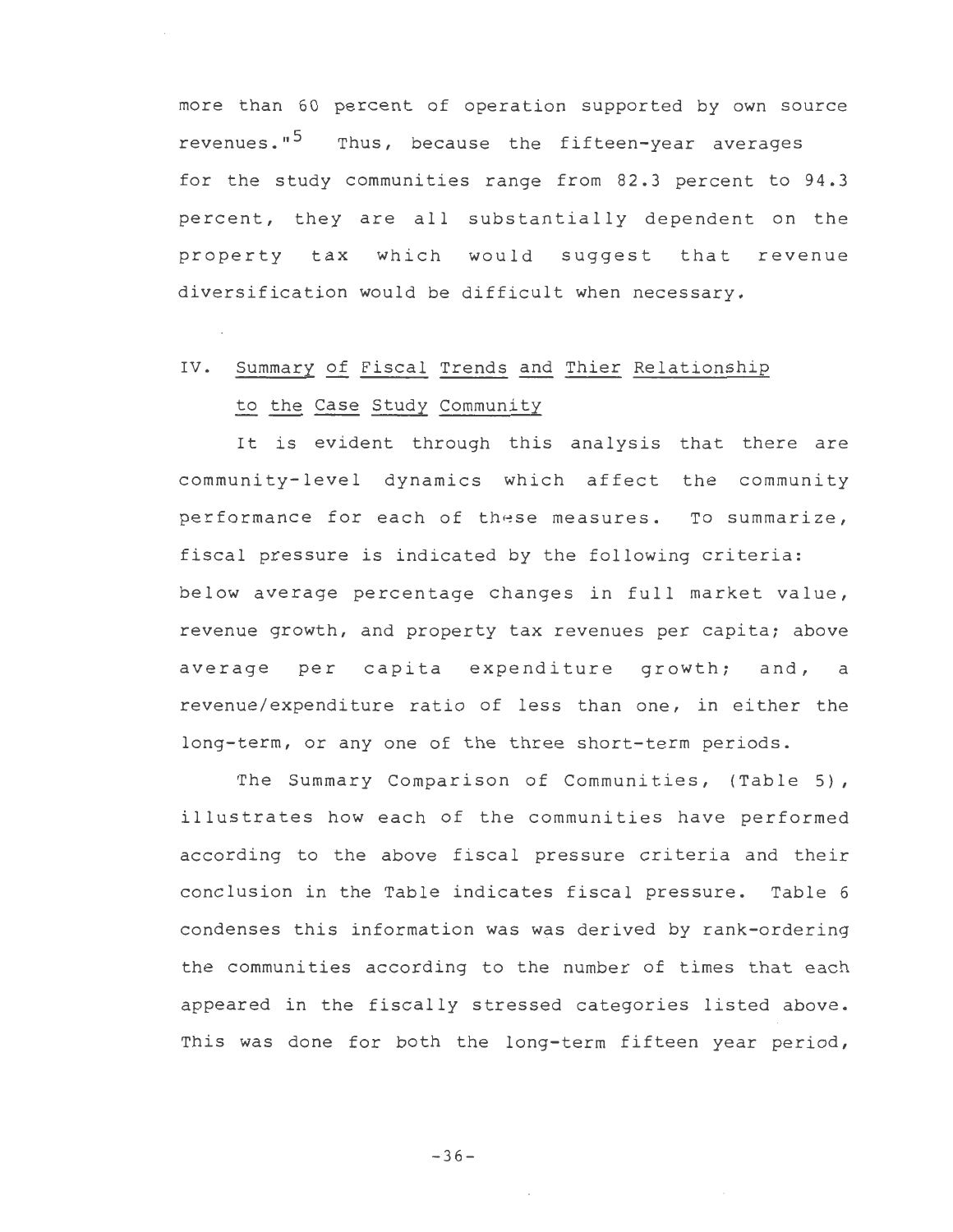and the shorter-term five year periods. Communities which received the same scores have been listed together. Overall, the analysis suggests that fiscal stress may be related to different factors in the short versus the longterm. In the long-term, (1967-1982), Barrington received the highest score. Although it could be classified as a higher-income community (see "Median Family Income" in Appendix A), it has had much slower long-term population growth than Johnston, North Kingstown, South Kingstown or Westerly. This long-term fiscal pressure may also have affected Barrington's high rating in two of the short-term periods as well.

In the short-term, different communities seem to be fiscally pressured according to these measures, although the particular community varies for each period.

From 1972 to 1977, both Westerly and Barrington scored the highest, followed by North Kingstown, South Kingstown and Johnston. From 1977 to 1982, Barrington and South Kingstown both received the highest scores.

To summarize, Barrington, Westerly and South Kingstown all appeared "fiscally pressured" according to this methodology. However, the ranking system is not sensitive enough to measure the degree to which each of these three communities has experienced fiscal pressure.

A possible explanation behind Barrington's results in this study is that it is a community experiencing a

-37-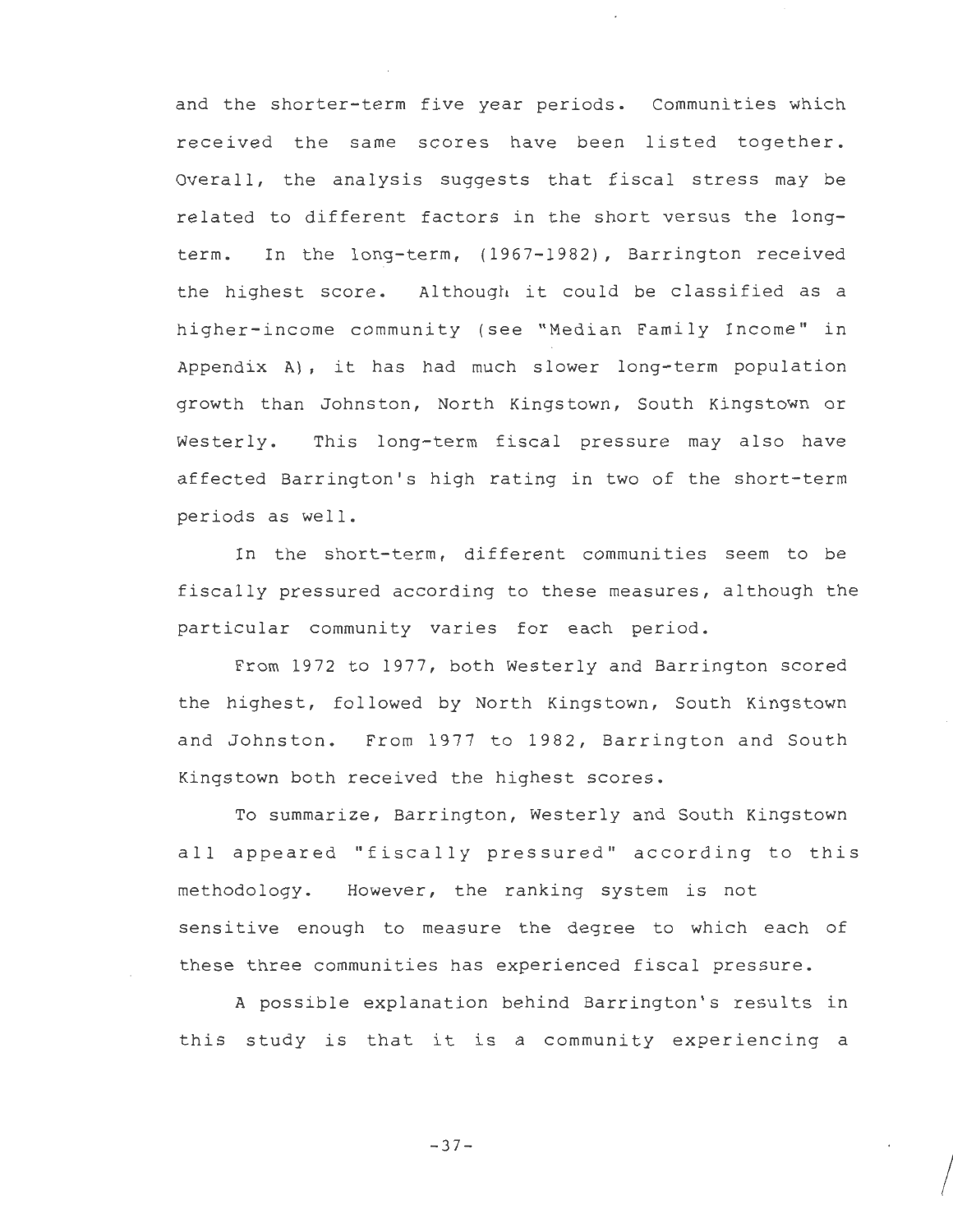# Table 5

# Summary Comparison of Communities

# I. Below Average Percentage Changes:

|                  | Full Market Value:                                 | Revenue Growth                        | Property<br>Tax Revenue<br>Per Capita                |
|------------------|----------------------------------------------------|---------------------------------------|------------------------------------------------------|
| $1967 -$<br>1982 | Barrington<br>Johnston                             | Barrington<br>Westerly                | S Kingstown<br>Westerly<br>Barrington                |
| $1967 -$<br>1972 | Westerly<br>Johnston<br>Barrington                 | Barrington<br>Westerly<br>S Kingstown | N Kingstown<br>Westerly<br>S Kingstown<br>Barrington |
| $1972 -$<br>1977 | Johnston<br>Barrington<br>Westerly                 | N Kingstown<br>Barrington<br>Westerly | S Kingstown<br>Westerly<br>Barrington                |
| $1977 -$<br>1982 | N Kingstown<br>Barrington<br>S Kingstown           | Johnston<br>Barrington                | Johnston<br>S Kingstown<br>Westerly                  |
| II.              | Above Average<br>Percentage Changes:               | III.                                  | Revenue/Expenditure<br>Ratio Less Than 1:            |
| $1967 -$<br>1982 | Per Capita Expenditures<br>N Kingstown<br>Johnston |                                       | Barrington<br>N Kingstown<br>S Kingstown<br>Westerly |
| $1967 -$<br>1972 | N Kingstown<br>Johnston                            |                                       | S Kingstown<br>N Kingstown<br>Johnston<br>Westerly   |
| 1972-<br>1977    | N Kingstown                                        |                                       | Barrington<br>S Kingstown<br>N Kingstown<br>Westerly |
| $1977 -$<br>1982 | Barrington<br>S Kingstown<br>Westerly              |                                       | Barrington<br>S Kingstown                            |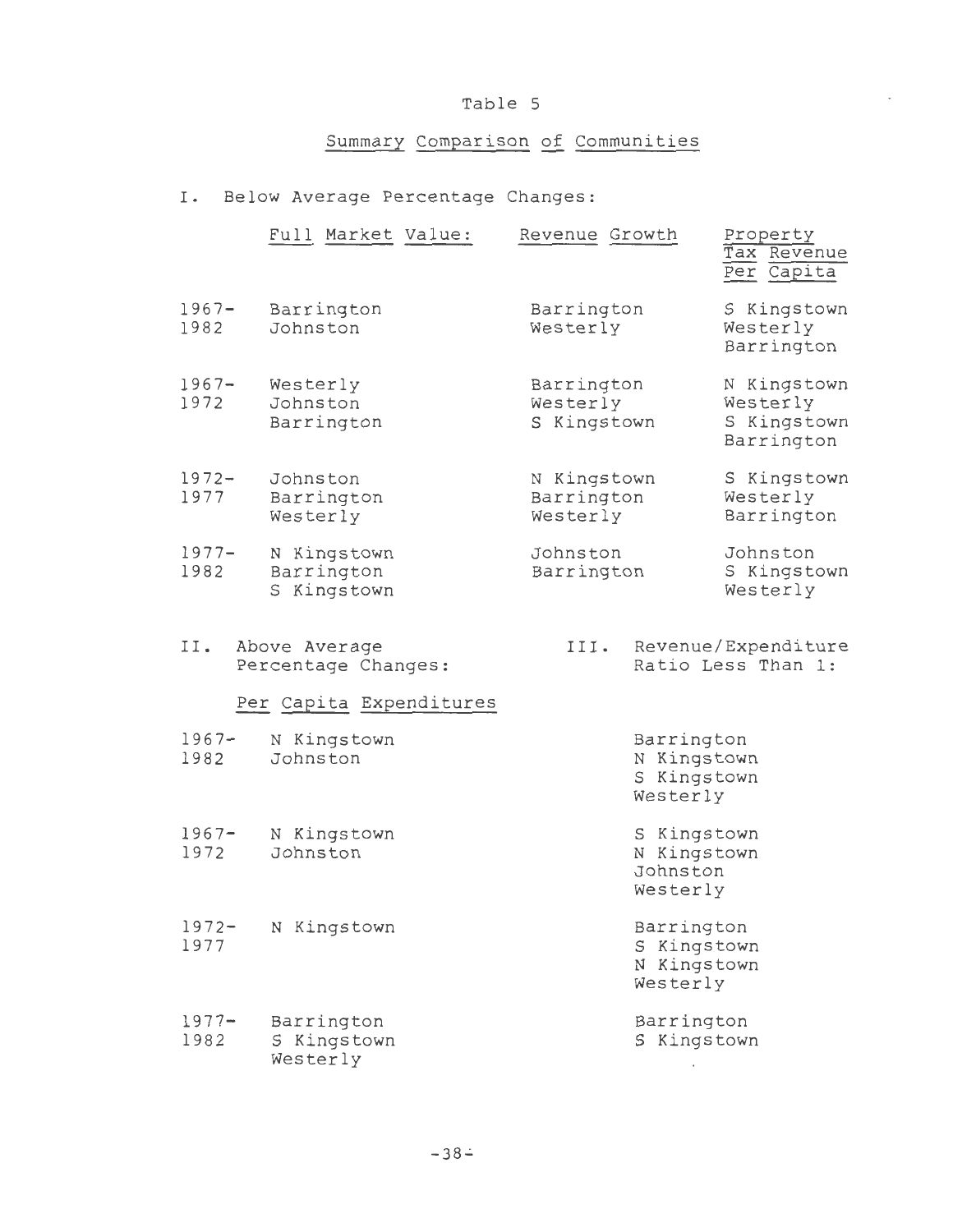#### Table 6

## Summary Rank-Order of Communities

 $\mathcal{L}^{\text{max}}_{\text{max}}$  and  $\mathcal{L}^{\text{max}}_{\text{max}}$ 

### 1967-1982

Barrington Westerly Johnston, North Kingstown South Kingstown

## 1967-1972

Westerly Barrington, Johnston, North Kingstown South Kingstown

 $\sim$ 

## 1972-1977

Barrington, Westerly North Kingstown South Kingstown Johnston

#### 1977-1982

Barrington, South Kingstown Johnston, North Kingstown, Westerly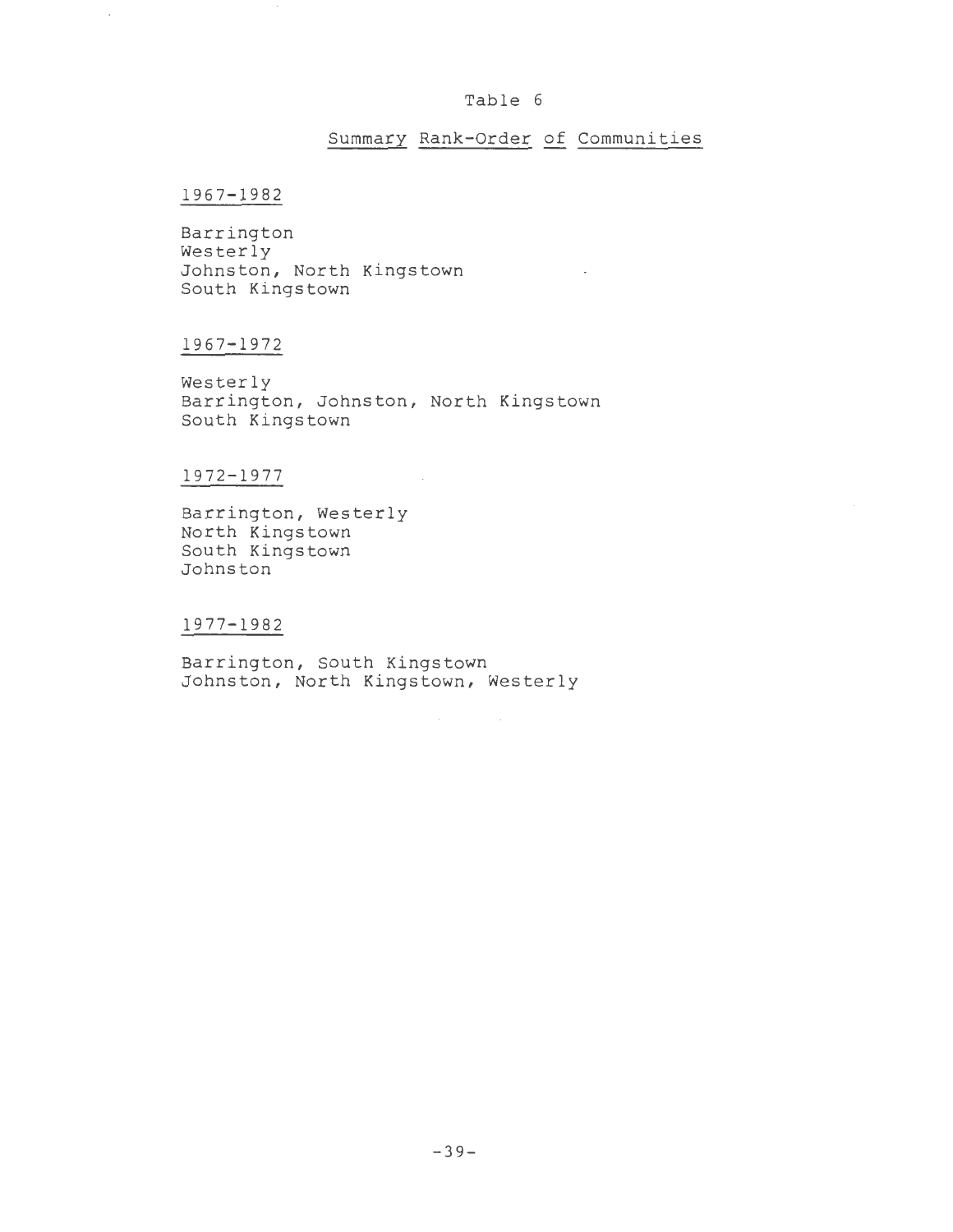population decline. Al though Barrington is not what one would think of as a central city community like Central Falls, it is an older, urbanized community, with related public service requirements. Even though it received a high fiscal stress rating in the summary analysis, the relationship of fiscal stress to long-term population decline is well-documented.

On the other hand, both Westerly and South Kingstown grew by large margins. Each community ranked highest in one or more of the five-year periods, which suggests that fiscal stress might be related to decline in the long-term, and growth in the short-term.

Because South Kingstown has been chosen for a further case study of the relationship between fiscal pressure and community growth, the causes and consequences of fiscal pressure in Westerly will not be studied further, although this provides a subject for complementary research. The case study will entail an analysis of the pertinent issues which have affected the budget process in South Kingstown from 1977 to 1982 in order to discover the major causes of fiscal stress during this time, and the community's response to it.

 $-40-$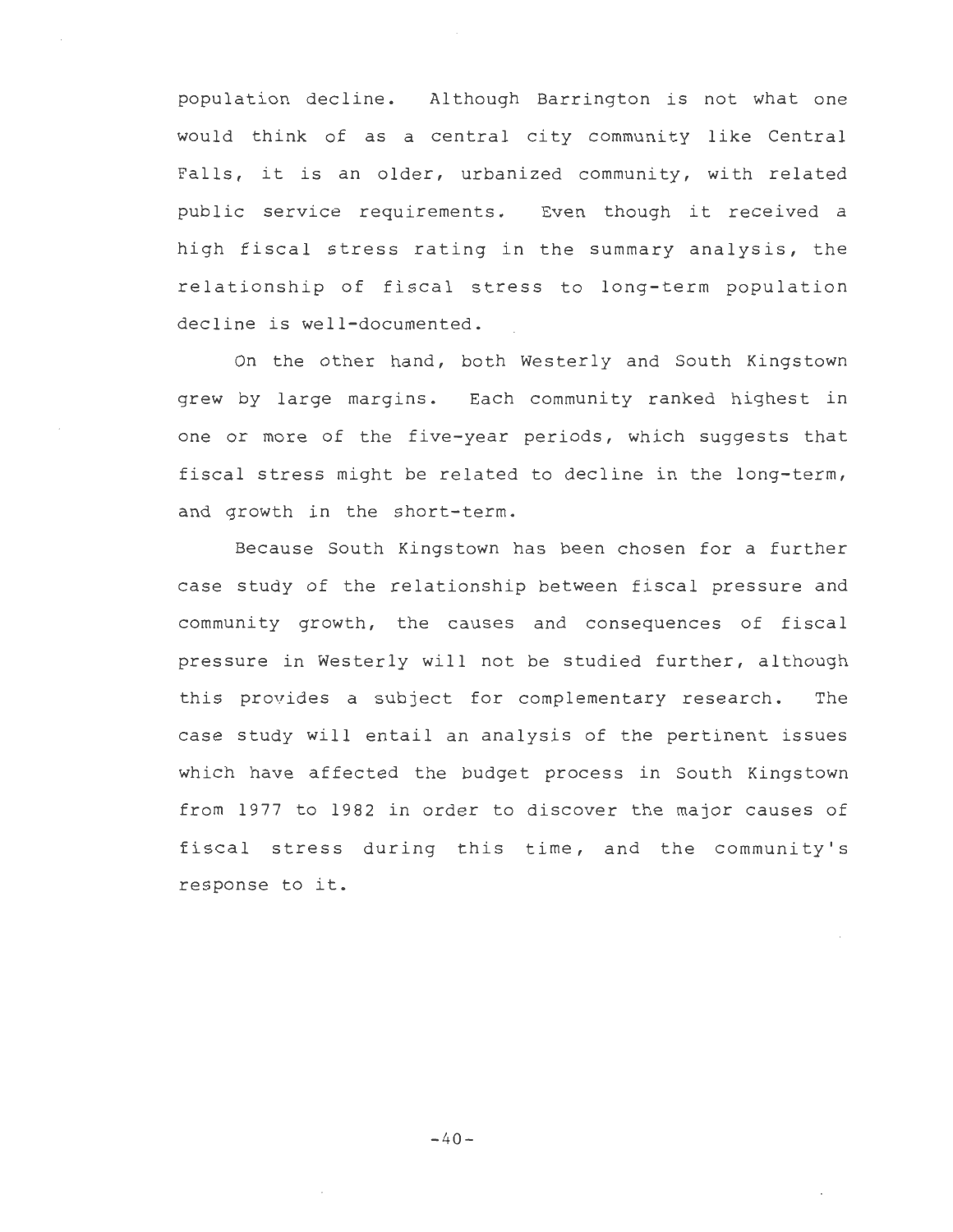#### Chapter 3

#### Case Study of South Kingstown

#### 1. Introduction

The purpose of the previous chapter was to provide a comparison of South Kingstown to the other communities in terms of selected fiscal pressure measures. This comparison has demonstrated that South Kingstown was experiencing fiscal pressure from 1977 to 1982. The case study of South Kingstown from 1977 to 1982 will attempt to determine major issues that affected budgetary decisions, and the specific coping strategies that South Kingstown chose to pursue in light of actual issues and constraints. Of particular interest is whether South Kingstown was constrained to pay for rapid population growth and inflation toward the later 1970's and early 1980's.

The first part of thise case study will include a concise profile of general growth trends in South Kingstown from 1967 through 1982. The second element will include an analysis of revenue and expenditure trends by category, and, a comparison of per capita real dollar revenue and expenditure trends. The actual budget process will then be studied for each year from 1977 through 1982, in order to illustrate significant reasons for these budget trends.

 $-41-$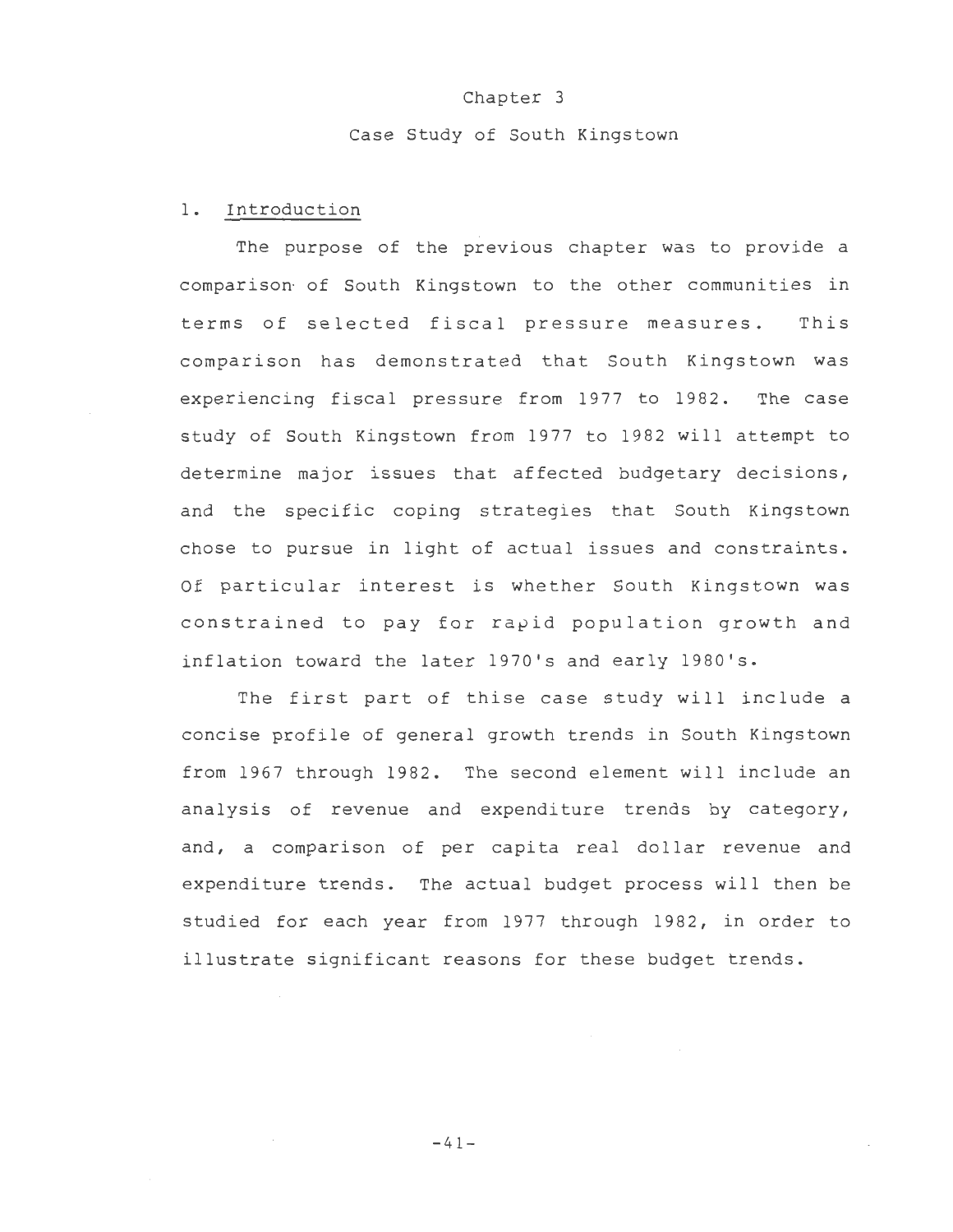## II. Profile of South Kingstown, 1967 = 1982

For the purpose of illustrating general growth trends in South Kingstown, variables were selected which, when analyzed in combination provide a general picture of economic condition such as population growth, growth in retail sales, and growth in housing starts.

South Kingstown is heavily dependent on the property tax as its major source of revenue. Thus fluctuations in housing starts may indirectly affect revenues and expenditures through impacting the property tax base. While retail sales data was only available from 1973 through 1978, it will indicate the enormous retail growth that South Kingstown experienced during the 1970's. As a related measure, employment figures are also shown, although they may not be the most accurate measure of commercial growth, because of South Kingstown's significant commuter and seasonal population.

Increases in population, total expenditures, housing starts, employment and retail sales have been included for the fifteen years from 1967 through 1982 for the purpose of examining general trends, with particular attention given to the five years from 1977 to 1982.

During the fifteen years chosen for this study, most of South Kingstown's population growth occurred from 1965 to 1970 (17.4 . percent), and from 1970 to 1975 (16.4 percent), as opposed to the five years from 1975 to 1980

 $-42-$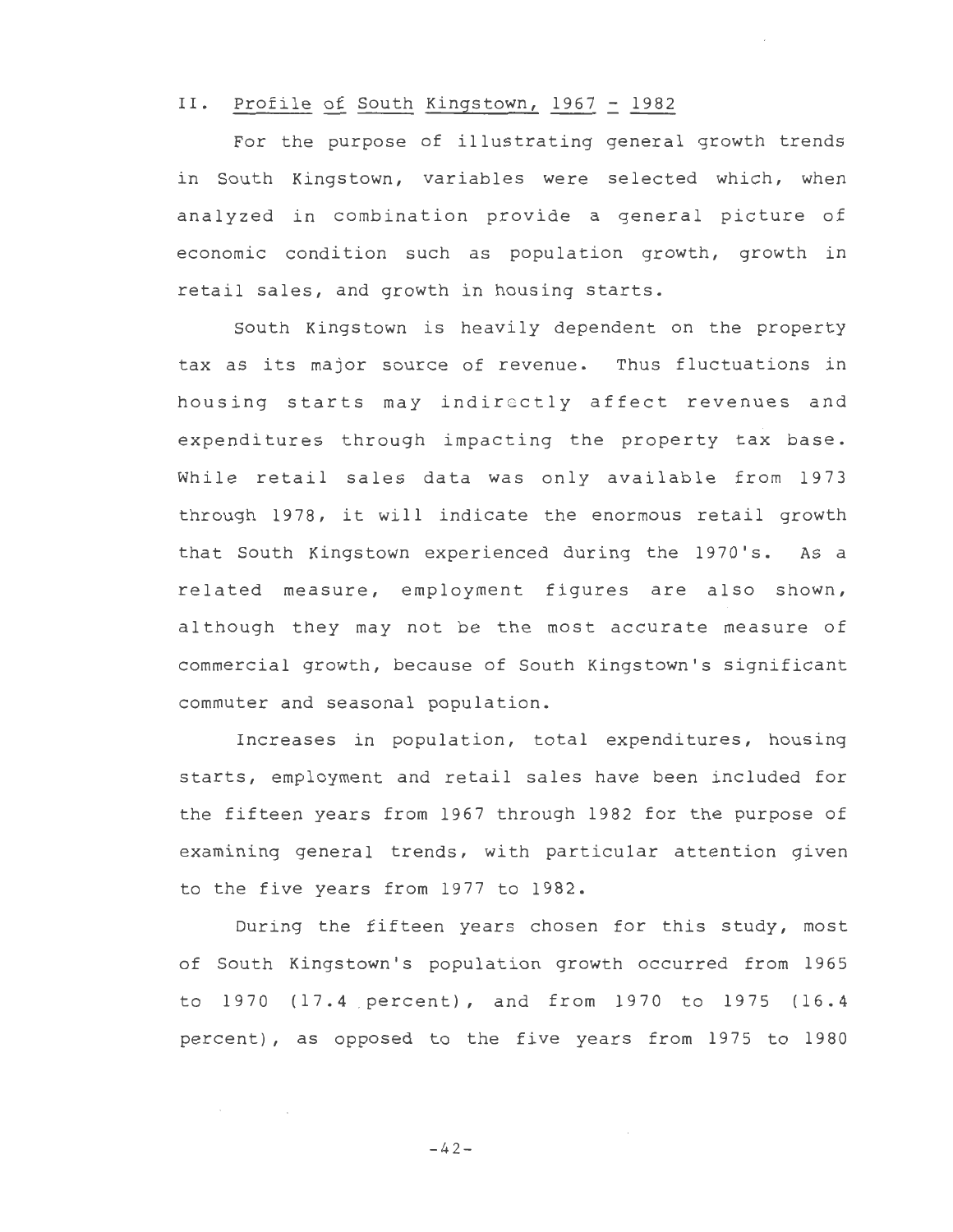(3. 6 percent). Compared to all Rhode Island cities and towns of similar population size, South Kingstown had an overall growth of 41.7 percent during these fifteen years, by far the largest increase of any city or town in South Kingstown's population class  $(15,000 - 25,000$  in 1970).

In view of this population growth, the data found on Tables 7, 8, and 9 show trends in single-family housing starts, employment and South Kingstown's expenditure growth.

The percentage change in housing starts (Table 7) from 1969 through 1983 illustrates "peaks" and "valleys" that correspond to years of regional/national economic growth and recession. Three such cycles may be found from 1967 through 1982. What is of interest to this study, is that two "recessionary" valleys appear during the latter part of the study period.

As a measure of growth in the commercial and retail sectors of South Kingstown's economy, employment for each major SIC group may not be the most accurate due to South Kingstown's significant commuter and seasonal population (see Table 8). However, it does indicate that growth in South Kingstown's employment from 1967 through 1982 shows a similar pattern to housing starts during the same period. This may mean that local employment is related to similar national and regional economic trends that affected singlefamily housing starts in South Kingstown during this time.

 $-43-$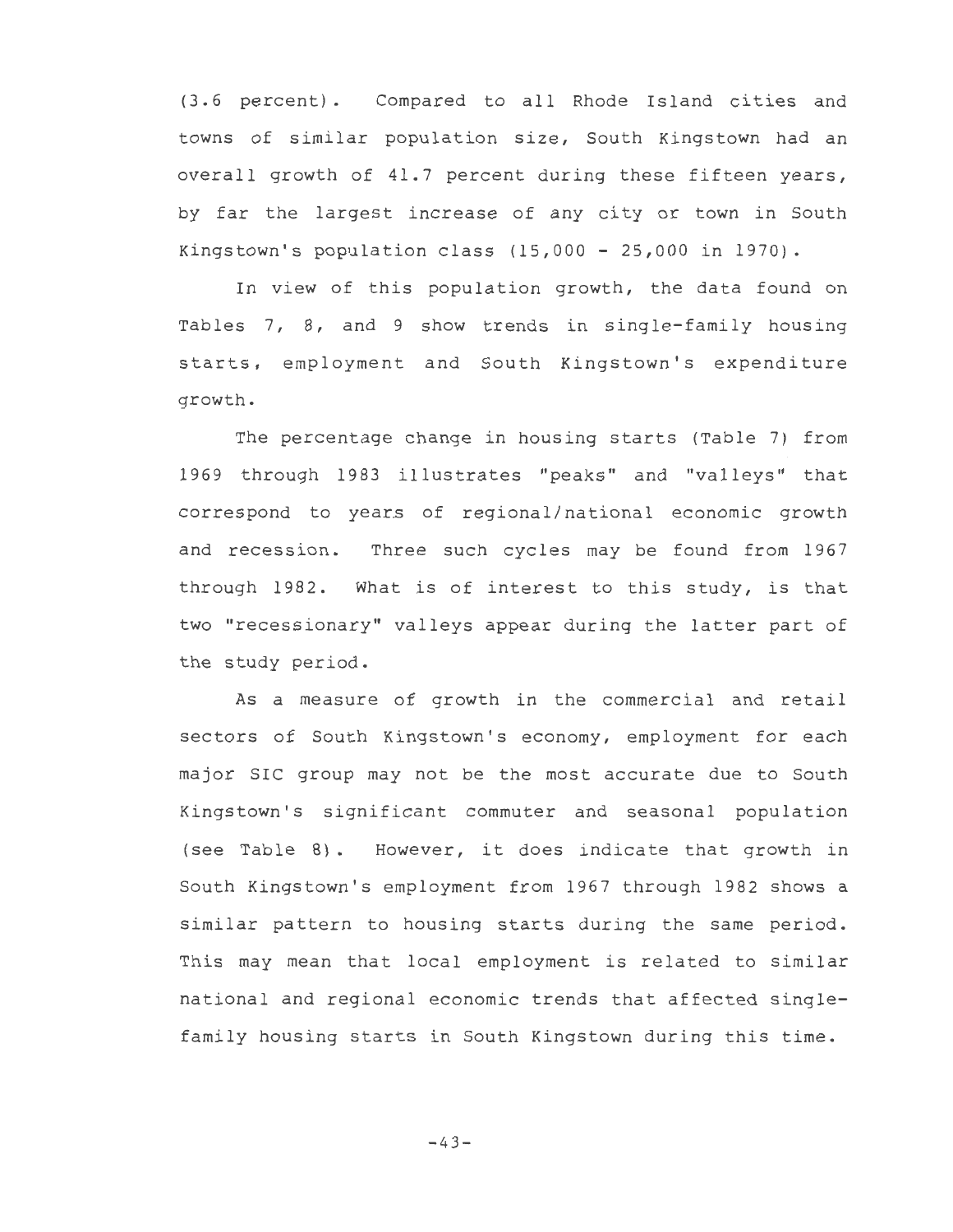| Т<br>ab |  |  |
|---------|--|--|
|---------|--|--|

 $\sim 10^{-10}$ 

# Single-Family Housing Starts for South Kingstown

# $1969 - 1983$

| YEAR | HOUSING STARTS | % CHANGE |
|------|----------------|----------|
| 1969 | 73             |          |
| 1970 | 94             | 28.8%    |
| 1971 | 135            | 43.68    |
| 1972 | 208            | 54.1%    |
| 1973 | 181            | $-13.98$ |
| 1974 | 126            | $-30.48$ |
| 1975 | 190            | 50.8%    |
| 1976 | 260            | 36.8%    |
| 1977 | 153            | $-41.28$ |
| 1978 | 181            | 18.3%    |
| 1979 | 194            | 7.2%     |
| 1980 | 95             | $-51.08$ |
| 1981 | 96             | .01%     |
| 1982 | 81             | $-15.6%$ |
| 1983 | 118            | 45.7%    |

 $\sim 10^{-10}$  m  $^{-1}$ 

SOURCE: Rhode Island Builders Association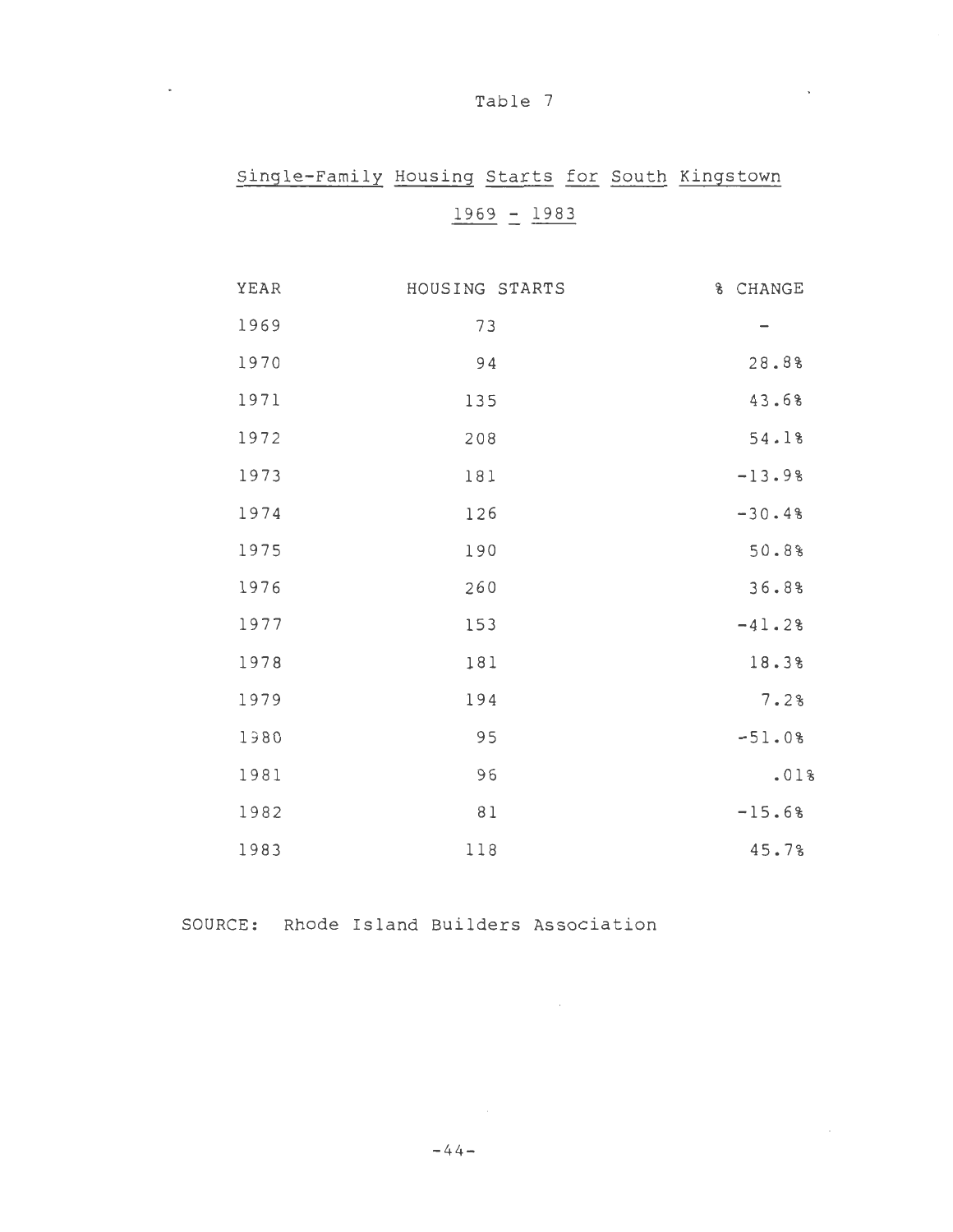|      | Total Employment for Major SIC Groups in South Kingstown |          |
|------|----------------------------------------------------------|----------|
|      | $1967 - 1983$                                            |          |
| YEAR | EMPLOYMENT                                               | % CHANGE |
| 1967 | 1429                                                     | -        |
| 1968 | 1518                                                     | 6.2%     |
| 1969 | 1680                                                     | 10.7%    |
| 1970 | 1897                                                     | 12.9%    |
| 1971 | 1860                                                     | $-2.0%$  |
| 1972 | 2515                                                     | 35.2%    |
| 1973 | 2956                                                     | 17.5%    |
| 1974 | 2929                                                     | $- .98$  |
| 1975 | 2861                                                     | $-2.3%$  |
| 1976 | 2955                                                     | 3.3%     |
| 1977 | 3338                                                     | 13.0%    |
| 1978 | 3780                                                     | 13.2%    |
| 1979 | 3830                                                     | 1.3%     |
| 1980 | 4326                                                     | 13.0%    |
| 1981 | 4503                                                     | 4.0%     |
| 1982 | 4618                                                     | 2.68     |
| 1983 | 4645                                                     | .5%      |

 $\mathcal{O}(\mathcal{O}_{\mathcal{A}})$ 

SOURCE: Rhode Island Division of Employment Security

 $\sim$ 

 $\sim$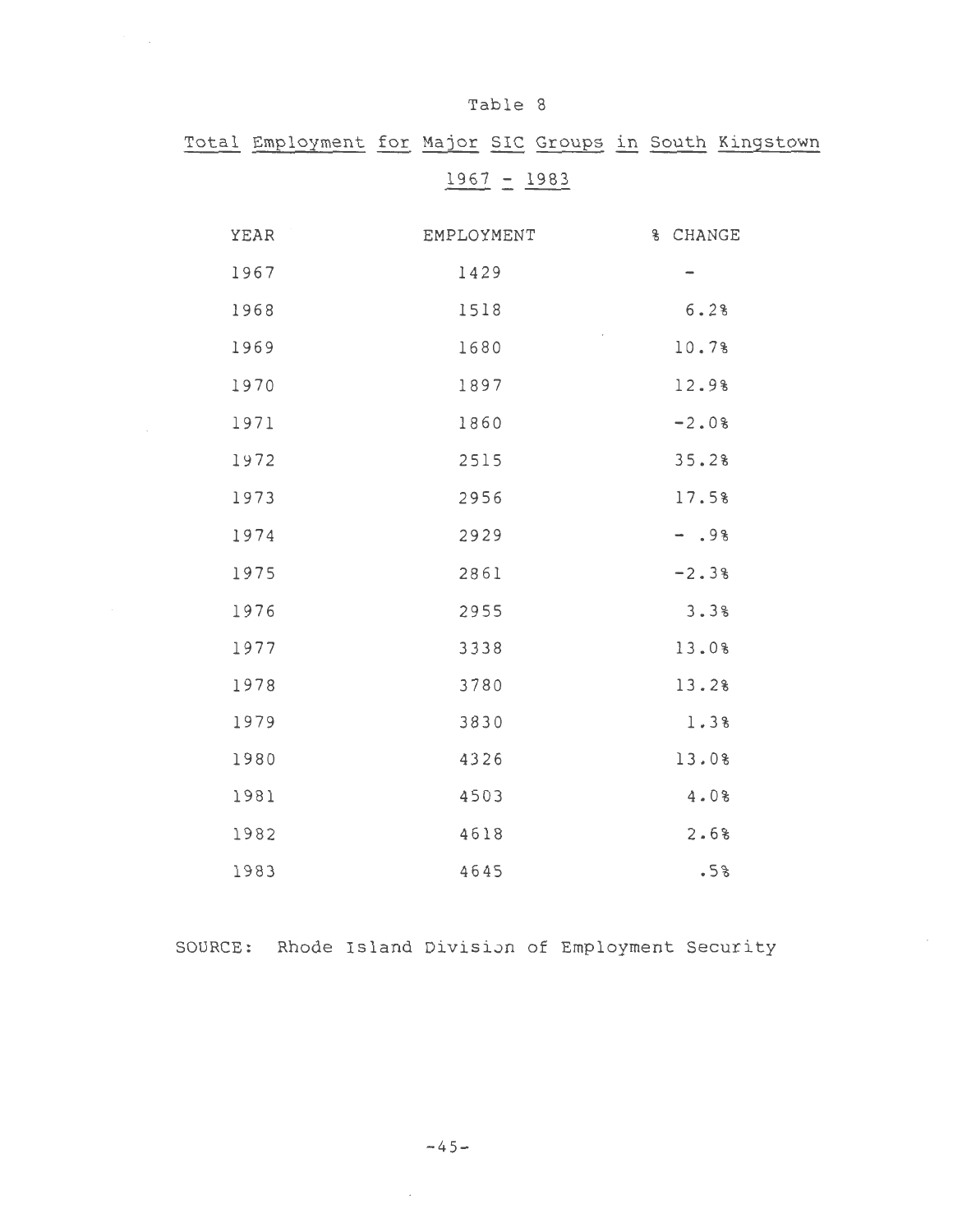A more accurate measure of local retail growth in South Kingstown is shown in Table 9, Retail Sales, although data was only available from 1973 to 1978. As indicated, retail sales for South Kingstown nearly doubled during these years, a total increase of 95.7 percent. This is significant when compared to the average increase for the State, which is 16.0 percent. Growth in South Kingstown's retail sales indicates that for these years only, South Kingstown's retail growth was not subject to the same recessionary cycles that affected housing starts and employment in the community from 1973 to 1975, and from 1975 to 1978.

In summary, it appears that growth in housing, employment and population were more rapid prior to the 1977 - 1982 period in South Kingstown. Additionally, South Kingstown seems to have experienced a short recession as gauged by fluctuations in housing starts during these five years, while overall expenditure growth by the town continued to rise. Although retail sales were strong in 1978, their growth or decline from 1978 to 1982 cannot be determined.

This profile has been included in order to acknowledge growth in South Kingstown, because this study is focusing on fiscal pressure related to growth. In retrospect, an indication of community growth that is more closely related to fiscal trends is an analysis of growth in residential,

 $-46-$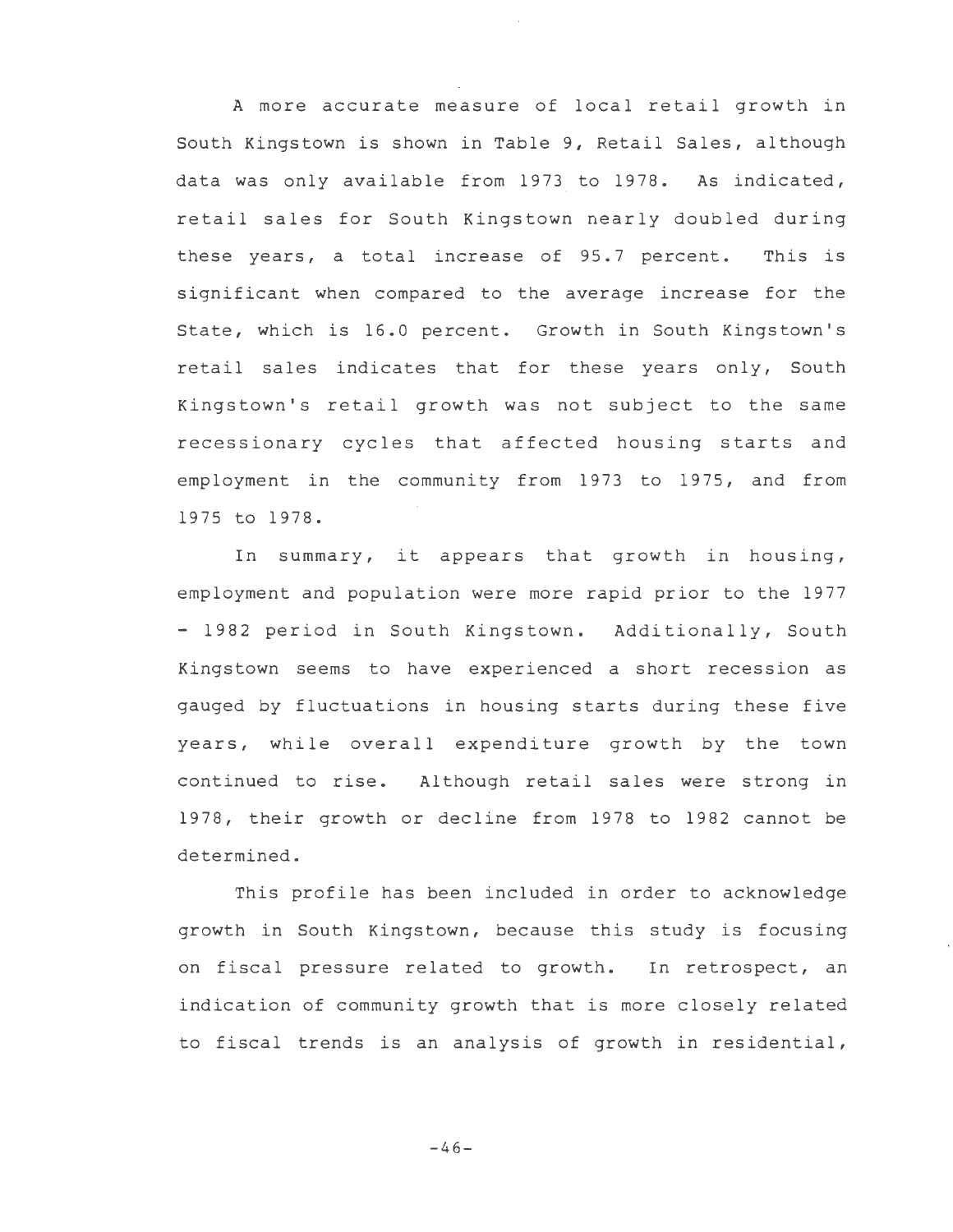#### Table 9

 $\sim 10^{11}$ 

 $\sim$ 

 $\bar{\mathcal{A}}$ 

# Retail Sales for South Kingstown 1973-1978

| YEAR | RETAIL SALES | PERCENT CHANGE    |
|------|--------------|-------------------|
| 1973 | \$40,821     |                   |
| 1974 | 55,418       | <b>Contractor</b> |
| 1975 | 53,277       |                   |
| 1976 | 76,473       |                   |
| 1977 | 86,080       |                   |
| 1978 | 79,897*      |                   |
|      |              |                   |

| 1973-1978 | South Kingstown | 95.78 |
|-----------|-----------------|-------|
| 1973-1978 | Rhode Island    | 16.0% |

\*Decrease in sales subject to tax in 1977 and 1978 due in part to the elimination of sales tax on clothing effective June 1, 1977.

SOURCE: Basic Economic Statistics, Rhode Island Development Council, 1982

 $\mathcal{L}^{\text{max}}_{\text{max}}$ 

 $\sim$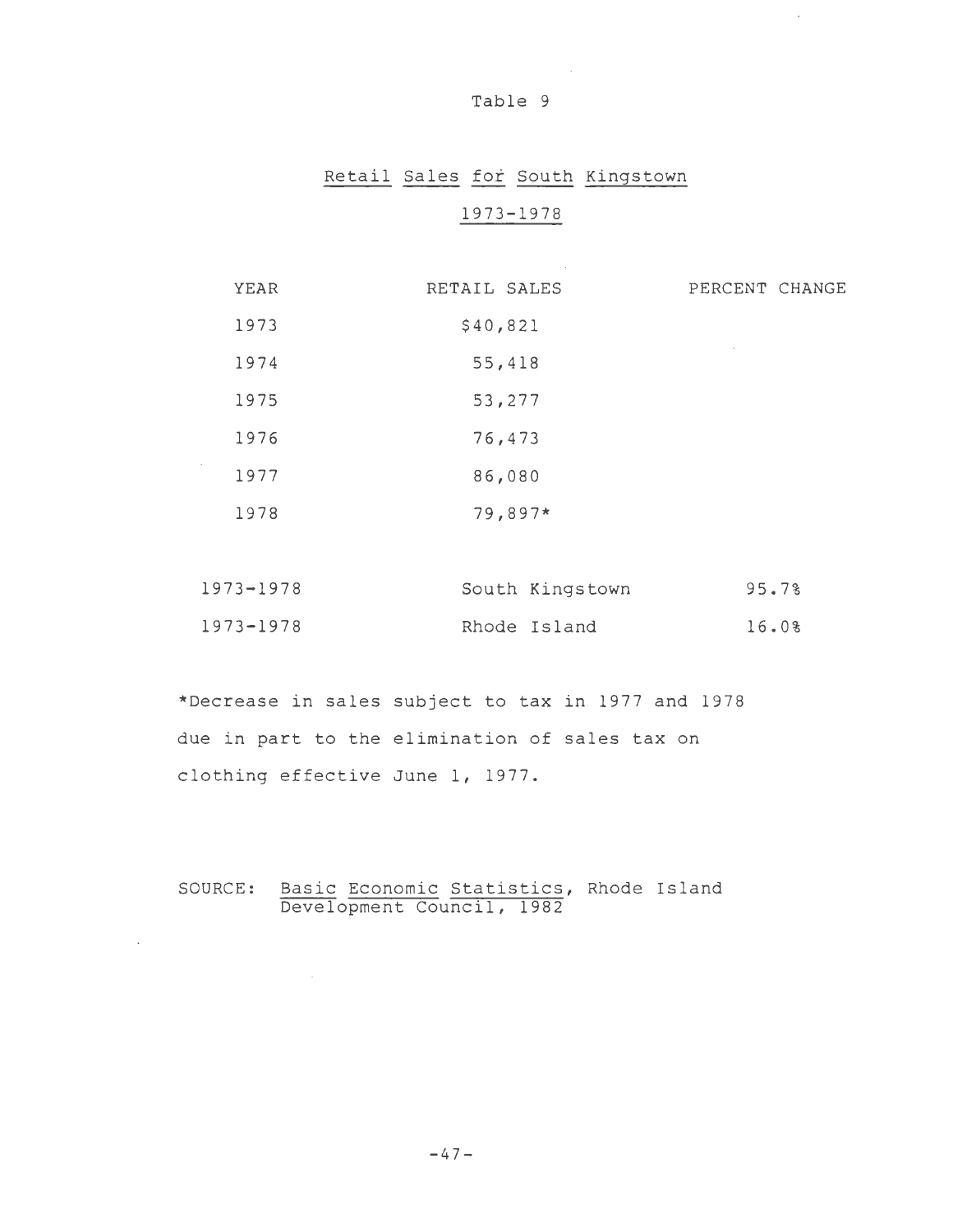commercial, and industrial properties as part of the local tax base. Although this is not included in this study, it would provide for a stronger assessment of the types of local growth and the related service demands which different types of growth generate.

## III. Local Revenue and Expenditure Trends

A comparison of growth in expenditures, revenues and the tax rate illustrates basic budgetary relationships in South Kingstown from 1977 through 1982. While local expenditure growth measures the level of public goods provided to a community in a general sense, it may indicate fiscal stress when expenditure growth is more rapid than revenue growth, as revenue growth is a measure of community resources. In property tax dependent communities like South Kingstown, revenues and particularly own-source revenues are tied directly to the property tax base and assessed value of property. Because South Kingstown did not undergo a property revaluation between 1967 and 1983, the tax rate will be analyzed as the best indicator of tax burden.

As illustrated in Table 10, expenditures grew approximately 4 percent faster than revenues from 1977 to 1982. However, yearly revenue growth was greater than expenditures during this time. Own-source revenues increased nearly 7 percent faster than expenditures from

-48-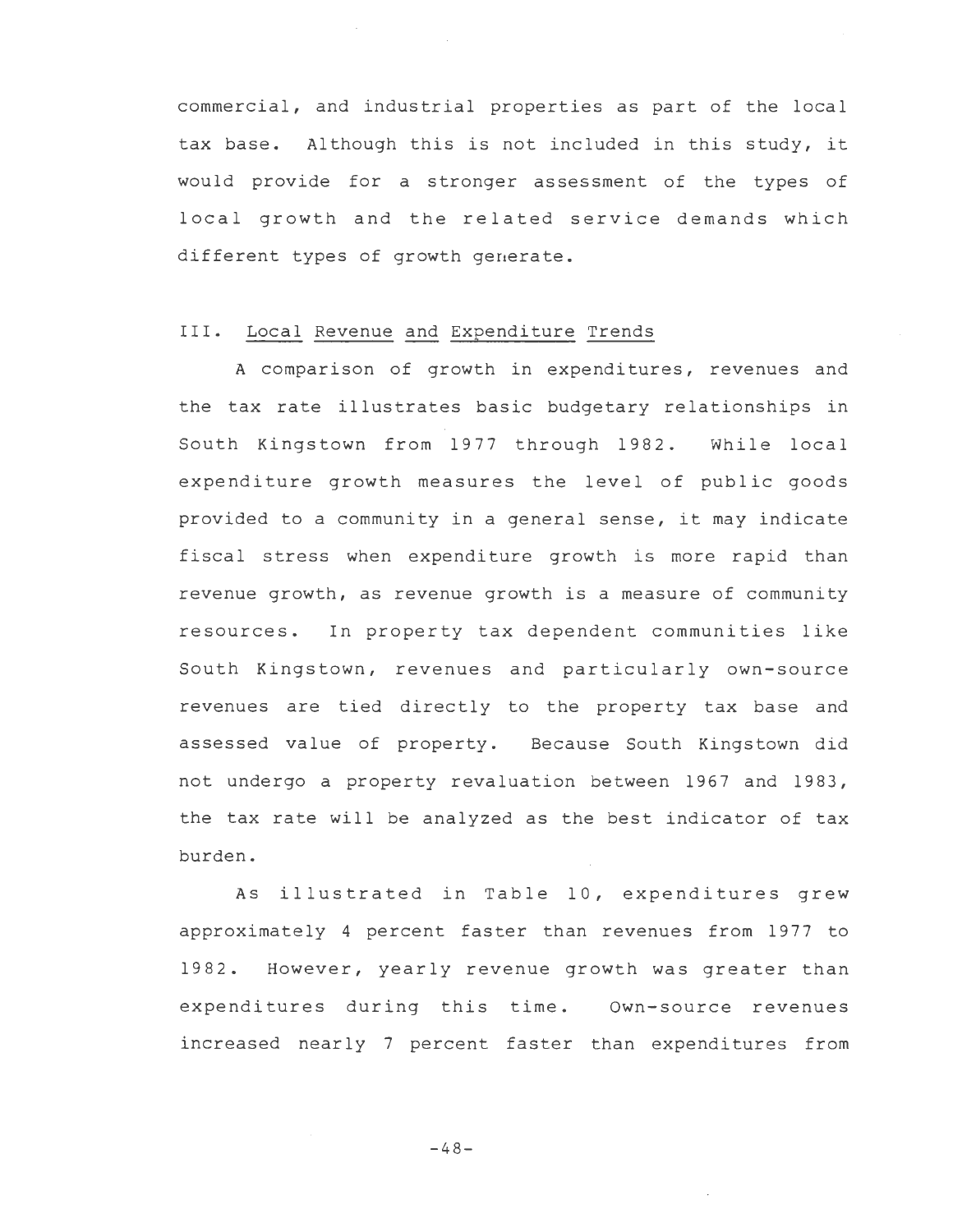### TABLE 10

#### SUMMARY OF BUDGET TRENDS IN SOUTH KINGSTOWN: 1977-1982

| YEAR:              | EXPENDITURES  | %<br>CHANGE:             | OWN-SOURCE<br>REVENUES | %<br>CHANGE:             | TOTAL<br>REVENUES | %<br>CHANGE:      | TAX RATE<br>(per \$1,000) | %<br>CHANGE: |
|--------------------|---------------|--------------------------|------------------------|--------------------------|-------------------|-------------------|---------------------------|--------------|
| $1977*$            | \$8344865     | $\overline{\phantom{0}}$ | \$6181015              | $\overline{\phantom{a}}$ | \$8415273         | $\longrightarrow$ | \$46.30                   |              |
| 1978               | 9671077       | 15.9%                    | 71215768               | 16.7%                    | 9786634           | 16.3%             | 50.40                     | 8.9%         |
| 1979               | 10588140      | 9.5%                     | 8120949                | 12.5%                    | 10922512          | 11.6              | 54.72                     | 8.8%         |
| 1980               | 11480468      | 8.4%                     | 8923811                | 9.9%                     | 11883601          | 8.9%              | 56.64                     | 3.5%         |
| $\frac{1}{5}$ 1981 | 13134365      | 14.4%                    | 9978794                | 11.8%                    | 13537497          | 13.9%             | 61.00                     | 7.7%         |
| 1982               | 14550807      | 10.4%                    | 10949115               | 9.7%                     | 14330335          | 5.9%              | 63.24                     | 3.7%         |
| $1977 -$<br>1982   | $\rightarrow$ | 73.8%                    |                        | 77.1%                    | $\sim$            | 70.3%             |                           | $\%$         |

\*Each year corresponds to the fiscal year. For example, figures for the 1977 budget year cover July of 1976 through June of 1977, and so on.

## SOURCE:

•

 Annual State Report on Local Government Finances and Tax Equalization, Rhode Island Department of Community Affairs, selected years .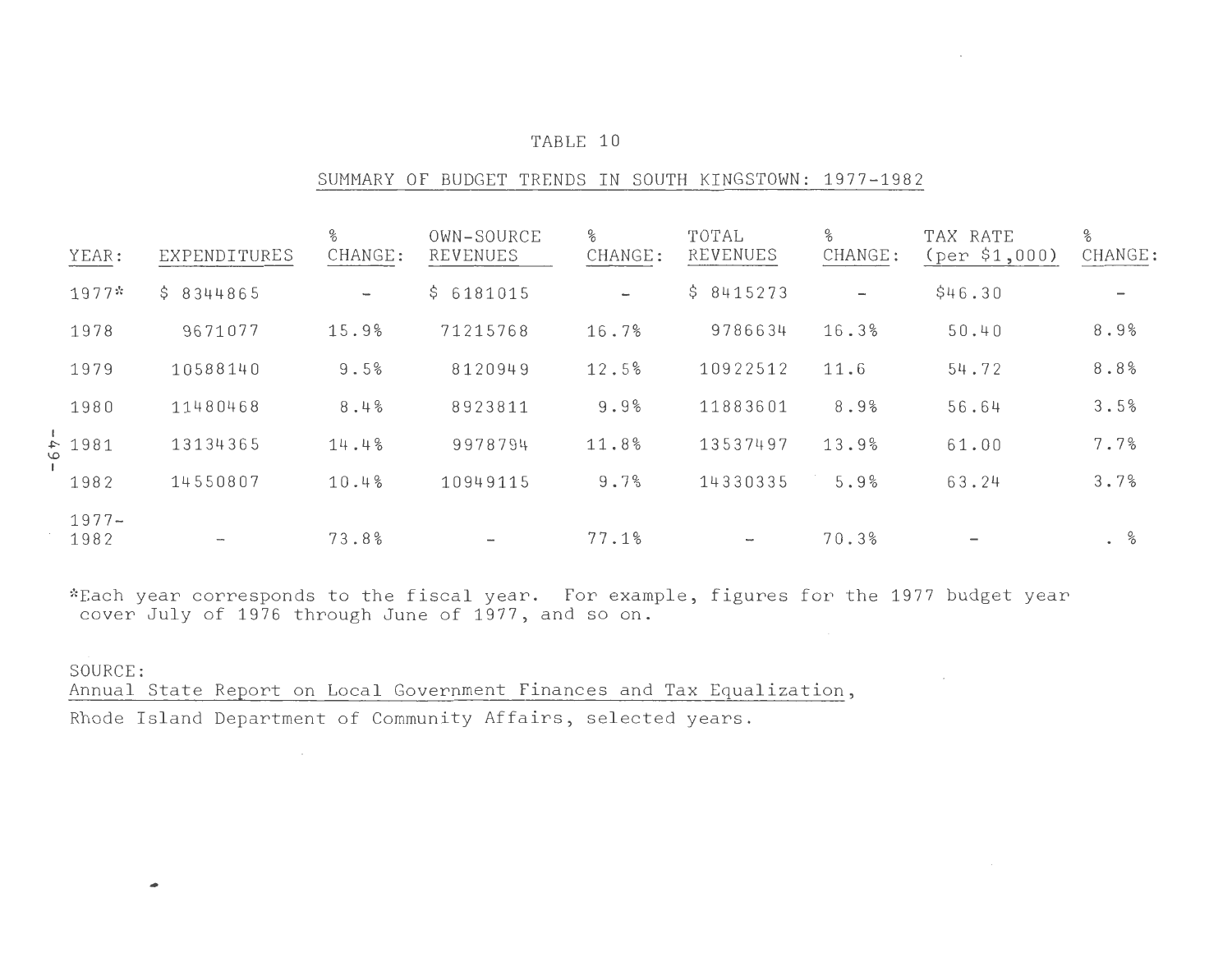1977 to 1982, a possible indication that funding from federal and state sources was declining. Similarly, ownsource revenue growth was greater than total revenue growth in every year except from 1980 to 1981.

While expenditures growing at a faster rate than revenues indicates a certain degree of stress, the property tax rate was also increasing. Although this paper does not attempt to measure the specific ability of South Kingstown residents to pay for community services, it is significant that the local tax rate jumped from \$38.50 per \$1000 of assessed value in 1976 to \$63.75 per \$1000 in 1982; an increase of 65.6 percent. The year 1976 has been included here to indicate a 20.3 percent increase in the tax rate between 1976 and 1977 alone, and was to become a significant budget issue during the following year. From 1977 to 1982, South Kingstown's tax rate grew by 37.7 percent.

#### A. Growth in Expenditures by Category

An analysis of expenditure trends by category, (Table 11), illustrates some notable deviations from the 84.9 percent average category increase in expenditures from 1977 through 1982. For example, Sanitation expenditures grew by 127 percent, Miscellaneous expenditures by 116.5 percent, and expenditures for Libraries by 110.2 percent.<sup>1</sup> In contrast, school operating expenditures increased by 64.9

 $-50-$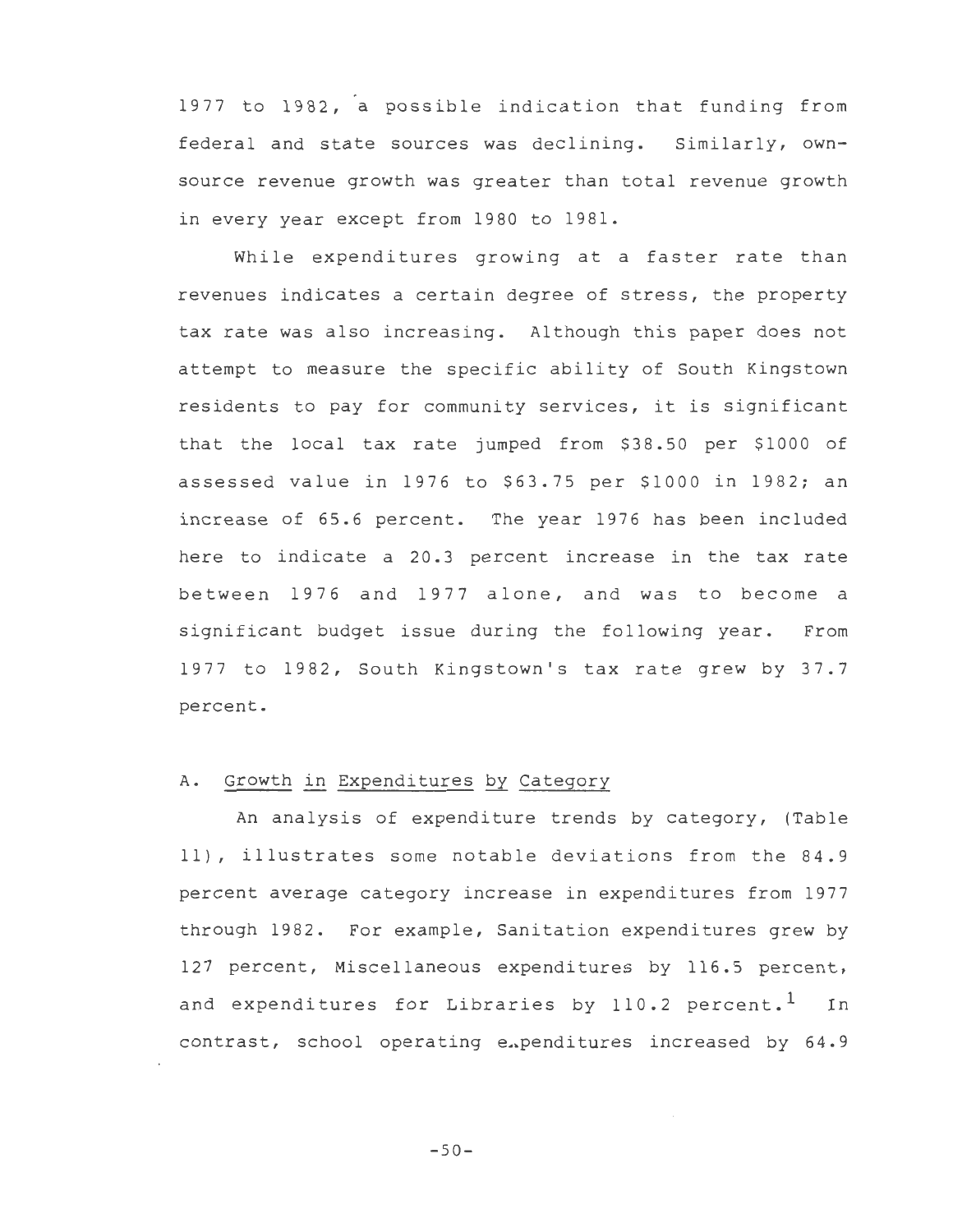#### TABLE 11

 $\mathcal{L}^{\text{max}}_{\text{max}}$ 

 $\bar{z}$ 

 $\sim$ 

#### EXPENDITURE GROWTH BY CATEGORY

| CATEGORY:                                       | $1977 -$<br>1978 | $1978 -$<br>1979 | $1979-$<br>1980 | $1980 -$<br>1981 | $1981 -$<br>1982 | $1977 -$<br>1982 |
|-------------------------------------------------|------------------|------------------|-----------------|------------------|------------------|------------------|
| General Government                              | 7.7%             | 6.9%             | 4.4%            | 17.1%            | 5.8%             | 48.9%            |
| Finance                                         | 4.0%             | 5.7%             | 6.4%            | 34.1%            | 8.3%             | 69.9%            |
| Public Safety                                   | 10.3%            | 18.9%            | 15.6%           | 6.8%             | 16.7%            | 71.2%            |
| upublic Works                                   | 12.5%            | 5.2%             | 5.7%            | 19.8%            | 1.6%             | 64.4%            |
| Sanitation                                      | 86.1%            | $-20.8%$         | 18.8%           | 40.1%            | 13.2%            | 177.8%           |
| Public Health                                   | 53.4%            | $-30.8%$         | $-33.6%$        | 55.8%            | 91.6%            | 110.2%           |
| Public Welfare                                  | 31.3%            | 0.7%             | $-6.4%$         | 19.5%            | 24.1%            | 83.5%            |
| Libraries                                       | 63.9%            | 7.0%             | 6.6%            | 8.9%             | 11.4%            | 127.0%           |
| Recreation                                      | 28.8%            | 4.7%             | 13.2%           | 3.5%             | 7.7%             | 70.2%            |
| Miscallaneous                                   | 53.1%            | 20.8%            | 17.6%           | 17.8%            | $-15.5%$         | 116.5%           |
| Schools:<br>-Operating Expense<br>-Debt Service | 9.5%<br>28.1%    | 10.6%<br>$-2.8%$ | 6.5%<br>$-2.9%$ | 14.5%<br>$-3.0%$ | 11.6%<br>$-3.0%$ | 64.9%<br>13.8%   |
| Total                                           | 15.9%            | 9.5%             | 8.4%            | 14.4%            | 10.4%            | 73.8%            |
| Average Change*                                 | 32.4%            | 2.2%             | 4.3%            | ±9.6%            | 15.3%            | 84.9%            |
| *Excluding the "Total" Category.                |                  |                  |                 |                  |                  |                  |

SOURCE:

Annual State Report on Local Government Finances and Tax Equa<br>Rhode Island Department of Community Affairs, selected years.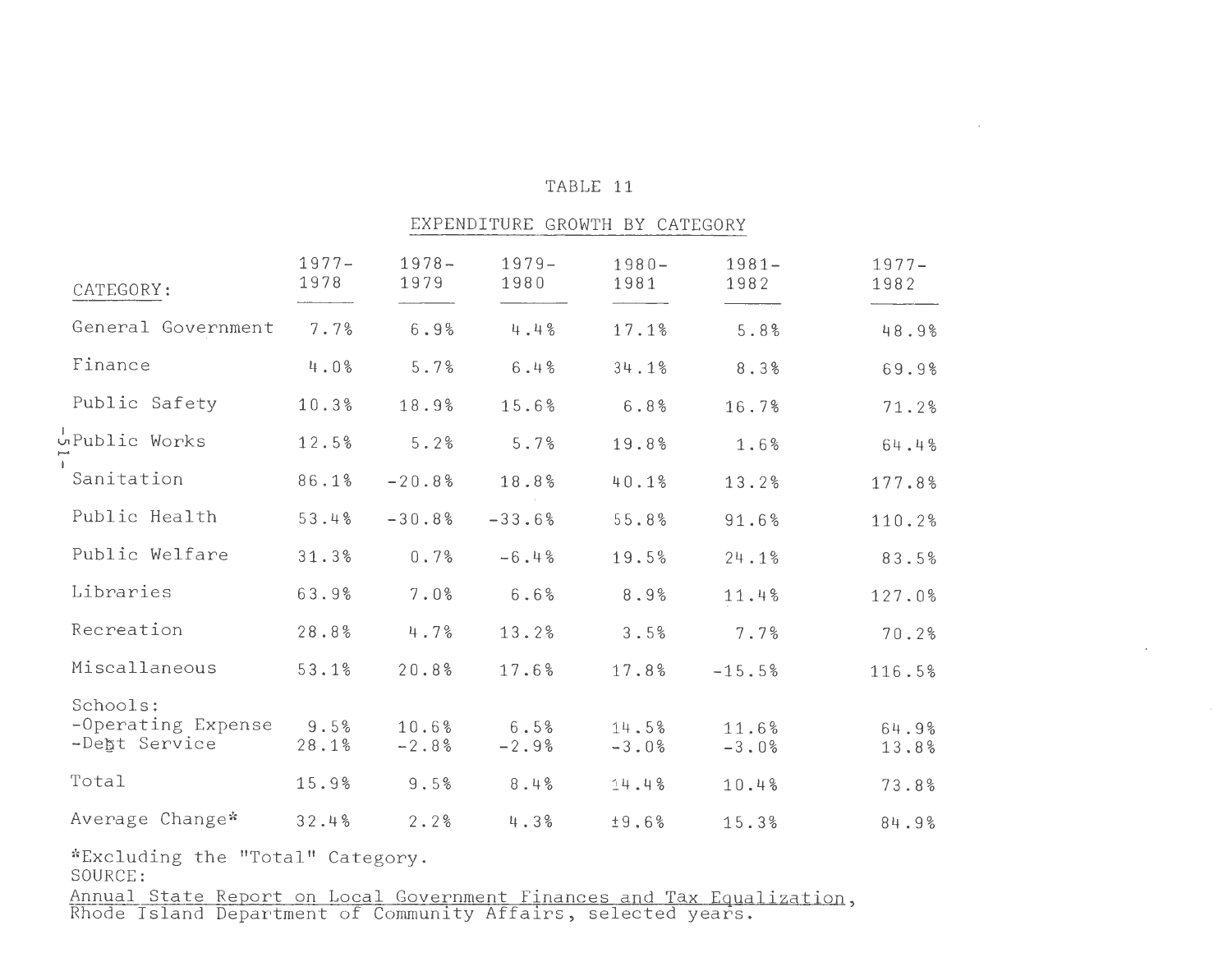percent, and 13.8 percent for school debt service. General Government expenditures only grew by 48.9 percent and expenditure growth for public works, public safety and recreation was also below average.

On a yearly basis, expenditure growth was greatest from 1977 to 1978, (32.4 percent), and significant from 1980 to 1981, (19.6 percent) and from 1981 to 1982 (15.3 percent). From 1978 to 1979, the average increase was only 2.2 percent, and 4.3 percent from 1979 to 1980. Thus it would appear that 1979 and 1980 are key budget years, where expenditure growth decreased dramatically.

Overall, percentage change in expenditures by category from 1977 to 1982 provide for the most accurate assessment of yearly expenditure priorities because yearly expenditure levels for each category fluctuate widely. The following table of expenditures by rank-ordered category indicates relative budgetary priorities from 1977 to 1982.

In general, expenditure priorities in terms of rate of growth are different when expressed in actual dollars. A high percentage of growth for service categories may be reflective of the fact that these categories had a smaller base from which to calculate growth in 1977. For example, School Operating Expenses grew at a slower rate as compared to other categories (64.9 percent). But when expressed in actual dollars, this category increased the greatest, or by \$3,458,481.

-52-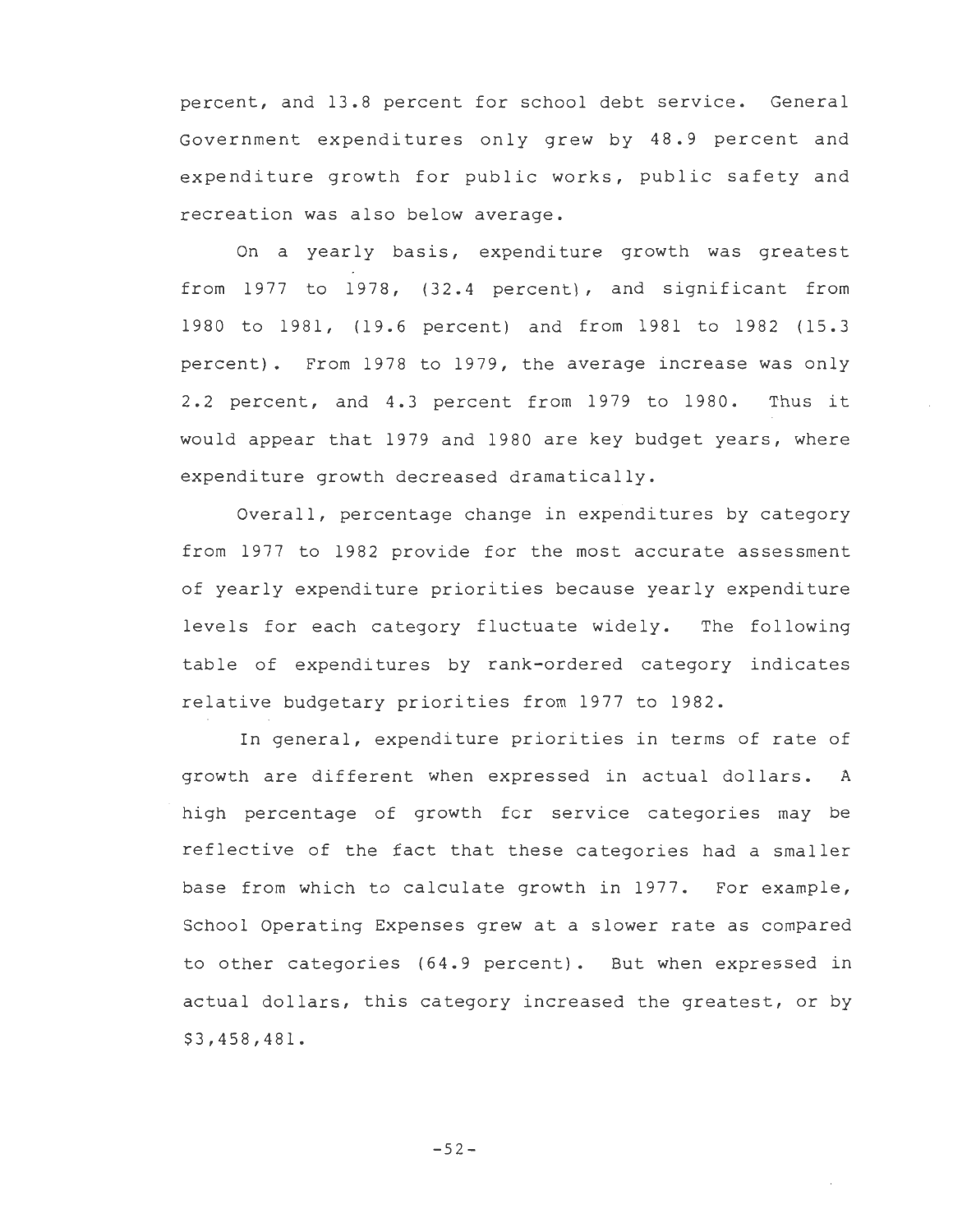# TABLE 12

## RANK-ORDER OF EXPENDITURE GROWTH

BY CATEGORY: 1977 - 1982

 $\mathcal{L}^{\text{max}}_{\text{max}}$  ,  $\mathcal{L}^{\text{max}}_{\text{max}}$ 

 $\bar{z}$ 

# RATE OF GROWTH:  $ACTUAL$  DOLLAR GROWTH;

 $\mathcal{L}^{\mathcal{L}}(\mathcal{L}^{\mathcal{L}})$  ,  $\mathcal{L}^{\mathcal{L}}(\mathcal{L}^{\mathcal{L}})$ 

| 1. Sanitation                  | 177.8% | 1. School Operating<br>Expense | \$3,458,481 |
|--------------------------------|--------|--------------------------------|-------------|
| 2. Libraries                   | 127.0% | 2. Miscellaneous               | 801,268     |
| 3. Miscellaneous               | 116.5% | 3. Public Safety               | 579,639     |
| 4. Public Health               | 110.2% | 4. Public Works                | 258,895     |
| 5. Public Welfare              | 83.5%  | 5. Sanitation                  | 132,980     |
| 6. Public Safety               | 71.2%  | 6. General Government          | 120,863     |
| 7. Recreation                  | 70.2%  | 7. Public Welfare              | 119,622     |
| 8. Finance                     | 69.9%  | 8. Libraries                   | 106,741     |
| 9. School Operating<br>Expense | 64.9%  | 9. Finance                     | 91,740      |
| 10. Public Works               | 64.4%  | 10. Recreation                 | 53,583      |
| 11. General Government         | 48.9%  | 11. School Debt Service        | 45,013      |
| 12. School Debt Service        | 13.8%  | 12. Public Health              | 36,167      |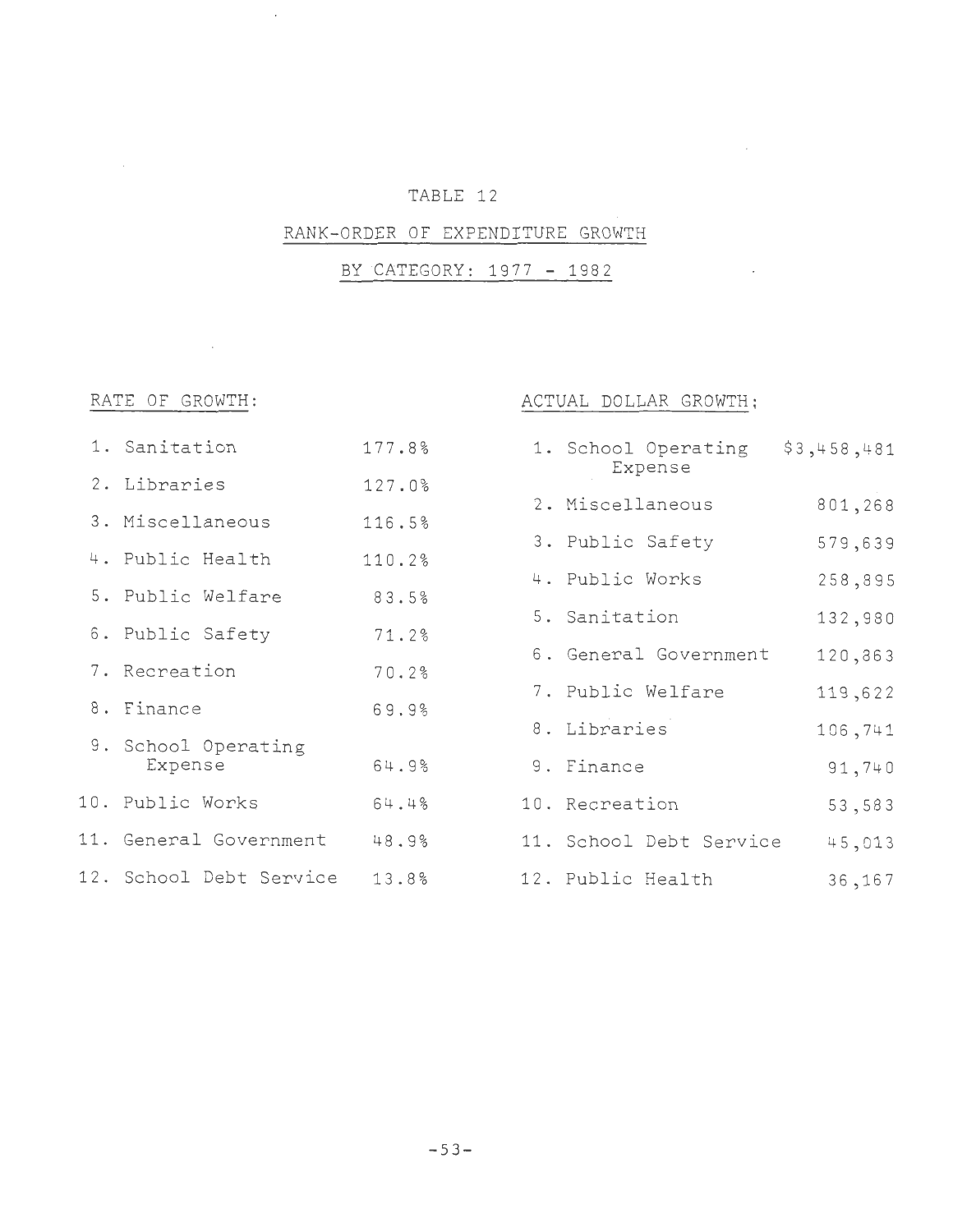While School Debt Service increased the slowest over time, it did grow by 28.1 percent from 1977 to 1978. South Kingstown incurred further debt for its schools during this period as two new elementary schools were opened in early 1976.

South Kingstown also began to pay for a public sewer system in 1977, and the cost is reflected both in the Sanitation category and through a "Wastewater Fund" incorporated in the Miscellaneous Category. The construction of sewers cost South Kingstown residents a considerable amount of money that was paid through debt service in the late 1970's.

## B. Growth in Revenue

Although South Kingstown could be classified as a property tax dependent community, an analysis of own-source revenue over time illustrates the degree to which South Kingstown diversified its revenue sources, in the face of declining federal support and high inflation.

Table 13 indicates that between 1977 and 1982, ownsource revenues accounted for 73.4 percent to 76.4 percent of total revenues, gradually increasing over the five year period. On the other hand, the property tax, which accounted for over ninety percent of the own-source revenues during this period, decreased very slightly. Because property tax revenues were decreasing at the same

 $-54-$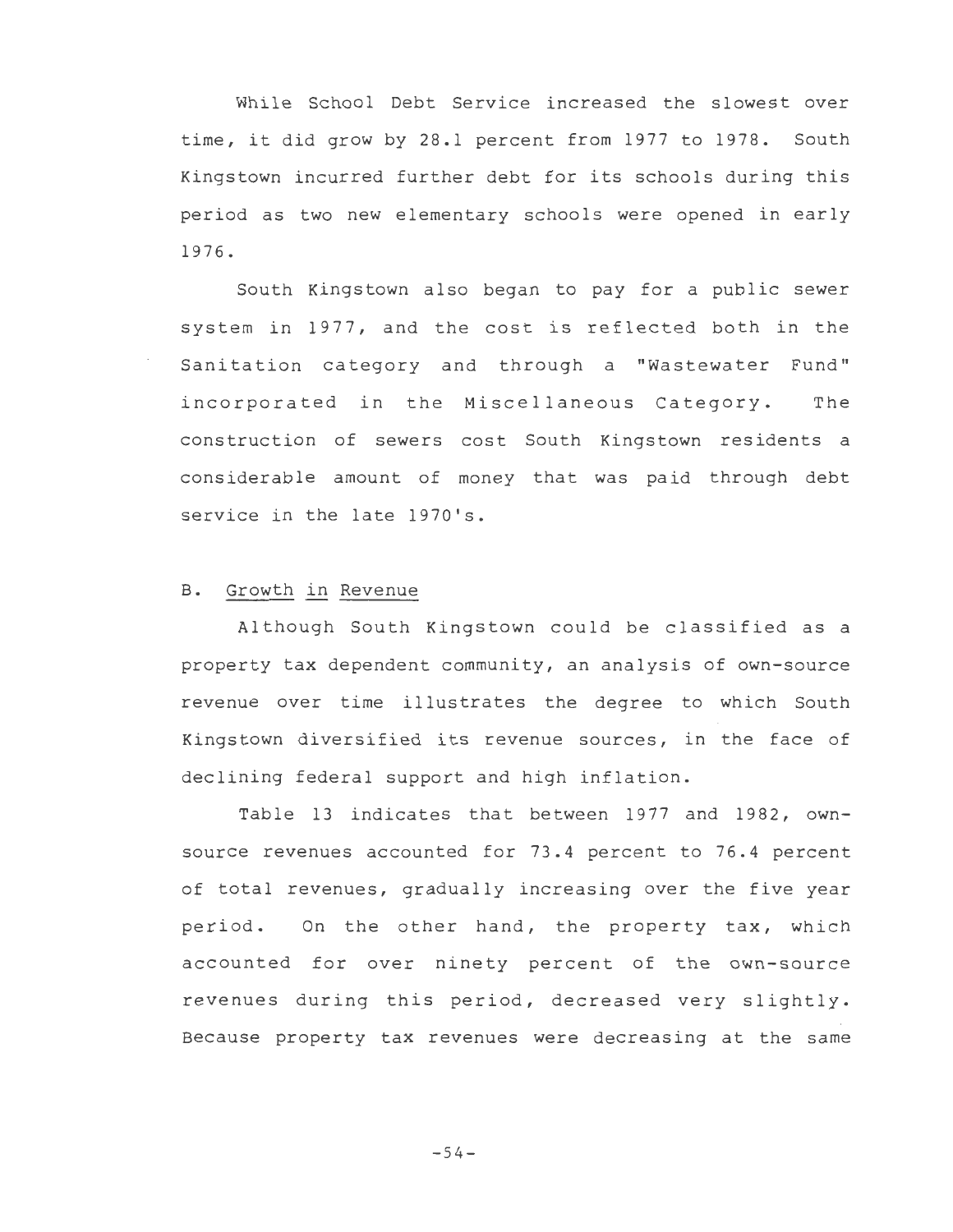#### TABLE 13

 $\sim 10^{11}$  km s  $^{-1}$ 

#### ANALYSIS OF OWN-SOURCE REVENUE

| YEAR:               | TOTAL<br><b>REVENUE</b> | OWN-SOURCE<br><b>REVENUE</b> | % OF TOTAL<br><b>REVENUE</b> | PROPERTY TAX<br><b>REVENUES</b> | PROPERTY TAX AS A<br>PERCENT OF OWN-SOURCE |
|---------------------|-------------------------|------------------------------|------------------------------|---------------------------------|--------------------------------------------|
| 1972                | \$5232482               | \$4025752                    | 76.9%                        | \$3497325                       | 86.9%                                      |
| 1977                | 8416273                 | 6181015                      | 73.4%                        | 5837651                         | 94.4%                                      |
| 1978                | 9786634                 | 7215768                      | 73.7%                        | 6737884                         | 93.4%                                      |
| $\frac{1}{20}$ 1979 | 10922512                | 8120949                      | 74.4%                        | 7553786                         | 93.0%                                      |
| UТ<br>1980          | 11883601                | 8923811                      | 75.1%                        | 8139606                         | 91.2%                                      |
| 1981                | 13537497                | 9978794                      | 73.7%                        | 9112681                         | 91.3%                                      |
| 1982                | 14330335                | 10949115                     | 76.4                         | 9887217                         | 90.3%                                      |

SOURCE:

Annual State Report on Local Government Finances and Tax Equalization, Rhode Island Department of Community Affairs, selected years.

 $\sim$   $\sim$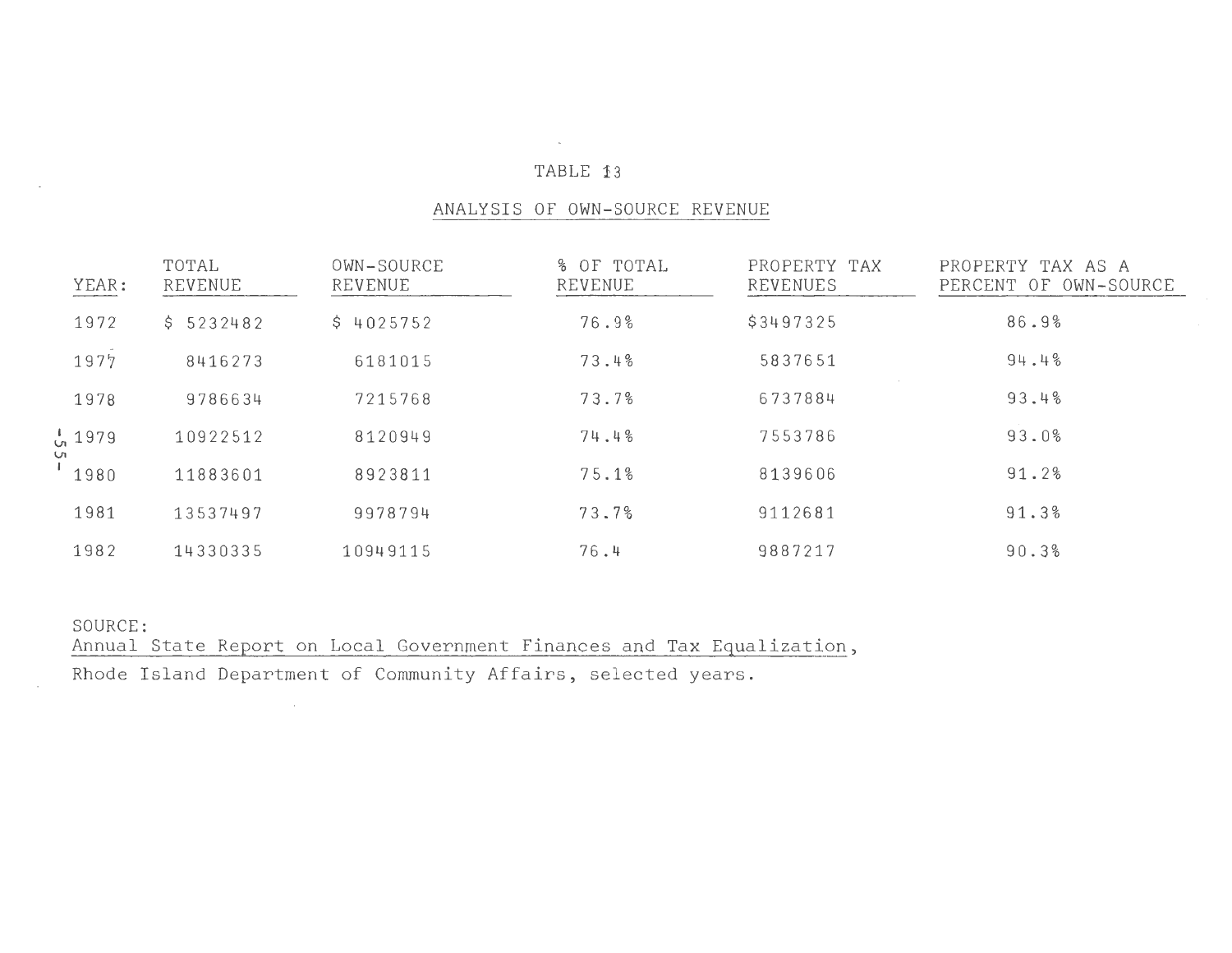| CATEGORY             | $1977 -$<br>1978 | $1978 -$<br>1979 | $1979 -$<br>1980 | $1980 -$<br>1981 | $1981 -$<br>1982 | $1977 -$<br>1982 |
|----------------------|------------------|------------------|------------------|------------------|------------------|------------------|
| Property Tax         | 15.4%            | 12.1%            | 7.8%             | 12.4%            | 8.5%             | 69.4%            |
| Licences and Permits | 26.6%            | 42.4%            | $-5.0%$          | $-9.0%$          | $-42.9%$         | $-11.0%$         |
| Fines and Penalties  | 100.0%           | $-16.1%$         | $-5.1%$          | $-84.5%$         | 41.6%            | 232.3%           |
| Rents and Interest   | $-28.2%$         | 63.1%            | 59.7%            | 25.5%            | $-2.0%$          | 366.6%           |
| Shared Taxes         | 214.8%           | 10.5%            | 16.7%            | 17.3%            | 21.3%            | ☆☆               |
| Grants               | 9.0%             | 14.5%            | 8.7%             | 11.7%            | 4.5%             | 58.4%            |
| Departmental Revenue | 105.0%           | $-2.9%$          | 48.0%            | 8.3%             | 27.0%            | 305.2%           |
| Miscellaneous        | 25.9%            | $-9.1%$          | $-8.8%$          | 62.4%            | $-37.2%$         | 6.5%             |
| Total Own-Source     | 16.1%            | 12.5%            | 9.9%             | 11.8%            | 9.7%             | 77.1%            |
| Total Revenue        | 16.3%            | 11.6%            | 8.9%             | 13.9%            | 5.9%             | 70.3%            |
| Average Change*      | 58.6%            | 14.3%            | 15.3%            | 26.6%            | 2.6%             | 146.8%           |

TABLE 14 REVENUE GROWTH BY CATEGORY

\*The Average Change figure includes all categories of revenue listed above except Total Own-Source and Total Revenue.

\*\*There were no revenues from Fines and Permits in 1977 and 1982.

 $\mathcal{L}_{\mathcal{A}}$ 

SOURCE:

Annual State Report on Local Government ·Finances and Tax Equalization, Rhode Island Department of Community Affairs, selected years.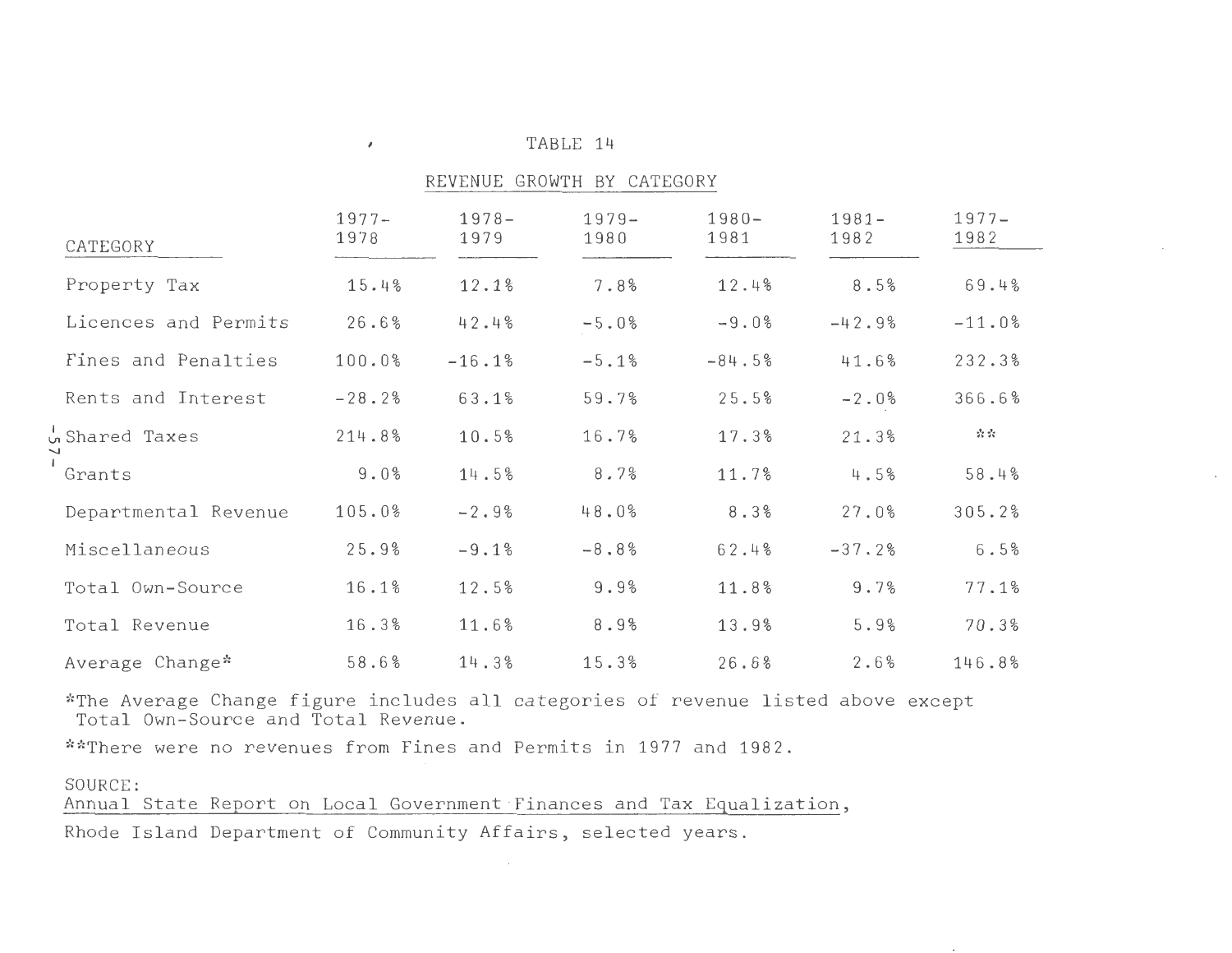mirrored in some trends for expenditure growth. The year 1977 would seem to be a key budgetary year in South Kingstown, and a study of the budget process will later determine whether the relevant budgetary issues explain these trends.

# IV. Inflation and Per Capita Revenue and Expenditure Trends

#### A. Inflation

Perhaps the one contextual factor that exerted the greatest influence over local revenue and expenditure trends in U.S. communities was the dramatic rise in inflation. This is partially evident in South Kingstown. From 1977 to 1982, the Consumer Price Index rose 57.8 percent. During the same period, however, growth in assessed value of property wnich is a measure of the local tax base was  $20.8$  percent.<sup>2</sup>

### Consumer Price Index: 1972 = 100

| CPI          |                 | Percent Increase |
|--------------|-----------------|------------------|
| $1972 - 100$ |                 |                  |
|              | $1977 - 146.2$  | 46.2%            |
|              | $1982 - 230.6$  | 57.7%            |
|              | $1972 - 1982$ : | 130.6%           |

SOURCE: Bureau of Labor Statistics.

An increase in prices from 1972 to 1982 was even more extreme, as the cost of goods and services increased by 130.6 percent.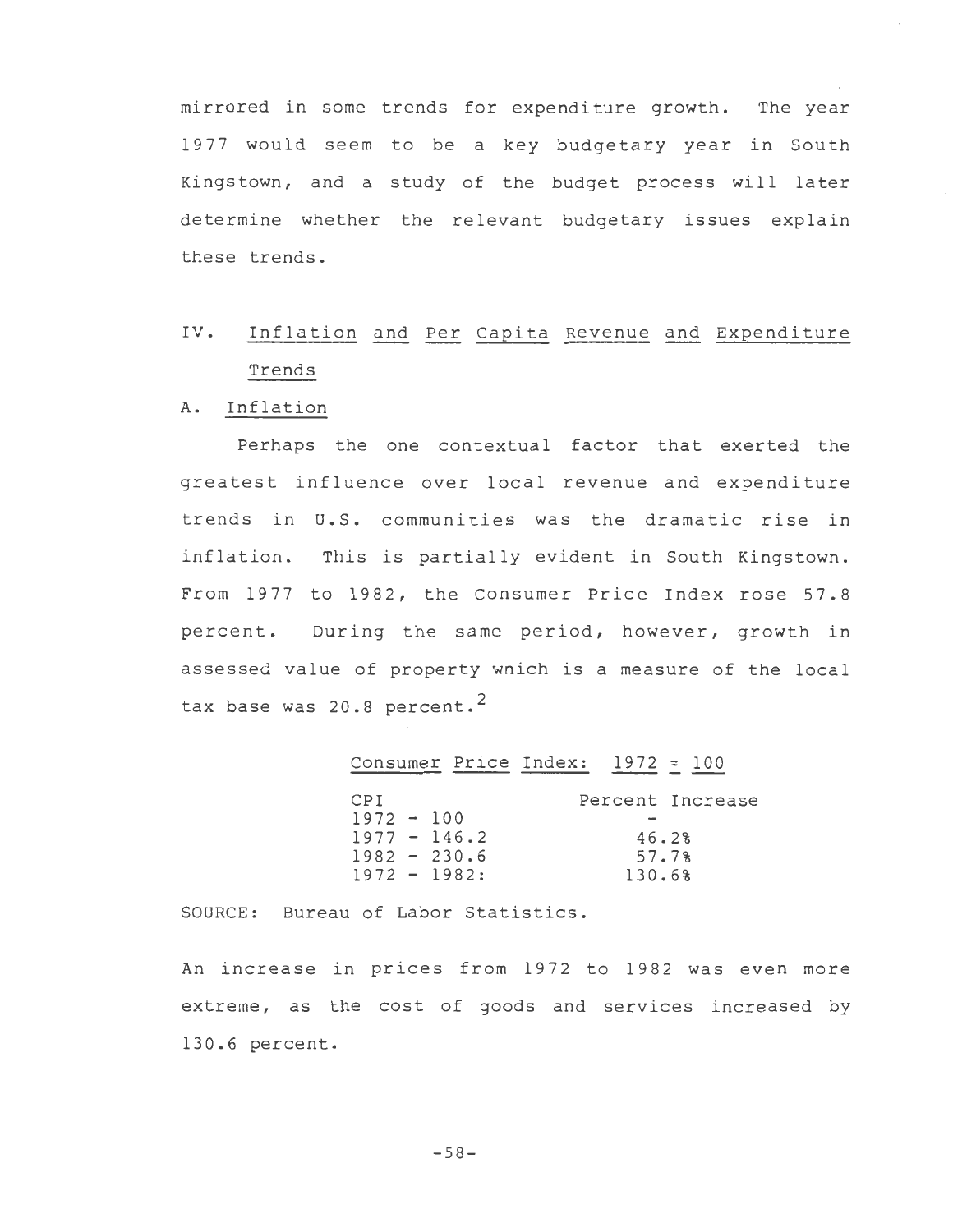It is assumed that because South Kingstown had a population growth from 1970 to 1980 of 20.7 percent, (see Table 3, Chapter 2), the demand for services also increased, although it is not apparent whether this demand increased proportional to population growth.

From 1972 to 1982, the assessed value of property in South Kingstown grew by 60.8 percent. This is significant because the property tax accounted for nearly 87 to 93 percent of own-source revenues, and 67 to 70 percent of total revenues during this time. Because the tax base expanded almost three times faster than residential population growth, the demand for services was adequately met. However, inflation increased by 130.6 percent from 1972 to 1982, and was most rapid from 1977 to 1982.

In addition, the tax rate grew from \$36.00 per \$1000 of assessed value in 1972 to \$63.24 per \$1000 in 1982, an increase of 75.7 percent. While the tax rate was \$38.50 per \$1000 in 1976, (an increase of 6.9 percent from 1972), it increased 20.3 percent from 1976 to 1977 alone, and 36.7 percent from 1977 to 1982. This would suggest that the existing tax base was not expanding fast enough to support service demand and revenues had to be made up through the tax rate.

In order to account for inflation, and relate expenditure and revenue trends to population growth, per capita expenditures and revenues have been compared in real

 $-59-$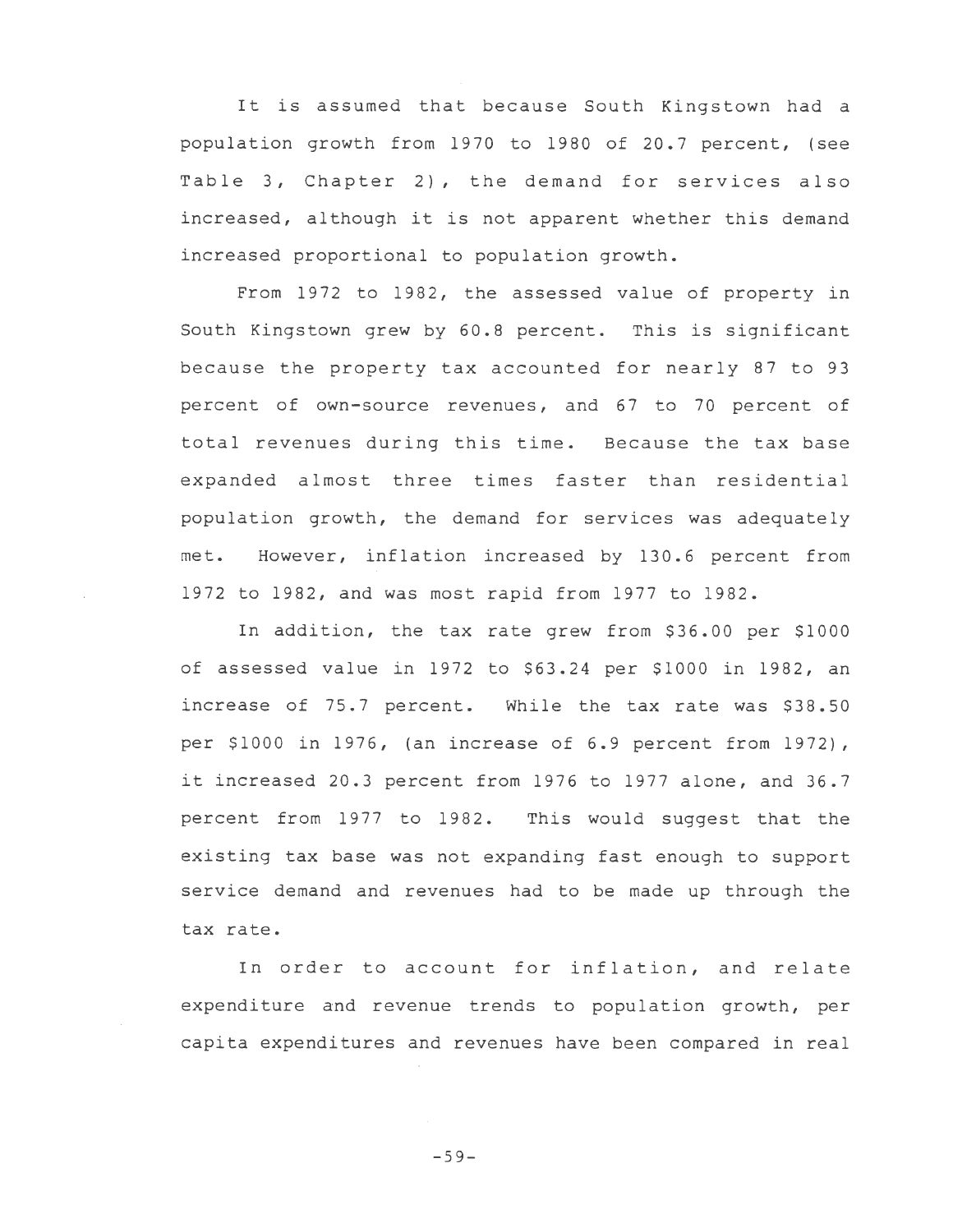dollars for changes from 1972 to 1977, 1977 to 1982, and from 1972 to 1982.

### B. Real Dollar Expenditure Growth Per Capita

For the ten years from 1972 to 1982, total per capita expenditures increased by .7 percent overall, while the average per capita expenditure change within the categories was 20.0 percent (see Table 15). This indicates that expenditures for some service categories were rising rapidly, like Sanitation, (84.5 percent), Public Welfare, (58.8 percent), Libraries, (46.1 percent), Miscellaneous (31.3 percent), and Operating Expenditures for Schools (29.1 percent). It is significant that per capita expenditure growth was very slow in real dollars, or even declined for Recreation (7.4 percent), Finance (2.2 percent), Public Health (2.1 percent), General Government (06.6 percent), and Public Works (-22.4 percent). This indicates that over time, South Kingstown initiated few new programs under these service categories.

In addition to total real dollar per capita expenditures, four categories of expenditures were less per capita in 1977 than in 1972. They included Public Works, (-22.8 percent), Public Health (-20.8 percent), Miscellaneous (-5.1 percent), and Finance, (-1.9 percent). Increases in expenditures for Public Welfare, (41.5 percent), School Debt Service, (28.1 percent), School

-60-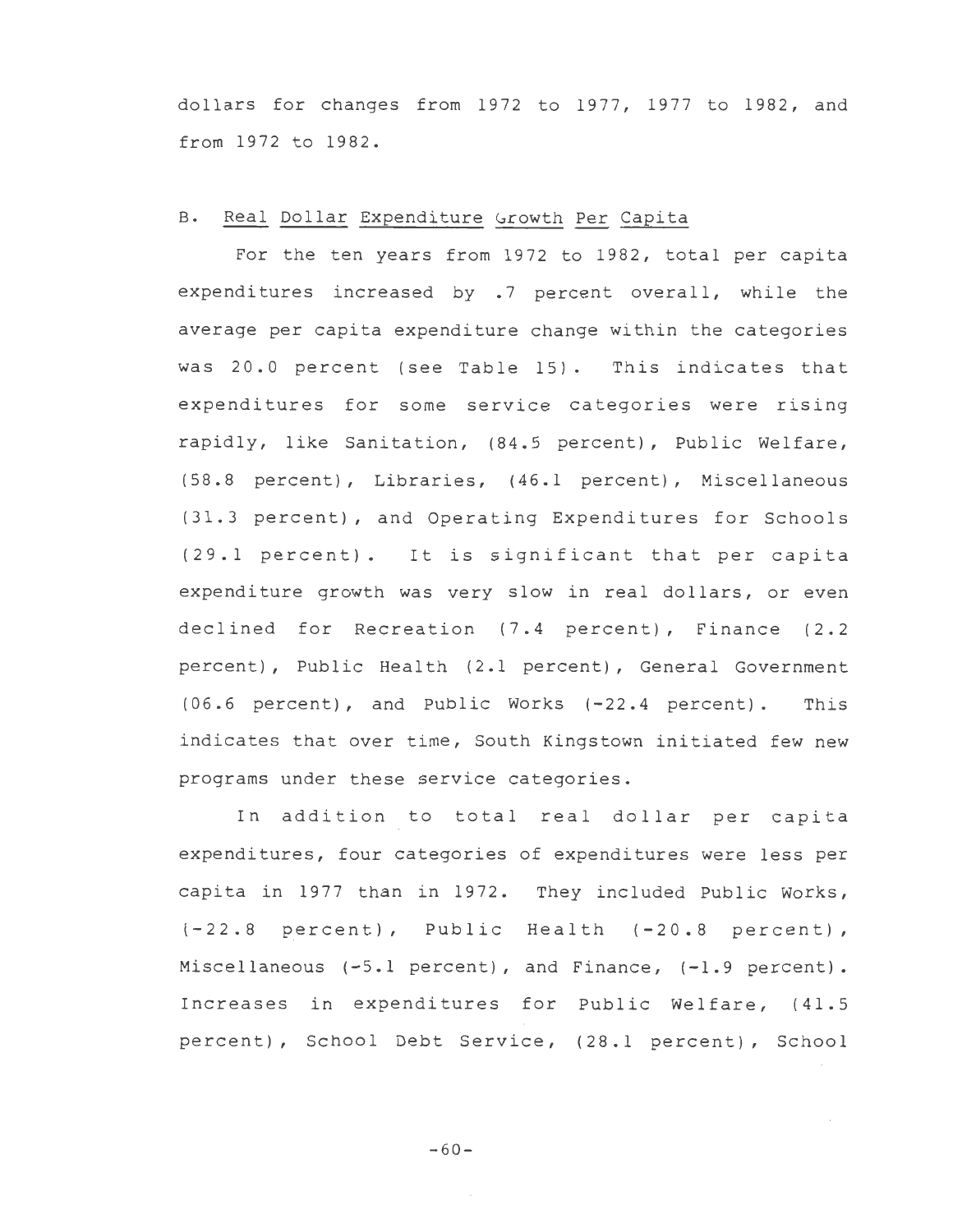TABLE 15

nt i

#### REAL DOLLAR PER CAPITA GROWTH IN 'EXPENDITURES

BY CATEGORY : 1972-1977; 1977-1982; 1972-1982

|                                                 |                  |                  | % Change:<br>$1972 -$ |                  | % Change:<br>$1977 -$ | % Change:<br>$1972 -$ |  |
|-------------------------------------------------|------------------|------------------|-----------------------|------------------|-----------------------|-----------------------|--|
| CATEGORY:                                       | 1972             | 1977             | 1977                  | 1982             | 1982                  | 1982                  |  |
| General Government                              | \$<br>7.38       | \$<br>8.59       | 16.4%                 | \$<br>7.82       | $-9.0%$               | $-6.0%$               |  |
| Finance                                         | 4.64             | 4.55             | $-1.9%$               | 4.74             | 4.2%                  | 2.2%                  |  |
| Public Safety                                   | 25.62            | 28.72            | 10.3%                 | 29.61            | 0.6%                  | 15.6%                 |  |
| Public Works                                    | 18.08            | 13.95            | $-22.8%$              | 14.03            | 0.6%                  | $-22.4%$              |  |
| Sanitation                                      | 2.39             | 2.60             | $8.8\%$               | 4.41             | 69.6%                 | 84.5%                 |  |
| Public Health                                   | 1.44             | 1.14             | $-20.8%$              | 1.47             | 28.9%                 | 2.1%                  |  |
| Public Welfare                                  | 3.52             | 4.98             | 41.5%                 | 5.59             | 12.2%                 | 58.8%                 |  |
| Libraries                                       | 2.89             | 2.92             | 1.0%                  | 4.05             | 38.7%                 | 40.1%                 |  |
| Recreation                                      | 2.57             | 2.65             | 3.1%                  | 2.76             | 4.2%                  | 7.4%                  |  |
| Miscellaneous                                   | 24.09            | 22.87            | $-5.1%$               | 31.64            | 38.3%                 | 31.3%                 |  |
| Total Municipal<br>Expenditures                 | 305.79           | 289.74           | $-5.2%$               | 308.04           | 6.3%                  | 0.7%                  |  |
| Schools:<br>-Operating Expense<br>-Debt Service | 1085.86<br>60.98 | 1278.10<br>78.14 | 17.7%<br>28.1%        | 1401.46<br>59.13 | 9.7%<br>$-24.3%$      | 29.1%<br>$-3.0%$      |  |
| Average Change*                                 |                  |                  | 4.7%                  |                  | 16.0%                 | 20.0%                 |  |
| *Excludes Total Municipal Expenditures.         |                  |                  |                       |                  |                       |                       |  |

SOURCE:

 $-0.1 -$ 

Annual State Report on Local Government Finances and Tax Equalization,

Rhode Island Department of Community Affairs, selected years.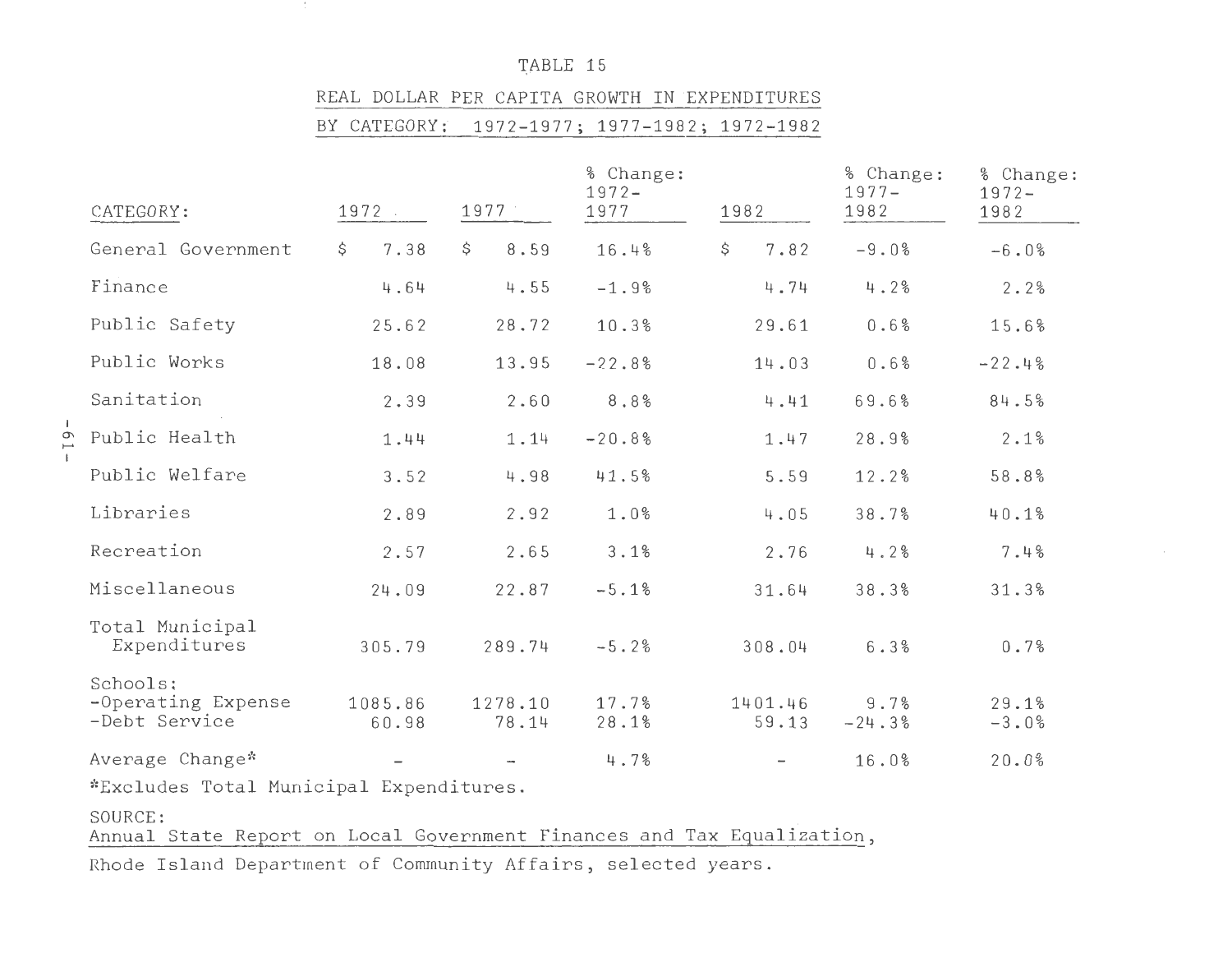operating expenditures, {17.7 percent), and General Government, {16.4 percent) were significantly above the average category change of 4.7 percent.

It is interesting to note that South Kingstown spent more money per capita in 1982 for Public Safety, Sanitation, Public Welfare and miscellaneous expenditures as compared to 1972 levels. Most importantly, South Kingstown spent only three dollars more per capita for total municipal services in 1982 than during 1972. Thus, South Kingstown maintained similar service levels at the expense of changing the category mix.

#### B. Real Dollar Revenue Growth Per Capita

Total real dollar per capita revenues decreased by 1.6 percent from 1972 to 1982, which is below the overall expenditure increase {Table 16). Per capita revenue declined for Departmental Revenue, (-9.2 percent), Grants, (-11.3 percent), Licenses and Permits, (-47.6 percent), and Shared Taxes, (-49.5 percent), Table 9. On the other hand, revenues increased from Rents and Interest, (80.l percent), and the Property Tax (1.6 percent).

From 1972 to 1977, most of the per capita revenue categories dee lined, including decreases in Shared Taxes, (-82.4 percent), and Departmental Revenue {-63.4 percent) being most extreme. From 1977 to 1982 however, Departmental Revenue, {148.2 percent), and Rents and Interest, (103.1 percent), increased significantly. This

 $-62-$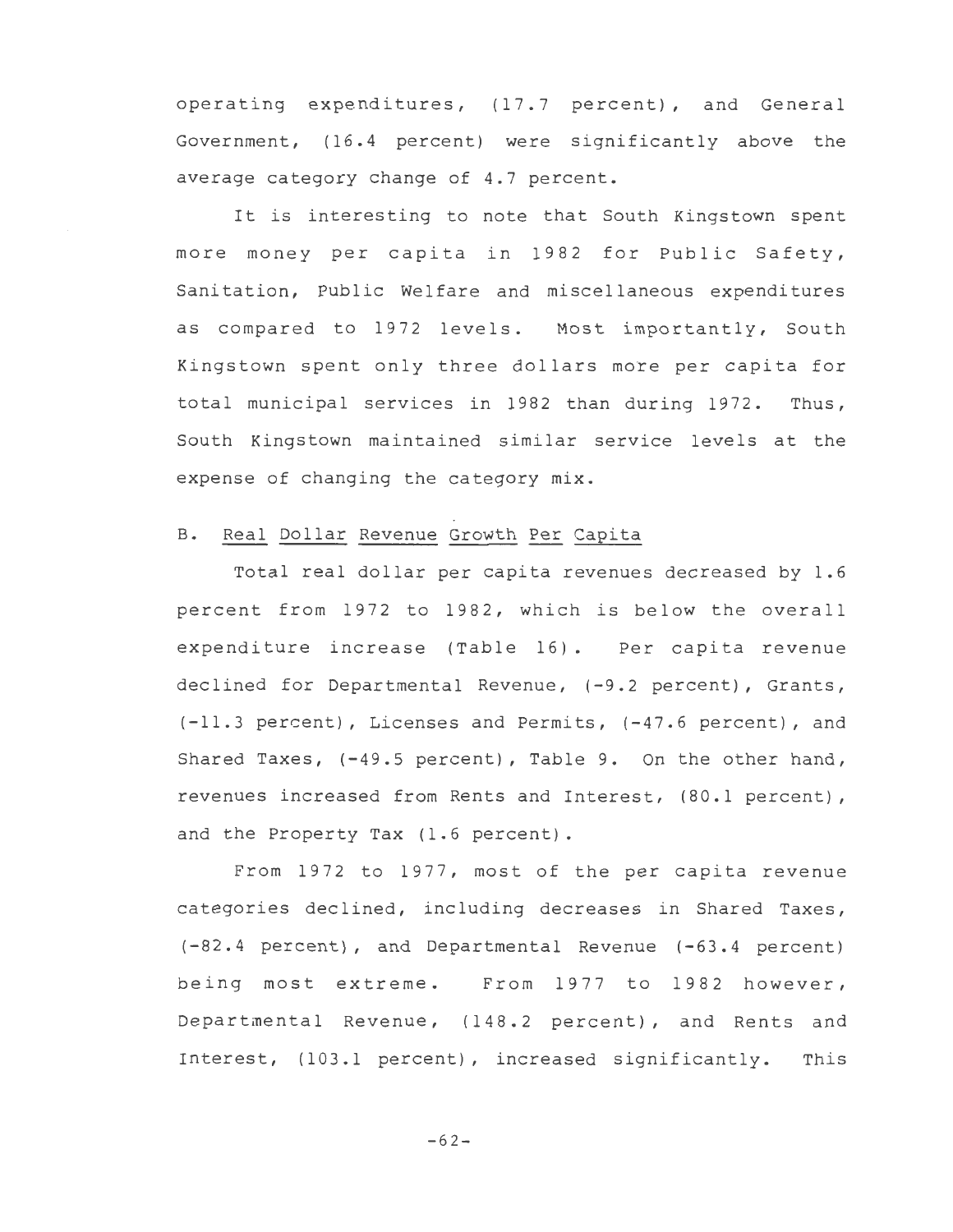#### TABLE 16

#### REAL DOLLAR PER CAPITA GROWTH IN REVENUES BY CATEGORY:

# 1972-1977; 1977-1982; 1972-1982

| CATEGORY:                                                                         | 1972                     | 1977     | % Change:<br>$1972 -$<br>1977 | 1982     | % Change:<br>$1977 -$<br>1982 | % Change:<br>$1972 -$<br>1982 |
|-----------------------------------------------------------------------------------|--------------------------|----------|-------------------------------|----------|-------------------------------|-------------------------------|
| Property Tax                                                                      | \$206.79                 | \$202.69 | $-2.0%$                       | \$210.03 | 3.6%                          | 1.6%                          |
| Licences and Permits                                                              | 2.67                     | 2.59     | $-3.0%$                       | 1.41     | $-45.6%$                      | $-47.6%$                      |
| Rents and Interest                                                                | 5.02                     | 4.45     | $-11.4%$                      | 9.04     | 103.1%                        | 80.1%                         |
| Shared Taxes                                                                      | 5.27                     | .93      | $-82.4%$                      | 2.66     | 186.1%                        | $-49.5%$                      |
| Grants                                                                            | 66.07                    | 60.47    | $-8.5%$                       | 58.61    | $-3.1%$                       | $-11.3%$                      |
| Departmental Revenue                                                              | 13.34                    | 4.88     | $-63.4%$                      | 12.11    | 148.2%                        | $-9.2%$                       |
| Miscallaneous                                                                     | 10.21                    | 16.21    | 55.8%                         | 10.56    | $-34.9%$                      | 3.4%                          |
| Total Revenue                                                                     | 309.38                   | 292.23   | $-5.5%$                       | 304.42   | 4.2%                          | 1.6%                          |
| Average Change*<br>*Excludes Total Revenue.                                       | $\overline{\phantom{m}}$ |          | $-16.0%$                      |          | 51.1%                         | $-4.9%$                       |
| SOURCE:<br>Annual State Report on Local Government Finances and Tax Equalization, |                          |          |                               |          |                               |                               |

Rhode Island Department of Community Affairs, selected years.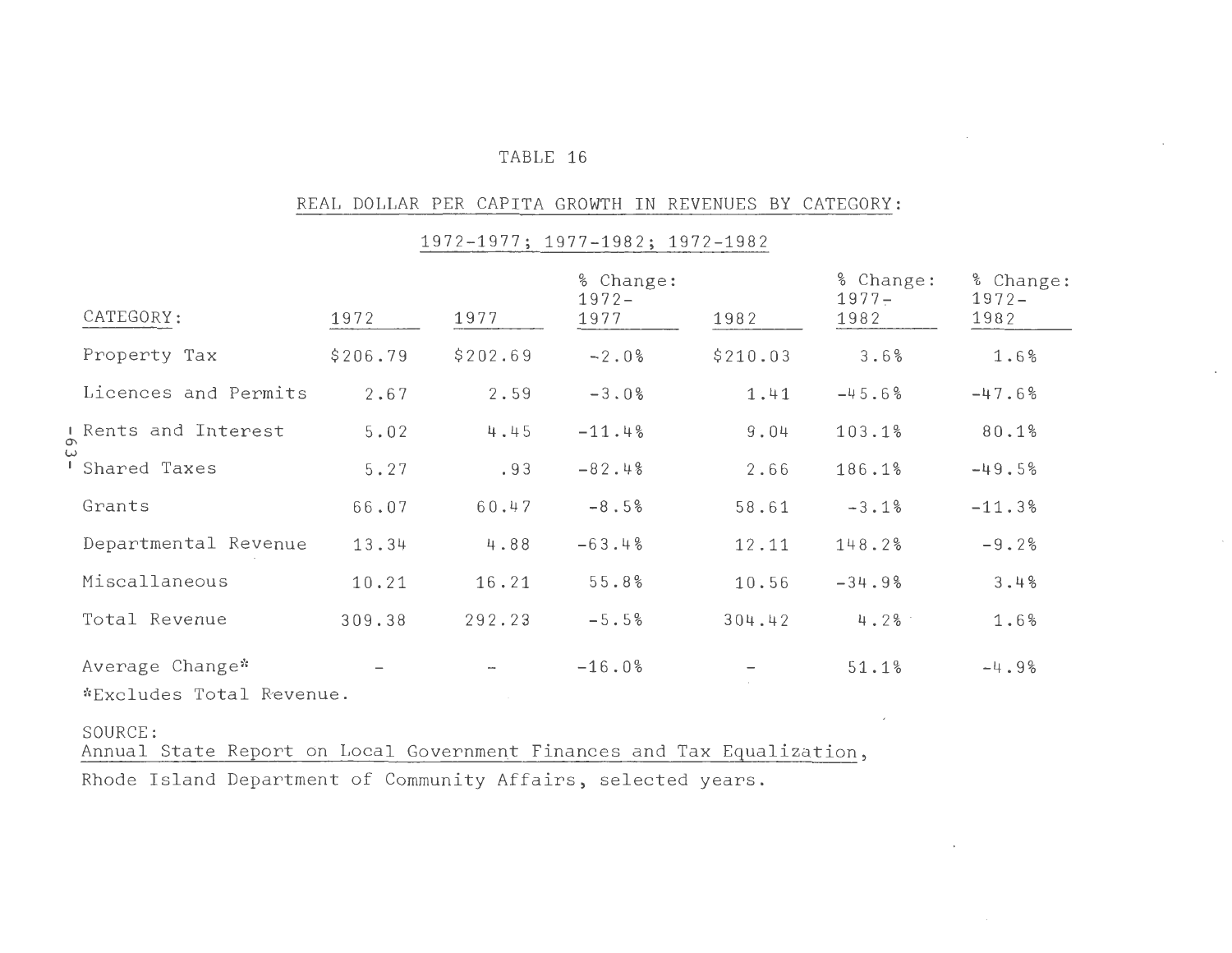could provide an indication of ways in which South Kingstown attempted to diversify revenues from 1977 to 1982.

When growth in real dollar revenues per capita is compared with real dollar growth in per capita expenditures, it becomes evident that expenditures for services were rising at a faster rate than revenues. Explained another way, additional population growth from 1972 to 1977 was costing .3 percent more in services than the revenues which were generated, in relation to population. Furthermore, population growth from 1977 to 1982 was costing 2.1 percent more in services than it was creating in revenues.

This data analysis has provided a background for examining relevant budgetary issues that may explain why growth in real dollar expenditures per capita and total growth in expenditures exceeded overall revenue growth from 1977 to 1982, possibly contributing to fiscal pressure in the short-term. However, in support of this approach, South Kingstown's substantial increase in tax rates while the property tax base grew at a relatively slow, constant rate would indicate significant budgetary issues which the community faced from 1977 to 1982, and particular coping strategies that were pursued as a response.

-64-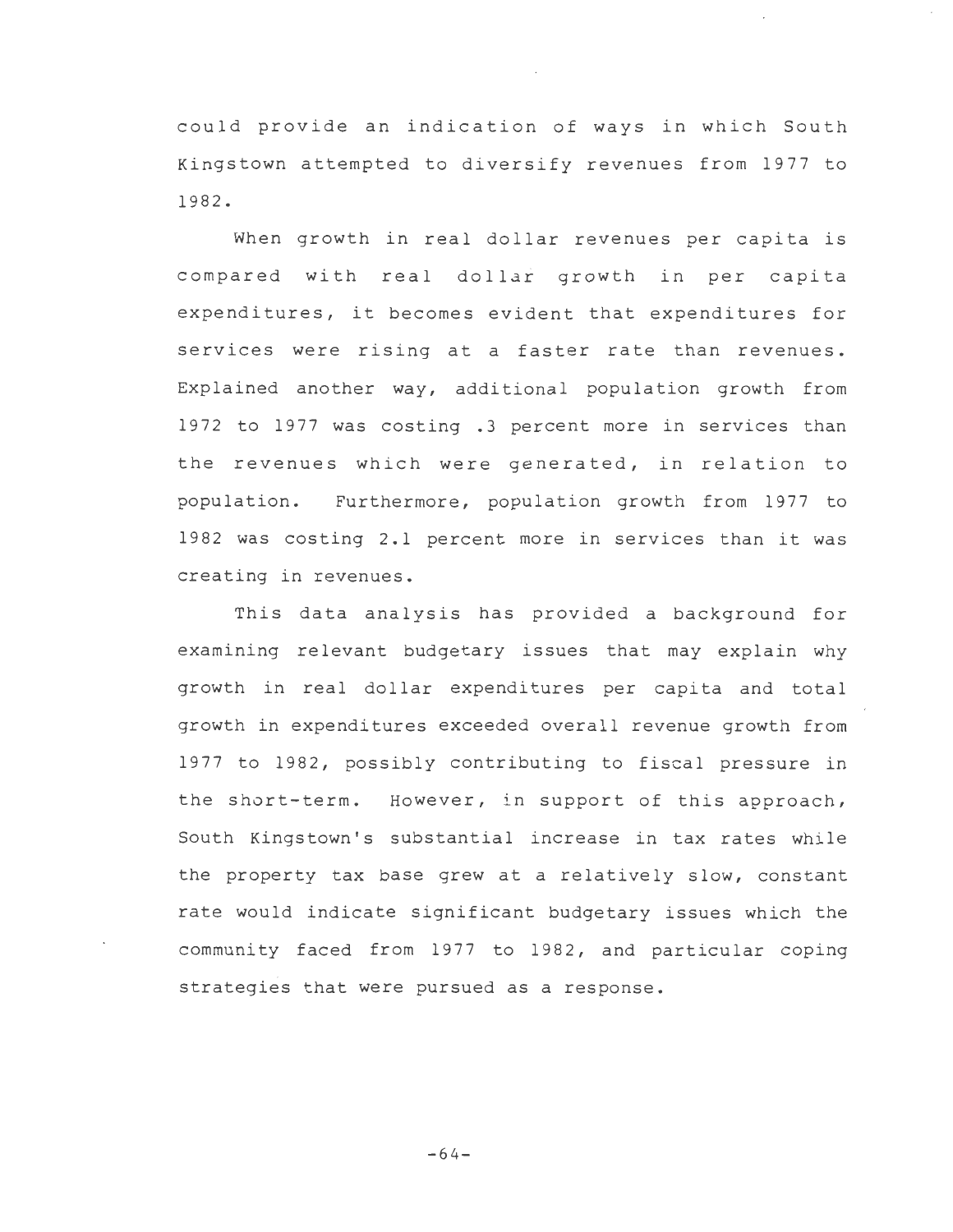## V. Analysis of South Kingstown's Budget Process:

## Fiscal Years 1977 - 1982

This final section will examine the major actors within the budget process, what the major budgetary issues were, and what decisions were made during each year from FY 1977 to FY 1982. This will enable an assessment of what the yearly budgetary constraints were, and which particular coping strategies were chosen. The majority of the information for this analysis has been gathered from local newspaper accounts of these events from approximately January through May of each year.<sup>3</sup>

Like most other Rhode Island communities, South Kingstown's registered voters have the final power to approve or disapprove all elements of the local budget at the yearly Financial Town Meeting. Their ability to organize and articulate concerns is a powerful force that may ultimately determine the provision of local services and the tax rate. Research in South Kingstown suggests that unless taxpayers are faced with a substantial increase in the tax rate from one year to the next, little organization and interest is evident.

In South Kingstown, the yearly proposed municipal budget is submitted to the Town Council by the Town Manager for initial consideration in January. Similarly, the school budget is prepared by the School Superintendant and initially submitted to the Town Council by way of the Town

 $-65-$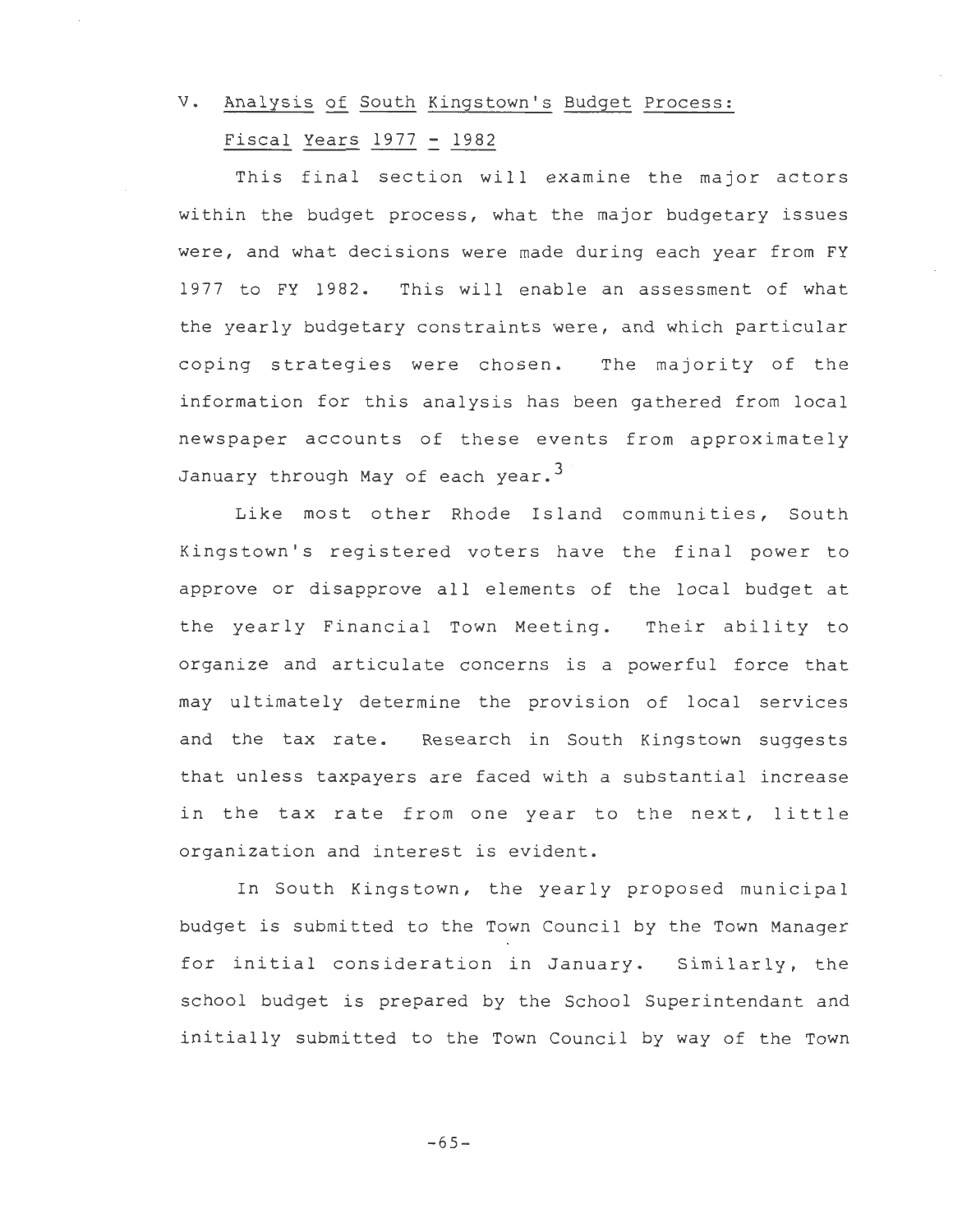Manager for review. While the Council can exercise power to eliminate specific items to the municipal budget, the Council is limited by Town Charter from cutting specific items from the school budget. It can only mandate a bottom line budget cut figure to the School Committee.

Another key actor in the budget process has been the South Kingstown Teachers Association, which negotiates contracts on a yearly basis and normally settles them during or just after the local budget is adopted in late April. Difficulties resulting from this yearly negotiation process were noted by the School Committee in 1977, as "much of the (school budget) problem comes from the School Committee's 'cat and mouse game' with the teachers' union. There was concern among school officials that if the teachers know how much is budgeted for an anticipated pay hike, it could be turned into a bargaining advantage." $4$  It was estimated that salaries accounted for 80 percent of the proposed school budget in Fiscal Year 1977.

In 1976, there were a number of important and controversial issues that eventually influenced the FY 1977 budget.<sup>5</sup> Debt service became an important fixed cost, as South Kingstown began to pay for the construction of West Kingston and Matunuck schools, as well as a regional sewer system. According to a March 4, 1976 Narragansett Times article entitled "Taxes Up, Programs Down", most of the budget was tied up in "debt service, capital improvements,

-66-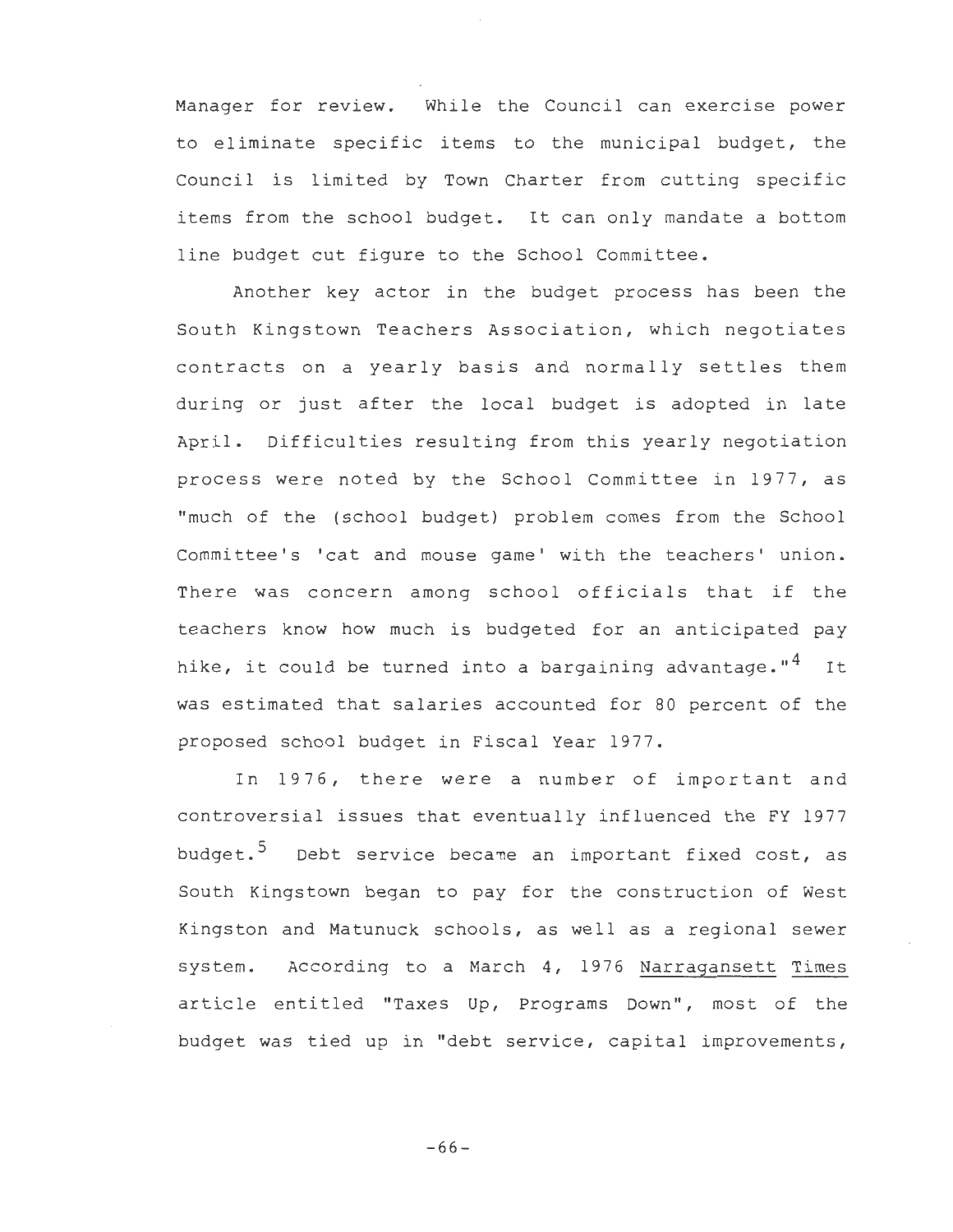educational salaries and state and federal mandates for education."<sup>6</sup> The School Board expressed concern that "future cuts in the operating budget would come in support services which are not contracted with the State, or locked through contract negotiations.  $17$ 

Additionally, the state placed a freeze on State Aid to Education which in February accounted for nearly \$6.00 of the proposed \$11.00 tax rate increase that had to be made up in local revenue. Furthermore, local revenues were anticipated to drop by \$50,000; and by \$600,000 from state and federal sources. In short, South Kingstown was facing a massive tax hike which led to the active participation of the South Kingstown Association of Taxpayers (SKAT) who called for a complete elimination of the capital improvements budget prior to the Financial Town Meeting. As reported in a March 4, 1976 Narragansett Times editorial, "South Kingstown has grown substantially but has had only a 7 percent increase over the past 6 years in the tax rate to \$38.50. The new budget requires a 25 percent hike."<sup>8</sup>

For FY '77, major increases were proposed for the following: new equipment, a second well pumping station for the South Shore Water System, water main and sewer extensions, park improvements, a road resurfacing program and new tax assessor's maps. In late January, the Council made cuts in proposed school renovations, funds for the

-67-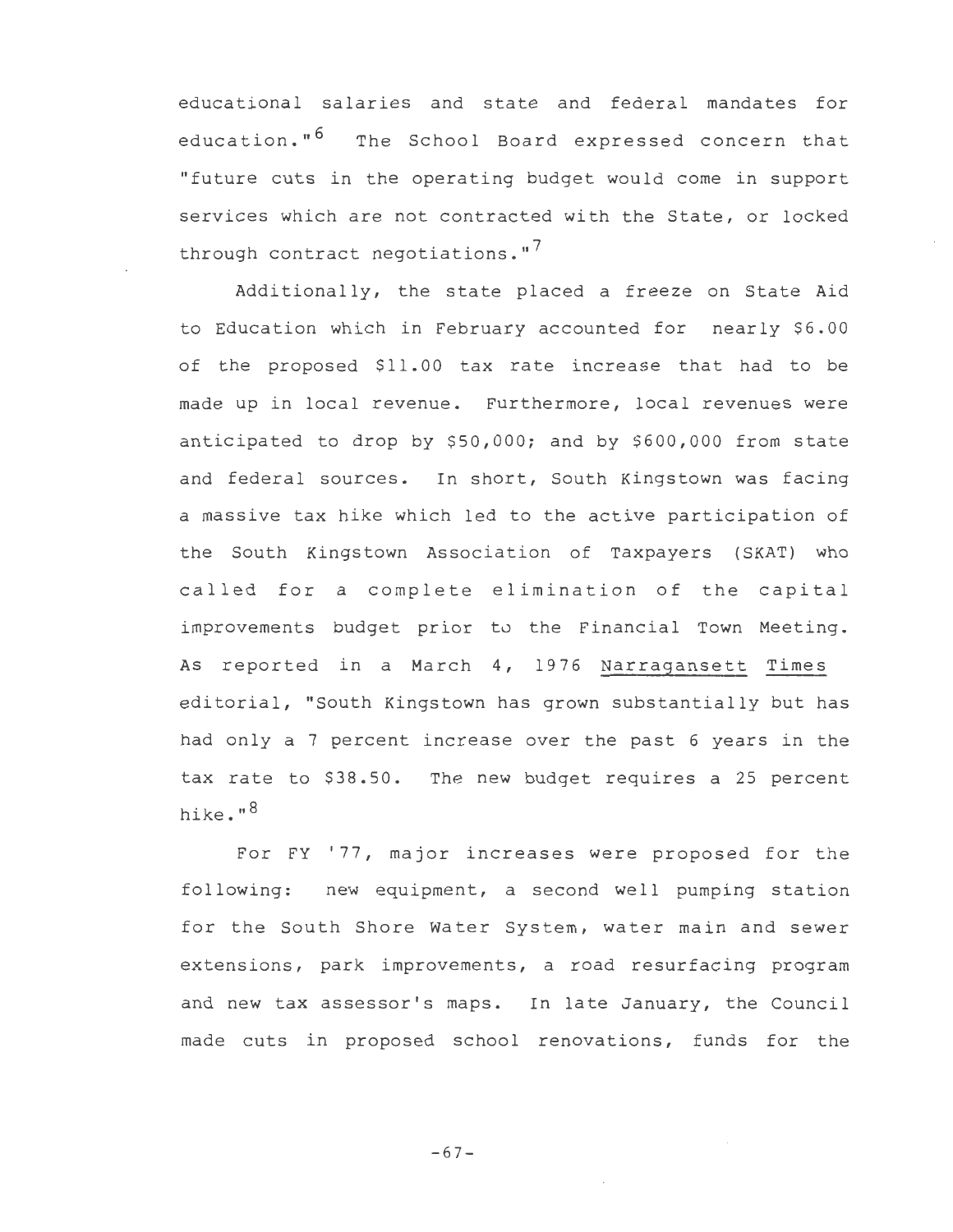development of a new solid waste disposal site, two new proposed classroom additions, and proposed Town Hall renovations. During early March, the Council further cut summer help at Town Hall, and \$50,000 from the school budget, the likely result being the elimination of the school's capital improvement program. It also eliminated funds to complete a second well pumping station for the South Shore Water System. The School Committee further reduced funds for inters cnolastic activities, school furnishings, audiovisual supplies, and classroom supplies.

Reductions in these services were not enough to satisfy taxpayers at the Financial Town Meeting, and one of the targets was the Town Manager, as "Angry Taxpayers Slashed Manager's Salary" by \$2,700.8 This was a strong expression of local dissatisfaction over such a large increase in the tax rate.

Other cuts at the Financial Town Meeting included: an attempt to cut the Town Planner's position, reductions in the school budget of \$125,000, reductions in various other departmental salaries, a \$3,128 reduction in public health, and, signficant cuts in funding to develop a new landfill site. Voters also rejected petitions for new classrooms, and for high school renovations; items previously cut from the budget.

Budget matters were not settled until June, as the School Committee was directed from the Financial Town

-68-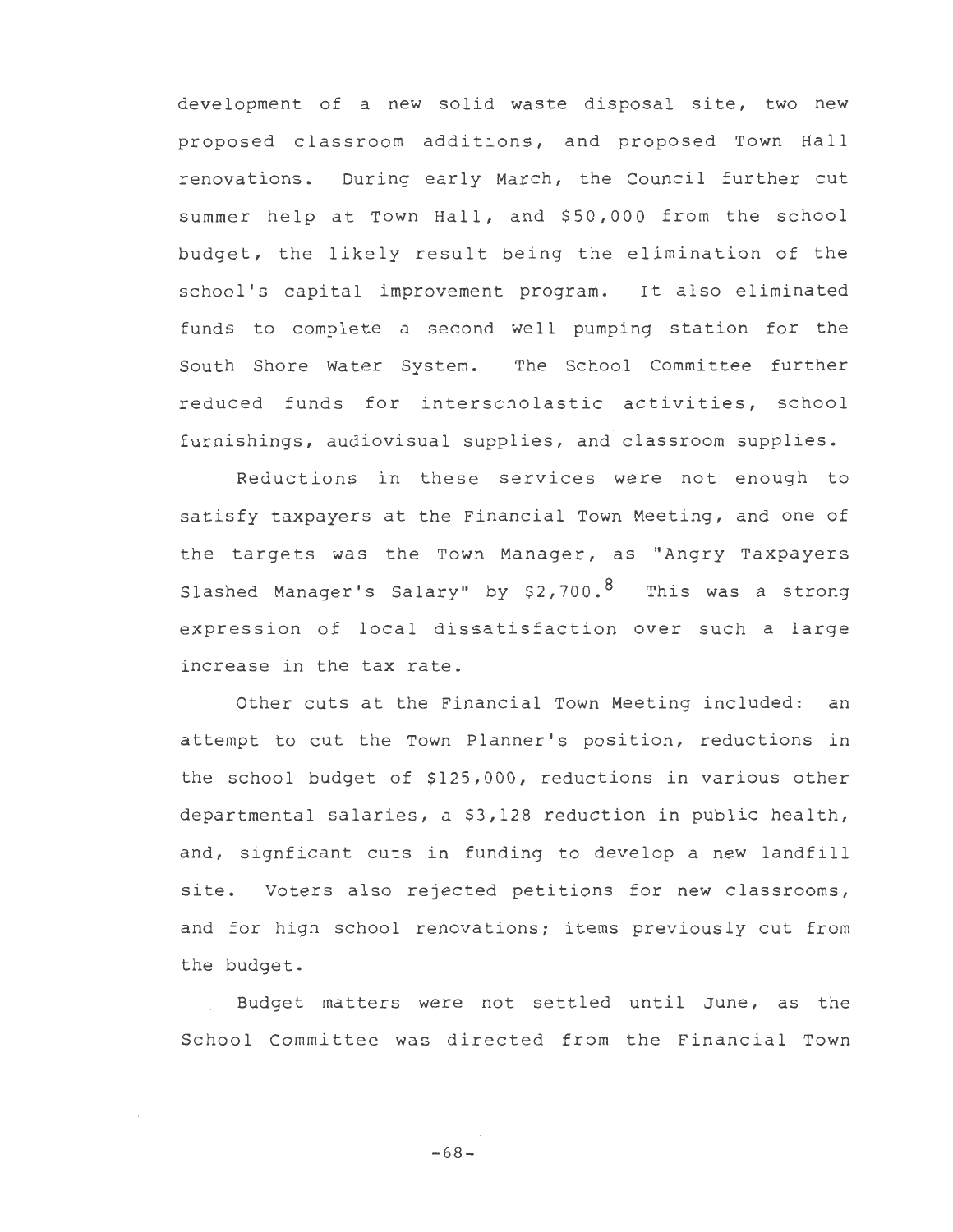Meeting to reduce their budget by an additional \$125,000. The School Committee was forced to make further cuts in support services because ap<sub>r'oximately</sub> 80 percent of the school budget went to teacher salaries. As a result, reductions occurred in the Teacher's Aide Program, Athletic Equipment, the elimination of aid for school lunches and the elimination of three support staff positions.

While the town adopted a 20 percent increase in the tax rate for FY '77, choices had to be made regarding priorities. Overall, reductions were most evident in the deferment of capital improvements, maintenance, equipment purchases, and cuts in support services, as inflation, salaries, increasing debt service, transportation and other fixed costs combined with projected reductions in local, state and federal revenues presented the major constraints to budgetary decisions in FY '77.

The controversial rise in the tax rate for FY '77 set the general budget tone for the following year, although the increase in the tax rate was to be 8.9 percent as opposed to a 20.3 percent increase for FY '77. The FY '78 budget could be characterized as containing similar deferments in public improvements, and additional teacher layoffs. Al though the town expected organized taxpayer opposition at the Financial Town Meeting, very little was evident. An interesting outgrowth from the previous year's Financial Town Meeting was an expressed interest by the

 $-69-$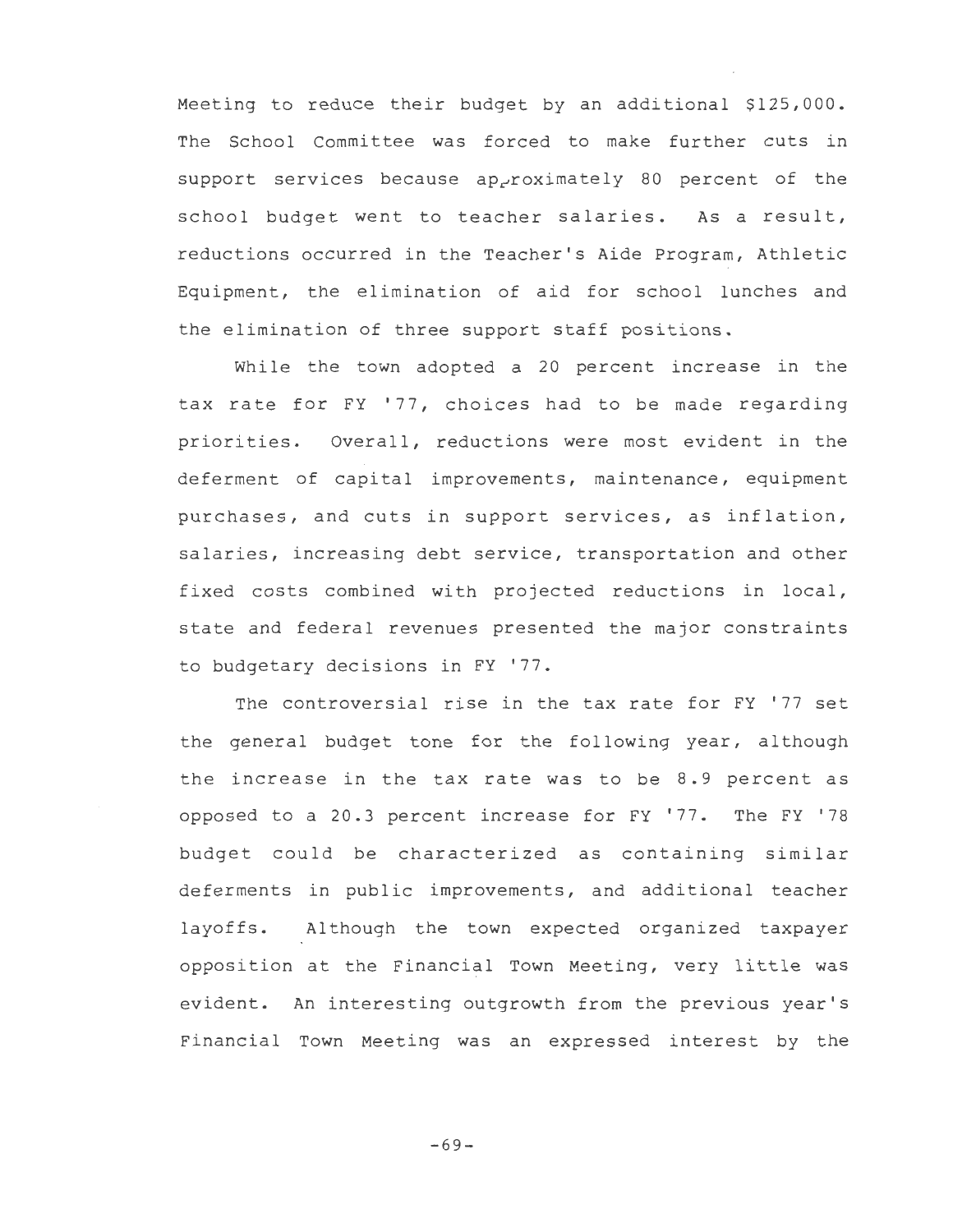School Committee of having their budget be considered separate from the annual meeting, although nothing came of this proposal.

School budget issues were similar this year, as fixed costs for salaries, transportation, fringe benefits and debt service were difficult to contain. The greatest increase in the total budget for FY '78 was educational debt service, which was projected to be 41 percent greater than in FY '77. Furthermore, the school committee based its budget request on a \$200,000 salary increase but the Council would only accept an increase of \$125,000 and the School Committee was forced to make \$75,000 in additional cuts in programs just prior to the Financial Town Meeting.

In response, the School Committee in early April proposed to eliminate sports and extracurricular activities, close school during January and February, or eliminate a bus, the adult education program, and a paid volunteer coordinator. The following week, the committee decided to eliminate the purchase of a new bus, late bus transportation for the junior and senior high schools, and eliminated three federal programs for special students. Also reduced were funds for intramural sports, extracurricular activities, classroom supplies, and office equipment. In order to make up these cuts, the School Committee sought a \$75,000 petition at the Financial Town Meeting to replace these budget items.

 $-70-$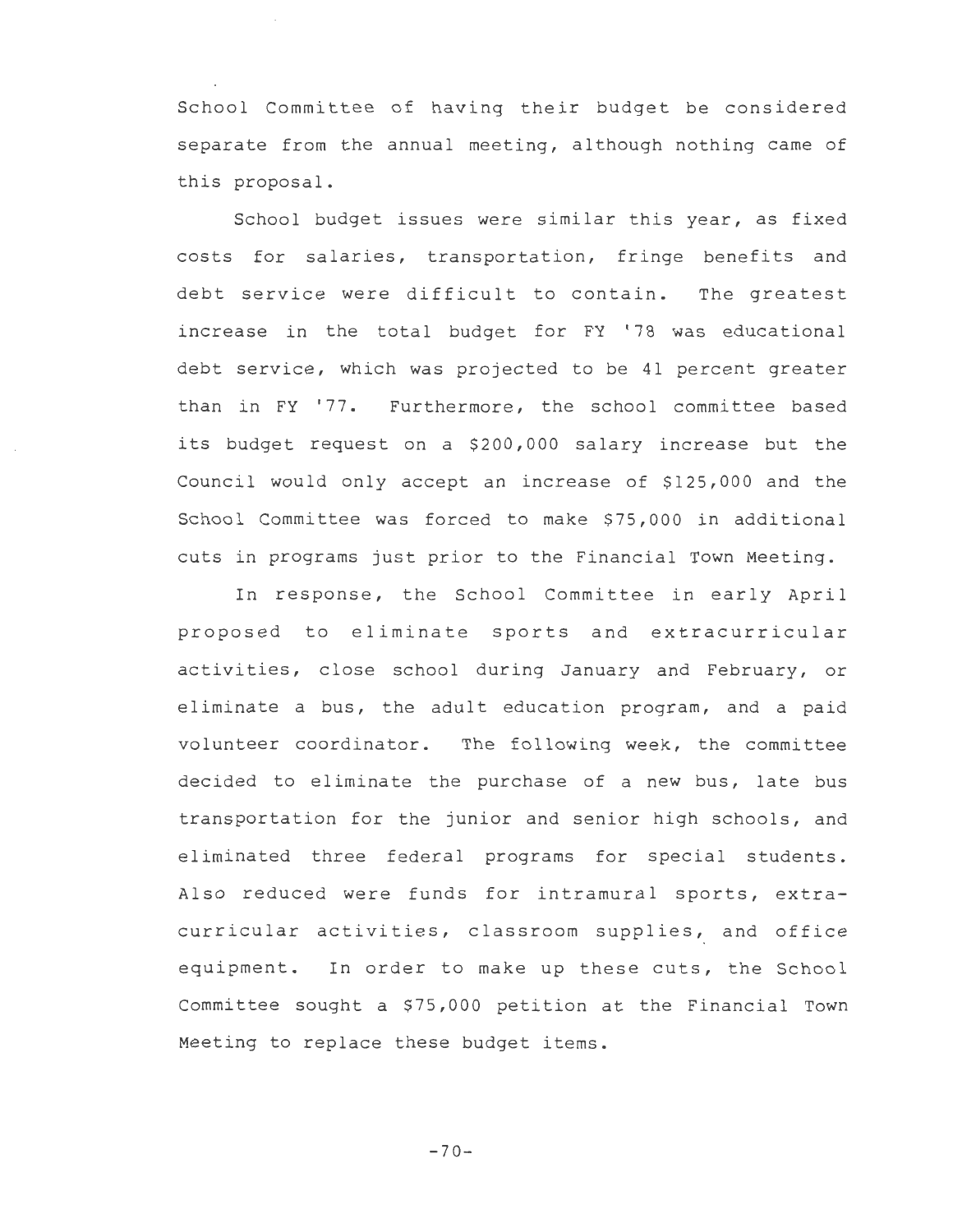Other major budget cuts by the Council and the School Committee for the FY '78 budget included: water line extensions in southern South Kingstown, public works equipment, cuts in the town's human development program, reductions in a proposed road widening program, elimination of funds for a groundwater study, the elimination of funding for school drainage improvements, and the elimination of a lot resurfacing program for the police department. Additional cuts occurred through the layoff of seven teachers, cuts in the adult education program, and a reduction in aid to the South County Chapter of Retarded Citizens. The Town Manager's salary was also reduced by \$4,000.

Only 75 residents approved the FY '78 budget, and approval was given with little discussion. Because the Council expected an extended budget battle, it had previously reduced the budget item for the Financial Town Meeting from three nights to one night. Among the petitions for additional funds were:

- 1. \$350,000 to develop a Waste Transfer Station,
- 2. \$75,000 for the school budget,
- 3. \$2,000 for the South County Chapter of Retarded Citizens,
- 4. \$27,000 for the Kodachrome School Program.

-71-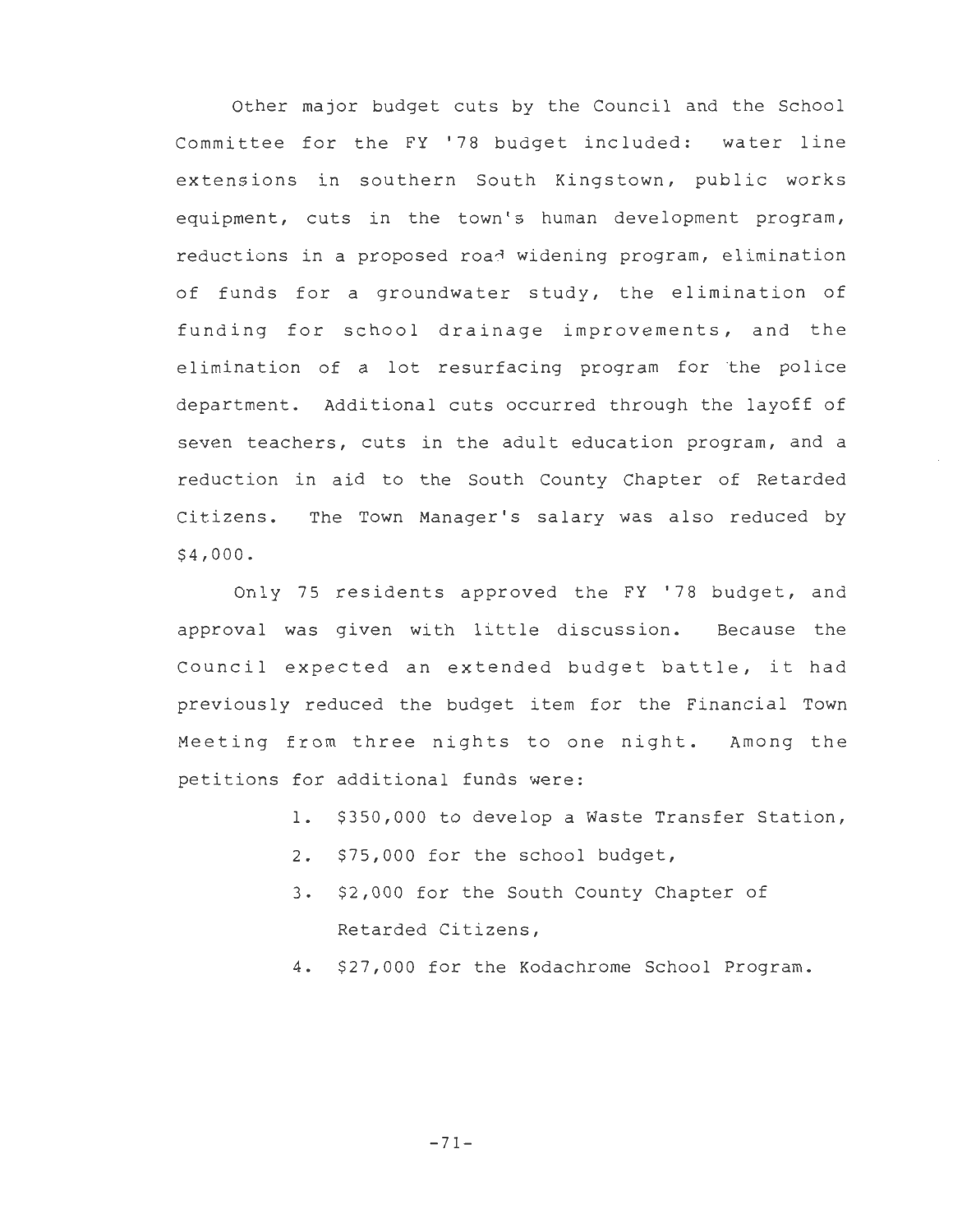While the first petition was defeated, the remaining three were approved, all items that had previously been cut from the budget.

During FY '78, the increase in the tax rate would have been greater due to rising costs in expenditures. It was kept down because of increases in non-property tax revenues, federal revenue sharing, a federal employment program and a substantial increase in state aide to education, as compared to previous years.  $10$  As in FY '77, major reasons for budget increases were due to inflation, salaries and benefits, debt services and operation of the regional sewer system, and educational debt service, all of which were fixed costs. No new programs were funded. Part of the School Committee's coping strategy for the past two years in the face of budget cuts has been to take their case to the voters at the Financial Town Meeting through petitions in order to make up for budget cuts.

Approval of the 1978-1979 budget, (FY '79), can best be described as quiet, with no new programs, few new employees and increases dominated by "funding which met the external demands of federal regulations, union contracts, utilities, insurance programs and inflation." $^{11}$ 

Major budget cuts occurred in improvements to the South Shore Water System for the third year in a row, cuts in the drainage improvement program, and cuts in various recreational programs. Some of the major increases

 $-72-$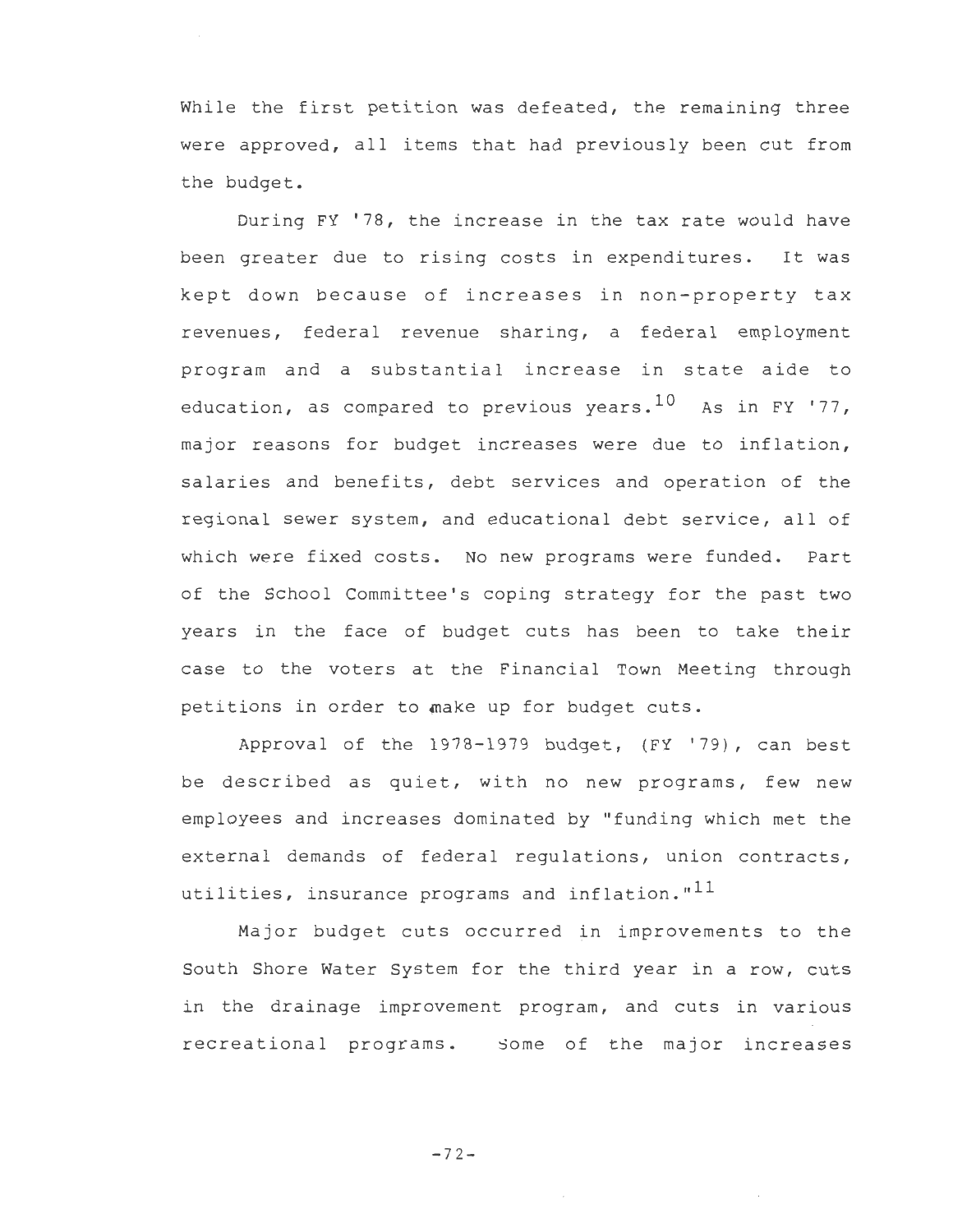included seven percent pay increases for non-school employees, and increasing costs for the operation of and debt service on the sewer system. Rises in fixed costs and inflation were possible causes of deferments in capital improvements for infrastructure this year.

The following year (FY '80) saw an attempt by town officials to diversify revenues and lessen the impact of growth and its related service costs. Of particular interest was the impact of growth on the local tax rate. Although South Kingstown's options were constrained by state enabling legislation, the Town Council explored a number of growth control options:

- 1. Increased taxes on development to pay for services.
- 2. A new townhouse ordinance as an alternative to single family development.
- 3. A development moratorium.
- 4. Staggered growth control.

According to Town Planner Anna Praeger, "residential developments often hurt the town because they cost more in services than they contribute in taxes." $12$  Consequently, South Kingstown was exploring alternatives to make growth pay for itself.

The following month, the Town Council voted to examine growth regulation alternatives by looking at the local powers allowed through the state's zoning enabling legislation. Among their recommendations were: a limit on

 $-73-$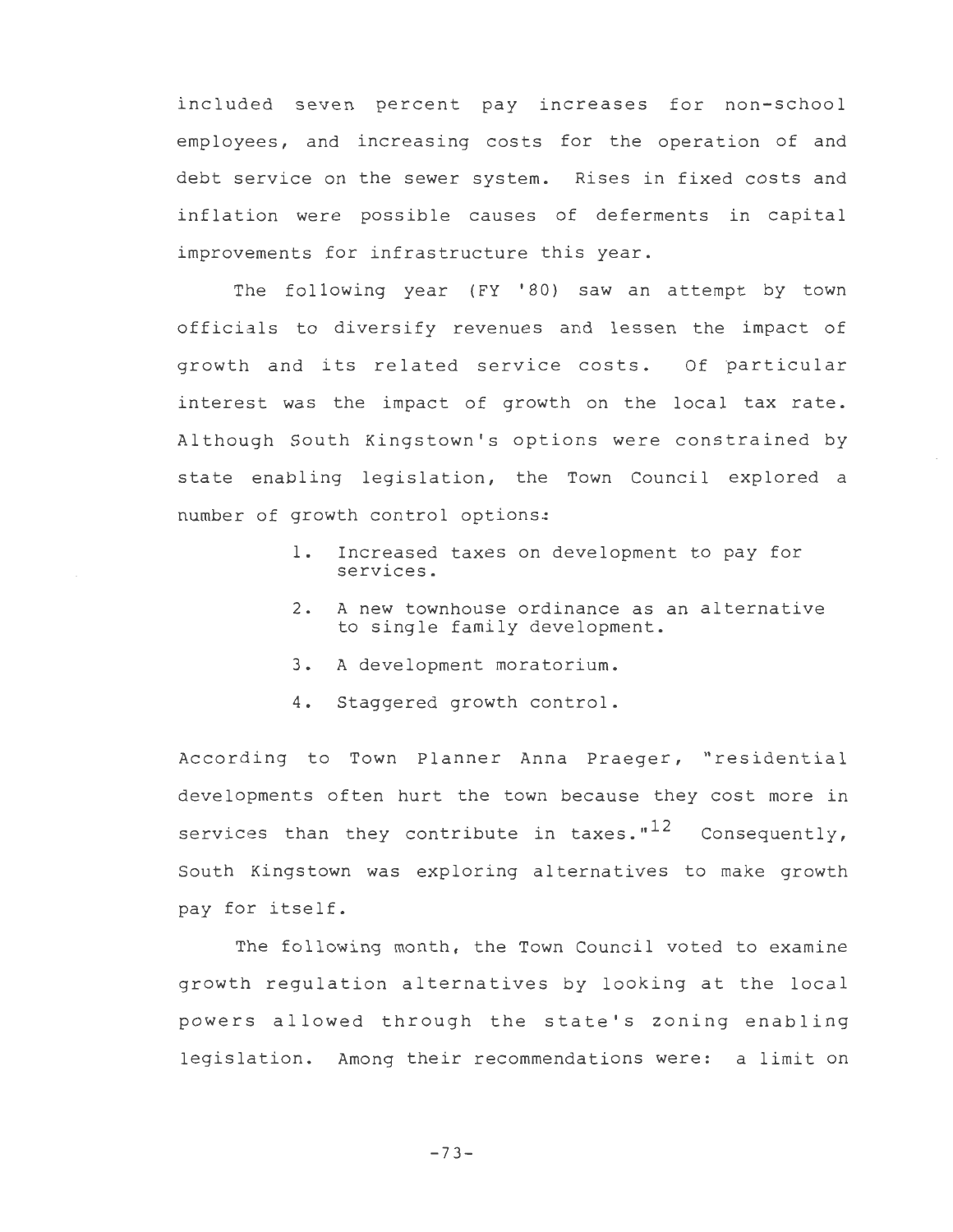building permits; a limit on the rate of residential development; the use of impact taxes; and, the formation of a new town commission to annually review all proposed development. 13

Decisions regarding the FY '80 budget in early 1979 were important because of slower growth in non-property tax revenues. As the town was losing federal funds, it was paying more of the sewer system debt. Interestingly enough, the Council chose not to accept a \$160,000 matching fund for state public assistance, because it felt that this large expense could not be justified. Thus, a \$160,000 decline in revenues was expected.

As in FY '77 through FY '79, most of the school budget for FY '80 was tied into contracts for salaries. Although this was approximately 80 percent during these years, it had grown to 85 percent for FY '80, which is an indication that the town had to pay more for salaries and make cuts in other areas. When the school administration had to choose between cuts in supplies and cuts through employee attrition, it chose the latter, and very few retirement positions opened due to retirement were filled from 1977 through 1982.

The largest new expenditure for FY '80 was \$30,000 for a new dog pound. Other major proposed increases included money for equipment maintenance and replacement, which was previously deferred to a large extent, funds for special

 $-74-$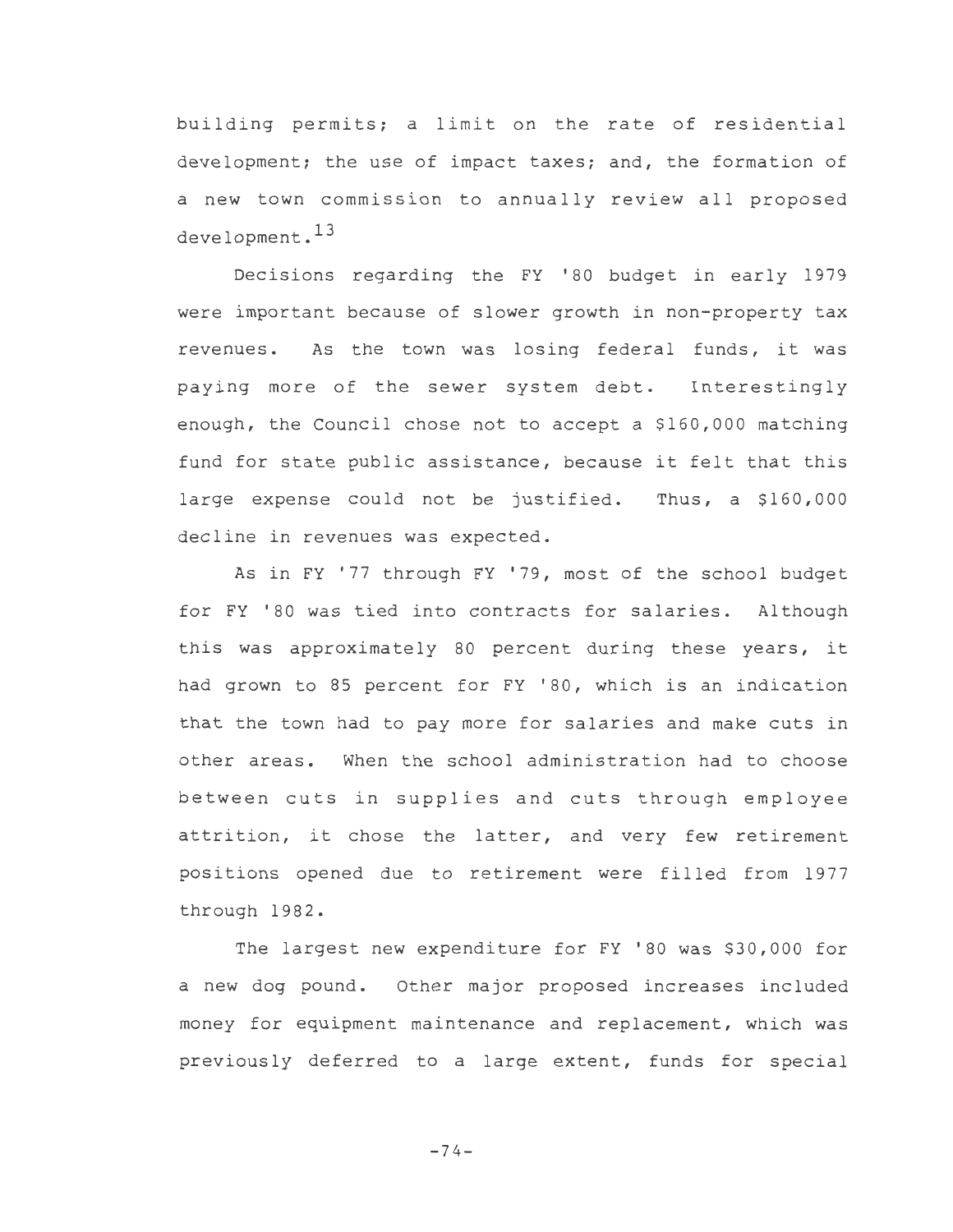education, athletics and school equipment, a new environmental master plan, drainage improvements, road improvements, park improvements, high school renovations and money for the Water Enterprise Fund. The School Committee was also looking for funding for a disabilities teacher, the Gifted Children's Program, and two full-time elementary school principals.

In subsequent budget sessions, the Town Council cut one-fourth of the drainage improvement' program, funding for Family Services, Inc., and funding for an administrative services coordinator; a position that was previously federally funded. The School Committee made further cuts through employee attrition, and the full-time principal proposal.

The Financial Town Meeting was relatively quiet, with the only petition for support to Washington County Mental Health which was approved. While FY '79 was a year of no growth in services, the Council did succeed in increasing the following revenues: parking fines; fees for zone changes; fees for building permits; fees for various licenses; non-resident parking fees for Moonstone Beach; and, fees for commercial haulers at the landfill. The final increase in the tax rate was \$54.72 per \$1000; or 8.9 percent greater than the previous year.

In deciding the 1980-1981 budget, (FY '81), the town seems to have recognized that deferred maintenance and

 $-75-$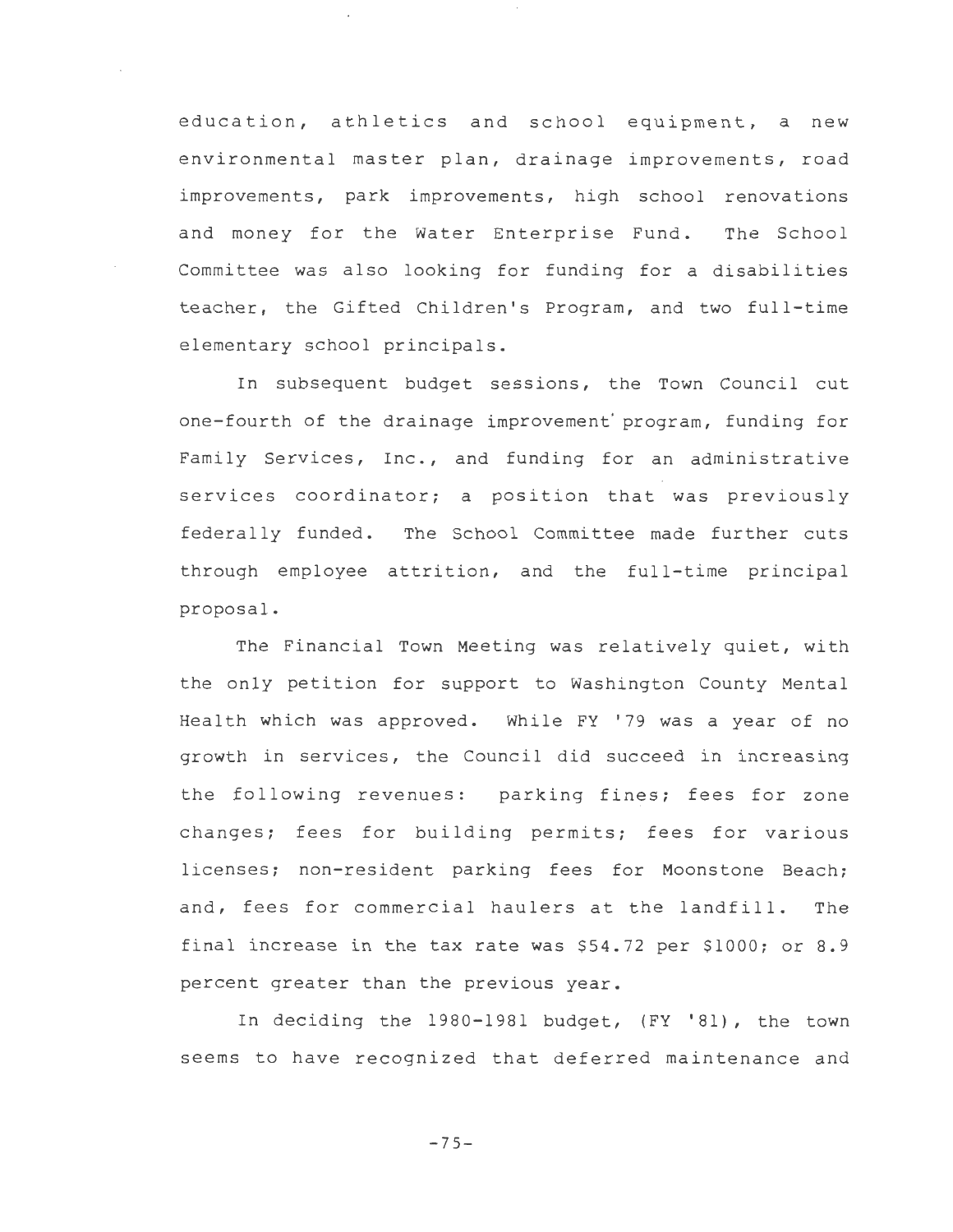capital improvements finally were a priority for FY '81. In another development, the school system was \$195,000 in debt because protracted teacher negotiations were not settled until September of 1980, and cost the town \$195,000 more than was budgeted. Combined with high energy costs and inflation, the School Committee agreed to eliminate any new programs for FY '81.

Besides the need for capital improvements, equipment maintenance and replacement, other major proposed increases included: salaries, six new positions to replace the expiring CETA program, human service agency support, an animal shelter, the Water Enterprise Fund, the Sewage Treatment Fund, and, school improvements.

Because of this fiscally constrained year, the School Committee cut two part-time speech therapists, two elementary teachers, the adult education program, an outdoor recreation program, and computer scheduling for the junior and senior high schools. Furthermore, the Council eliminated funding the CETA positions, and cut a substantial portion from the equipment replacement fund.

It would seem that both the Town Council and School Committee recognized the need for fiscal restraint, and this kept the number of increased funding proposals to a minimum. In fact, the Town Manager noted that a budget increase of 15 percent was necessary just to keep government operating at the same level.

 $-76-$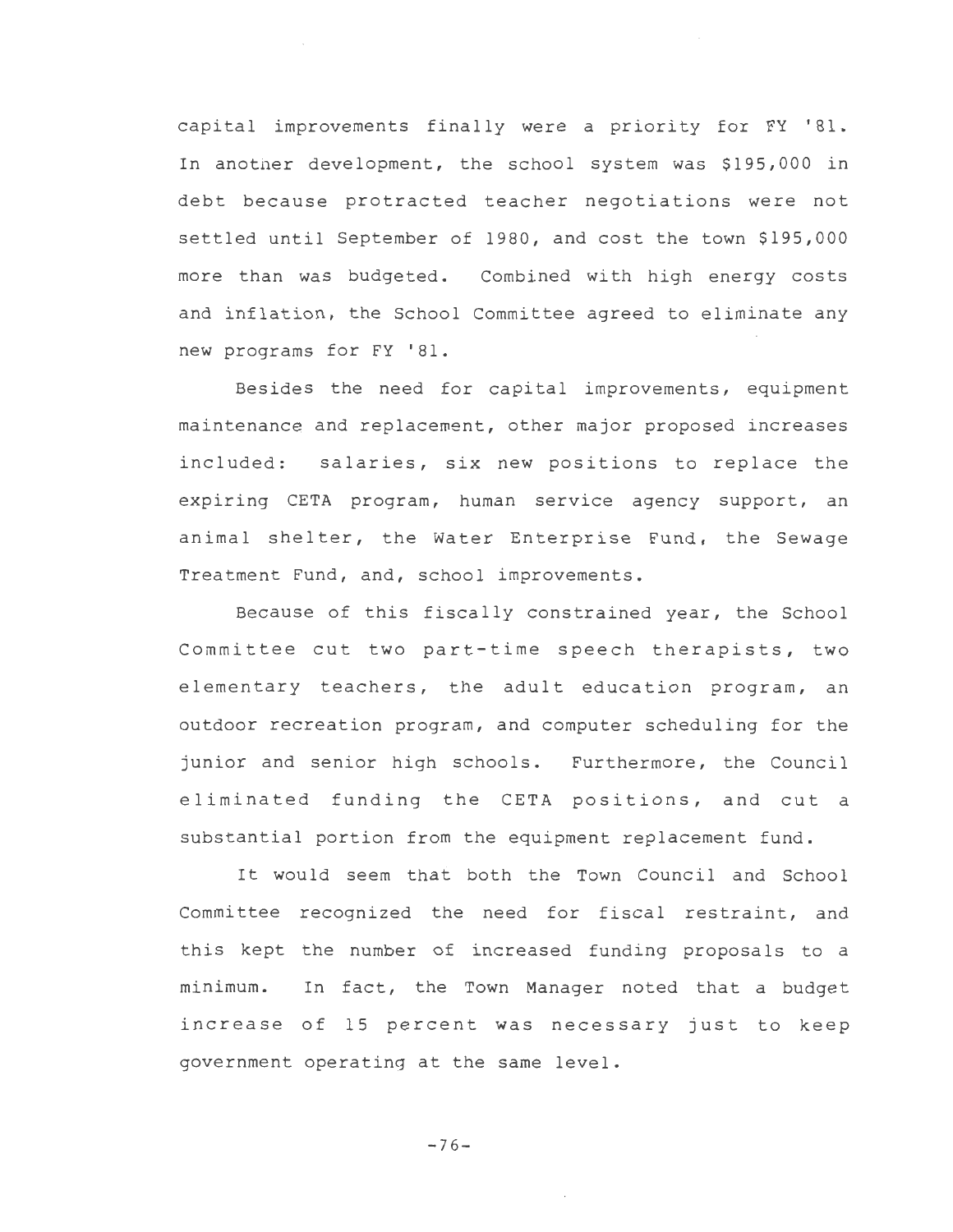In response, however, many petitions were up for consideration at the Financial Town Meeting. They included:

- 1. \$90,000 by the School Committee for high school and elementary school repairs, and two full-time principals.
- 2. \$79,449 for special education personnel.
- 3. \$28,470 for two full-time principals, (included also in the first petition).
- 4. \$6,264 in additional funds for the Gifted Children's Program.
- 5. \$48,738 in order to replace capital improvement items cut from the budget.
- 6. \$32,000 for two former CETA positions.
- 7. \$18,000 for a new ambulance.
- 8. \$14,893 for a Seniors Program.

All of the above petitions were defeated except the last two, and South Kingstown settled for no new programs, small increases in equipment, deferred maintenance, and cuts in special education support services including those for learning disabilities and gifted children.

During the final year of this study, (1982 - 1983), the major element of the FY '82 coping strategy in the face of rising costs beyond local control was the move to make the water and sewer systems user-supported. While the town had approved a 30 percent hike in water rates in 1979, another 20 percent increase was approved in 1981. In addition, the Council approved a 50 percent increase in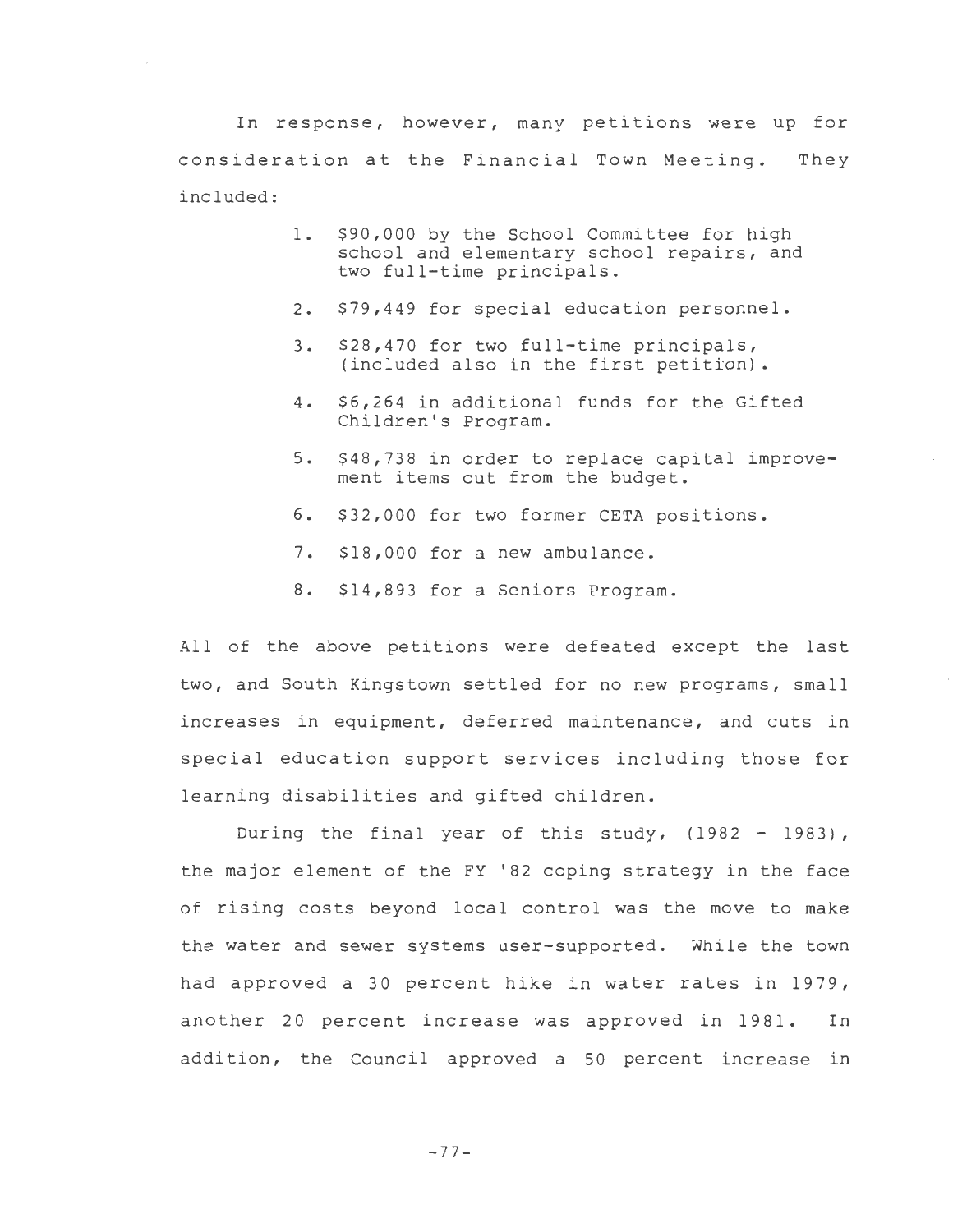sewer fees in 1981.

In terms of the school budget, per-pupil costs in South Kingstown were the fourth largest in the state, while the town experienced the third largest drop in enrollment, mostly from the elementary levels.  $14$  During 1981, huge increases in capital improvements were needed to renovate the high school, Peace Dale and Hazard schools, improvements which were largely deferred over the last few years. Approximately 90 percent of the school department's budget was locked through salaries, fuel and utilities. This represents a ten percent increase over FY '77, which would suggest that South Kingstown has had to make cuts in school programs, support services and maintenance, and other areas which are not tied through contract.

Significant proposed budget elements included sidewalk and bridge improvements, equipment replacement, school improvements, a \$195,000 track, and a new solid waste management plan. The school budget also requested \$416,431 for improvements and school maintenance, an increase from \$67,389 over the previous year.

There were a number of cuts from the school budget including supplies and materials, parking lot paving, teacher layoffs, employee attrition, and the high school track. The Council ordered the School Committee to make additional cuts. Accordingly, the Committee cut insurance, the school bus aide payroll, and \$11,000 to refurbish the high school.

-78-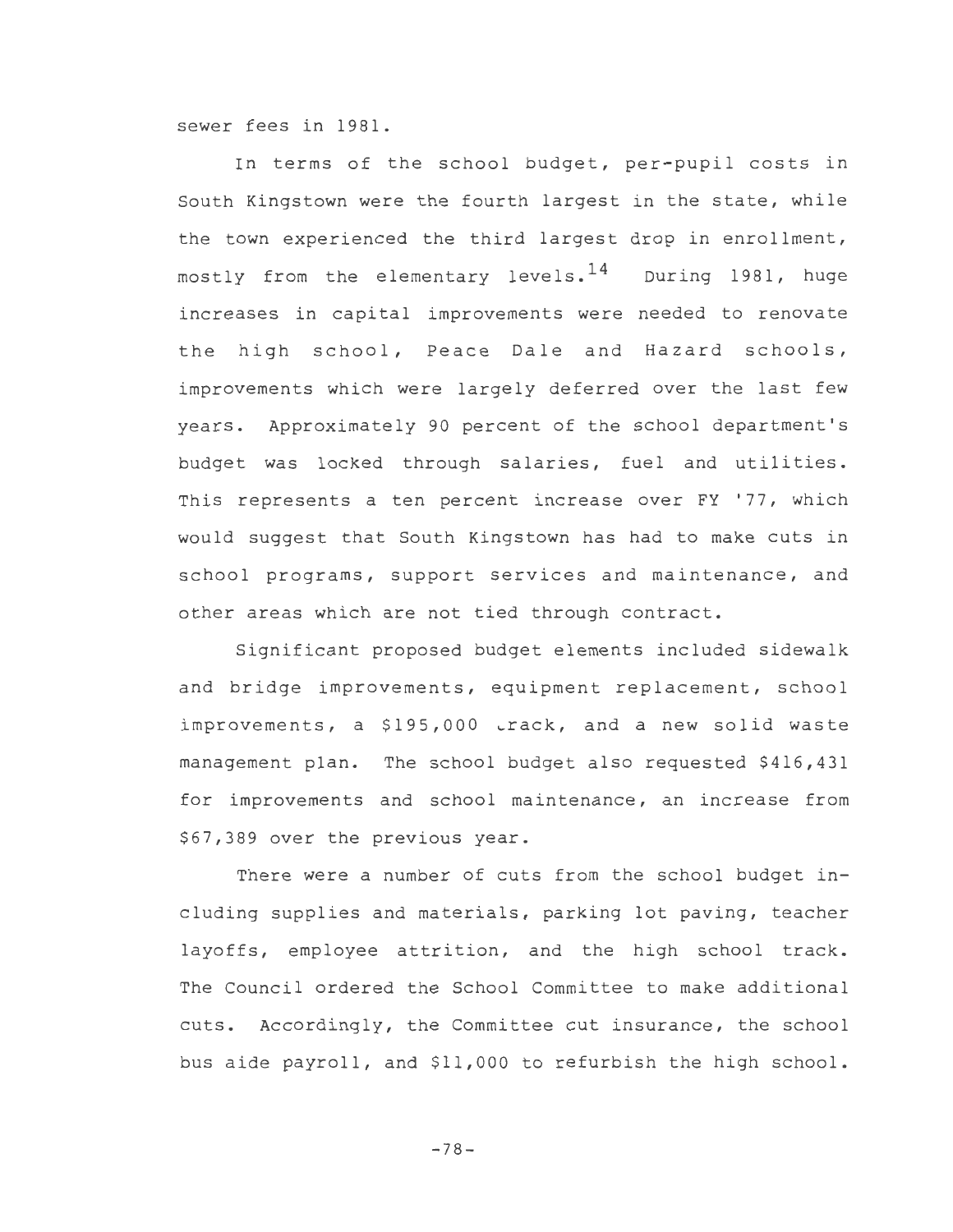The Financial Town Meeting was non-controversial this year, but voters did approve the \$195,000 high school track which was submitted on a petition. Overall, the \$2.75 increase in the tax rate to \$63. 75 was due to inflation, fixed costs, salaries, and the new high school track.

In summary, fixed costs, teacher's salaries, public improvements, operation of the sewer and water systems, and two new schools have contributed to fiscal pressure during a time of high inflation and declining non own-source revenues. Decisions regarding the FY '77 budget were key as they seemed to set the tone for tax increases that were needed to pay for growth, and provided a message to local officials that such future tax increases would not be acceptable. Because of these constraints, the town pursued a strategy of cuts. This strategy was to defer maintenance improvements and equipment replacement, items that would only cost more due to inflation. Major cuts were made through employee attrition which was preferred over cuts in supplies, especially for schools. Cuts in school support services were significant for those related to special education, such as learning disabilities, speech therapy and gifted children. It should be noted however, that cuts could not be made below levels mandated by the state and federal governments. The town also attempted to diversify its own-source revenue through increasing fees. Finally, South Kingstown shifted a greater burden for the operation

 $-79-$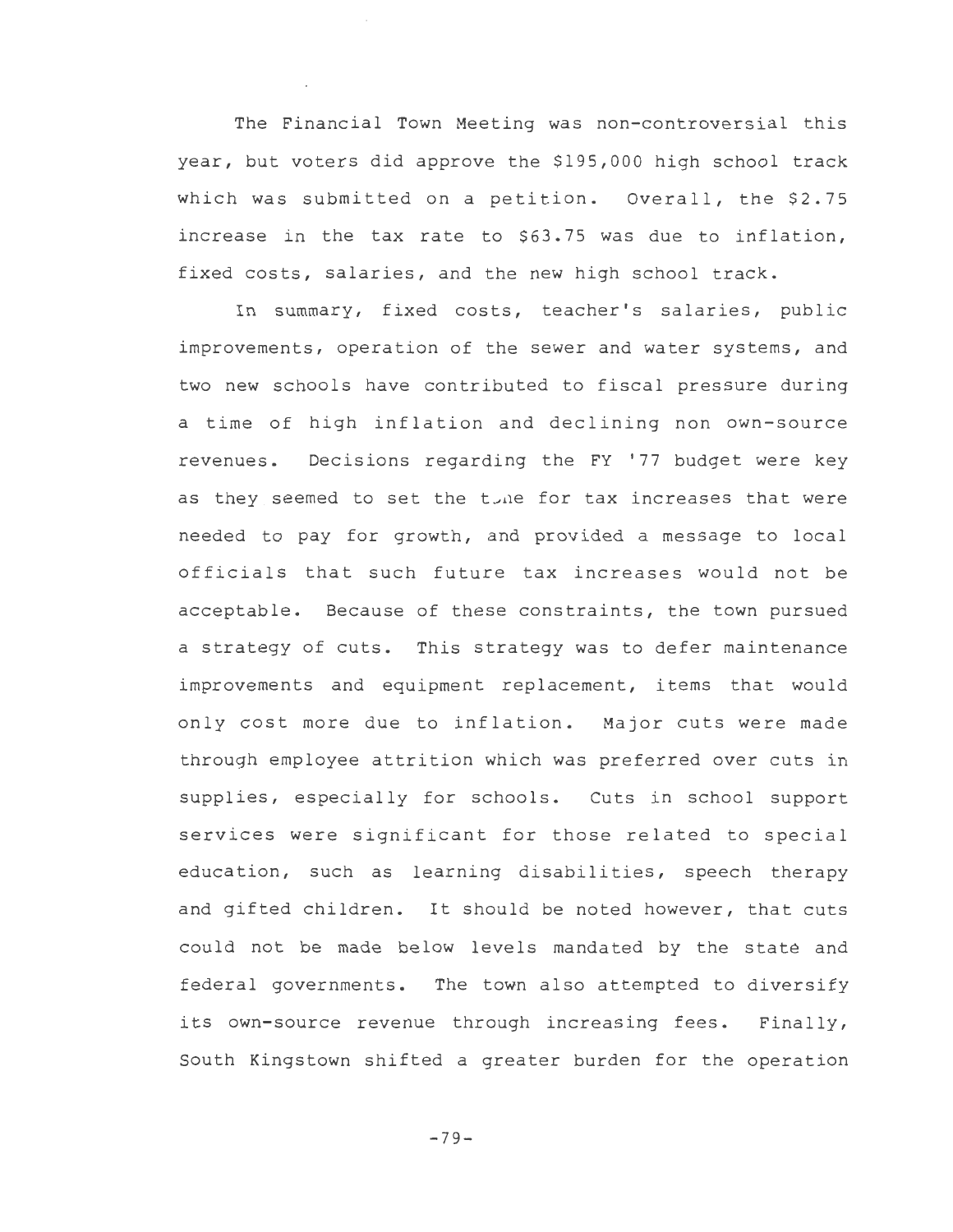of the town water and sewer systems to users.

In reviewing the local revenue and expenditure data, it appears that substantial increases in the tax rate brought few, if any, new services or programs from 1977 to 1982 as South Kingstown was £6rced to pay for rising fixed costs and debt services. Major increases in per capita expenditures for Sanitation over time reflects these increasing costs, mainly for debt service. On the other hand, a decline in public works expenditures reflects deferments in equipment purchases, maintenance and other capital improvements. Moreover, per capita real dollar expenditures increased slightly faster than per capita real dollar revenues lending support to the contention that fiscal pressure was evident from 1977 to 1982. Although fiscal stress doesn't necessarily indicate crisis, it is an important fiscal problem that initiates the community to respond in different ways.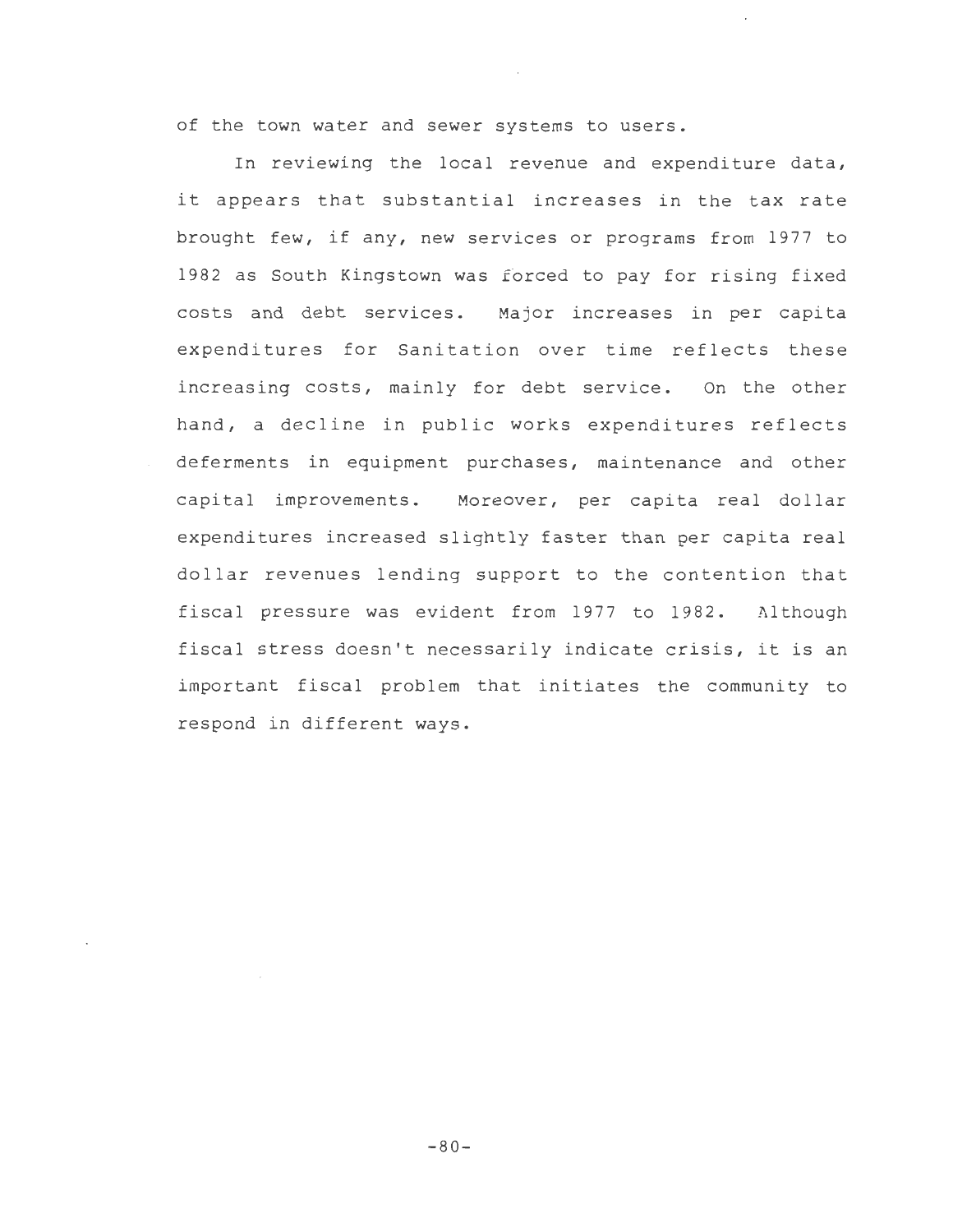### Chapter Four

This research has attempted to accomplish two distinct but related tasks. First, it presents a methodology for measuring short-term fiscal pressure in small, less urbanized communities, and then analyzes fiscal pressure in South Kingstown. It is necessary to re-examine this methodology in light of the findings in order to gauge the accuracy of certain assumptions and to address the initial research questions developed in Chapter One.

An assumption has been that various community characteristics are related to fiscal stress which can be distinguished by the following: central city versus noncentral city, growth versus decline, and small size versus large size. The question of size was a "given" aspect of the analysis. Although the intention here was to purposefully study a non-central city community, as fiscal pressure related to decline is well documented, Central Falls was included in the initial analysis of the fiscal measures because of its population size. It is also the only community of the group that could be described as having central-city characteristics such as a declining tax base and a loss in population over the past several years.

Even though Central Falls was excluded in the final selection process because of these characteristics, the

-81-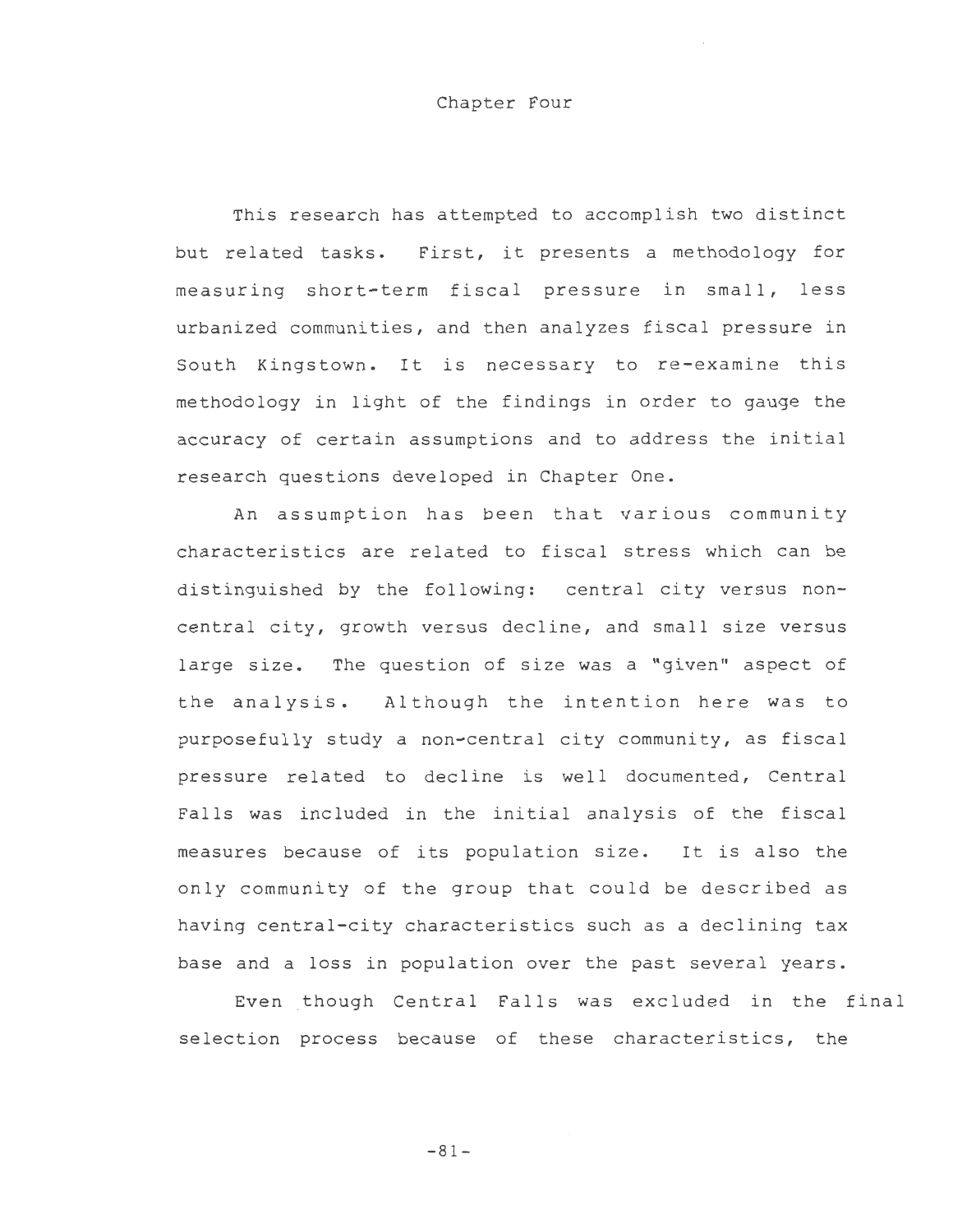## Table 17A

# Summary Rank-Order of Communities

A. With Central Falls

1967-1982

Central Falls Barrington Westerly Johnston, N Kingstown, S Kingstown

1967-1972

Westerly Johnston, N Kingstown, S Kingstown Barrington Central Falls

1972-1977

Barrington, Central Falls, Westerly N Kingstown S Kingstown Johnston

1977 - 1982

 $\lambda$ 

Barrington, Central Falls, S Kingstown Johnston, Westerly N Kingstown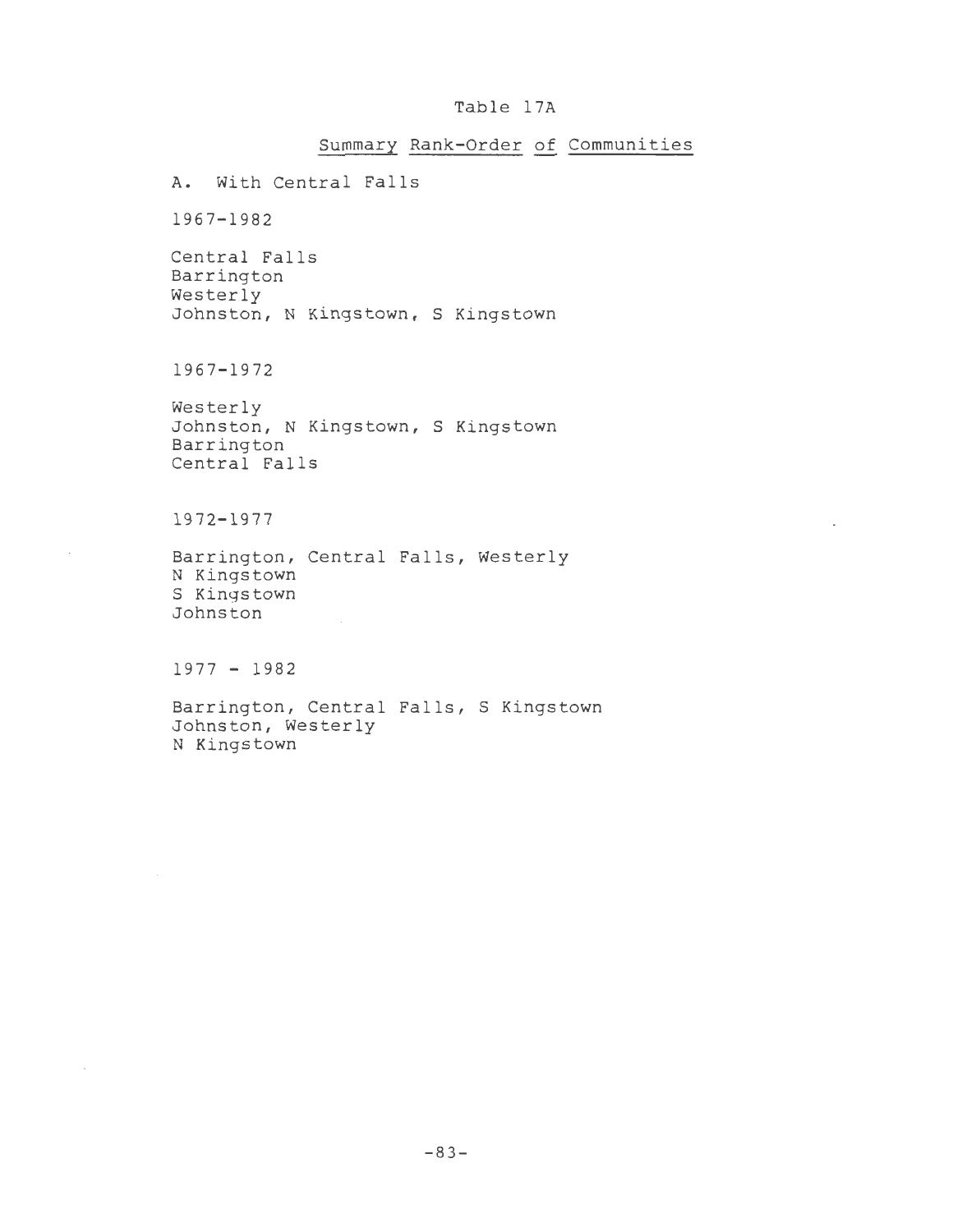### Table 17B

Summary Rank-Order of Communities

B. Without Central Falls 1967-1982 Barrington Westerly Johnston, N Kingstown, S Kingstown 1967-1972 Westerly Barrington, Johnston, N Kingstown, S Kingstown 1972-1977 Barrington, Westerly N Kingstown S Kingstown Johnston 1977-1982 Barrington, S Kingstown

Johnston, N Kingstown, Westerly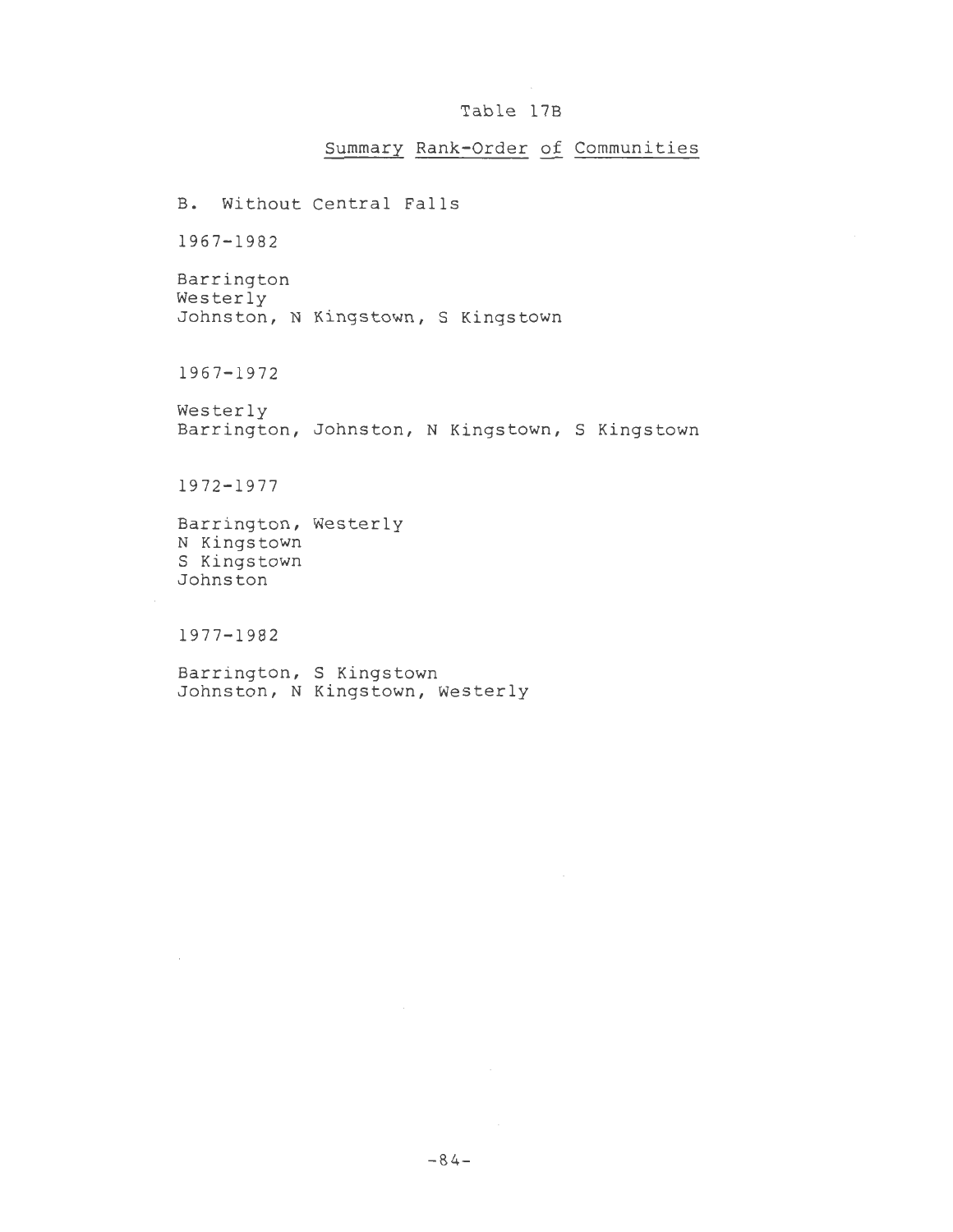growth expanding faster than the local community's ability to provide services.

While the communities were rank-ordered according to the methodology, the measures were not sensitive enough to indicate "degrees" of fiscal pressure in the short-term. Thus, the possibility exists that fiscal pressure according to the measures may not indicate whether or not fiscal problems are actually perceived within a given community. This distinction is important because recognition of a problem or issue may be closely associated with a policy or budgetary response by a community.

In the case of South Kingstown, fiscally pressured years as shown through the analysis were not particularly problematic according to town officials, although they may have become so if prolonge.. A major conclusion of this study is that if the measures are modified to be sensitive to different degrees of fiscal pressure in small nonurbanized communities, their accuracy would be enhanced.

In relation to the fiscal indicators developed in Chapter Two, South Kingstown experienced rapid growth, particularly from 1965 through 1975, while median family income increased 111.9 percent from 1970 to 1980, above average for all communities within the same population-size class.

While this would appear to reflect a fiscally sound, growing community in the long-term, many of these

 $-85-$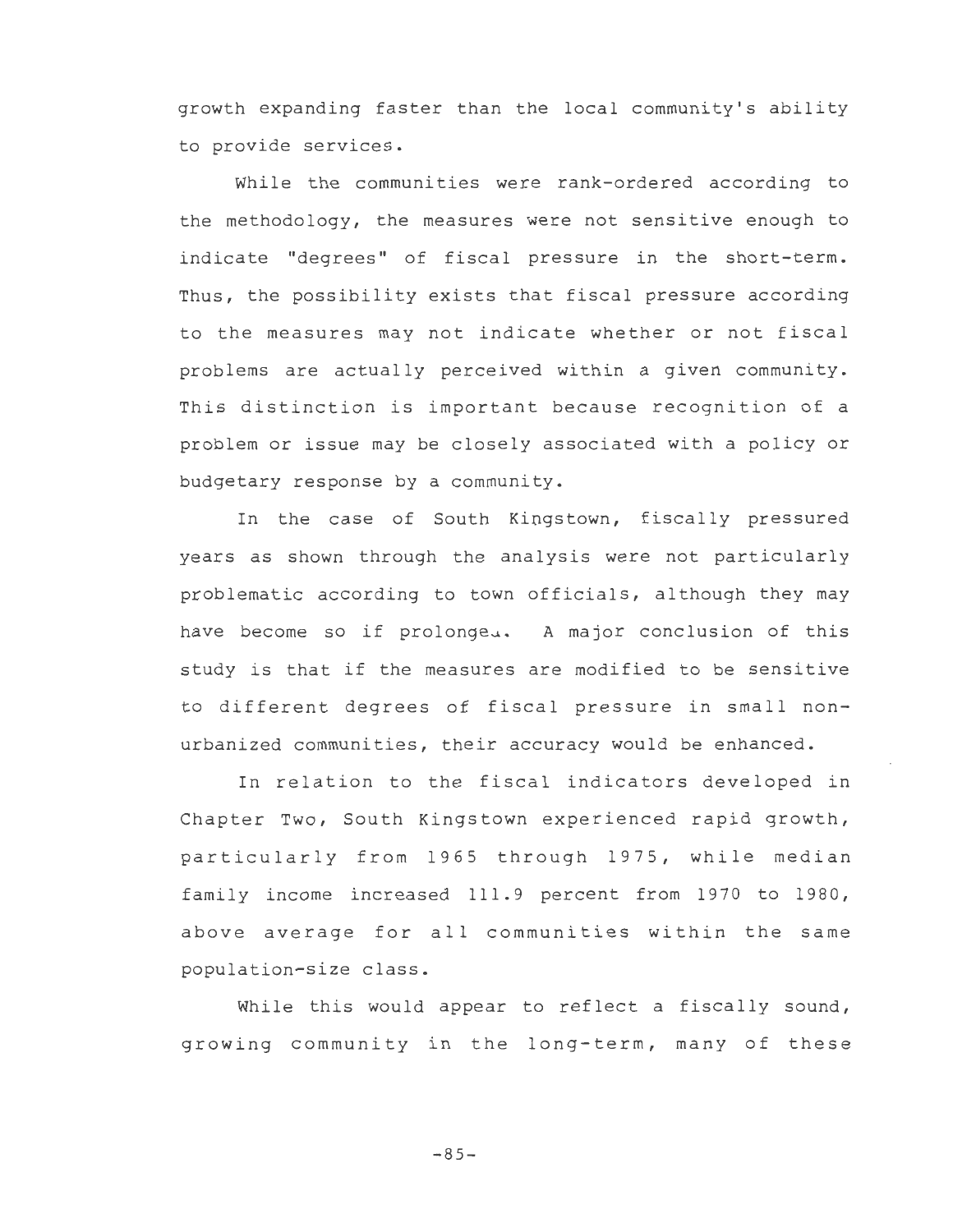indicators provide for a different assessment in the shortterm, from 1977 to 1982. Although data for median family income was not available for any of the short-term periods, population growth in South Kingstown was much slower from 1975 to 1980. This is related to the fact that South Kingstown experienced above average expenditure growth per capita only from 1977 to 1982; an indication that slowed expenditure growth was not concomitant with the slowed growth in population. Expunditure growth was also above average in the long-term, and from 1977 to 1982. Expenditure growth also outpaced revenue growth in the short and long-term, but especially from 1977 to 1982.

Growth in the full market value of property was above average in the long-term, and in all periods except from 1977 to 1982. This would also suggest that growth in South Kingstown's revenue capacity was significant overall, but slower from 1977 to 1982. Finally, growth in property tax revenues per capita was below average in the long-term and all short-term periods except from 1977 to 1982, which suggests that during these five years, the residential property tax burden increased substantially. Other growth indicators in South Kingstown include retail sales, housing starts, and employment which, in South Kingstown's case point toward rapid growth from 1967 through 1983.

When all of these elements are considered together, it is evident that overall, South Kingstown experienced

 $-86-$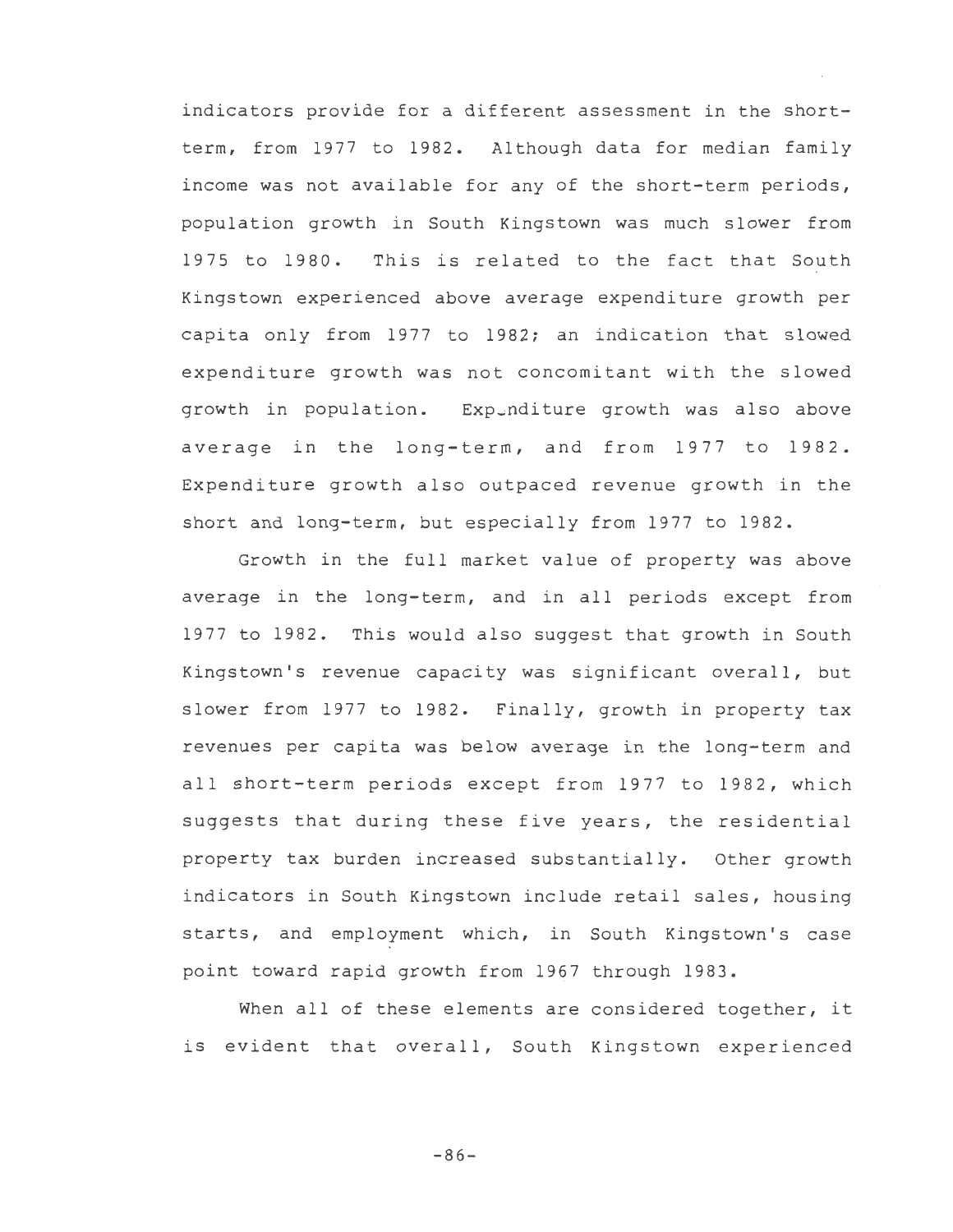significant growth from 1967 to 1982 as compared to Rhode Island communities of the same population size. This presents an interesting contrast to the study's finding of fiscal pressure from 1977 to 1982. Thus, the hypothesis that South Kingstown experienced rapid growth from the mid-1960's to the mid-1970's and was constrained in paying for them during a time of slower growth from 1977 to 1982.

The case study analysis of South Kingstown has supported this hypotheses and provided the major explanation for this relationship. The primary causes of fiscal stress in South Kingstown can not be separated from the fact that the fiscal indicators are sensitive to changes in population and national, state, and local economic trends. Thus fiscal pressure in the short-term in South Kingstown appears to have three causes. First, growth in public expenditures was necessary during the 1960's to mid-1970's in order to meet the needs of a growing population. This resulted in an imbalance between public sector growth and the ability to finance that growth through the tax rate. Secondly, inflation and recession combined to limit the buying power of revenues. Third, residents were unwilling to incur further increases in tax rates. The key to this relationship is found in South Kingstown's high dependence on the property tax and the political and structural relationships that are an inherent part of the yearly budget process.

-87-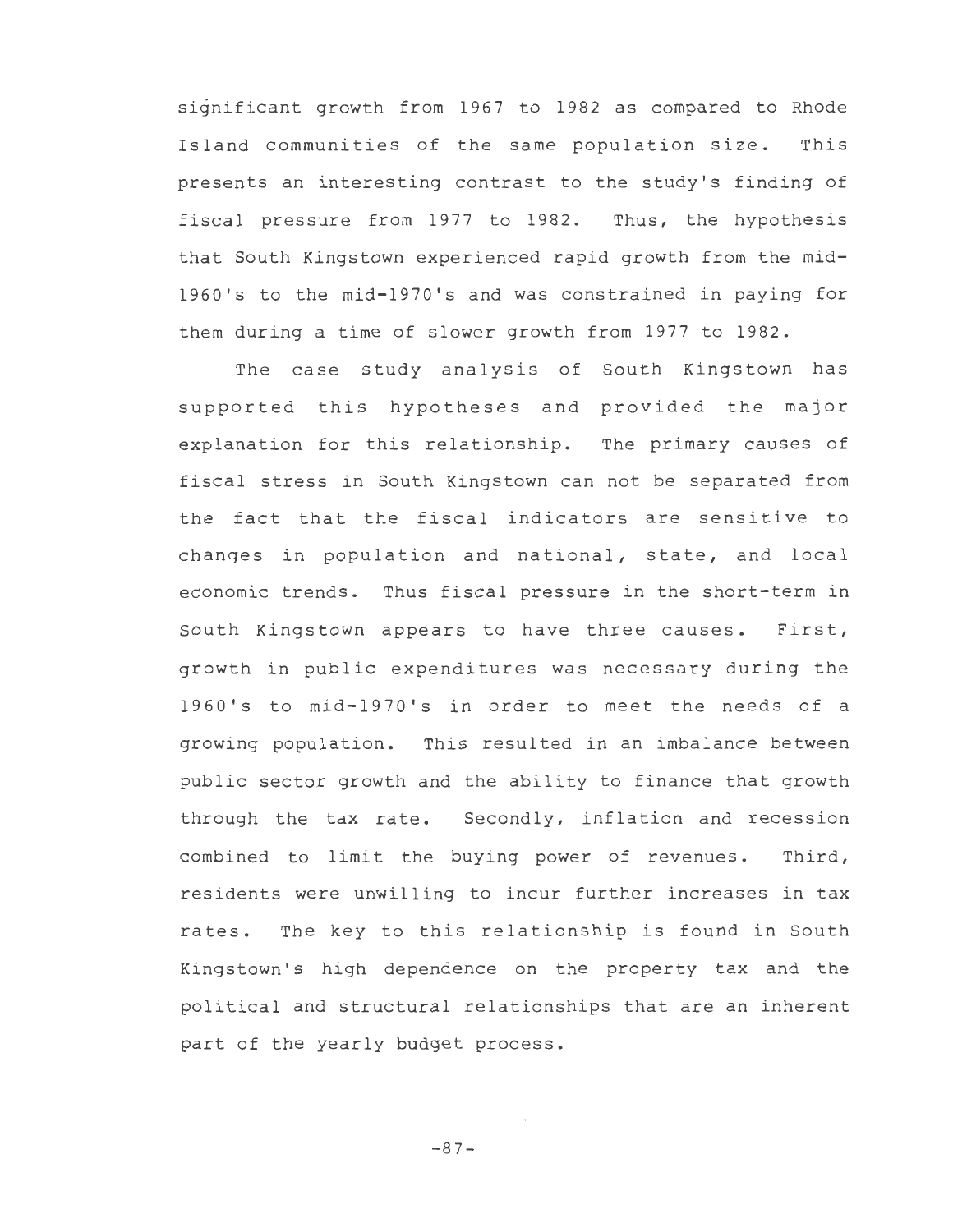More specifically, South Kingstown has a high dependence on the residential component of the property tax base. As compared to the other Rhode Island communities of the same population size since 1967, South Kingstown has experienced the second highest growth in Median Family Income, the highest growth in Full Market Value of Real Property, and the lowest growth in Property Tax Revenues Per Capita. This would suggest that South Kingstown has been taxed below its capacity. Because residential property is the dominant source of local revenue, this indicates that fiscal pressure in South Kingstown has been brought about by taxpayer perceptions of tax burden and not from taxation to capacity.

The final control over taxpayer willingness to pay for growth rests in the yearly Financial Town Meeting, while the willingness and ability to pay may not be synonomous. In South Kingstown's case, many of these growth-related costs were strongly rejected by taxpayers for the FY '77 year, although a substantial increase in tax rates was still the result. However, this had the effect of limiting proposed budget increases by the council and administration to a bare minimum in order to avoid such overwhelmingly negative taxpayer resistance at subsequent Financial Town Meetings.

This political relationship should be the key element of any effort to assess the specific consequences of these

-88-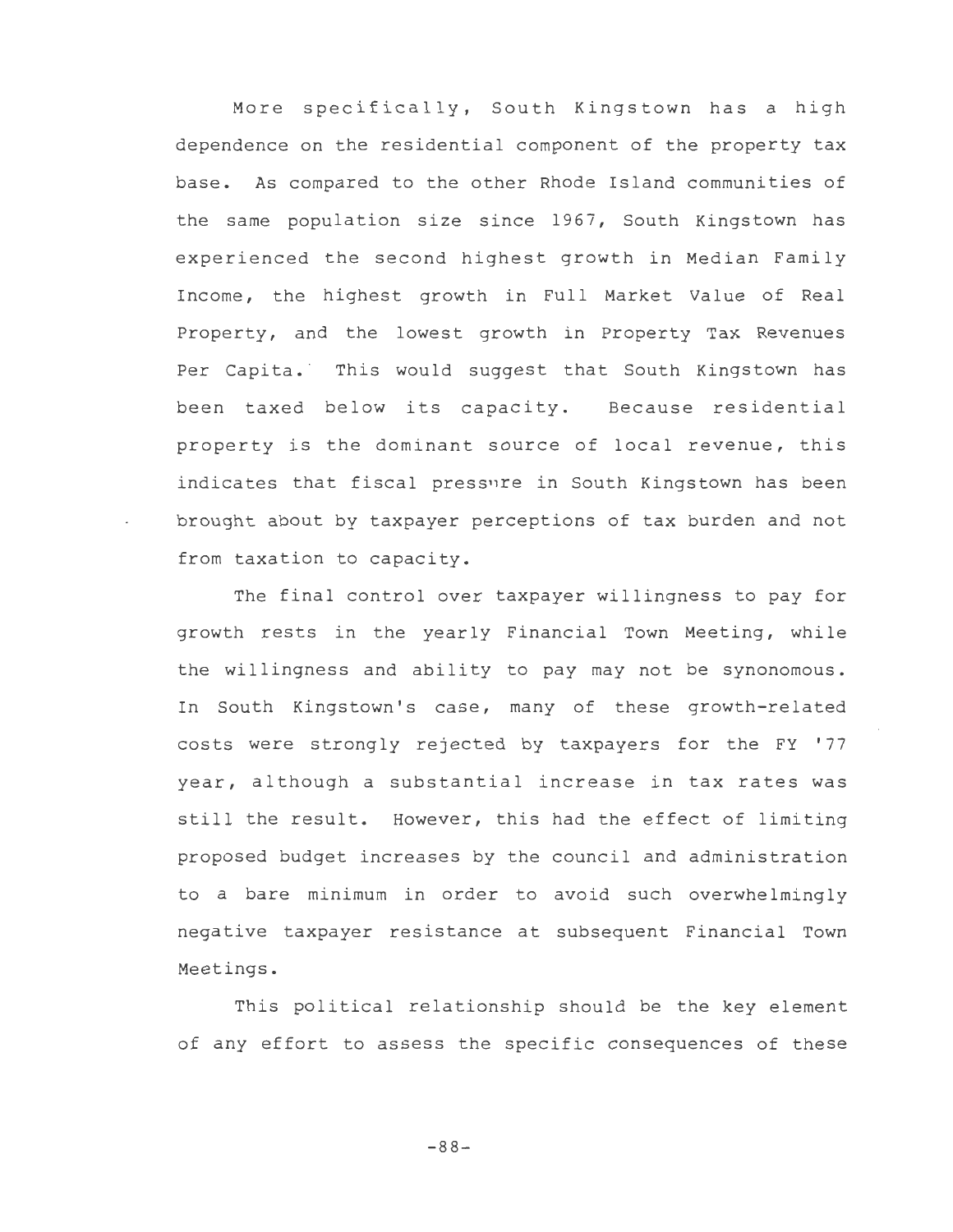budget decisions. Al though not studied in-depth for the purpose of this paper, an analysis of the relationship between service delivery and community power among the various local groups may suggest that a strong link exists between groups which are politically powerful and the outcome of budget decisions.

Other forces which affected the South Kingstown budget from 1977 to 1982 were inflation, fixed costs and negotiated contracts which were all beyond local government control. Increases in the budget over time were basically a reflection of these factors as South Kingstown instituted few new programs or services, and it made selective cuts in public works by deferring maintenance.

In recognition of these constraints and the fiscal costs associated with growth, South Kingstown did attempt to diversify own-source revenues through increasing fees, shifted the burden of operating the sewer and water systems to users, and examined other strategies to make growth pay for itself.

In light of the findings, it appears that South Kingstown pursued a pattern of budgetary response that is similar to the response analysis of Wolman and Davis. However, South Kingstown did not follow the same pattern of implementing one strategy to the next, but instead pursued a combination of strategies at the same time. This included shifting the burden to local residents for certain

-89-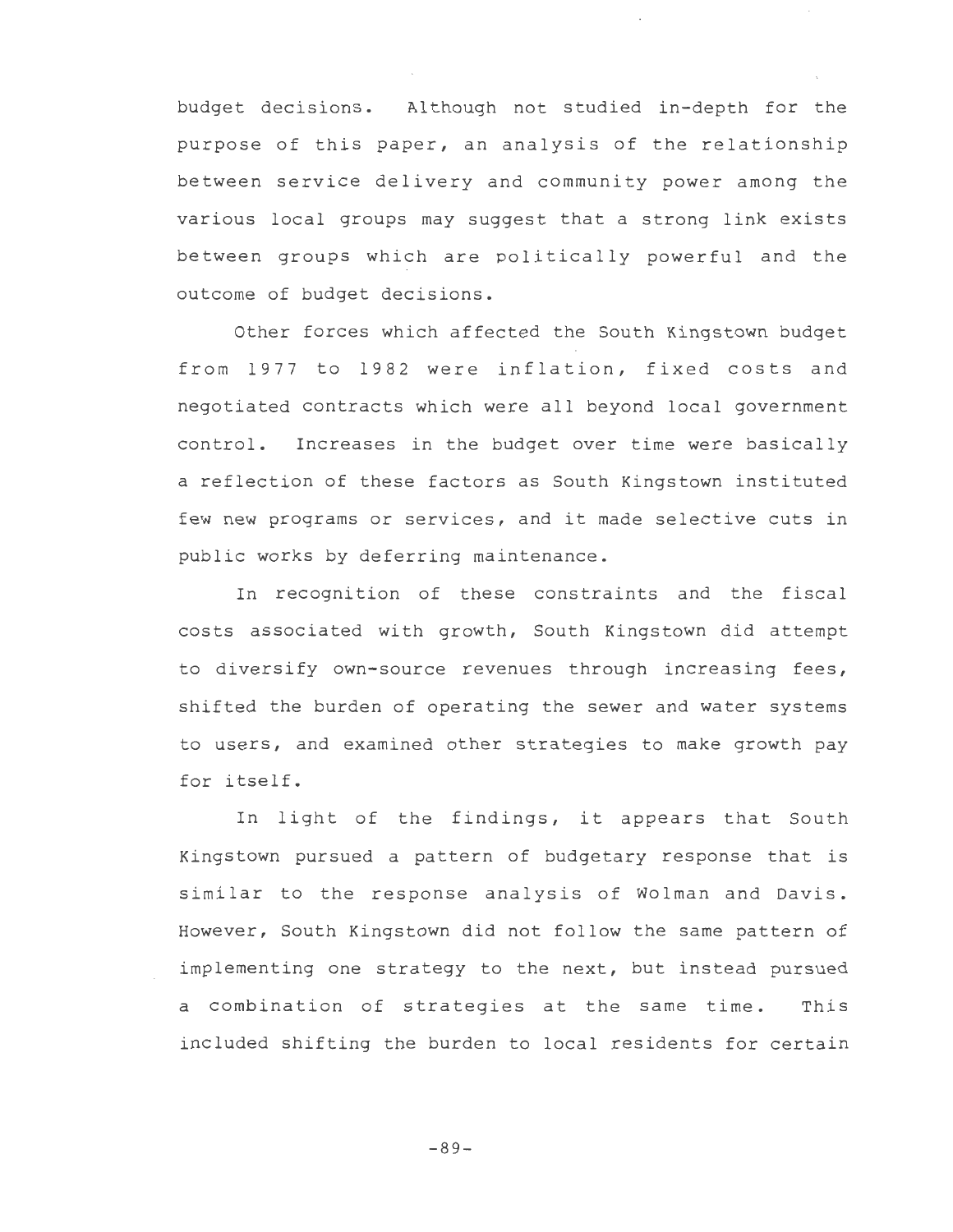services, cuts in controllable costs and selective budget cuts; especially for public works. Furthermore, in real dollars, South Kingstown maintained a constant level of expenditures per capita from 1972 to 1982, which indicates that total budget levels were maintained at the expense of the program mix.

Wolman and Davis define a strategy in terms of a series of linked budgetary decisions in which administrators pursue selective budget cuts in the face of extended fiscal pressure. Although the argument can be made that this was the case in South Kingstown, an important distinction must be made between fiscal pressure brought about by the inability of the local revenue base to keep pace with public sector demands, and fiscal pressure brought about by a local unwillingness for further taxation in a community that is taxed below its capacity.

As South Kingstown is again experiencing rapid, postrecessionary growth which is expected to be a continuing trend, its ability to respond to future episodes of shortterm fiscal pressure will be directly related to its ability to diversify local revenue sources away from the residential component of the property tax, possibly through the formulation of an economic development program, and its ability to lessen the fiscal impacts of growth. Both of these strategies are narrowly proscribed by the state's enabling legislation, and their relationship to this

 $-90-$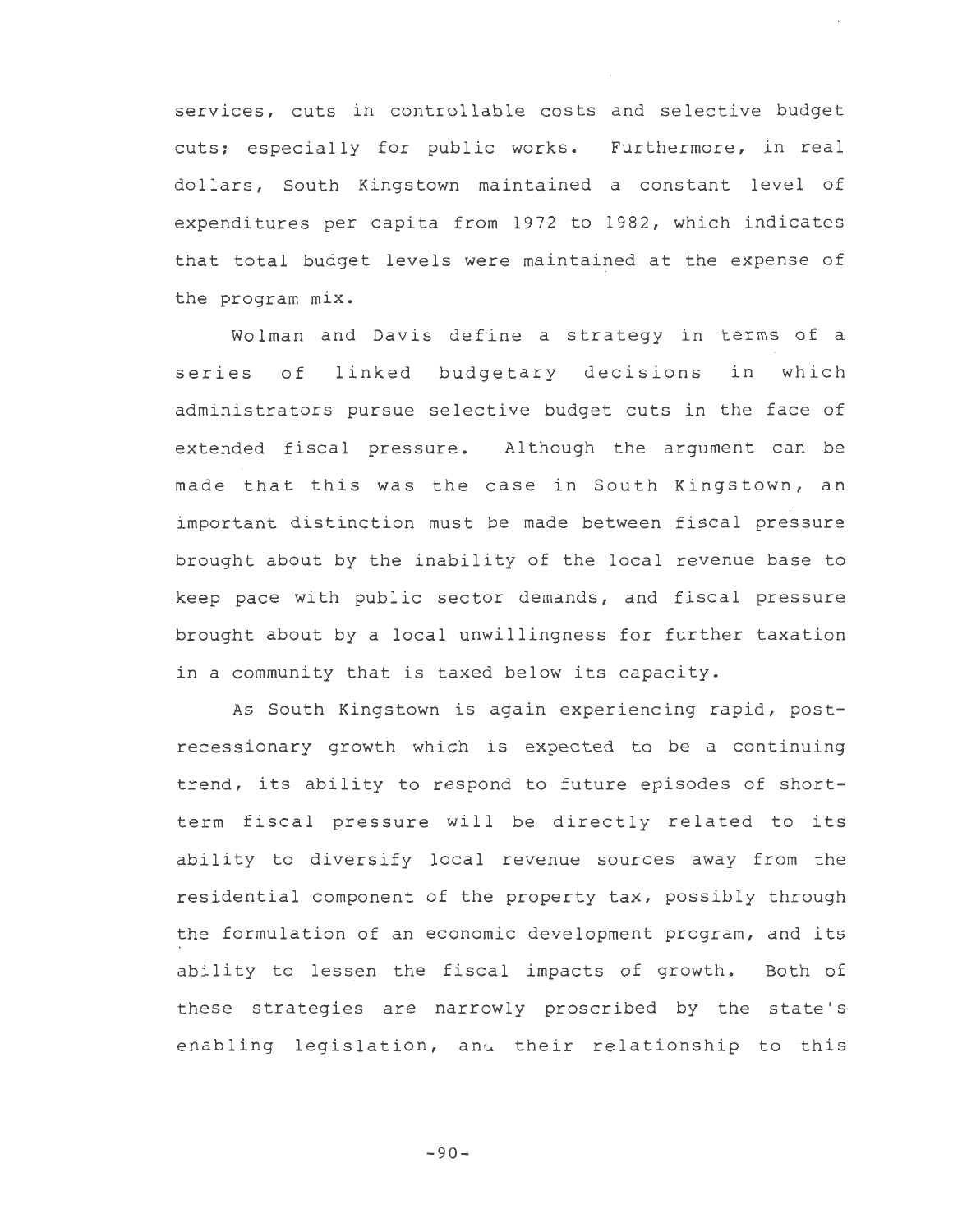legislation is an interesting area for further research.

 $\mathcal{L}^{\text{max}}_{\text{max}}$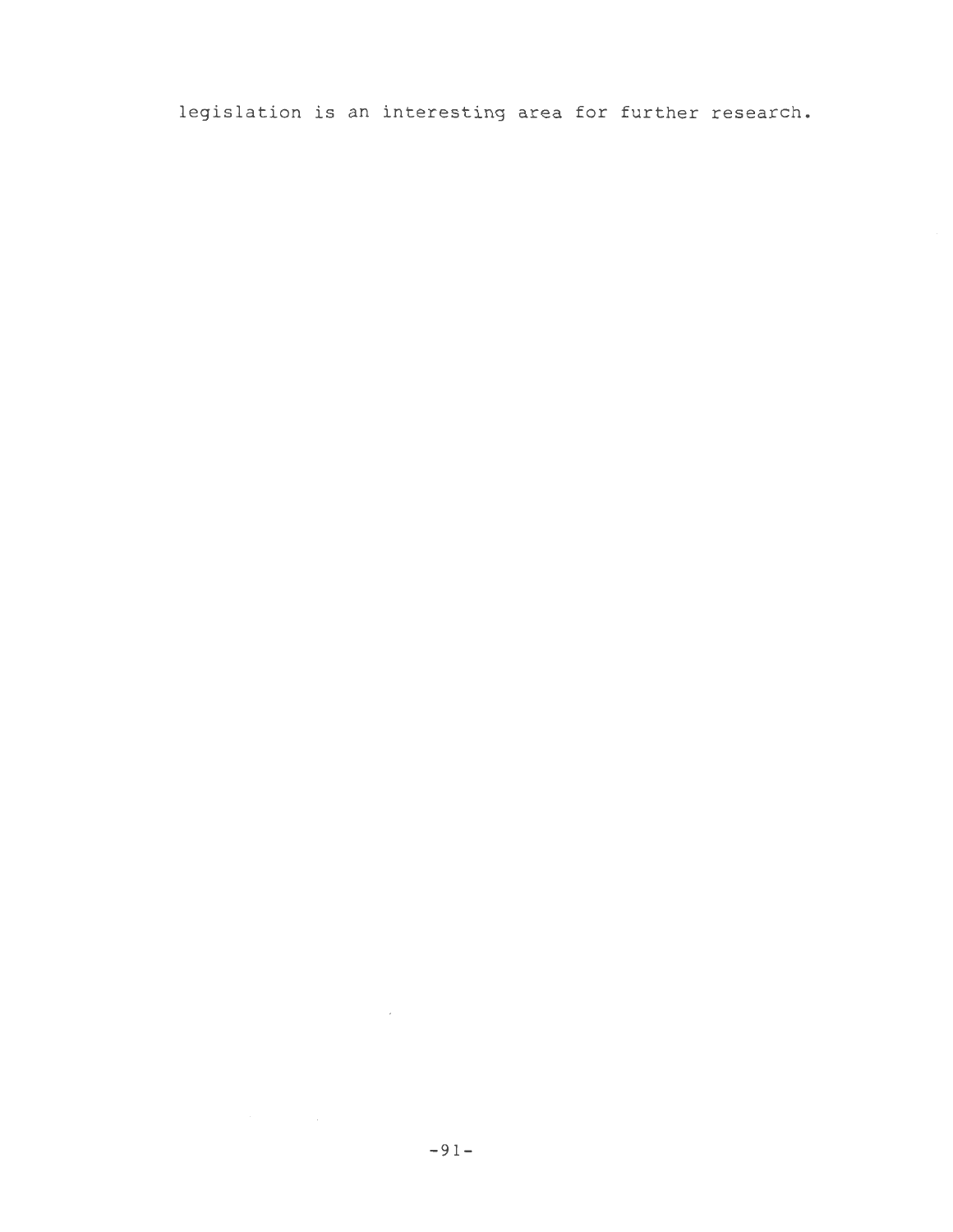#### NOTES

### CHAPTER ONE

 $^1$ J.A. Christianson, "Community Development", in <u>Rural</u> Society in the U.S.: Issues for the 1980's, eds. D.A. Dillman and D.J. Hobbs, (Boulder Colorado: Westview Press, 1982) pp.264-271.

 $^2$ James L. Chan and Terry N. Clark, "Measuring Municipal Fiscal Strain", Research Report No. 126, Comparative Study of Community Decision-Making Project, (University of Chicago: National Opinion Research Center, 1982), pp.1-4.

 $^3$ Barbara Davis and Harold Wolman, "Local Government Strategies to Cope with Fiscal Pressure", in Fiscal Stress and Public Policy, eds: Levine and Rubin, (Beverly Hills, California: Sage Publications, 1982), pp.231-247.

4Thomas F. Stinson, "Overcoming Impacts of Growth on Local Government Finance", in Rural Development Perspectives, September: 1981, pp.12-19.

<sup>5</sup>Robert Burchell and D. Listokin, eds., <u>Cities Under Stress</u>, (Rutgers: The Center for Urban Policy Research, 1981), pp.1-10.

 $^6$ Jerome Rose, ed., T<u>ax and Expenditure Limitations</u>, (Rutgers: The Center for Urban Policy Research, 1982), pp. 1-4.

 $7$ Roy Bahl and Larry Shroeder, "Fiscal Adjustments in Declining Cities", in Cities Under Stress , eds. Burchell and Listokin, pp. 301-326.

8wolman and Davis, pp. 231-232.

 $\mathcal{L}$ 

 $9$ Ibid, p. 233.

#### CHAPTER TWO

 $1_U$ .S. Department of Labor, Bureau of Labor Statistics, CPI Detailed Report, (Washington, D.C.: Government Printing Office). These figures were computed from the yearly "All Items Average" from 1967 to 1983.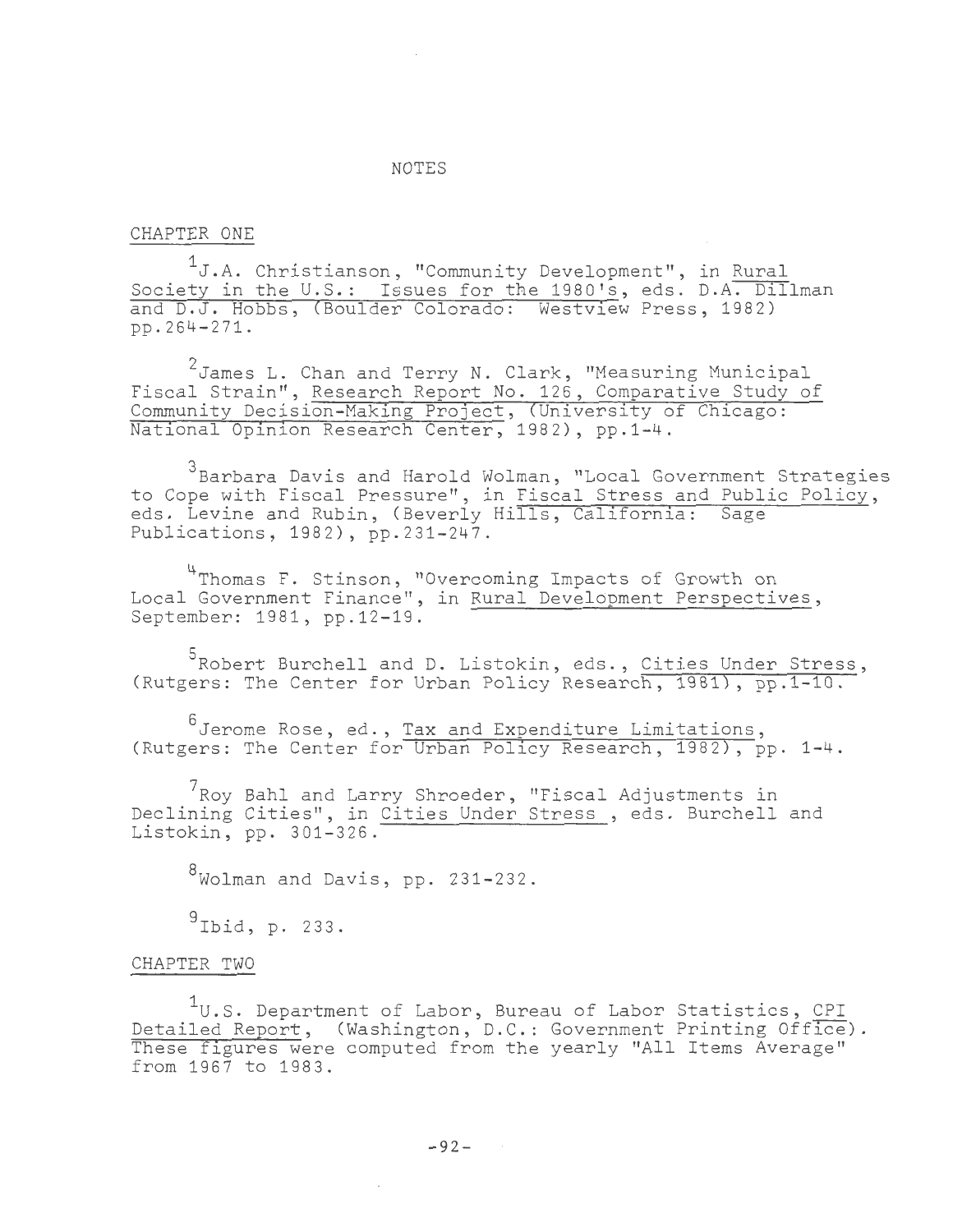$^2$ The Rhode Island Department of Community Affairs publishes this annual report.

3Robert Burchell and David Listokin, The Fiscal Impact Handbook, (Rutgers: The Center for Urban Policy Research, 1978), p. 160.

<sup>4</sup>Ibid., p. 161.  $5$ Ibid., p. 160.

CHAPTER THREE

<sup>1</sup>Miscellaneous expenditures in South Kingstown generally include the following: unclassified, contingencies, retirement, capital outlay, water fund, waster water fund, and other fund transfers.

 $^2$ The Assessed Value of Property in 1977 was \$104,871,042; and in 1982 increased to \$126,725,674.

<sup>3</sup>Primary information for this section was provided through issues of the Narragansett Times.

<sup>4</sup>The Narragansett Times (Rhode Island), 9 April 1977, p.7. 5Ibid., p. 18.  $6$ Ibid., 4 March 1976, p. 1.  $^{7}$ Ibid., 23 April 1976, p. 1.  $8$ Ibid., 4 March 1976, p. 4. 9Ibid. , 29 April 1977, p. 1. <sup>10</sup> Ibid., 17 April 1977, p. 1. <sup>11</sup> Ibid., 20 April 1978, p. 1. <sup>12</sup> Ibid., 23 January 1978, p. 3.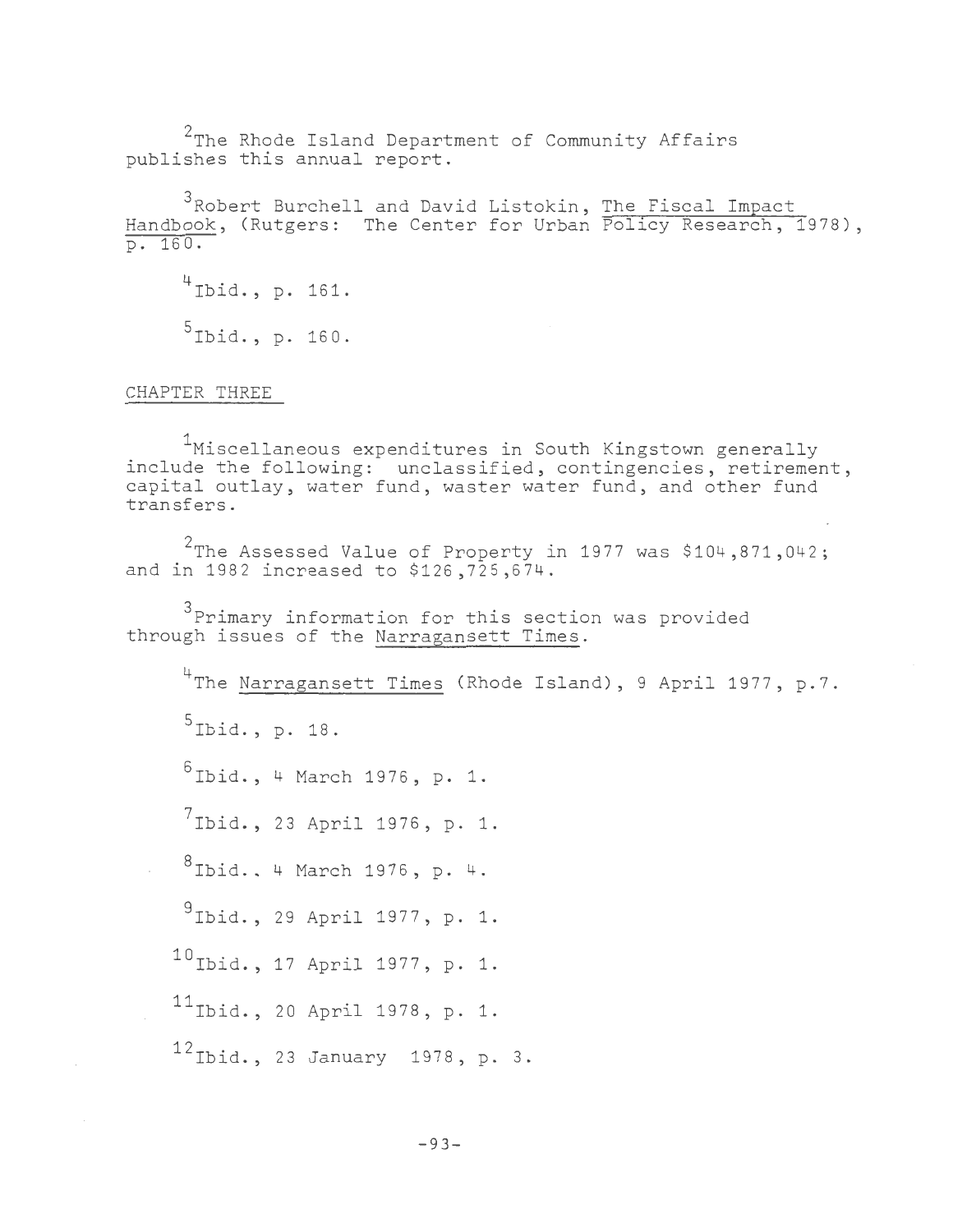13<sub>Ibid.</sub>, 1 February 1979, p. 1. <sup>14</sup> Ibid., 20 February 1981, p. 5.  $\mathcal{L}^{\text{max}}_{\text{max}}$  and  $\mathcal{L}^{\text{max}}_{\text{max}}$ 

 $\label{eq:2.1} \frac{1}{\sqrt{2}}\int_{\mathbb{R}^3}\frac{1}{\sqrt{2}}\left(\frac{1}{\sqrt{2}}\right)^2\frac{1}{\sqrt{2}}\left(\frac{1}{\sqrt{2}}\right)^2\frac{1}{\sqrt{2}}\left(\frac{1}{\sqrt{2}}\right)^2.$ 

 $\label{eq:2.1} \begin{split} \mathcal{L}_{\text{max}}(\mathbf{r}) & = \frac{1}{2} \sum_{i=1}^{N} \mathcal{L}_{\text{max}}(\mathbf{r}) \mathcal{L}_{\text{max}}(\mathbf{r}) \\ & = \frac{1}{2} \sum_{i=1}^{N} \mathcal{L}_{\text{max}}(\mathbf{r}) \mathcal{L}_{\text{max}}(\mathbf{r}) \mathcal{L}_{\text{max}}(\mathbf{r}) \mathcal{L}_{\text{max}}(\mathbf{r}) \mathcal{L}_{\text{max}}(\mathbf{r}) \mathcal{L}_{\text{max}}(\mathbf{r}) \mathcal{L}_{\text{max}}(\mathbf$ 

 $\mathcal{L}(\mathcal{L}^{\text{max}})$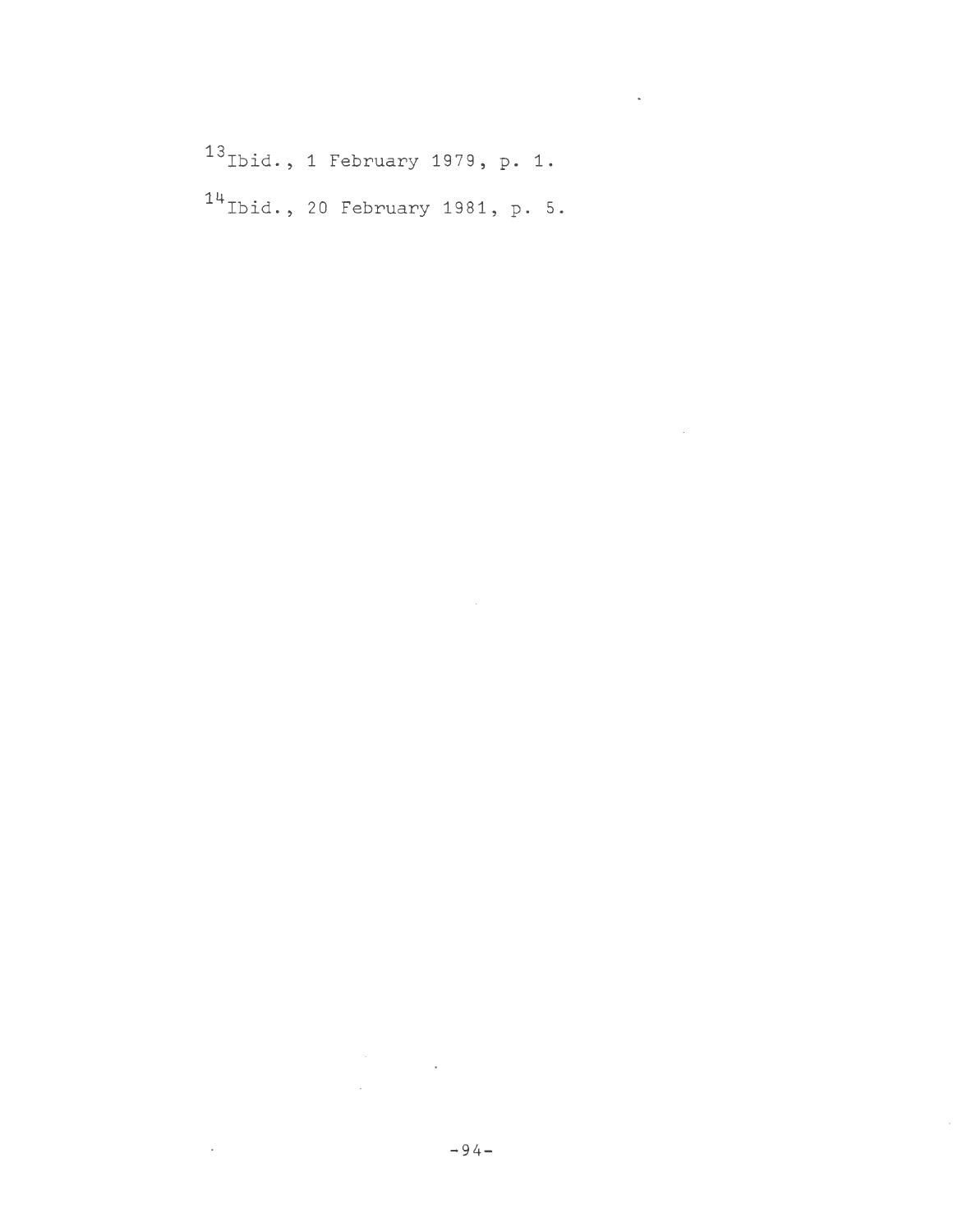APPENDIX A

 $\mathcal{L}^{\text{max}}_{\text{max}}$ 

 $\mathcal{L}^{\text{max}}_{\text{max}}$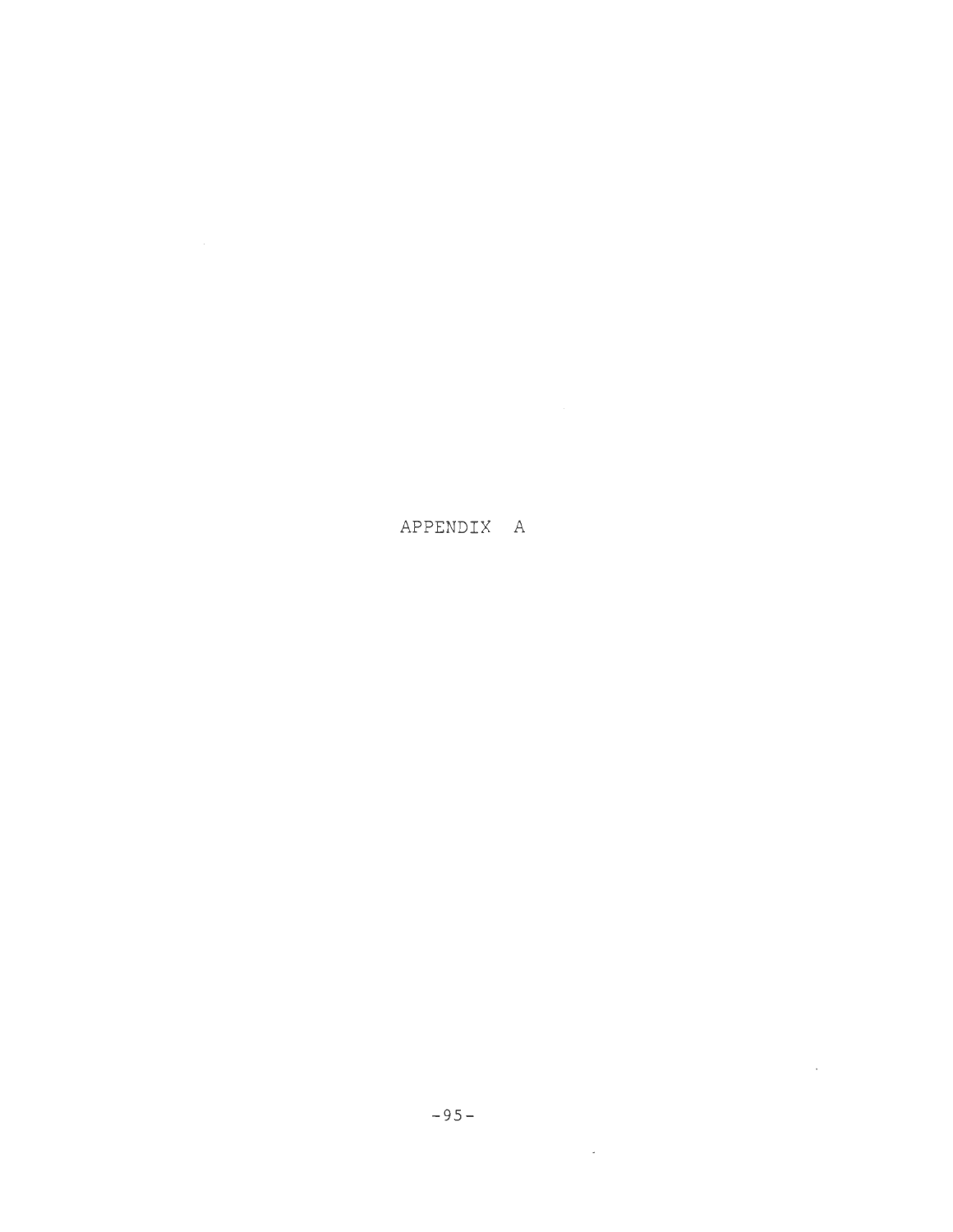POPULATION: 1965 - 1980

| COMMUNITY:                              | $1965*$ | $1970**$ | % Change:<br>$1965 -$<br>1970 | 1975*** | % Change:<br>$1970 -$<br>1975 | 1980** | % Change:<br>$1975 -$<br>1980 | % Change:<br>$1965 -$<br>1980 |
|-----------------------------------------|---------|----------|-------------------------------|---------|-------------------------------|--------|-------------------------------|-------------------------------|
| Barrington                              | 16,390  | 17,554   | 7.1%                          | 17,300  | $-1.4%$                       | 16,174 | $-6.5%$                       | $-1.3%$                       |
| Central Falls                           | 18,677  | 18,716   | 0.2%                          | 16,800  | $-10.2%$                      | 16,995 | 1.1%                          | $-9.0%$                       |
| Johnston                                | 19,547  | 22,037   | 12.7%                         | 24,100  | 9.4%                          | 24,907 | 3.3%                          | 27.4%                         |
| <b>S</b> North Kingstown                | 23,013  | 29,793   | 29.5%                         | 19,200  | $-35.6%$                      | 21,938 | 14.3%                         | $-4.7%$                       |
| South Kingstown                         | 14,405  | 16,913   | 17.4%                         | 19,700  | 16.4%                         | 20,414 | 3.6%                          | 41.7%                         |
| Westerly                                | 15,711  | 17,248   | 9.8%                          | 17,500  | 1.5%                          | 18,580 | 6.1%                          | 18.3%                         |
| Group Average                           | 17,957  | 20,377   | 12.8%                         | 19,100  | $-3.3%$                       | 19,835 | 3.6%                          | 12.1%                         |
| SOURCE:<br>*Rhode Island Census - 1965. |         |          |                               |         |                               |        |                               |                               |

Census Reports.

 $^{\ast\ast\ast\mathsf{Rhode}}$  Island Population Projections by County, City and Town, Technical Paper #83, Rhode Island Office of Statewide Planning, 1979.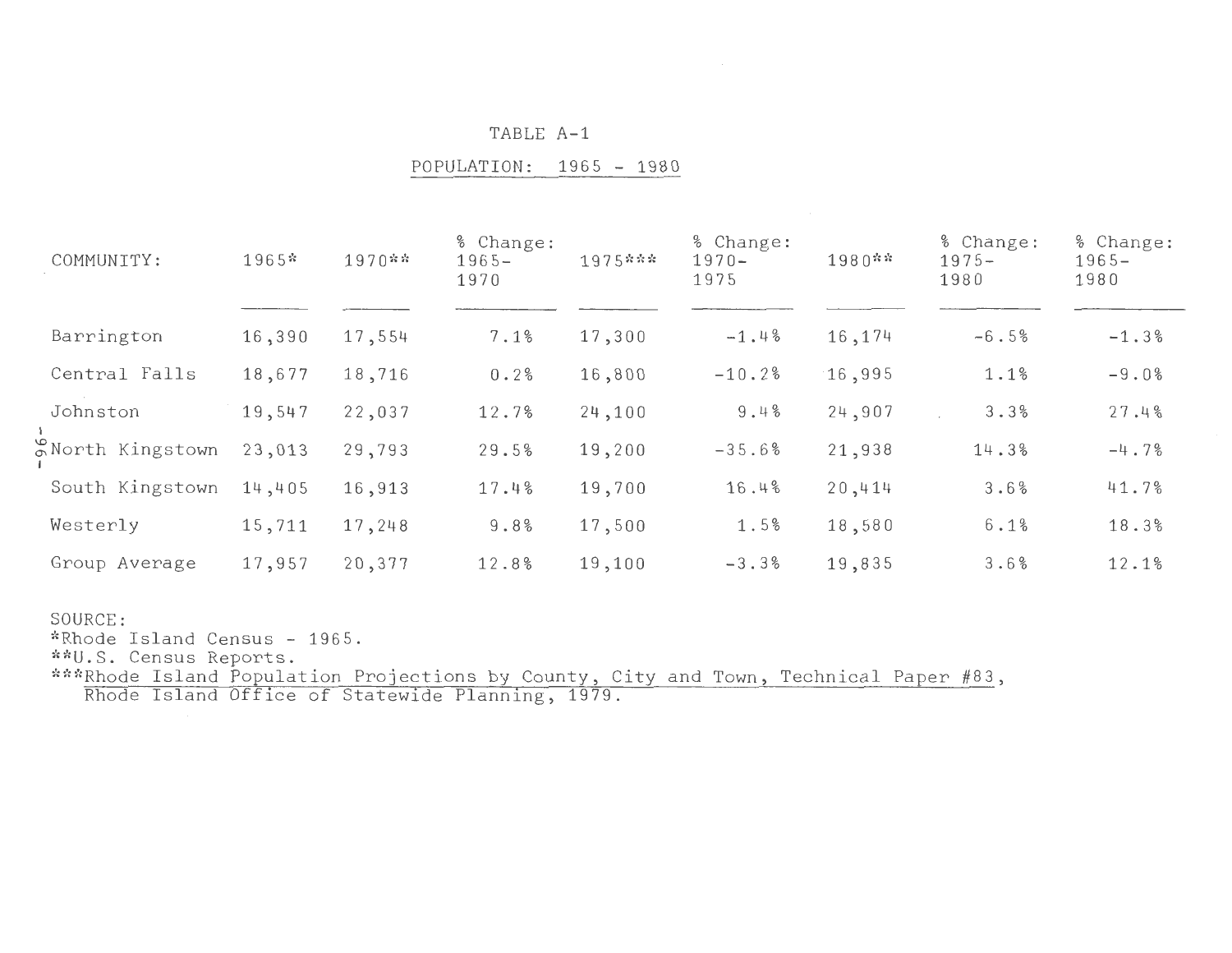| COMMUNITY:      | 1970     | 1980     | % Change: |
|-----------------|----------|----------|-----------|
| Barrington      | \$14,058 | \$27,923 | 98.6%     |
| Central Falls   | 7,778    | 14,721   | 89.3%     |
| Johnston        | 10,259   | 20,112   | 96.0%     |
| North Kingstown | 9,002    | 22,191   | 146.5%    |
| South Kingstown | 10,052   | 21,302   | 111.9%    |
| Westerly        | 10,074   | 20,284   | 101.4%    |
| Group Average   | 10,204   | 21,089   | 107.3%    |

TABLE A-2 MEDIAN FAMILY INCOME  $\bar{\mathcal{A}}$ 

SOURCE: U.S. Census Reports.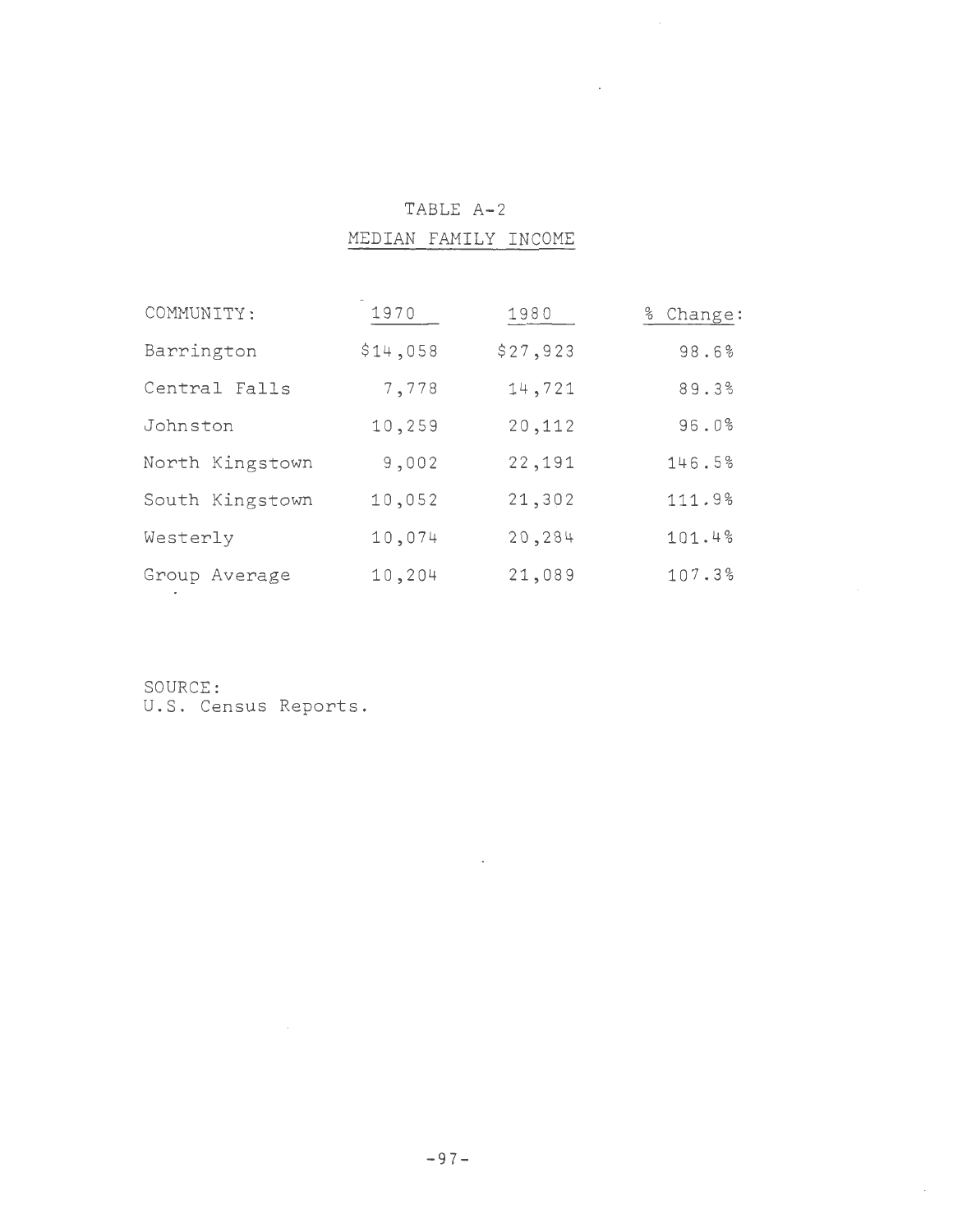## EXPENDITURE GROWTH\*

| COMMUNITY:      | $1967 -$<br>1972   | $1972 -$<br>1977   | $1977 -$<br>1982     | $1967 -$<br>1982   |
|-----------------|--------------------|--------------------|----------------------|--------------------|
|                 |                    |                    |                      |                    |
| Barrington      | $51.4\%$ (20.8%)   | $46.5%$ ( 1.2%)    | $63.1\%$ ( $2.4\%$ ) | $261.9%$ $(25.5%)$ |
| Central Falls   | 91.3% (52.7%)      | $58.8\%$ (9.6%)    | $45.5% (-8.7%)$      | $342.0%$ (52.9%)   |
| Johnston        | $114.8%$ $(71.4%)$ | $64.5%$ $(13.6%)$  | $48.2% (-7.0%)$      | 423.6% (81.1%)     |
| North Kingstown | 133.8% (86.8%)     | $37.5% (-5.0%)$    | $54.0% (-3.3%)$      | 395.0% (71.3%)     |
| South Kingstown | $82.8%$ $(45.9%)$  | 61.4% (11.4%)      | $73.8\%$ ( $9.0\%$ ) | 412.6% (77.3%)     |
| Westerly        | $79.0\%$ (42.9%)   | $53.2%$ ( $5.8%$ ) | $66.5%$ ( 4.5%)      | $356.8%$ $(58.0%)$ |
| Group Average   | 92.2% (53.4%)      | $53.7%$ (6.1%)     | $58.5% (-0.5%)$      | 365.3% (61.0%)     |

\*Constant dollar percentage changes are indicated in parentheses.

### SOURCE:

 $\sim$ 

 Annual State Report on Local Government Finances and Tax Equalization, Rhode Island Department of Community Affairs, selected years.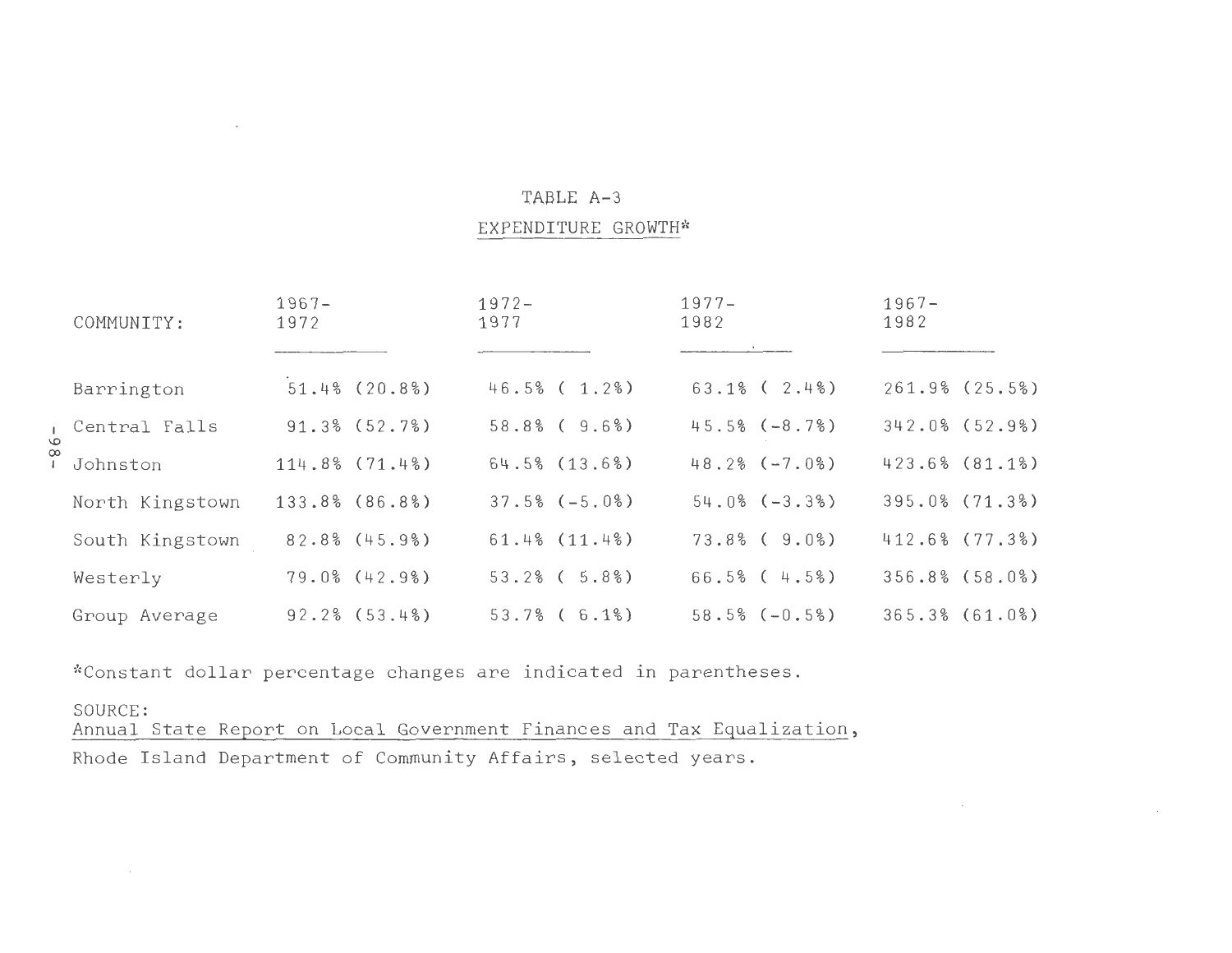#### EXPENDITURE GROWTH PER CAPITA\*

|  | COMMUNITY:      | $1967 -$<br>1972 |                     | $1972 -$<br>1977 |                     | $1977 -$<br>1982 |                     | $1967 -$<br>1982 |                    |
|--|-----------------|------------------|---------------------|------------------|---------------------|------------------|---------------------|------------------|--------------------|
|  |                 |                  |                     |                  |                     |                  |                     |                  |                    |
|  | Barrington      |                  | 41.4% (12.9%)       |                  | $48.7%$ ( 2.6%)     | $74.4%$ (        | 9.5%                |                  | $267.1%$ (33.1%)   |
|  | Central Falls   |                  | $52.4%$ (90.9%)     |                  | 76.9% (22.1%)       |                  | $43.8%$ ( $-9.7%$ ) |                  | 385.9% (68.0%)     |
|  | Johnston و      |                  | $90.5%$ (52.0%)     |                  | $50.4%$ ( $3.8%$ )  |                  | $43.3% (-10.0%)$    |                  | $310.8%$ $(42.1%)$ |
|  | North Kingstown |                  | $111.3%$ $(44.2%)$  |                  | $82.4%$ (47.3%)     |                  | $34.8% (-15.0%)$    |                  | 419.4% (24.6%)     |
|  | South Kingstown |                  | $55.7%$ $(24.3%)$   |                  | $38.5% (-4.4%)$     | 67.7% (          | $5.3\%$ )           |                  | $261.7%$ (25.1%)   |
|  | Westerly        |                  | $63.1\%$ (30.1%)    |                  | $51.0\%$ ( 4.2%)    |                  | $56.8%$ ( $-1.5%$ ) |                  | $286.2%$ $(33.6%)$ |
|  | Group Average   |                  | $69.1\%$ $(42.4\%)$ |                  | $56.0\%$ $(12.6\%)$ |                  | $53.5%$ ( $-3.6%$ ) |                  | $321.9%$ $(37.8%)$ |

\*Constant dollar percentage changes are indicated in parentheses.

SOURCE: Annual State Report on Local Government Finances and Tax Equalization, Rhode Island Department of Community Affairs, selected years.

I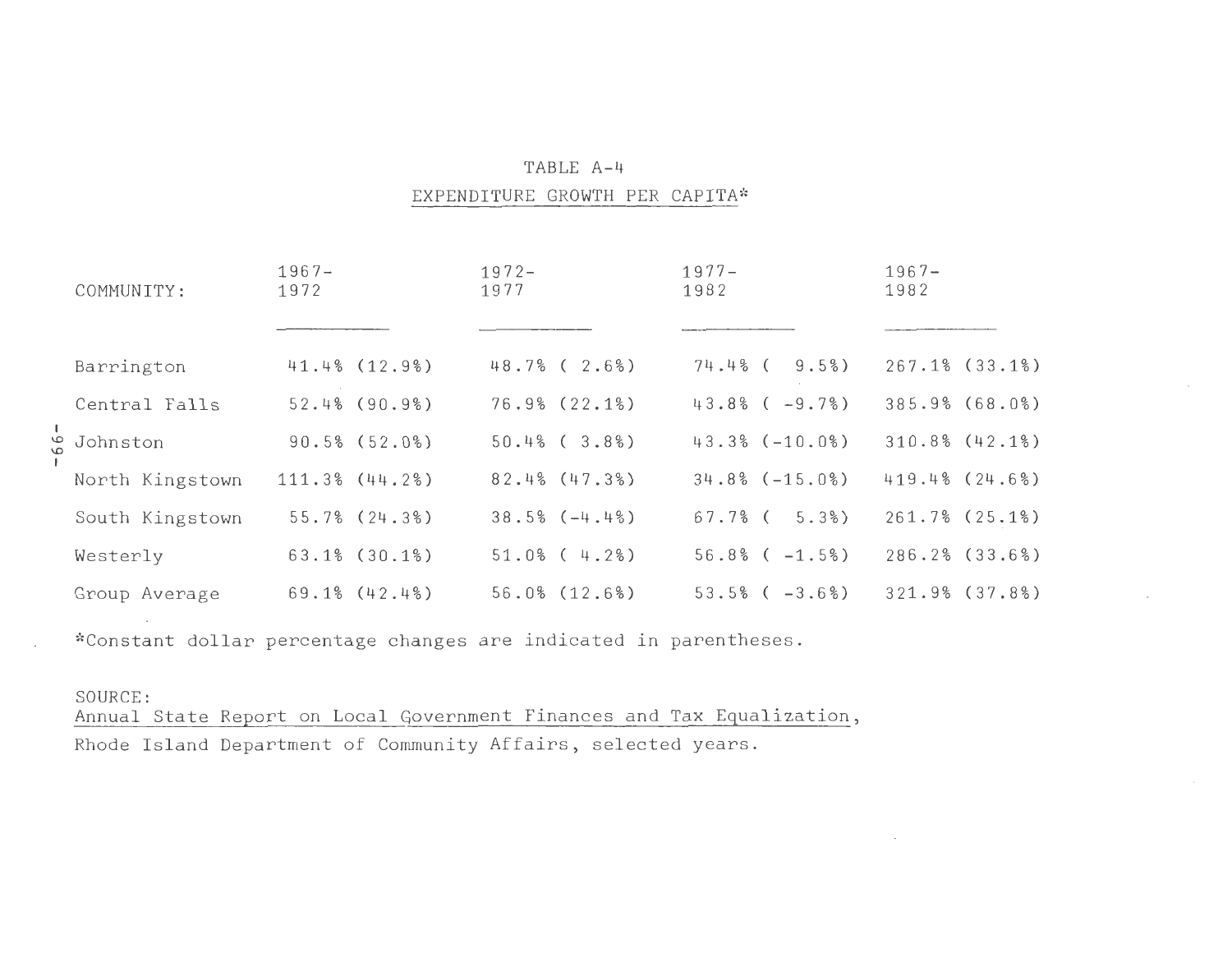#### III GROWTH IN FULL MARKET VALUE OF REAL PROPERTY\*

| COMMUNITY:        | $1967 -$<br>1972   | $1972 -$<br>1977      | $1977 -$<br>1982    | $1967 -$<br>1982     |
|-------------------|--------------------|-----------------------|---------------------|----------------------|
|                   |                    |                       | $55.8% (-2.2%)$     |                      |
| Barrington        | $82.5%$ (45.7%)    | $52.2%$ (<br>5.0%     |                     | $332.7%$ (49.7%)     |
| Central Falls     | $25.5% (-1.4%)$    | 2.6%<br>46.3% (       | $93.1\%$ $(21.1\%)$ | $254.4%$ ( 22.6%)    |
| , Johnston        | $55.9%$ $(24.4%)$  | $28.2% (-11.5%)$      | $138.4%$ (49.7%)    | $376.6%$ ( $64.9%$ ) |
| O North Kingstown | $126.7%$ $(28.3%)$ | $99.1\%$ ( $37.5\%$ ) | $54.7% (-1.2%)$     | $610.3%$ ( $74.2%$ ) |
| South Kingstown   | 128.9% (82.0%)     | $90.0\%$ ( $31.3\%$ ) | $71.0\%$ ( $7.3\%)$ | $641.3%$ $(156.4%)$  |
| Westerly          | 48.8% (18.8%)      | $60.5%$ ( $10.8%$ )   | $168.0\%$ (68.2%)   | $540.2%$ $(121.4%)$  |
| Group Average     | $77.9%$ $(33.0%)$  | 62.7% (31.3%)         | $97.3%$ $(16.6%)$   | $459.3%$ ( $98.2%$ ) |

\*Constant dollar percentage changes are indicated in parentheses.

## SOURCE:

Annual State Report on Local Government Finances and Tax Equalization, Rhode Island Department of Community Affairs, selected years.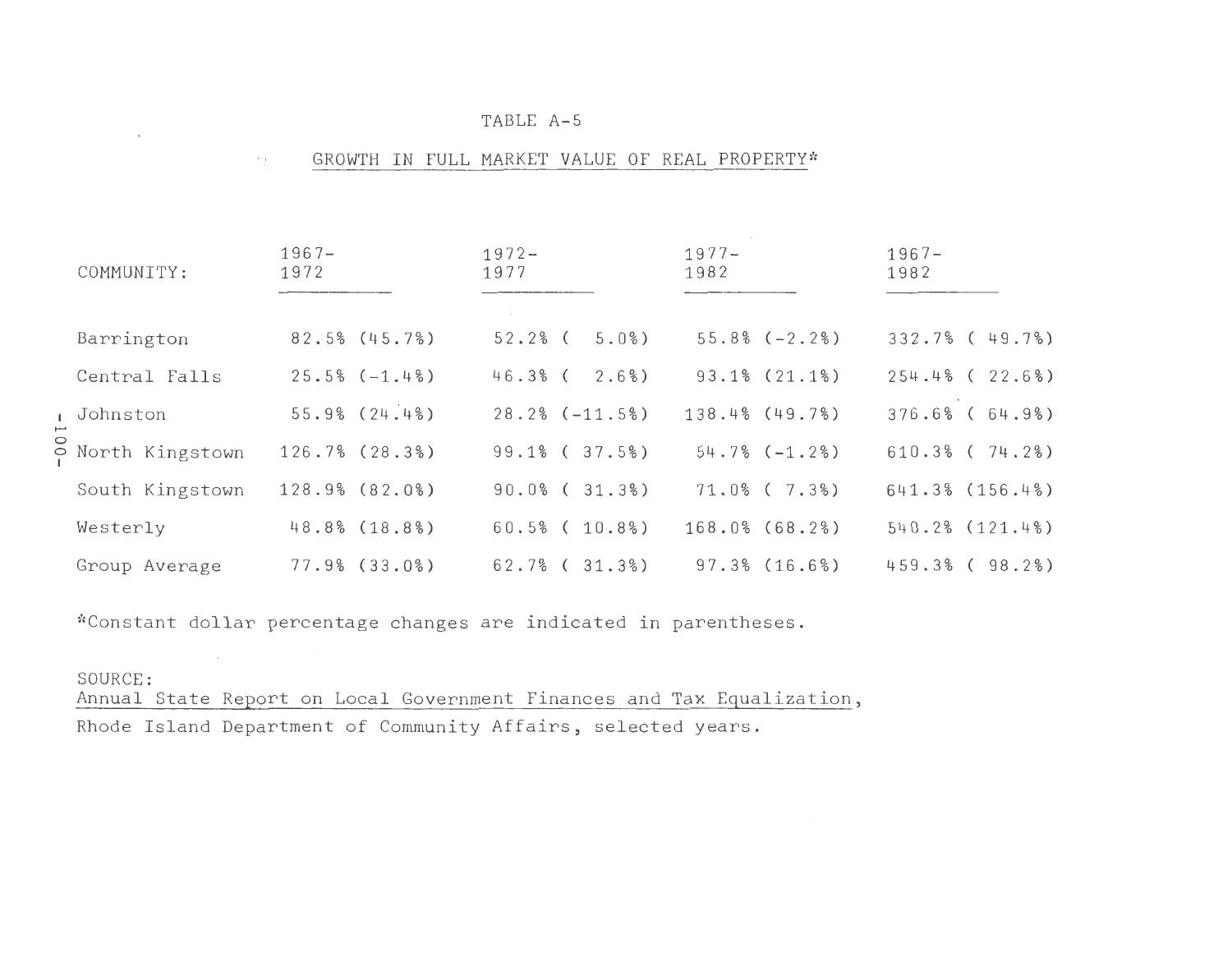# REVENUE GROWTH\*

 $\sim$   $\sim$ 

| COMMUNITY:      | $1967 -$<br>1972  | $1972 -$<br>1977     | $1977 -$<br>1982      | $1967 -$<br>1982   |
|-----------------|-------------------|----------------------|-----------------------|--------------------|
|                 |                   |                      |                       |                    |
| Barrington      | 54.1% (23.0%)     | $46.0\%$ ( $0.8\%$ ) | $60.1\%$ ( $0.5\%$ )  | $260.0%$ $(24.6%)$ |
| Central Falls   | $95.2%$ $(54.4%)$ | $56.5%$ ( $8.0%$ )   | $40.7% (-11.7%)$      | $330.0%$ $(48.7%)$ |
| Johnston        | $96.3\%$ (56.7%)  | $76.7\%$ (22.8%)     | $56.1\%$ ( $-2.0\%$ ) | 441.6% (87.3%)     |
| North Kingstown | 124.1% (78.19%)   | $33.7% (-7.7%)$      | 3.3%<br>$64.5%$ (     | 393.0% (70.5%)     |
| South Kingstown | $80.7%$ $(44.2%)$ | $60.8\%$ $(11.0\%)$  | $70.3%$ (<br>6.9%     | 394.9% (71.2%)     |
| Westerly        | $56.0\%$ (27.7%)  | $46.7%$ ( 1.3%)      | $70.5%$ (<br>7.0%     | $300.0%$ $(38.4%)$ |
| Group Average   | $84.4%$ (47.5%)   | $53.4%$ ( $5.9%$ )   | 0.7%<br>$60.4%$ (     | $353.3%$ (56.8%)   |

\*Constant dollar percentage changes are indicated in parentheses.

 $\bullet$ 

SOURCE: Annual State Report on Local Government Finances and Tax Equalization, Rhode Island Departmentof Community Affairs, selected years.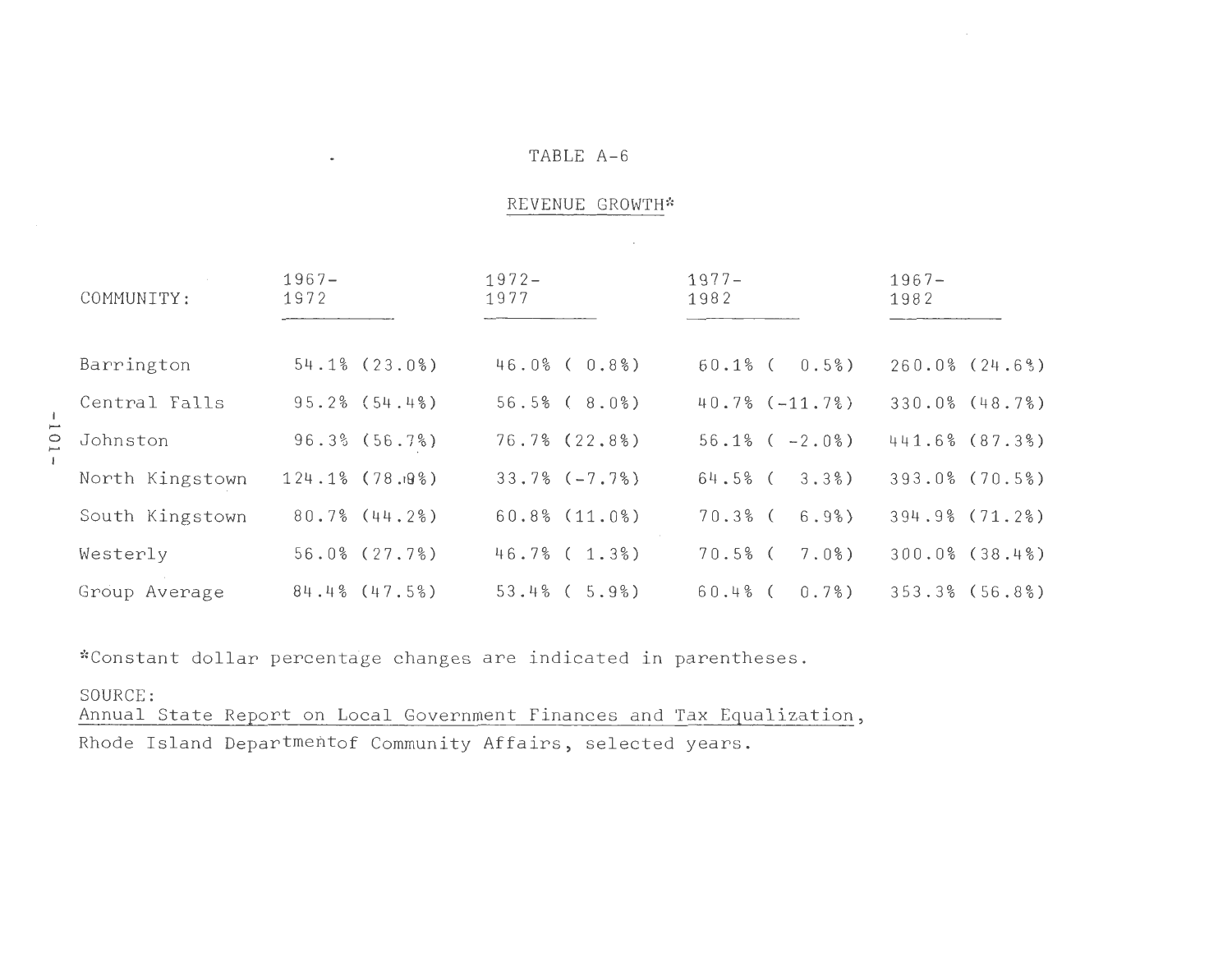|         | COMMUNITY;             | $1967 -$<br>1972  | $1972 -$<br>1982       | $1977 -$<br>1982     | $1967 -$<br>1982     |
|---------|------------------------|-------------------|------------------------|----------------------|----------------------|
|         | Barrington             | $48.4%$ (18.4%)   | 4.6%)<br>$51.6%$ (     | $75.8\%$ $(10.4\%)$  | $295.3%$ ( $36.7%$ ) |
|         | Central Falls          | $62.5%$ $(29.7%)$ | $17.0\%$ ( $-19.2\%$ ) | $58.6% (-0.5%)$      | $201.6%$ (<br>4.3%   |
|         | $\frac{1}{2}$ Johnston | $59.9%$ $(27.6%)$ | $80.8\%$ ( $24.8\%$ )  | $60.4\%$ ( $0.7\%$ ) | $363.7%$ (60.4%)     |
| $\circ$ | North Kingstown        | 46.2% (16.7%)     | $137.9%$ (64.3%)       | $67.6%$ ( $5.2%$ )   | 483.1% (101.7%)      |
|         | South Kingstown        | 48.1% (18.2%)     | $43.5%$ ( $-1.0%$ )    | $63.4%$ ( 2.6%)      | $189.9%$ ( $20.1%$ ) |
|         | Westerly               | $47.9%$ $(18.0%)$ | 3.6%<br>$50.0%$ (      | $64.0%$ ( $3.0%$ )   | $264.0%$ ( $25.9%$ ) |
|         | Group Average          | 52.2% (21.4%)     | $63.5%$ ( $12.9%$ )    | $65.0\%$ ( $3.6\%$ ) | $299.6%$ ( 41.5%)    |

 $\bullet$ 

PROPERTY TAX REVENUES PER CAPITA\*

\*Constant dollar percentage changes are indicated in parentheses.

## SOURCE:

 Annual State Report on Local Government Finances and Tax Rhode Island Department of Community Affairs, selected years.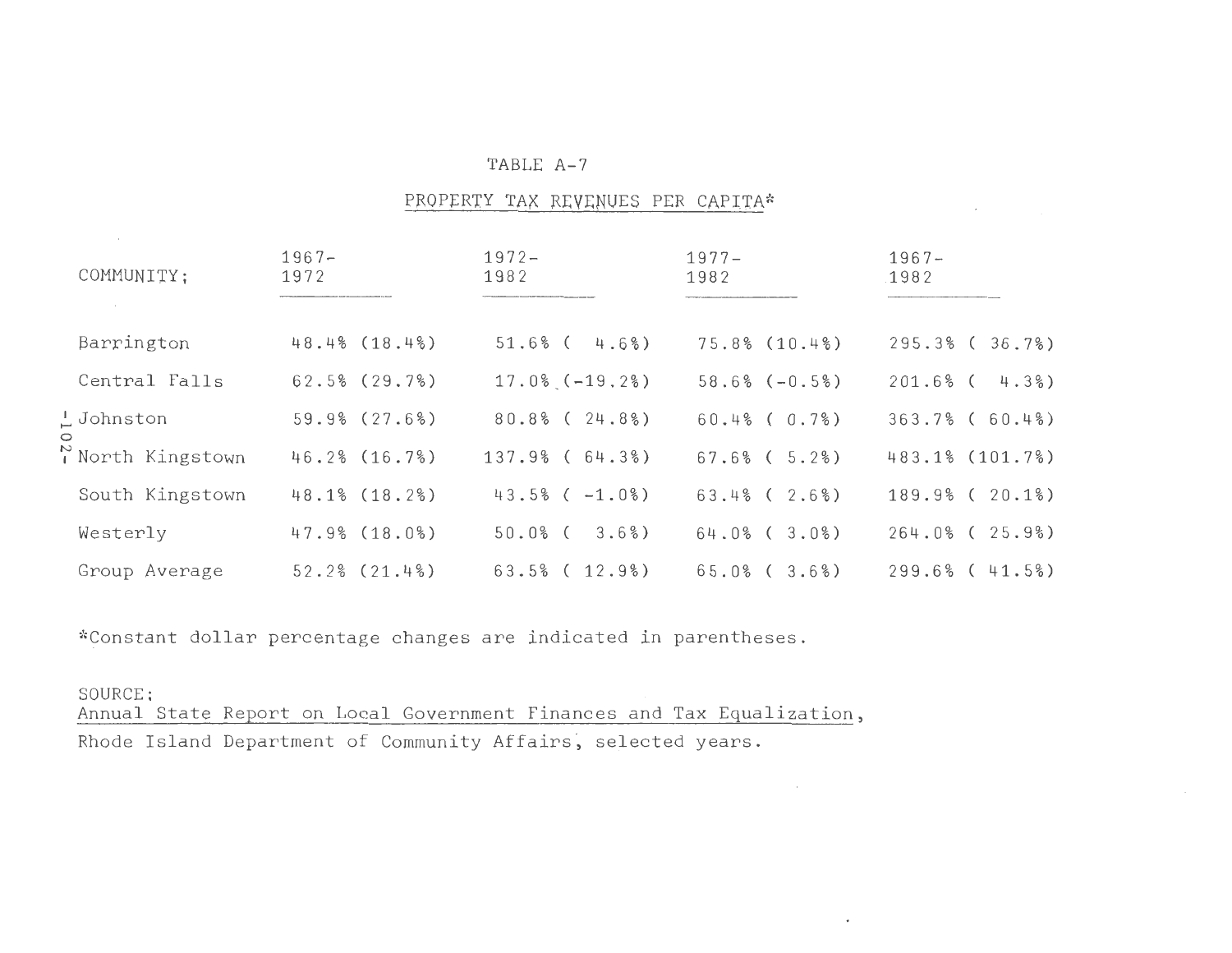$\mathcal{L}^{\text{max}}_{\text{max}}$ 

 $\mathcal{L}^{\text{max}}$  ,  $\mathcal{L}^{\text{max}}$ 

# APPENDIX B

-103-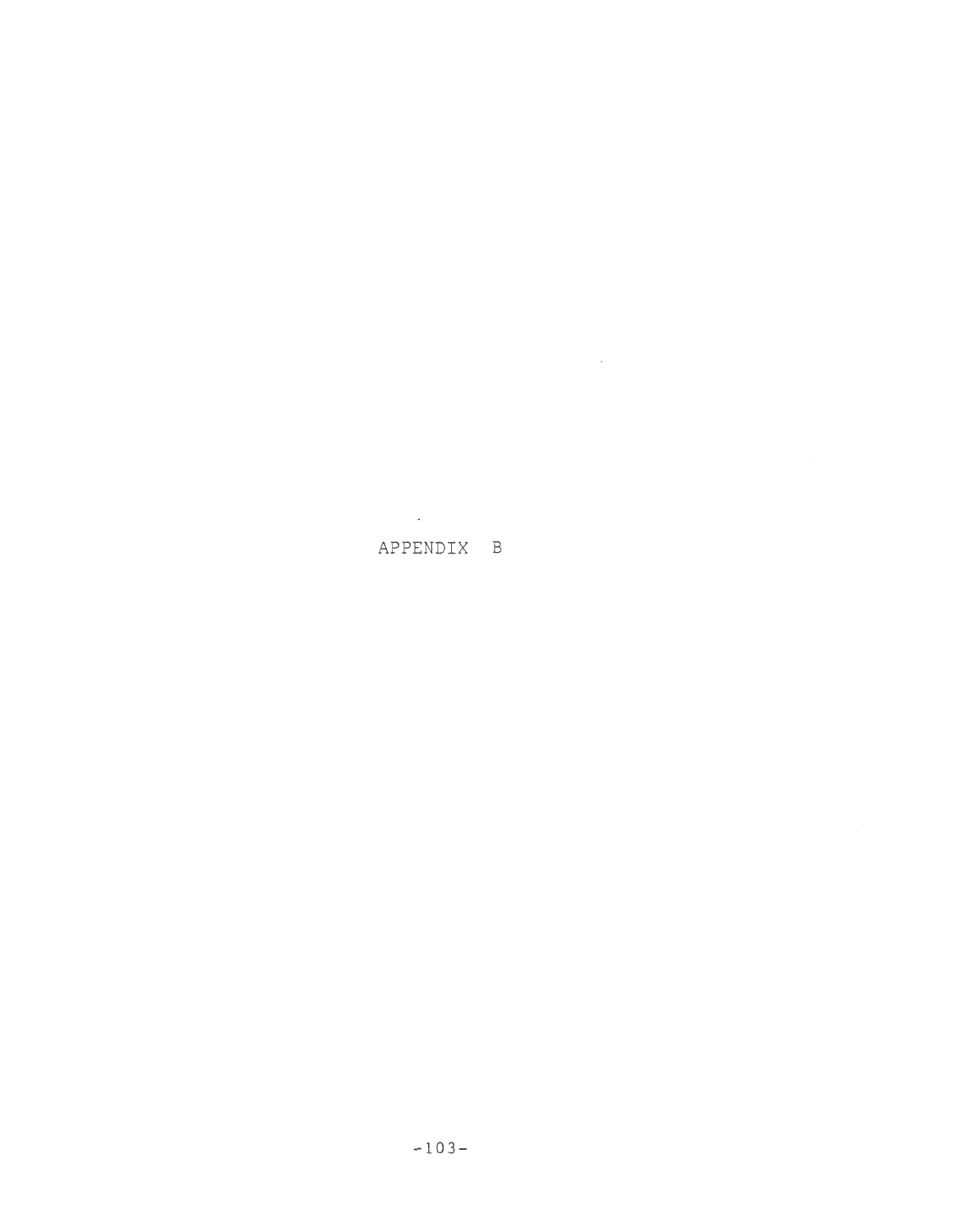#### GROWTH IN LOCAL TAX RATES

# (PER \$1 , 000 OF ASSESSED VALUE )

| YEAR:   | Barrington | Central Falls | Johnston | North Kingstown                                                        | South Kingstown | Westerly |
|---------|------------|---------------|----------|------------------------------------------------------------------------|-----------------|----------|
| 1967    | \$45.40    | \$41.00       | \$38.00  | \$27.00                                                                | \$45.25         | \$44.80  |
| 1968    | 33.00      | 46.00         | 42.00    | 30.80                                                                  | 47.65           | 48.40    |
| 1969    | 37.00      | 46.00         | 44.00    | 31.00                                                                  | 27.50           | 49.00    |
| 1970    | 41.20      | 50.00         | 59.00    | 33.50                                                                  | ΝA              | 53.00    |
| 1971    | 44.60      | 50.00         | 49.50    | 37.40                                                                  | 36.45           | 53.00    |
| 1972    | 45.60      | 47.00         | 49.50    | 37.40                                                                  | 36.00           | 56.00    |
| 1973    | 49.40      | 47.00         | 49.50    | 27.40                                                                  | 36.10           | 56.00    |
| 1974    | 51.00      | 48.35         | 54.90    | 32.20                                                                  | 36.00           | 57.80    |
| 1975    | 54.00      | 48.35         | 59.00    | 32.40                                                                  | 38.50           | 60.60    |
| 1976    | 56.00      | 48.35         | 62.75    | 32.00                                                                  | 38.50           | 58.00    |
| 1977    | 61.80      | 48.35         | 62.75    | 33.00                                                                  | 46.30           | 63.00    |
| 1978    | 30.60      | 57.00         | 65.60    | 36.70                                                                  | 50.40           | 63.00    |
| 1979    | 32.00      | 59.00         | 68.50    | 40.80                                                                  | 54.72           | 63.00    |
| 1980    | 33.60      | 65.50         | 68.50    | 41.80                                                                  | 56.64           | 72.20    |
| 1981    | 37.20      | 69.00         | 72.00    | 45.80                                                                  | 61.00           | 75.90    |
| 1982    | 40.20      | 60.00         | 76.28    | 50.40                                                                  | 63.24           | 15.58    |
| SOURCE: |            |               |          |                                                                        |                 |          |
|         |            |               |          | Annual State Report on Local Government Finances and Tax Equalization, |                 |          |

Rhode Island Department of Community Affairs, selected years.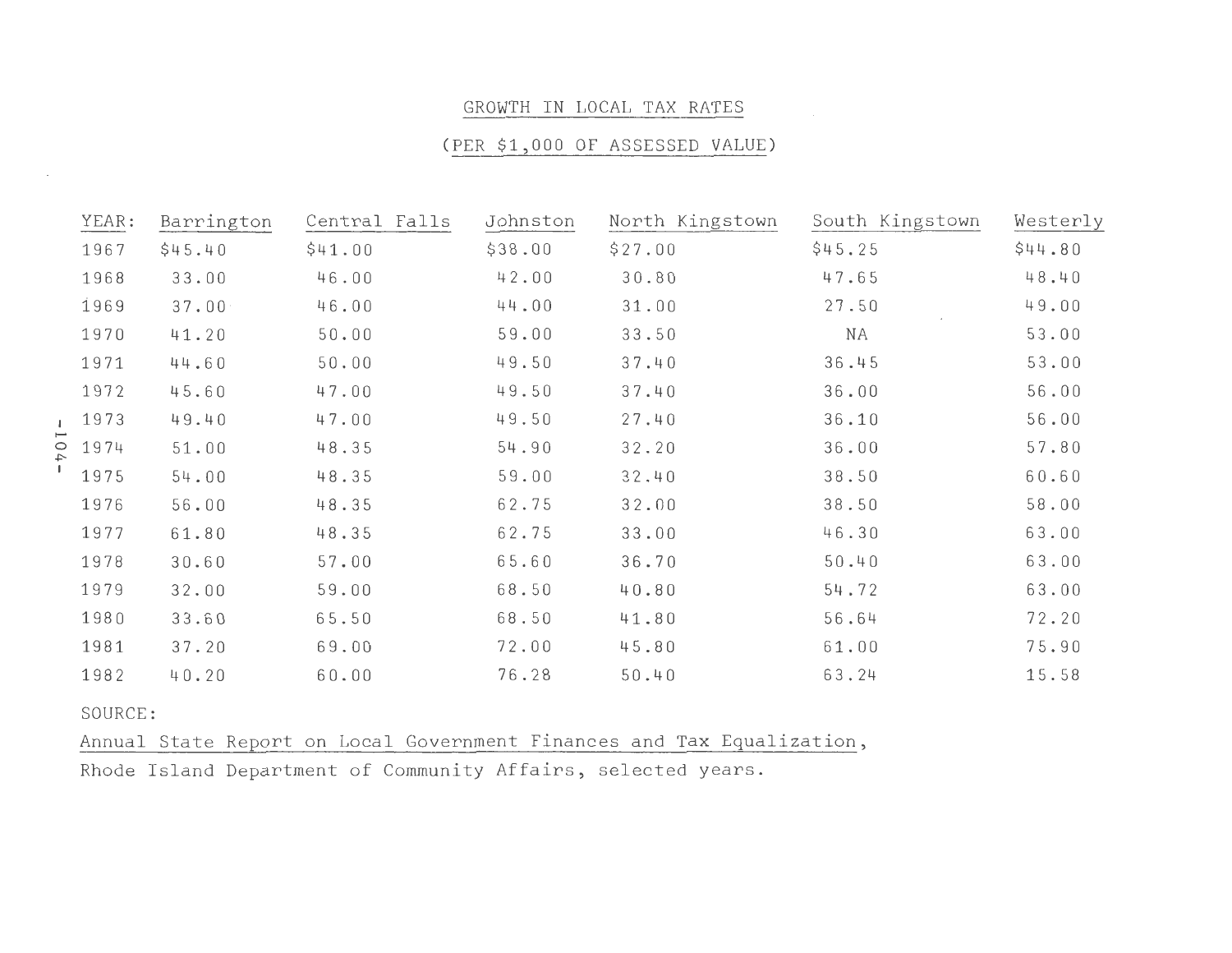## SELECTED BIBLIOGRAPHY

- Aronson, J. Richardson and Schwartz, E., eds. Management Policies in Local Government Finance. Washington, D.C.: International Management Association, 1981.
- Bahl, Roy et al., eds. Public Employment and State and Local Government Finance . Cambridge, Mass.: Ballinger, 1980.
- Blair, John P., and Nachmias, D. "Fiscal Retrenchment and Urban Policy." Urban Affairs Annual Reviews, Vol. 17. Beverly Hills, California: Sage Publications, 1979.
- Borut, Donald. "Conundrum in City Hall." Public Management 59 (March 1977): 10-14.
- Burchell, Robert and Listokin, D., eds. Cities Under Stress. Rutgers: The Center for Urban Policy Research, 1981.
- Burchell, Robert and Listokin, D. The Fiscal Impact Handbook. Rutgers: The Center for Urban Policy Research, 1978.
- Chan, James L. and Clark, T.N. "Measuring Municipal Fiscal Strain." Research Report No. 126, Comparative Study of Community Decision-Making Project. University of Chicago: National Opinion Research Center, 1982.
- Clark, T.N. "Choose Retrenchment Strategies that Work for You." Research Report No. 118, Comparative Study of Community Decision-Making Project. University of Chicago: National Opinion Research Center, 1982 .
- Christenson, J.A. "Community Development." In Rural Society in the U.S.: Issues for the 1980's, pp. 264-271. Edited by D.A. Dillman and D.J. Hobbs. Boulder, Colorado: Westview Press, 1982.
- Davis, Barbara and Wolman, Harold. "Local Government Strategies to Cope with Fiscal Pressure." In Fiscal Stress and Public Policy, pp. 231-247. Edited by C.H. Levine and Irene S. Rubin. Beverly Hills, California: Sage Publications, 1981.
- Levine, C.H., ed. Managing Fiscal Stress: The Crisis in the Public Sector. Chatham, New Jersey: Chatham House Publishers, 1980 .